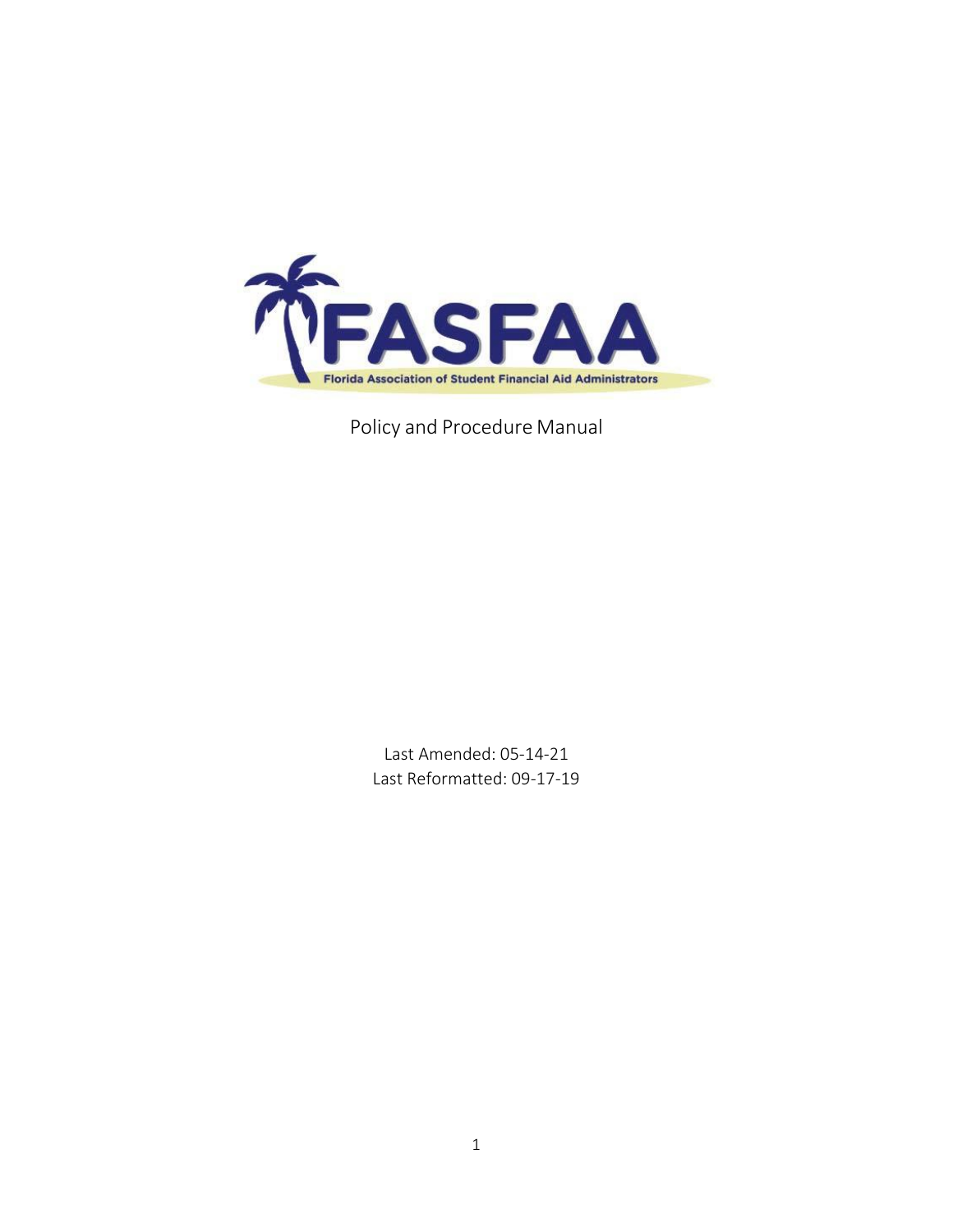| 1. |     |  |
|----|-----|--|
|    | 1.1 |  |
|    |     |  |
|    |     |  |
|    |     |  |
|    |     |  |
|    |     |  |
|    |     |  |
| 2. |     |  |
|    |     |  |
|    |     |  |
|    |     |  |
|    | 2.2 |  |
|    | 2.3 |  |
|    |     |  |
|    |     |  |
|    |     |  |
|    | 2.4 |  |
|    | 2.5 |  |
|    |     |  |
|    | 2.6 |  |
|    | 2.7 |  |
| 3. |     |  |
|    | 3.1 |  |
|    |     |  |
|    |     |  |
|    |     |  |
|    |     |  |
|    |     |  |
|    |     |  |
|    |     |  |
|    |     |  |

### Table of Contents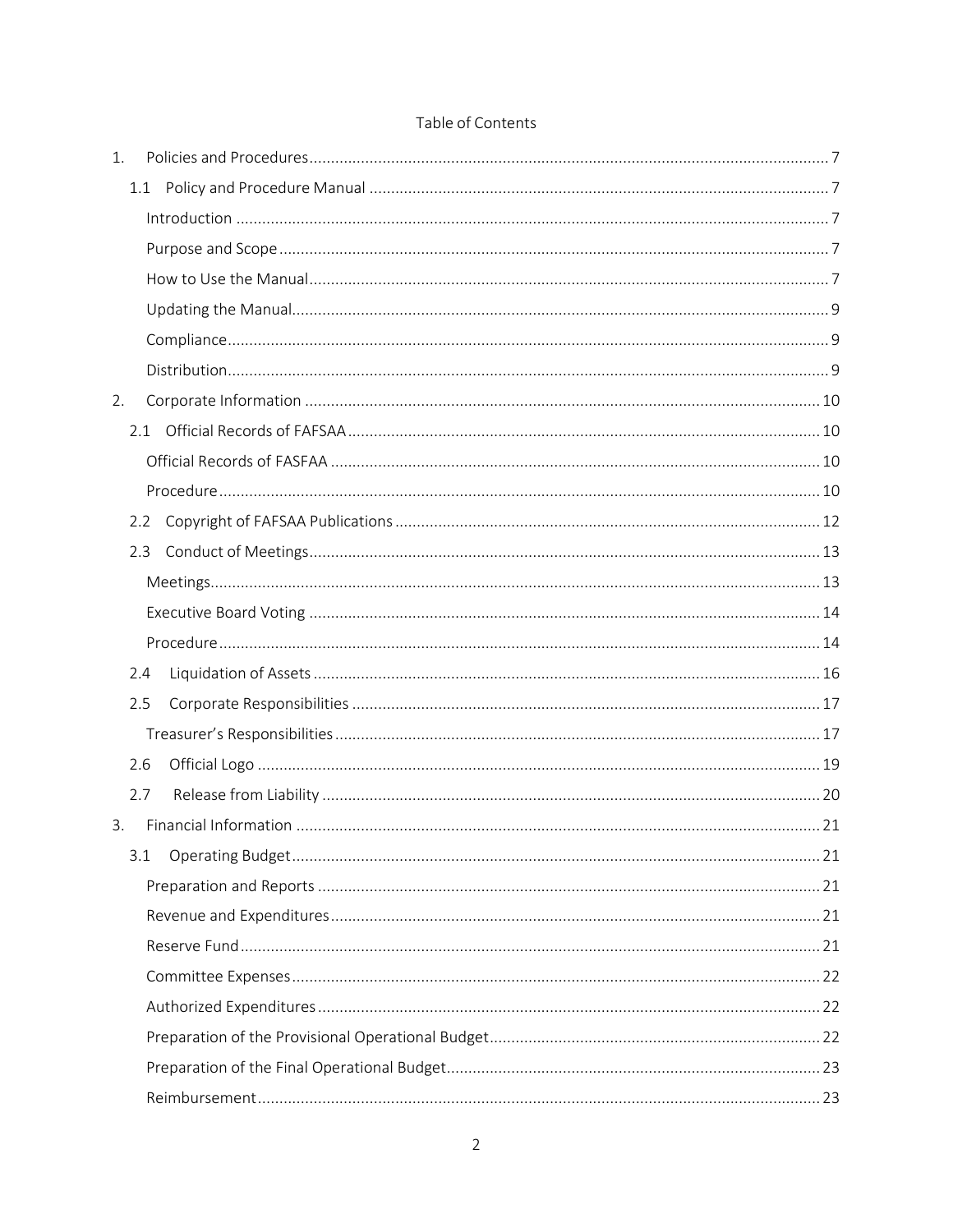| 3.2           |  |
|---------------|--|
| 3.3           |  |
|               |  |
|               |  |
|               |  |
|               |  |
|               |  |
|               |  |
|               |  |
|               |  |
|               |  |
| $3.5^{\circ}$ |  |
|               |  |
| 3.6           |  |
|               |  |
|               |  |
|               |  |
|               |  |
| 3.7           |  |
|               |  |
| 3.8           |  |
|               |  |
|               |  |
|               |  |
|               |  |
|               |  |
|               |  |
|               |  |
|               |  |
|               |  |
|               |  |
|               |  |
|               |  |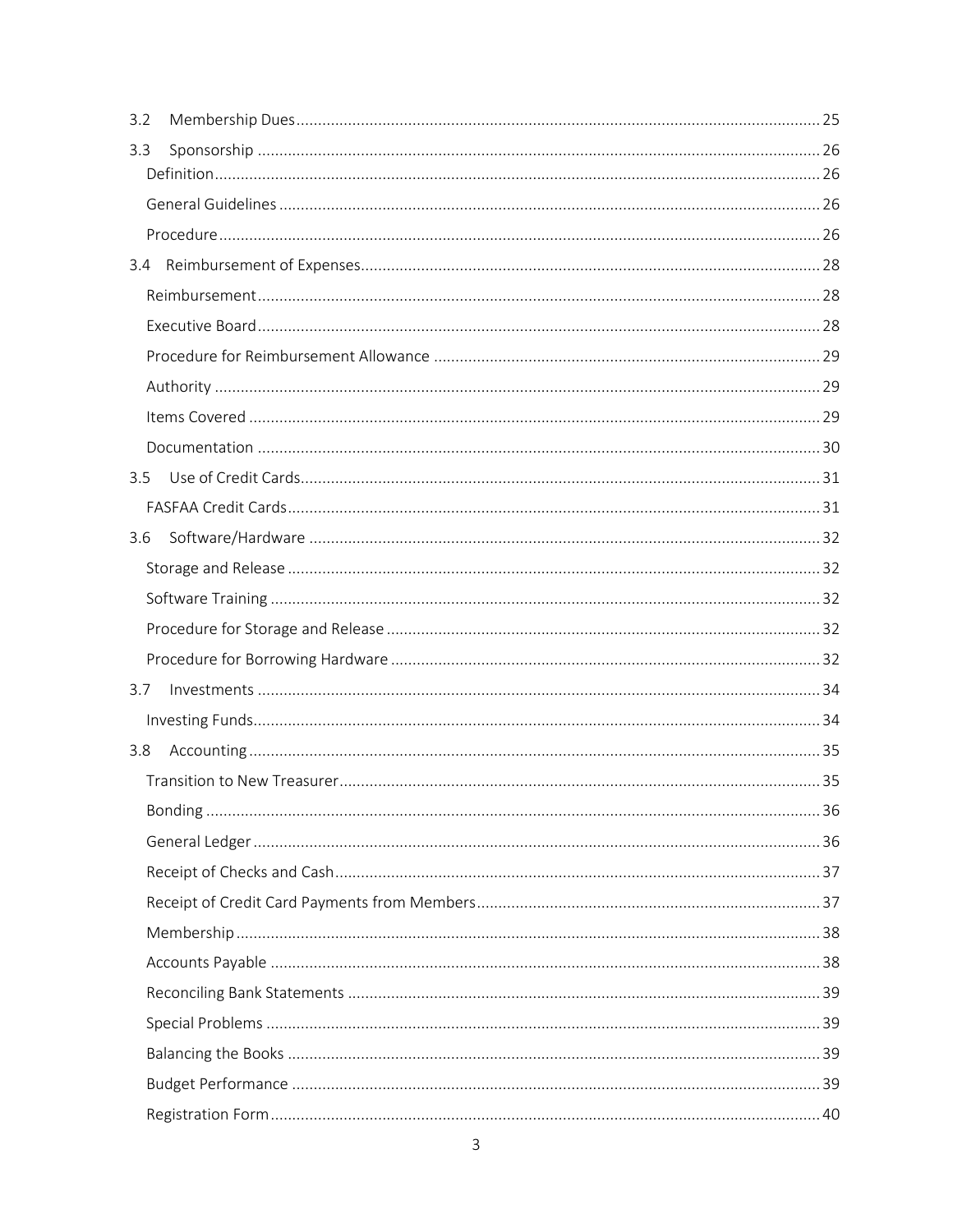|    | 3.9   |  |
|----|-------|--|
| 4. |       |  |
|    | 4.1   |  |
|    | 4.2   |  |
| 5. |       |  |
|    | 5.1   |  |
|    |       |  |
|    |       |  |
|    |       |  |
|    |       |  |
|    | 5.1.1 |  |
|    |       |  |
|    |       |  |
|    |       |  |
|    | 5.1.2 |  |
|    |       |  |
|    |       |  |
|    |       |  |
|    | 5.1.3 |  |
|    |       |  |
|    | 5.1.4 |  |
|    |       |  |
|    | 5.1.5 |  |
|    |       |  |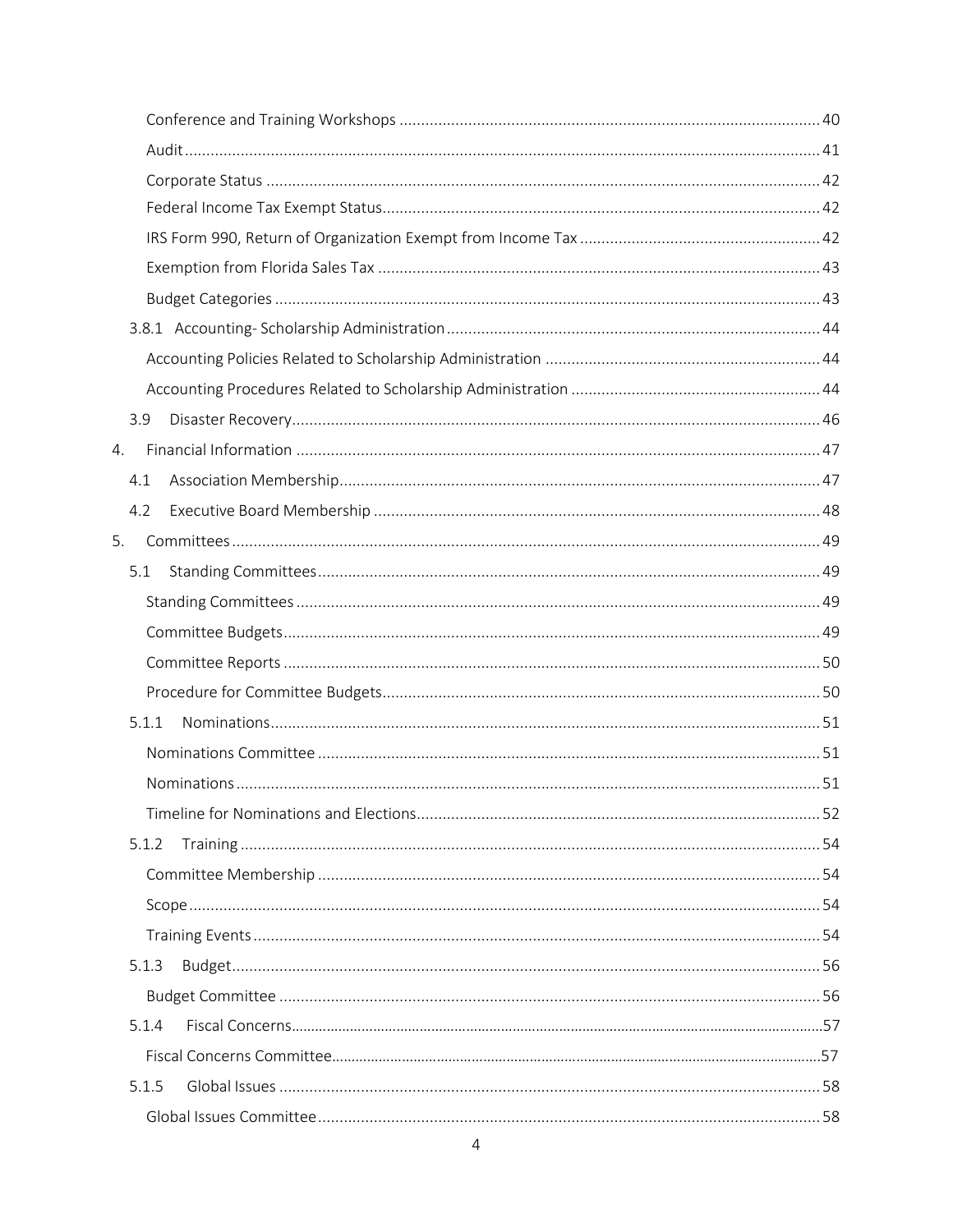|    | 5.2    |                                                                              |  |
|----|--------|------------------------------------------------------------------------------|--|
|    |        |                                                                              |  |
|    |        |                                                                              |  |
|    |        |                                                                              |  |
|    |        |                                                                              |  |
|    | 5.2.1  |                                                                              |  |
|    | 5.2.2  |                                                                              |  |
|    | 5.2.3  |                                                                              |  |
|    | 5.2.4  |                                                                              |  |
|    | 5.2.5  |                                                                              |  |
|    | 5.2.6  |                                                                              |  |
|    | 5.2.7  |                                                                              |  |
|    | 5.2.8  |                                                                              |  |
|    | 5.2.9  |                                                                              |  |
|    | 5.2.10 |                                                                              |  |
|    | 5.2.11 |                                                                              |  |
|    |        |                                                                              |  |
| 6. |        |                                                                              |  |
|    | 6.1    |                                                                              |  |
|    | 6.2    |                                                                              |  |
|    |        |                                                                              |  |
|    |        |                                                                              |  |
|    |        |                                                                              |  |
|    |        |                                                                              |  |
|    |        |                                                                              |  |
|    |        |                                                                              |  |
|    |        |                                                                              |  |
|    |        |                                                                              |  |
|    |        |                                                                              |  |
|    |        | Honoraria and Travel Expense Reimbursements for Guest Speakers/Presenters 79 |  |
|    |        |                                                                              |  |
|    |        |                                                                              |  |
|    |        |                                                                              |  |
|    |        |                                                                              |  |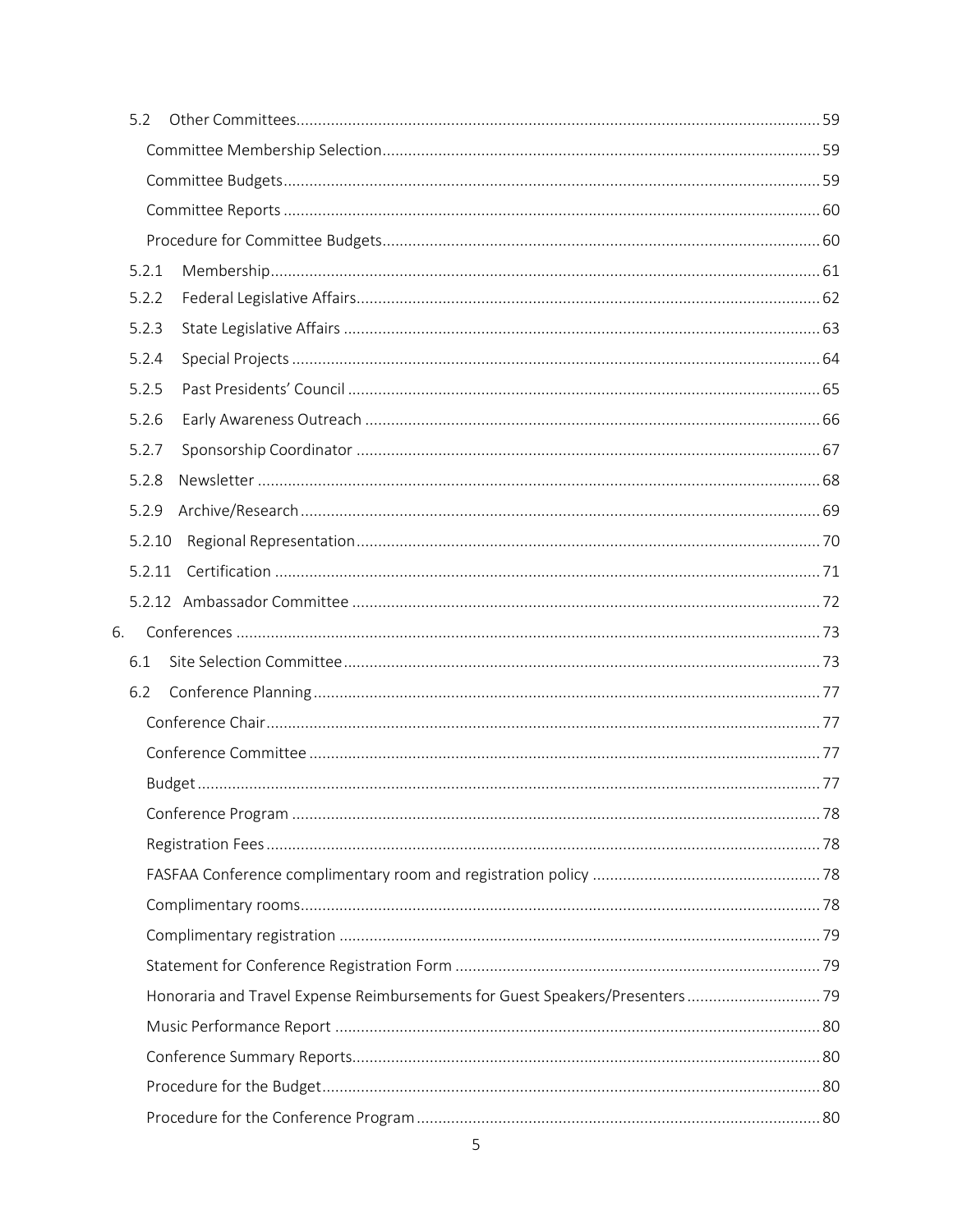| 7. |     |  |
|----|-----|--|
|    | 7.1 |  |
|    |     |  |
|    |     |  |
|    |     |  |
|    |     |  |
|    |     |  |
|    |     |  |
|    | 7.2 |  |
|    | 7.3 |  |
|    |     |  |
|    |     |  |
|    |     |  |
|    |     |  |
|    |     |  |
|    |     |  |
|    |     |  |
|    |     |  |
|    |     |  |
|    |     |  |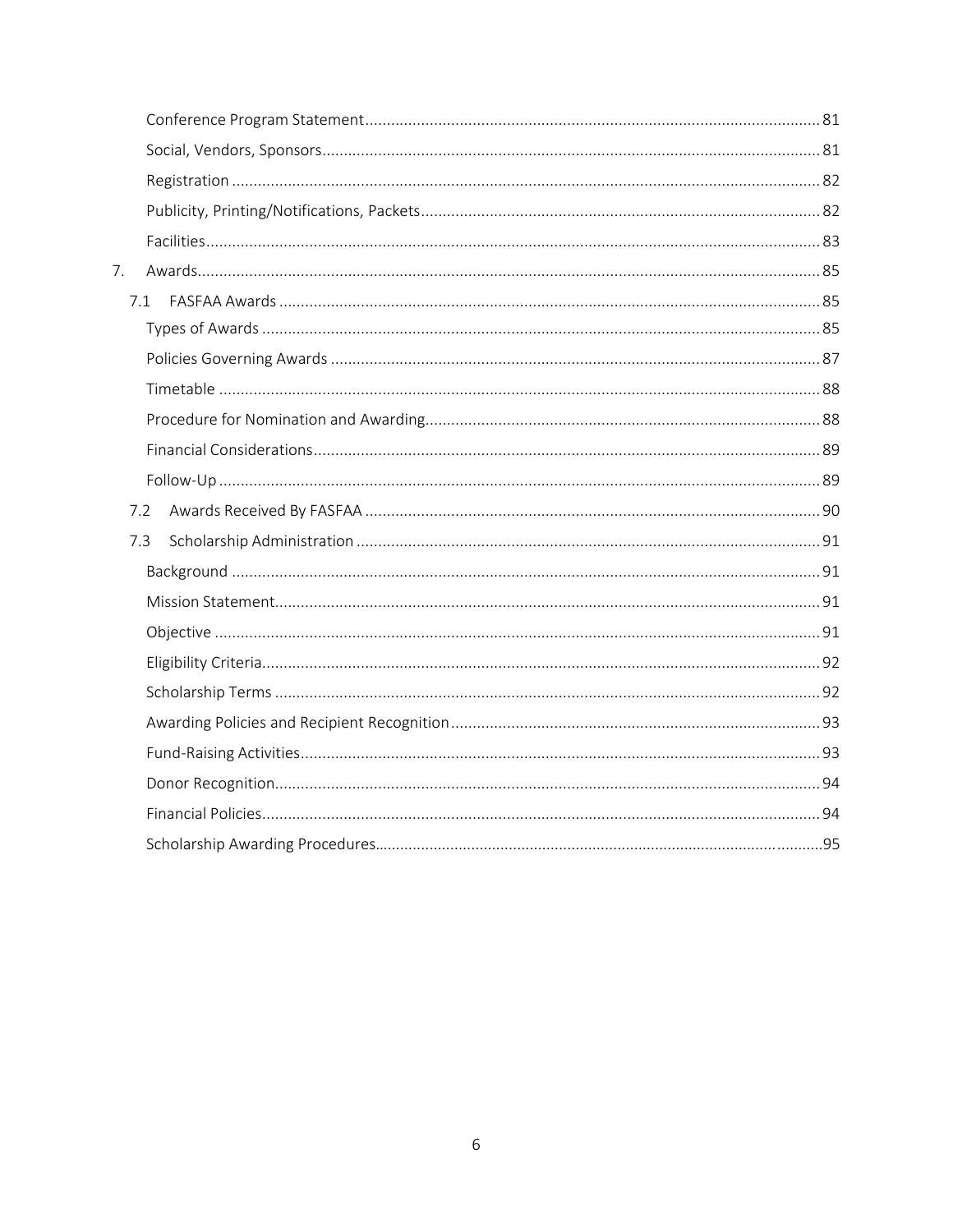<span id="page-6-1"></span><span id="page-6-0"></span>

| <b>FASFAA Policy and Procedure Manual</b>                       |  |                                 |
|-----------------------------------------------------------------|--|---------------------------------|
| 1. Policies and Procedures                                      |  | 1.1 Policy and Procedure Manual |
| Last Policy Revision: June 2019<br>Last Procedure Revision: N/A |  |                                 |

## Policy

### <span id="page-6-2"></span>Introduction

The Florida Association of Student Financial Aid Administrators (FASFAA) Policy and Procedure Manual (Manual) supplements the Articles of Incorporation and the Association bylaws by providing specific policy guidance and procedures that are required to be used by the members of the Executive Board (hereinafter referred to as the Board) and committee chairs. It provides an overview of the Association's structure, describes the responsibilities of members who hold leadership positions, and provides guidance and reference to be used in the conduct of Association activities.

### <span id="page-6-3"></span>Purpose and Scope

The manual is designed to provide the Board with easy access to essential information about the policies and procedures that govern FASFAA. These policies and procedures are intended to further the mission of the Association, ensure fiscal integrity and support the continued viability of the Association.

A number of additional benefits are expected from the use of the Manual, including a greater understanding of Association responsibilities among members, a consistency of interpretation and processes, and a means of familiarizing those members serving in a leadership position for the first time with the individual responsibilities as well as the overall role of FASFAA.

The Manual is not intended to include a description of every function of the Association nor of every activity conducted by the Association. The Manual is intended to be a living document that will change as necessary to fit the Association's needs.

Responsibility for preparing and maintaining the FASFAA Policy and Procedure Manual is assigned to the Secretary. The Association has adopted a standard software program (Word), format (Numerical Outline) and type style (Times New Roman) to be used throughout the Manual. All future changes to the Manual must adhere to these standards.

### <span id="page-6-4"></span>How to Use the Manual

All members of the Board and committee chairs are responsible for using the Manual to perform their duties.

The Manual is organized into sections that should assist the user in locating information easily. The Table of Contents lists these sections.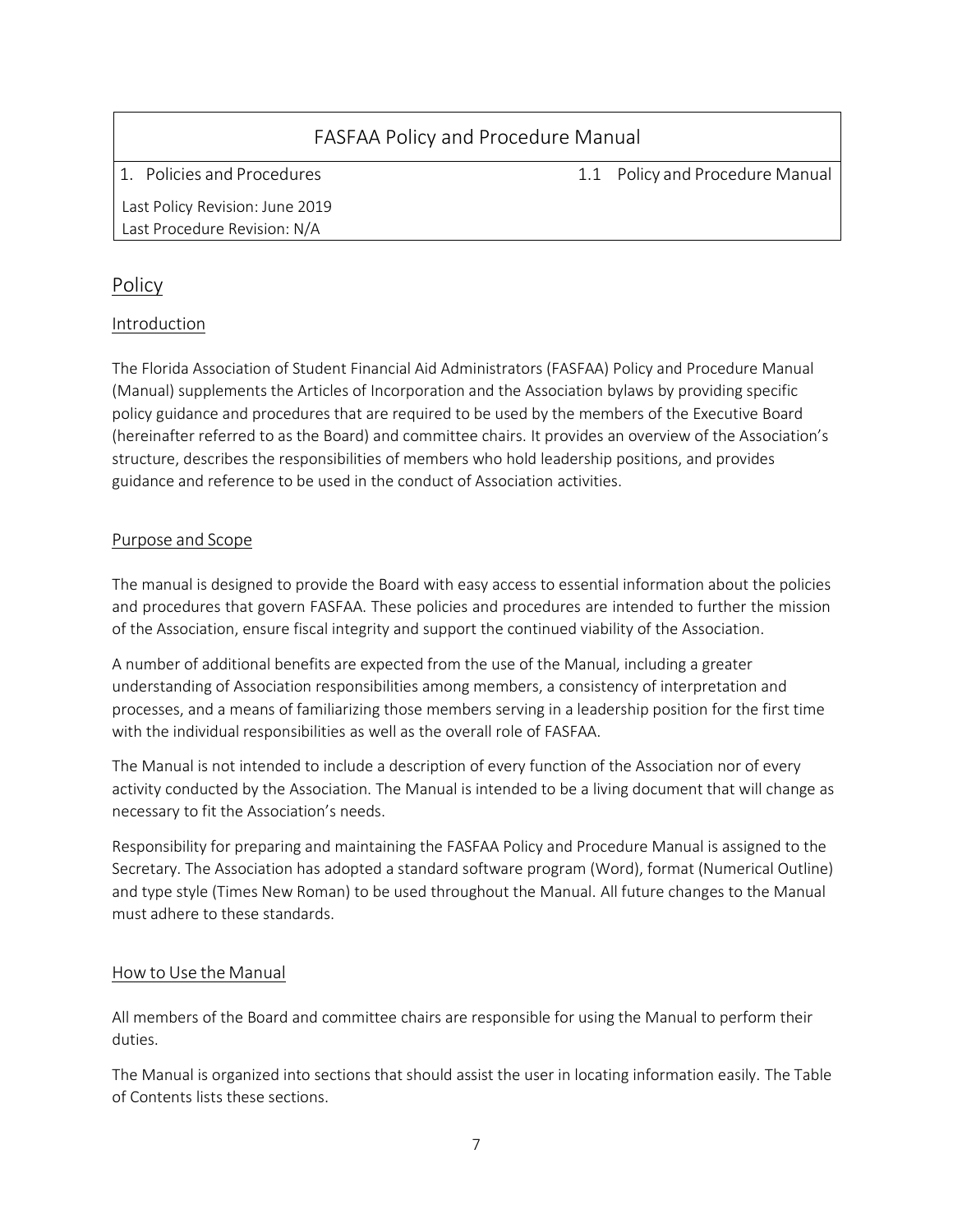A numerical outline is used as the format, as listed in the Table of Contents. Chapter 1. For example, contains three subsections: 1.1, 1.2, and 1.3. Each policy section will be followed by a procedure section.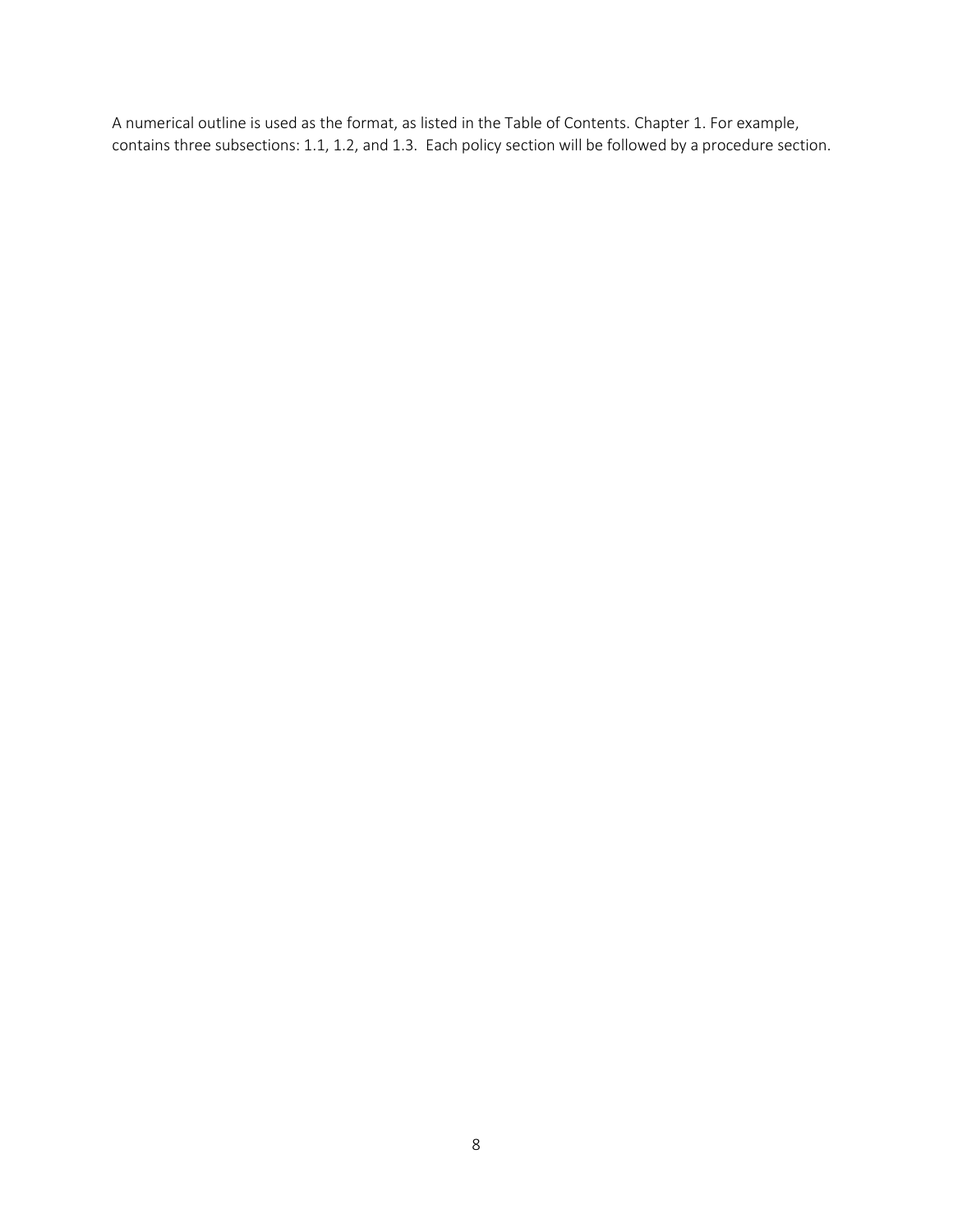If there is not a procedure for that section, then the procedure will state "there is no corresponding procedure for this policy."

The Appendices will follow the same numerical outline. If there is an item referenced in the appendix it can be found using the section numbers.

### Updating the Manual

All board members and committee chairs are responsible for identifying areas of operation in need of new or revised policy guidance or procedural changes, for recommending appropriate policy statements and procedures, and for ensuring adherence to established policies and procedures in the conduct of the activities of the Association. All policies must be approved by the Executive Board. Upon approval, the secretary incorporates the changes.

Each member of the Board and Committee Chair shall be responsible for an annual review of their relevant section(s) of the FASFAA Policy and Procedure Manual to ensure that it continues to further the mission of the Association and its financial integrity. All proposed changes to the Manual must be approved by a majority vote of the voting members present at the meeting of the Board.

Every five years the President will convene a task force with the participation of the Secretary to conduct a thorough review of the Manual to identify areas needing changes or updates.

### Compliance

All Board members and representatives to the Board (committee chairs, liaisons, etc.) are responsible for following established policies and procedures.

### Distribution

All members of the Executive Board and Committee chairs will be expected to review the complete manual at the onset on their term. The Board will be notified when revisions are made to the manual.

The Manual is available to all FASFAA members via the web site.

## Procedure

There is no corresponding procedure for this policy.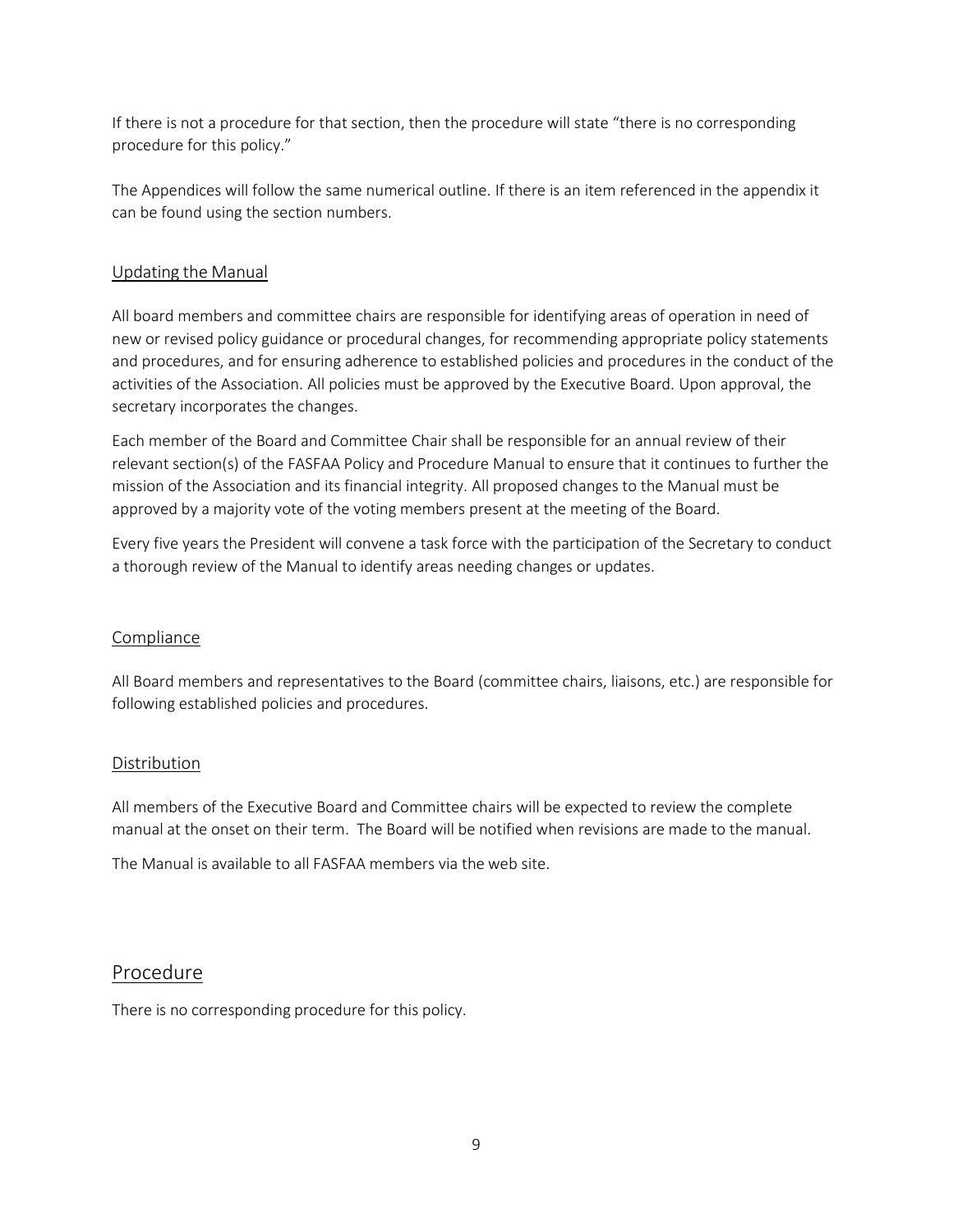# FASFAA Policy and Procedure Manual 2. Corporate Information 2.1 Official Records of FAFSAA Last Policy Revision: June 2019 Last Procedure Revision: June 2019

## Policy

FASFAA was established in 1967 with the primary purpose to promote the professional development of campus aid administrators and others involved in student financial aid programs and assisting in the development and improvement of student aid programs. The specific purposes of FASFAA are delineated in the Association's bylaws.

## Official Records of FASFAA

The official records of FASFAA include the Bylaws, Policy and Procedure Manual, Archives, History, Survival Guide for Future FASFAA Presidents, and all other documents related to the official business of FASFAA.

The Secretary is the custodian of the administrative files of the Association. These files include copies of correspondence, official copies of the Bylaws, minutes of Executive Board meetings and Business meetings, FASFAA Logo, etc. At the completion of each year, all such information shall be transferred to the archives.

The Secretary is required to provide a copy of the last business meeting minutes to each conference attendee.

All archival information shall be maintained in the central storage location for permanent safekeeping.

The official address of the organization will change every two years. The address used will be the Treasurer as he/she will be on the board for 2 years. (See Bylaws Article VI, Section 2)

## Procedure

## Procedure

In May of each year, the President shall work with the Secretary to prepare a Compilation Report detailing the following annual activities. If a Board Member or Committee Chair has submitted regular Board reports, these will be used to prepare the Compilation Report. In this case, each Board member will forward to the Secretary a report of any activities which took place between the previous Board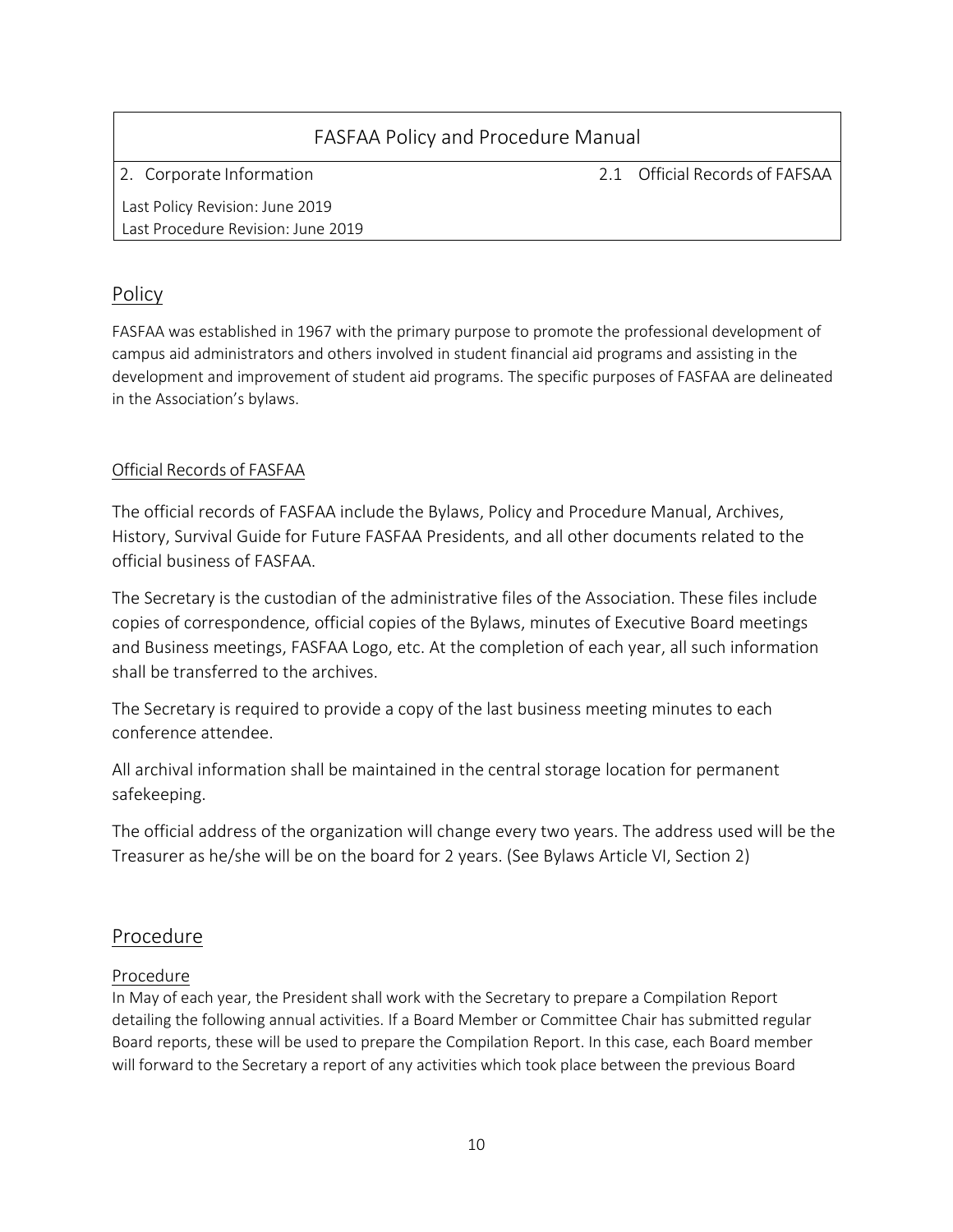Meeting at the transition meeting. If not, a request will be sent to the individual member of the current year Executive Board or Committee Chair, requesting an annual report including items listed below.

- 1. President
	- a. Budget
		- i. Publications
- 2. President Elect
	- a. Nominations/Elections information
	- b. Budget
- 3. Vice President
	- a. Training summary of events
	- b. Training workshop materials
	- c. Training schedule of workshops, sites and presenters
		- i. Budget
		- ii. Planning calendar
- 4. Secretary
	- a. Meeting agendas
	- b. Minutes of Executive Board meetings
	- c. Minutes of business meetings
		- i. Policy/Procedure changes
	- d. By-laws changes
- 5. Treasurer
	- a. Tax returns (if filed)
	- b. Budget performance reports
	- c. Statement of annual audit or financial review
- 6. Immediate Past President
	- a. Fiscal Concerns Report
- 7. Regional Representatives
	- a. Regional meeting schedule
		- i. Planning calendar
	- b. Summary of region workshops (including: agendas and attendees)
		- i. Budget
- 8. Conference Chairperson
	- a. Conference program(s)
	- b. Conference planning information
	- c. Conference report (if not available at transition meeting, it is expected to be produced by the fall board meeting)
- 9. Committee Chairs/Other Board Members
	- a. Records of Committee work
		- i. Budget

No later than June 1, the President will contact the Secretary to determine what information has not been received and will contact the individuals responsible for forwarding it to the Secretary.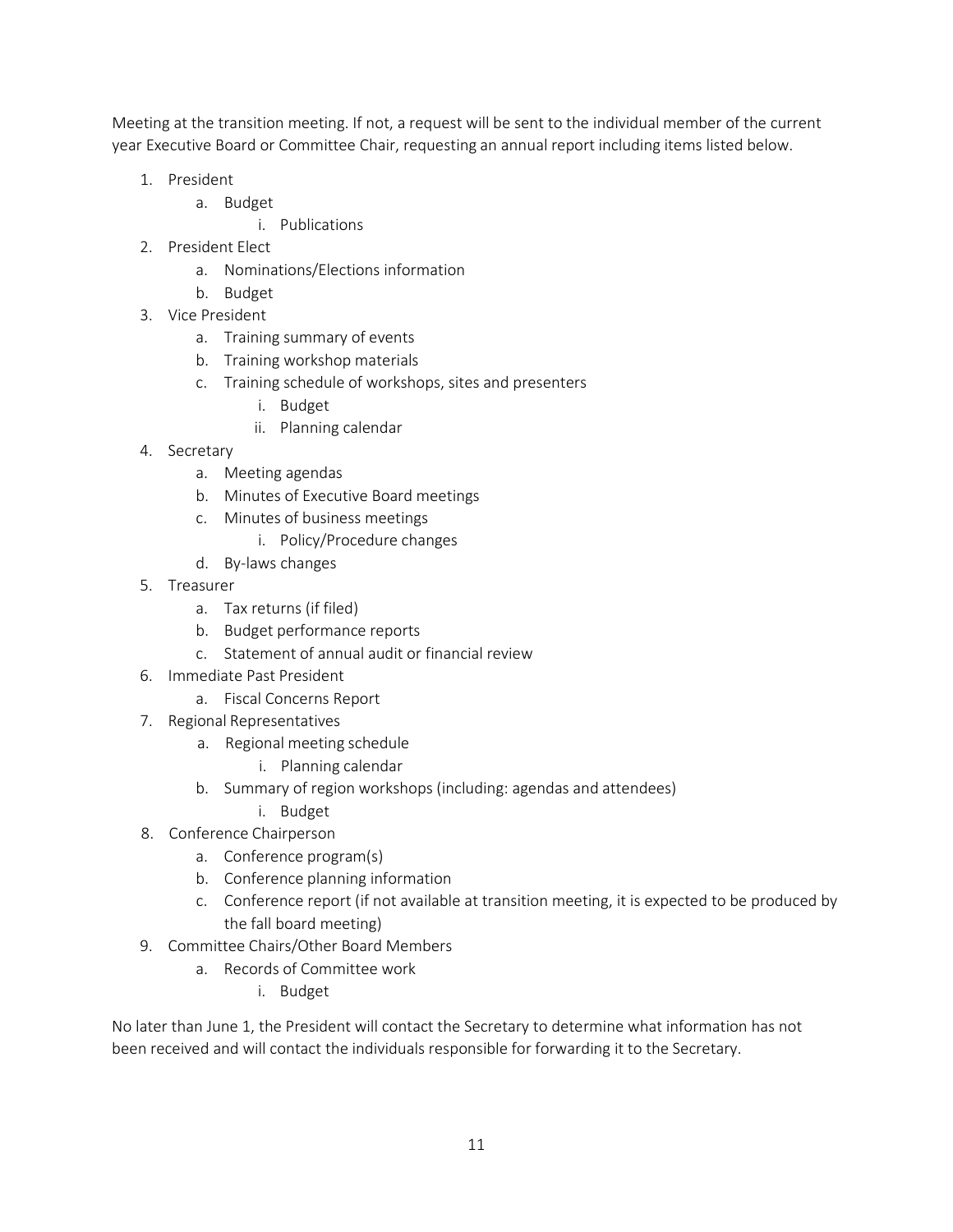| FASFAA Policy and Procedure Manual                              |  |                                      |  |
|-----------------------------------------------------------------|--|--------------------------------------|--|
| Corporate Information                                           |  | 2.2 Copyright of FAFSAA Publications |  |
| Last Policy Revision: June 2019<br>Last Procedure Revision: N/A |  |                                      |  |

## Policy

All documents written and published by FASFAA are considered to be copyrighted. It is not necessary to register these publications with the copyright office for them to be copyrighted.

All FASFAA publications must obtain a copyright statement, which includes the publication date. The following statement will appear on all appropriate FASFAA publications:

Copyright FASFAA, Inc. [date]

Federal copyright law restricts reproduction of materials from this publication without prior written permission from FASFAA, Inc.

All lists of copyrighted FASFAA publications can be found in the Appendix 2.1.1.

## Procedure

There is no corresponding procedure for this policy.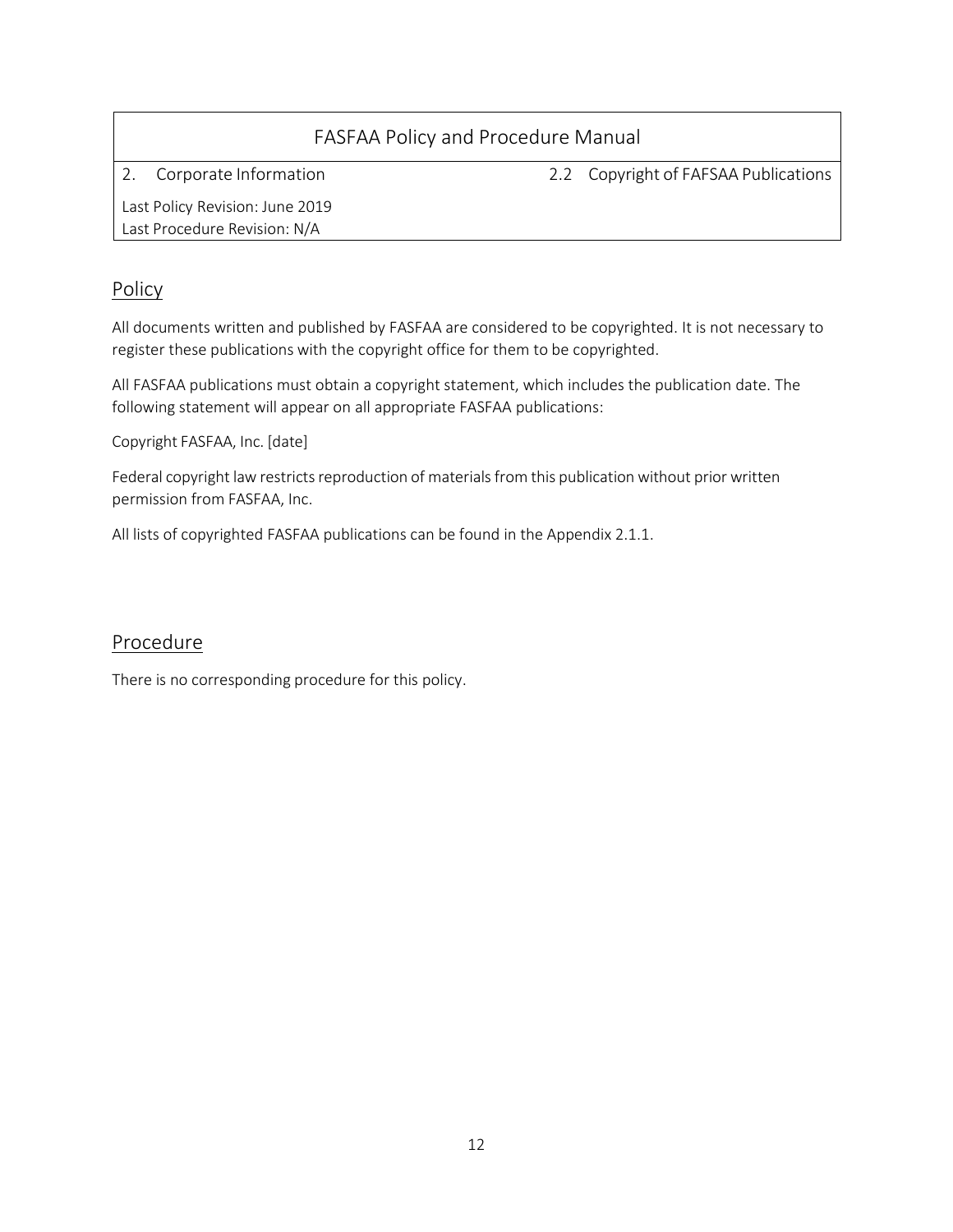2. Corporate Information 2.3 Conduct of Meetings

Last Policy Revision: June 2019 Last Procedure Revision: June 2019

## Policy

### Meetings

Parliamentary law is a self-adopted code of conduct imposing rules of behavior on members of an assembly. It allows for an honest exchange of ideas and an orderly discussion.

FASFAA adheresto the rules contained in *Robert's Rules of Order* for the conduct of business, specifically for Business meetings of the Association and meetings of the Executive Board.

The President shall appoint and announce the name of the Parliamentarian of the association at the first meeting of the Executive Board and at the annual business meeting. (The Immediate Past President often serves in this capacity.)

Policy for Conference Call meetings: To arrange a telephone vote, a conference call for all Executive Board members shall be arranged by the Secretary. All Executive Board members shall be apprised at least 48 hours in advance, of the time and procedures for connecting to the conference call. A quorum of Executive Board must participate in the conference call for any official business to be conducted. The secretary shall take the minutes of the conference call and record the vote and these shall be made part of the official records of the association.

Policy for E-Meetings:

- 1. If the President wishes to call a meeting, he/she may do so without the need for a motion and a second. If another member of the Executive Committee wishes to call a meeting a motion to do shall be submitted to the President. This motion requires a second for the meeting to be held.
- 2. Notice of an e-meeting will be sent by the President to the Executive Committee (and others on the board, when appropriate), a minimum of 24 hours prior to the opening of the meeting, telling the time and day the meeting will be Called to Order, as well as restating the motion and fact that it has been seconded.
- 3. Once the e-meeting has been Called to Order and a Call for Discussion is made, members of the Executive Committee will "reply all" indicating their presence and offering any discussion.
- 4. When the majority of members of the Executive Committee have indicated their presence and offered discussion, or when 48 hours has elapsed from the Call to Order (whichever is earlier), the Chair will declare a quorum and call for the vote.
- 5. Members of the Executive Committee will "reply all" with their vote within 24 hours of the call for the vote.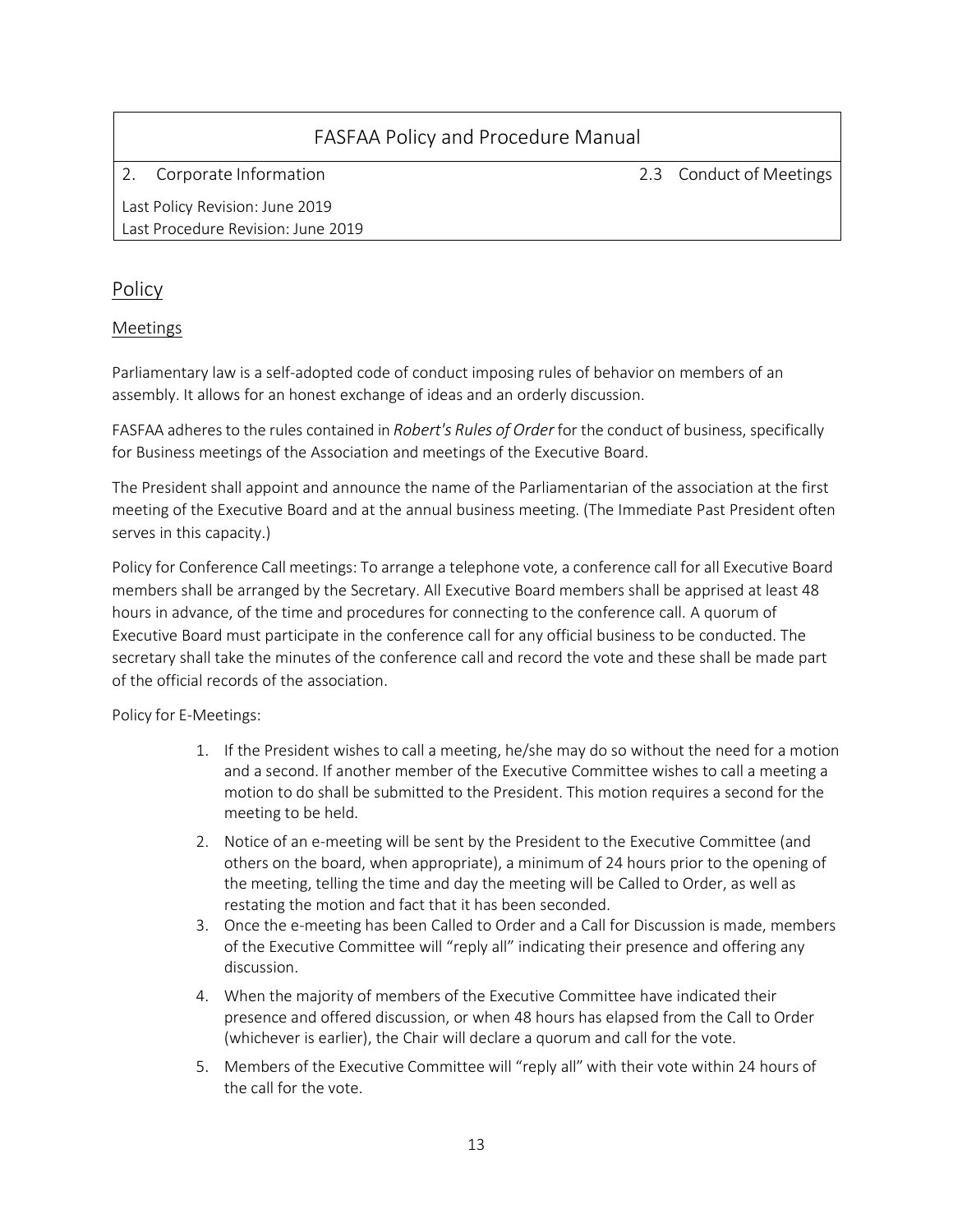- 6. After 24 hours from the call to vote, the Chair will declare the motion passed or failed and adjourn the meeting.
- 7. The Secretary will preserve all emails stating presence, votes, and disposition, and file same with the original copy of the minutes of the called meeting.

#### Executive Board Voting

Issues requiring a vote by the Executive Board shall usually take place at a regularly or specially scheduled Executive Board meeting.

However, in the event that a vote of the Executive Board must be taken in advance of a scheduled Board meeting and a special meeting cannot be arranged or it would not be cost effective to call a special meeting, a vote by telephone conference call or via an e-meeting may be taken.

### Procedure

#### Procedure

Parliamentary Procedures are summarized in these ten rules:

- 1. A motion should be made and seconded before any discussion of the particular motion begins. This doesn't preclude the group from discussing the matter in general before the motion is made.
- 2. A motion should be stated by the presider after it has been made and seconded.
- 3. The maker of the motion has the right to be the first to discuss it.
- 4. Only one main motion may be considered at a time.
- 5. If a motion to amend is made and seconded, the proposed amendment must be voted upon before a vote is taken on the main motion to which it applies.
- 6. A main motion may be changed without being formally amended by another motion. This may be done by the maker of the main motion accepting the changes as a "friendly amendment." (Not specifically noted in Robert's Rules but is a generally accepted practice by most organizations.)
- 7. When a member says, "Question!" it means that member is ready to vote. When a member says, "I move the (previous) question!" or, "I call the question" it means the member has moved that debate be immediately stopped and a vote to be taken. The latter requires a second and a 2/3 majority for passage. The motion is non-debatable.
- 8. To bring a motion to vote the chair asks the assembly, are you ready to vote? A verbal "Yes" or "question" signifies readiness. Silence may be taken by the chair to mean readiness to vote. Those saying "no" should be ready to speak to the question, if it remains open for debate.
- 9. All votes require a simple majority except those that somehow inhibit member's rights to speak; such motions require a 2/3 majority. Motions requiring a 2/3 majority are to:
	- a. vote immediately
	- b. limit debate or extend the limit to debate
	- c. object to considering a question
	- d. close nominations (not generally practiced)
	- e. postpone to a definite time by a special order
	- f. suspend the rules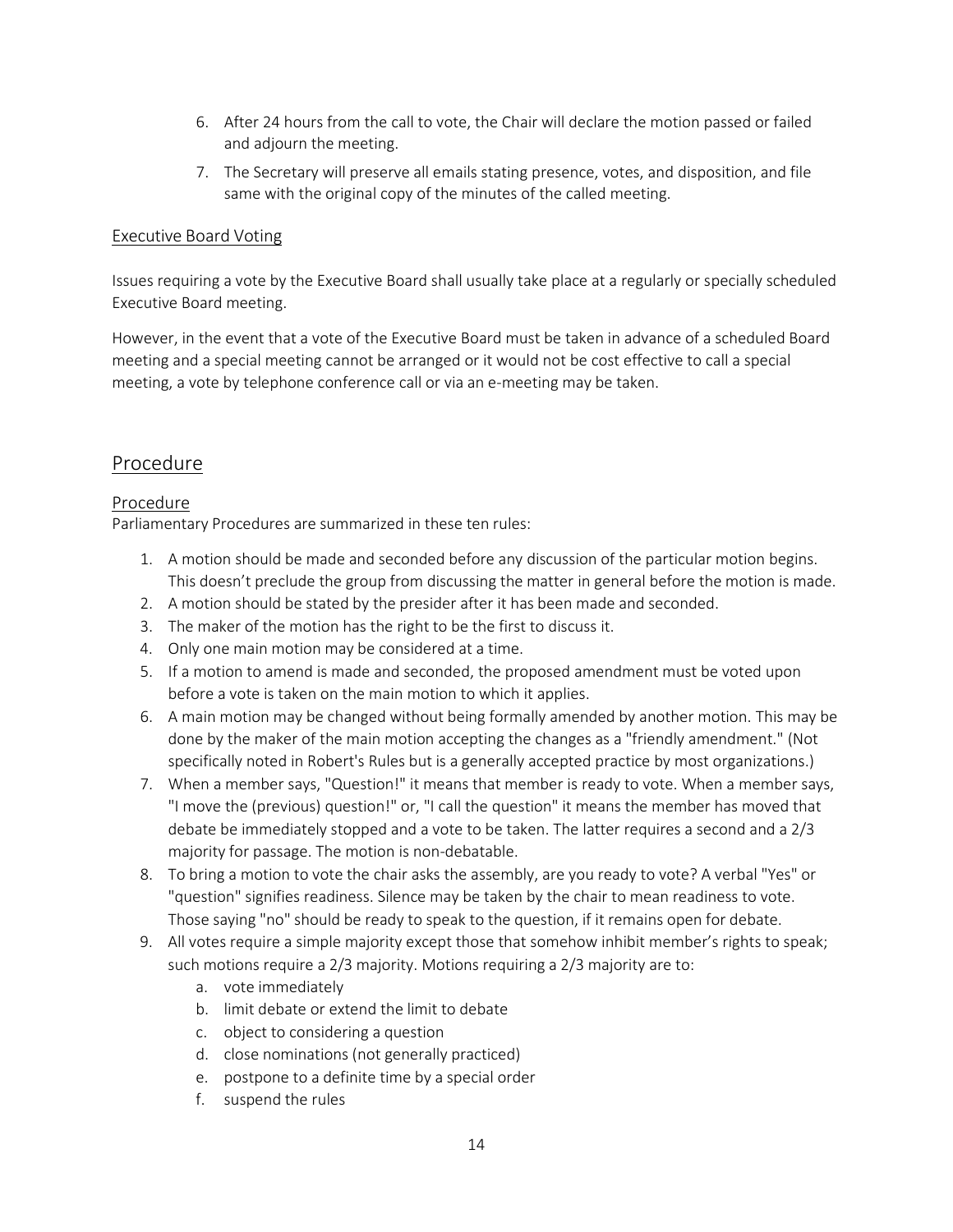10. A two-thirds majority vote should always be taken by some visual means.

| Majority   | One more than half the number voting                             |
|------------|------------------------------------------------------------------|
| Two-thirds | 2/3 of the votes cast (abstentions are not counted as voted)     |
| Plurality  | The choice of one of three or more choices having the most votes |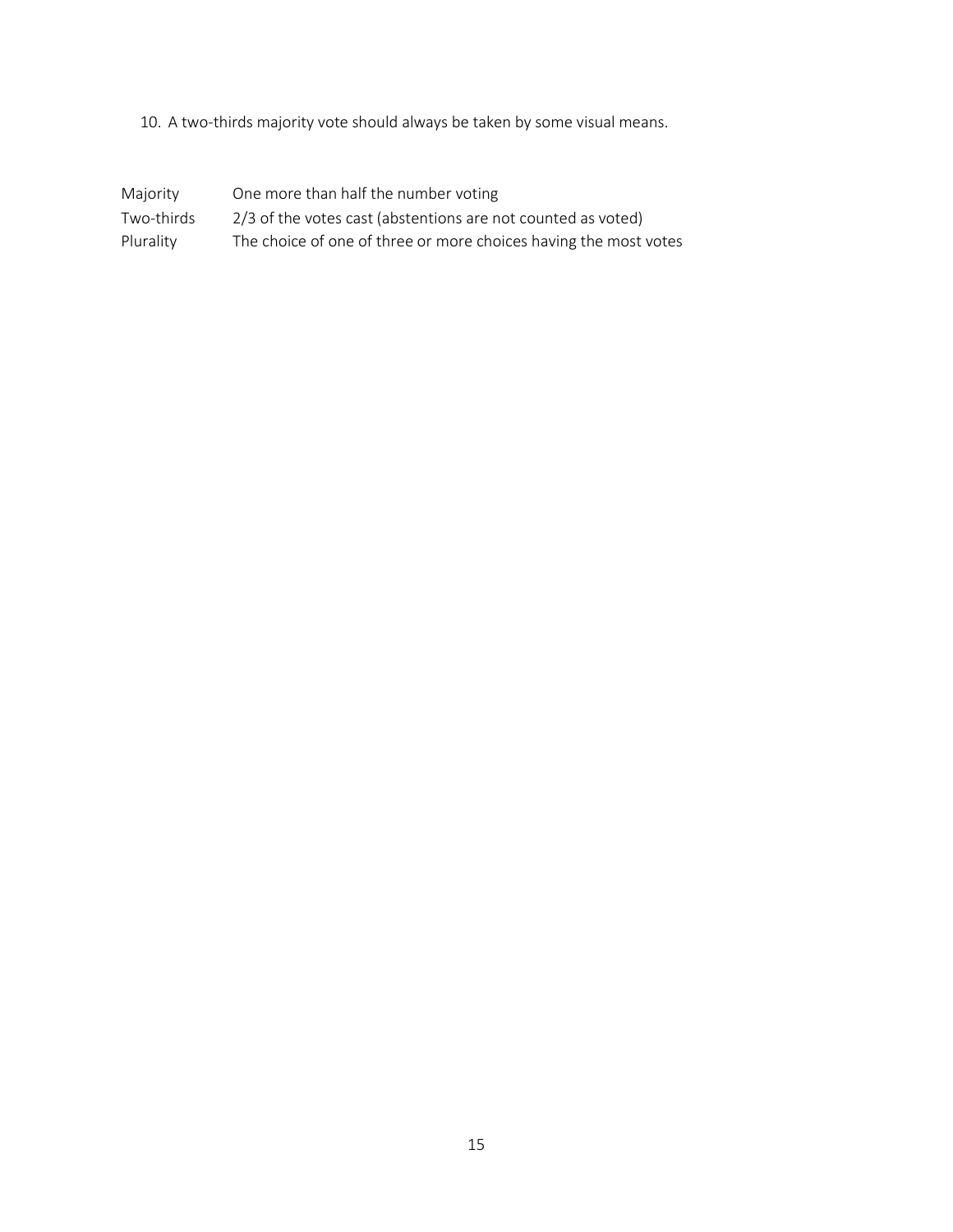|                                 | FASFAA Policy and Procedure Manual |  |                           |
|---------------------------------|------------------------------------|--|---------------------------|
|                                 | Corporate Information              |  | 2.4 Liquidation of Assets |
| Last Policy Revision: June 2019 |                                    |  |                           |
|                                 | Last Procedure Revision: June 2019 |  |                           |

## Policy

In the event of termination or dissolution, the residual assets of FASFAA will be moved into the Bonnie Pirkle Memorial Scholarship Fund.

## Procedure

In the event of termination or dissolution, the Executive Board will authorize the Treasurer under the jurisdiction of the President to liquidate all assets.

The Treasurer will pay all outstanding fees, close out charge cards, CD's and checking accounts. A final check will be submitted to OSFA for their use in administering the Bonnie Pirkle Memorial scholarship. In case OSFA is unable or unwilling to accept the administration of the Bonnie Pirkle Scholarship, the assets shall then be distributed in accordance with the Articles of Incorporation.

All permanent records of FASFAA from the central location will be forwarded to OSFA for permanent safekeeping.

The Secretary will prepare a dissolution statement, which will be signed by the elected officers to be forwarded to IRS, the Florida Department of Revenue, and to the State Office of Corporation. The dissolution will be kept as part of the archival records at OSFA.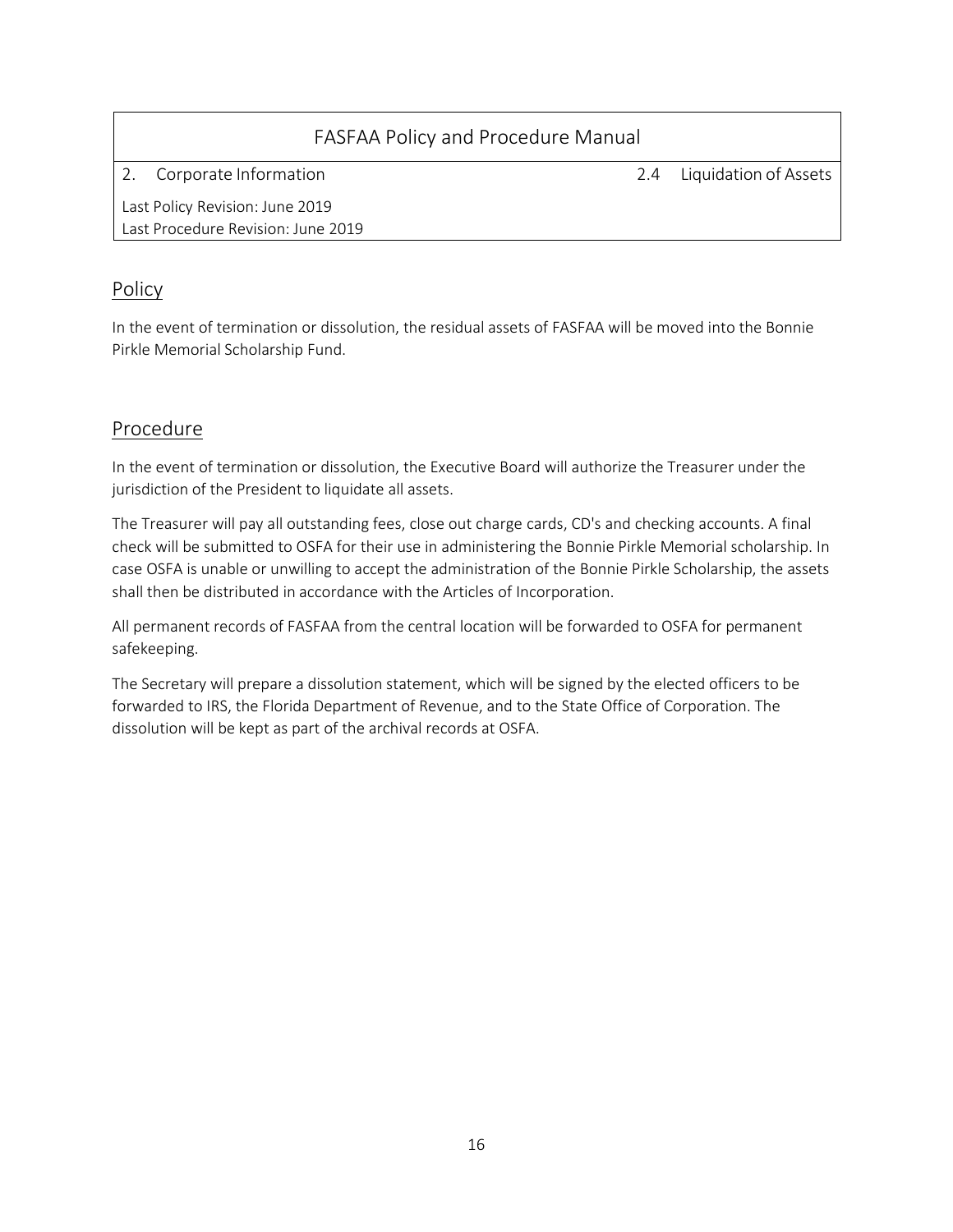2. Corporate Information 2.5 Corporate

Responsibilities

Last Policy Revision: June 2019 Last Procedure Revision: June 2019

## **Policy**

FASFAA, Inc. is a tax-exempt organization recognized by the IRS. It was chartered in February 1984 by the State of Florida as a not for profit corporation. (Prior to 1984 it operated without official federal or state designation.)

## Procedure

### Treasurer's Responsibilities

The Treasurer is responsible for complying with state and federal regulations that pertain to the financial status of the Association. These responsibilities include, but are not limited to:

### Articles of Incorporation

Each year based on FASFAA's incorporation date of February 1, 1984 a reaffirmation of the corporate status must be forwarded to the Florida Secretary of State to update the names of the Board of Directors, the corporate address, Registered Agent (per state of Florida statute), etc.

### Federal Income Tax Status

On October 29, 1984 FASFAA, Inc. was granted exemption from paying federal income tax under Section 501 (c) (3) of the Internal Revenue Code, on a temporary basis. As of October 21, 1986, FASFAA was granted 501 (c) (3) status permanently. The federal employee identification number is 59-2437964.

### Return of Organization Exempt from Income Tax (IRS Form 990)

Each year the Treasurer will see that the IRS Form 990 is filed. The form is due on the 15th day of the fifth month following the close of the association's fiscal year. (As the Fiscal Year ends June 30, the due date is November 15.). The Form 990 is required to be published on the association's web page.

#### Florida Sales Tax Status

On September 29, 1987 FASFAA, Inc. was granted exemption from paying Florida state sales tax. The tax-exempt number is 07 03078 00 16. The Treasurer is not required to file a sales tax report to the Florida Department of Revenue.

Review of Financial Records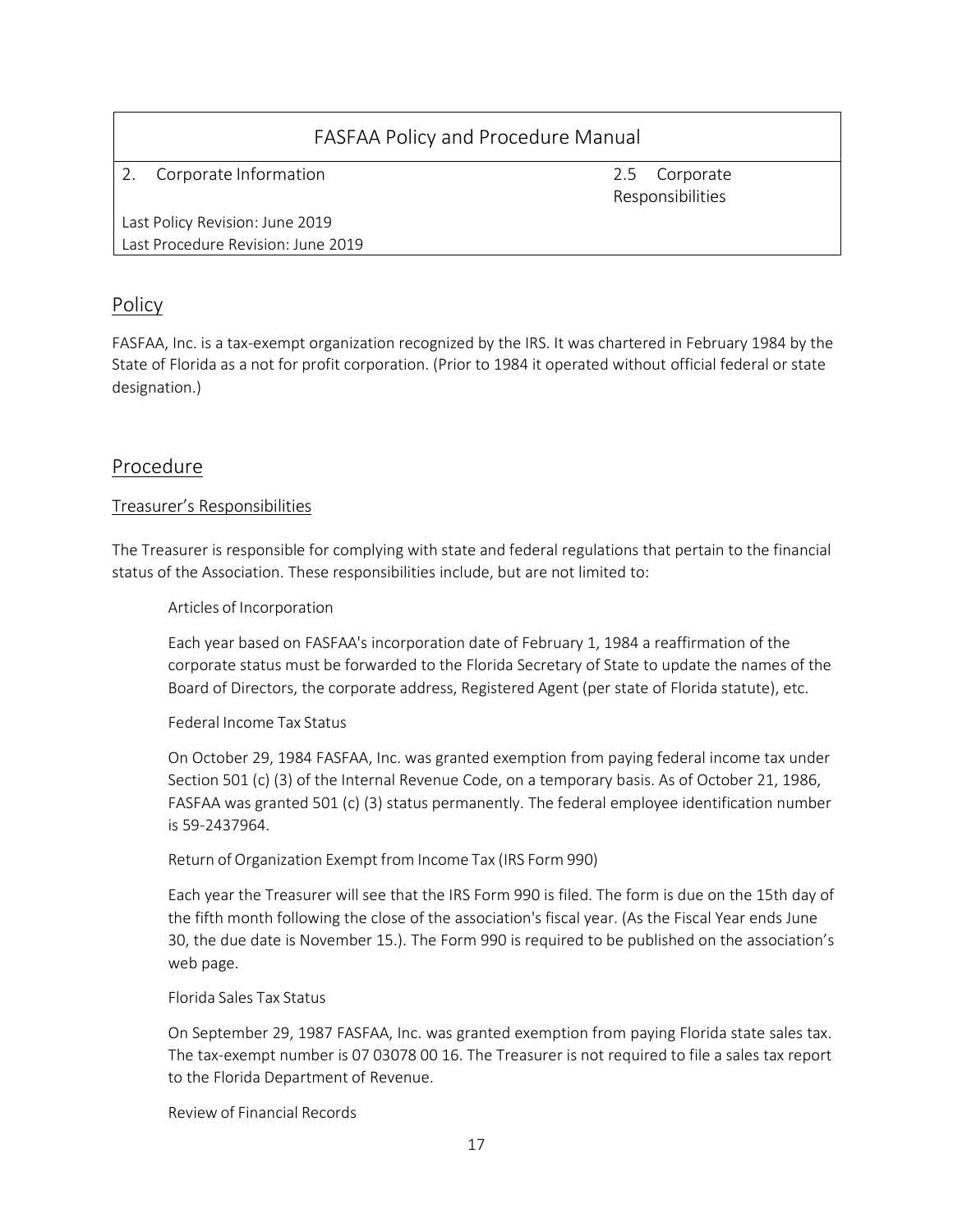The Treasurer must ensure that the financial records of the Association are reviewed each year.

Miscellaneous Income (Form 1099)

The Treasurer maintains information for any speakers who are paid honoraria and for the bookkeeper, if engaged. The information must be provided to the accountant so that a Form 1099 can be prepared for each individual.

Music Copyright Compliance Agreements

Under the United States Copyright Law, the public performance of copyrighted music requires permission from the copyright owner or its licensing agent. All associations that use either live or recorded music at conferences or other meetings are affected by this law. The Treasurer is responsible for completing the appropriate forms, if required, after each FASFAA conference and workshop.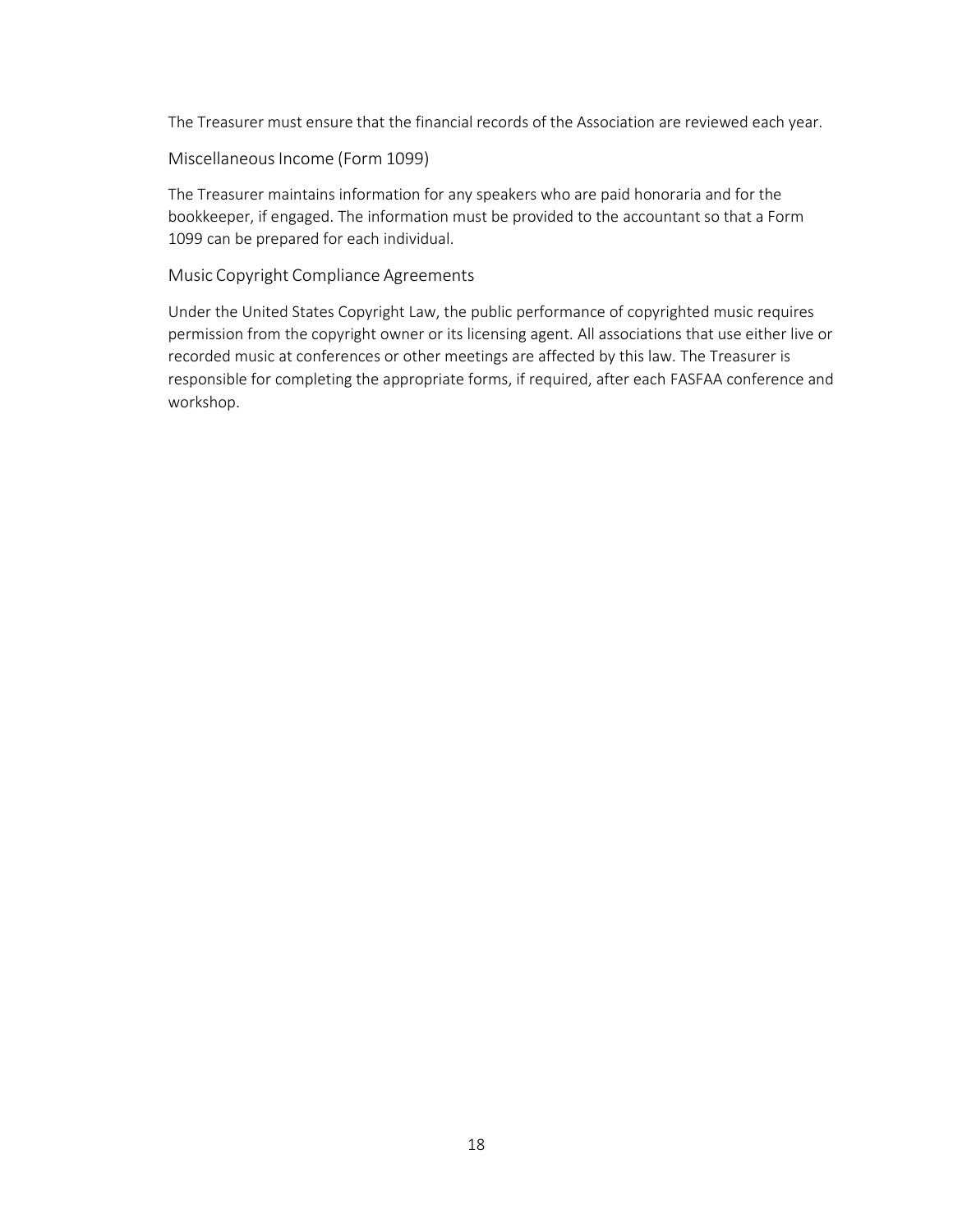2. Corporate Information 2.6 Official Logo

Last Policy Revision: June 2019 Last Procedure Revision: June 2019

## Policy

1. The Florida Association of Student Financial Aid Administrators has an official logo, which distinguishes it from other associations. A copy of the logo is contained in the Appendix 2.2.1.

## Procedure

- 1. The logo must be included on all official publications of the association, including the Newsletter, brochures, conference programs, training manuals, etc.
- 2. The logo is to be used as the heading for any stationery, which may be printed each year by the President for use by various members of the Executive Board.
- 3. The logo is included on the official banner of the association, which is displayed at regional and national conferences. The banner resides with the President or at a different location at her/his direction.
- 4. The logo should be used only in conjunction with activities which are sponsored or supported by FASFAA. Any clarification as to whether the logo should be used in connection with a particular function should be given by the President.
- 5. Any proposal to change the official logo of the association must be endorsed by the Executive Board and approved by the membership.
- 6. The Secretary maintains a permanent copy of the logo. The President may make other copies available to members of the Executive Board as necessary.
- 7. The official color of the FASFAA logo is: PMS 641.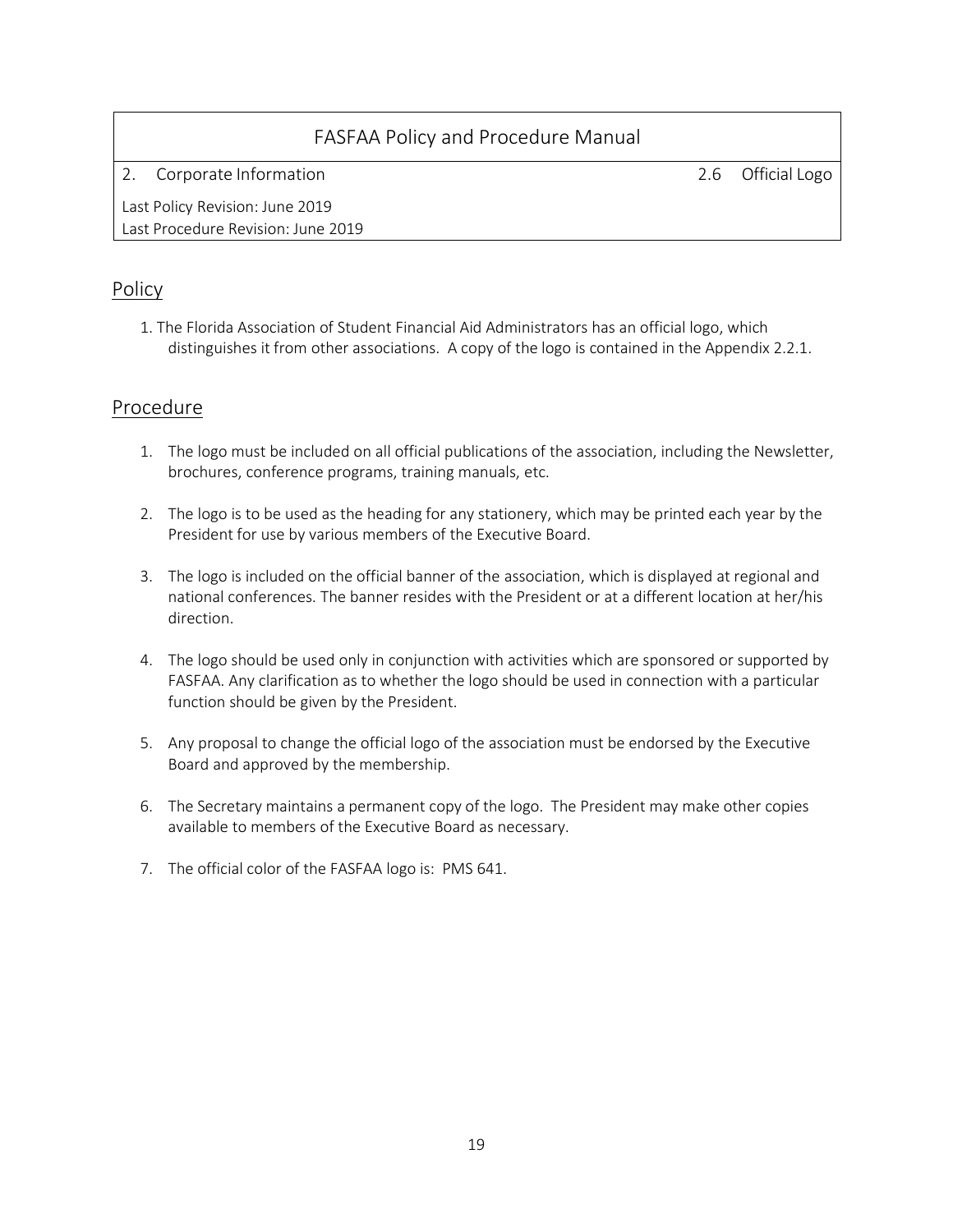| FASFAA Policy and Procedure Manual |     |                        |
|------------------------------------|-----|------------------------|
| Corporate Information              | 2.7 | Release from Liability |
| Last Policy Revision: June 2019    |     |                        |
| Last Procedure Revision: June 2019 |     |                        |
|                                    |     |                        |

## Policy

In order to minimize potential risk resulting from information provided to participants of FASFAA training workshops or FASFAA conferences, all training and conference materials shall contain the following release from liability (Bylaws Article II, Section 8):

Members of the Association recognize that one of the purposes of the Association is to provide training and informational services to its members through training conferences and periodic written material. While the Association shall utilize its best efforts to provide its members with the most current information available, there can be no assurances or warranty that its interpretation of any rule, regulation or statute will be in conformance with any present or future interpretation of such rule, regulation or statute by any appropriate governmental authority. Accordingly, each member shall hold the Association harmless from any claims, damages, or liability resulting from such member's use of any information, data, or interpretations as provided to such members by the Association.

## Procedure

The release notification may be distributed either on the registration page for the training or on printed or electronic copies of materials.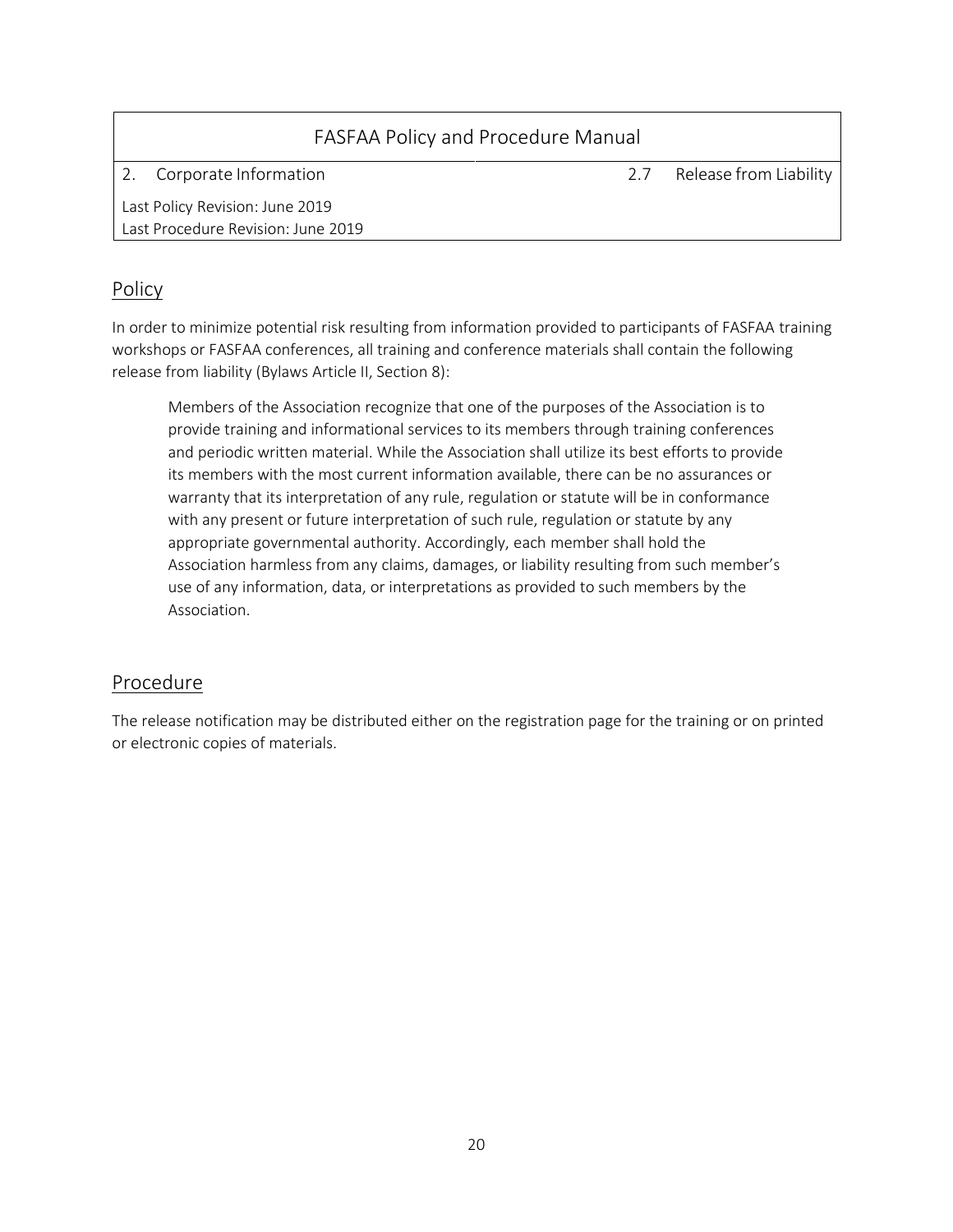3. Financial Information 3.1 Operating Budget

Last Policy Revision: June 2019 Last Procedure Revision: June 2019

## Policy

### Preparation and Reports

The President-Elect shall prepare a provisional operational budget for the incoming administration to be presented to the Executive Board for approval and to the membership at the Transition meeting. This budget will serve to provide a starting point under which the association can meet routine fiscal obligations without compromising the adherence to established fiscal policy. The final operational budget for the year can be presented and, if necessary, modified for approval by the Executive Board by its second meeting of the year (but no later than November 1). Revisions should be distributed to the membership. Using the *FASFAA Proposed Budget Worksheet* and in reviewing the *Association Budget* reference materials found in the Appendix, each President-Elect is expected to present a budget that provides revenue equal to or in excess of expenses. The President and Treasurer shall provide any requested assistance.

The Treasurer should provide budget information after the annual conference in the subsequent publication of the FASFAA newsletter.

The format of the Budget may be changed as the need arises.

### Revenue and Expenditures

As a not-for-profit corporation, the use of revenue generated from dues, registration fees, and other activities shall be restricted to carrying out the activities of the Association, and in no way be used to accumulate undue profits.

All expenses incurred in performing activities of the Association shall be borne by the Association, as allowed by the reimbursement policy, except when the member(s) elects to absorb such expenses.

#### Reserve Fund

The Association should strive to maintain a reserve fund balance of no less than 100% of its operating budget. In general, reserve funds may be allocated from income derived in excess of expenses generated in any given fiscal year. Such funds may be comprised of both savings and investment accounts, providing the funds are not unnecessarily intermingled with the Association's checking or operational account.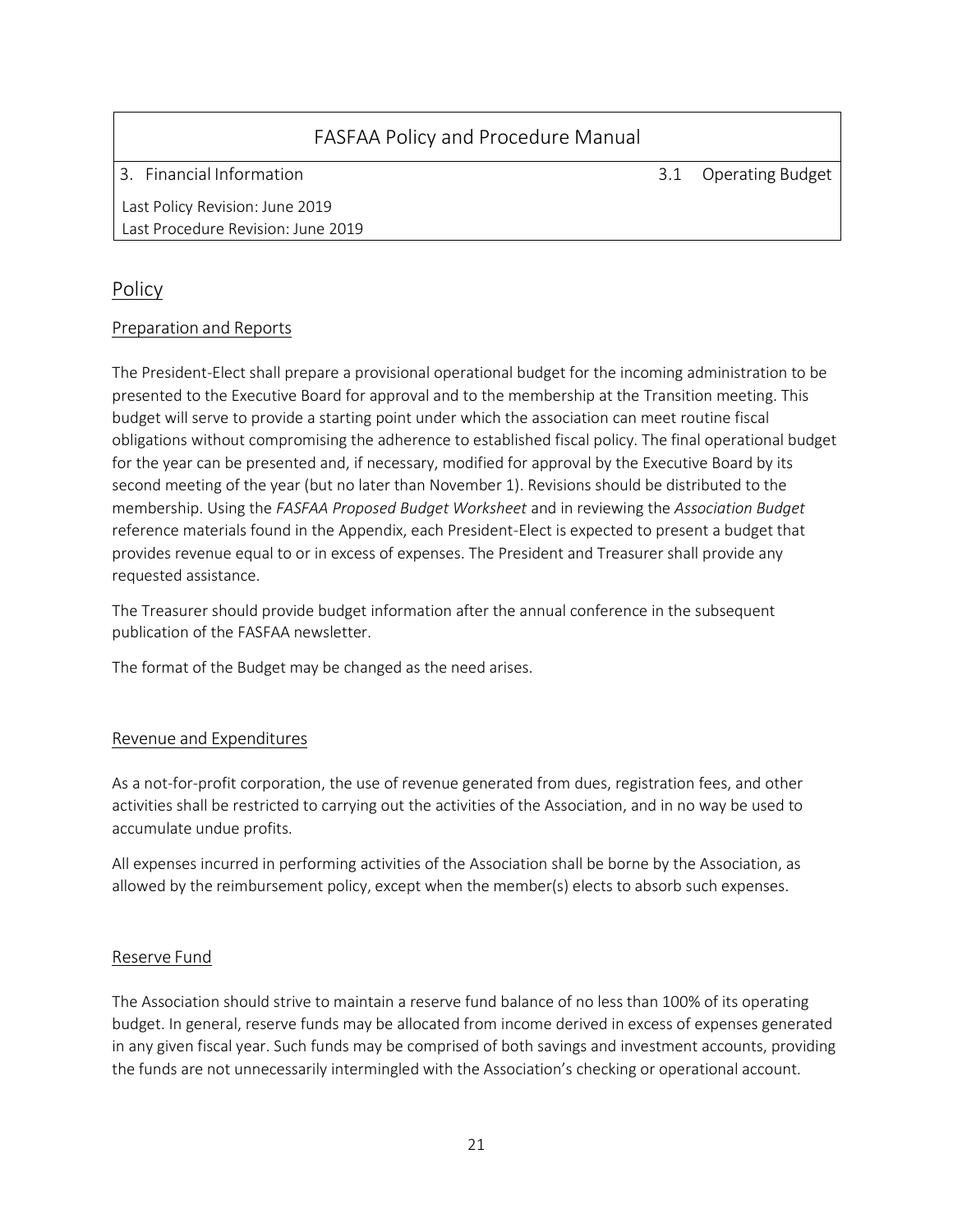The long-term goal should be to increase the reserve to cover more than one year of operating expenses. Once exceeded, such funds should be used, at the discretion of the Executive Board, to increase the corpus of the Bonnie L. Pirkle Memorial Scholarship Fund or any alternative endeavor as established by the Executive Board.

### Committee Expenses

Expenses related to committee activities shall be charged to the appropriate committee budget, and the committee chair shall approve all such expenses prior to request for reimbursement from the Treasurer.

### Authorized Expenditures

The Treasurer / Treasurer-Elect, or – with prior Executive Board authorization – the bookkeeper, is authorized to pay bills and reimbursement requests which are within the budget within 14 days of receipt. Payment for items in excess of the budget up to 5%, except for bills relating to a FASFAA conference, must be approved by the President. All expenditures in excess of the budget by more than 5%, except for bills relating to a FASFAA conference, must be approved by the Executive Board either at a meeting or by telephone conference call. If the increased expenditure is directly tied to an increase in revenue (i.e. sponsorship, donation, paid fee or an external institutional reimbursement to FASFAA), written approval by the President will be sufficient. The Treasurer shall inform the Executive Board of payment made in excess of the budget at the earliest possible time. The Treasurer has the authority to pay bills in emergencies, pending the approval of the President, within 48 hours.

The President is authorized to pay bills of the Association in the absence of the Treasurer or bookkeeper.

Bills should contain the signature of the contracting member prior to payment by the Treasurer.

Any reimbursement decisions made by the Treasurer that are disputed by a member shall be referred to the Executive Board for resolution.

The Executive Board will review with the Treasurer the feasibility of moving up to 5% of the annual profit, if any, into the Bonnie L. Pirkle Memorial Scholarship Endowment at the close of each fiscal year.

Both the Bonnie L. Pirkle Memorial Scholarship Endowment and all interest earned by the endowment are restricted to scholarship purposes and may not be used for operational expenses of the association.

### Procedure

#### Preparation of the Provisional Operational Budget

The President-Elect, working with the President and Treasurer, shall prepare a Provisional or Projected Operational Budget that will provide a reasonable starting point under which the association can meet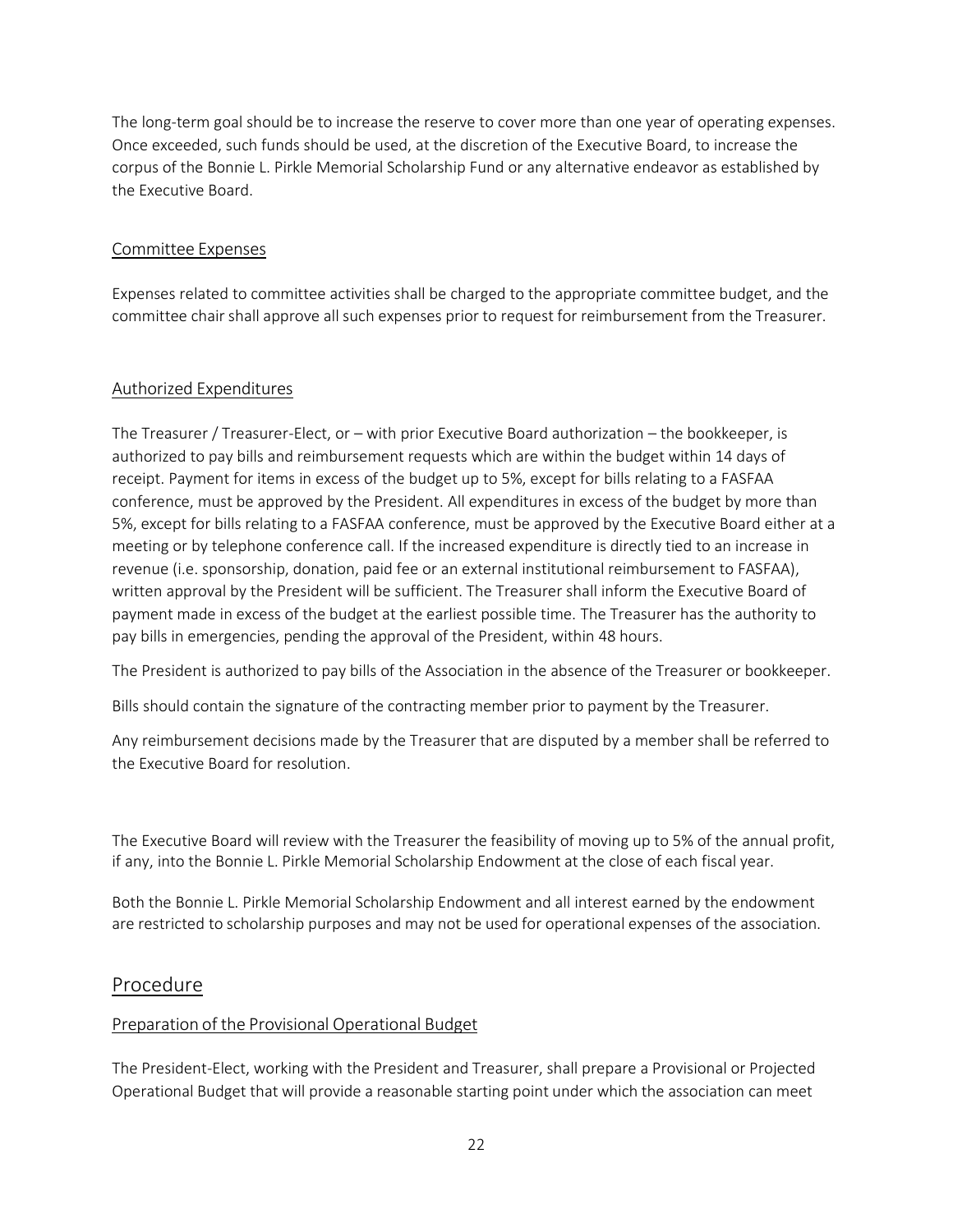routine fiscal obligations without compromising the adherence to established fiscal policy. This budget will consider and project all of the President-Elect's current plans for the upcoming year, which will include, but are not limited to:

The geographical makeup of a given committee, which influences committee travel expenses;

The precise number of committee members appointed by the committee chair;

The refined goals of a given committee;

The actual budgets prepared by committee chairs.

This budget will be presented to the Executive Board for approval at the Transition Meeting.

### Preparation of the Final Operational Budget

Using the materials in Appendix 3.1.1 (Budget Worksheet) and 3.1.2 (Guide to Association Budget), the President shall develop a Final Operational Budget that fully considers all planned and budgeted activities for the prior fiscal year.

The Final Operational Budget must be prepared and presented for Executive Board approval and distribution to the membership by the second meeting of the Executive Board, but no later than November 1 of the fiscal year. Distribution to the membership should be by any means that facilitates its distribution including publication to the website, and is not confined to publication in the FASFAA Newsletter.

#### Reimbursement

- 1. Travel expenses assumed by FASFAA will be paid on a reimbursement basis in accordance with Policy 3.4. Approval for advance payment of travel expenses must be granted by the President upon specific request, and only when sufficiently justified, with ample lead time for processing.
- 2. To obtain reimbursement for other authorized FASFAA expenses, also complete the FASFAA Expense Claim / Reimbursement form and indicate that the expense is not related to travel.
	- a. A copy of the request must be completed and forwarded to the bookkeeper with an additional copy to the President within 15 days following completion of travel or the date the expense was incurred.
	- b. Complete thoroughly and accurately, and attach all necessary receipts.
	- c. See Appendix for a sample form.
- 3. To reconcile an advance payment, complete the FASFAA Expense Claim / Reimbursement form.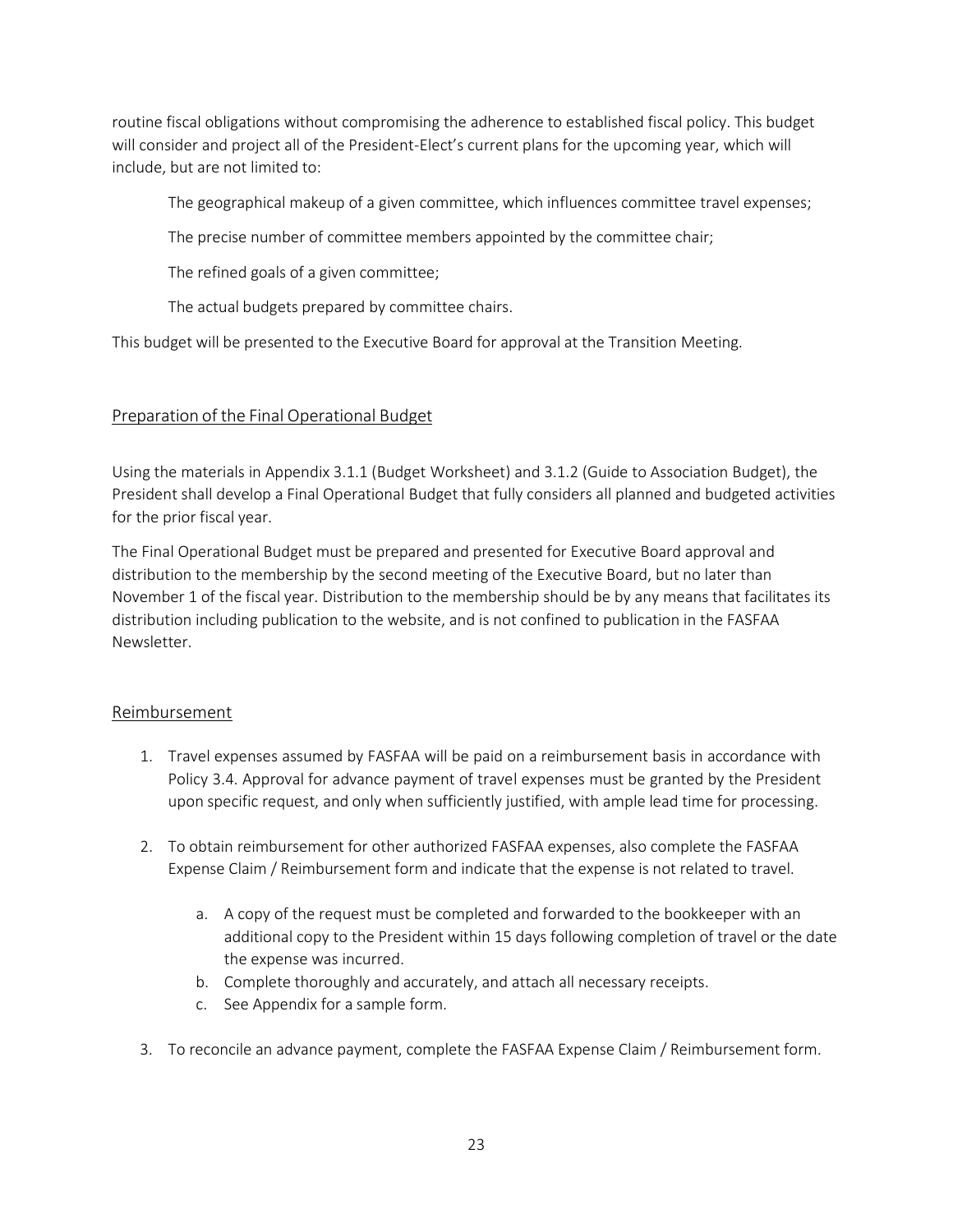- a. A copy of the request must be completed and forwarded to the bookkeeper with an additional copy to the President within 15 days following completion of travel or the date the expense was incurred.
- b. Complete thoroughly and accurately and attach all necessary receipts.
- c. Indicate the amount advanced and either request the difference or remit the excess funds with a check made payable to FASFAA.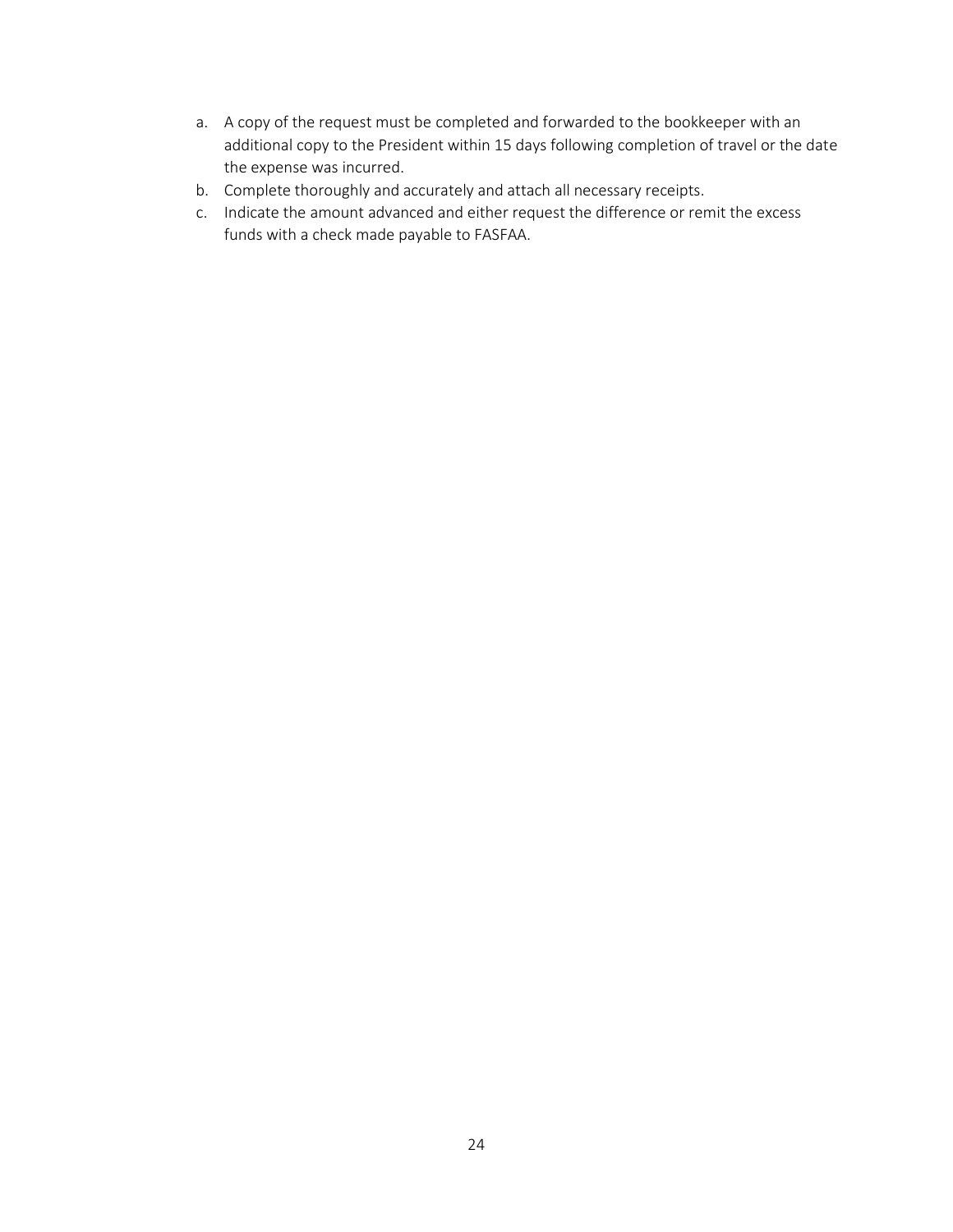3. Financial Information 3.2 Membership Dues

Last Policy Revision: June 2019 Last Procedure Revision: June 2019

## Policy

- 1. Membership dues constitute a primary source of revenue for association activities, other than conferences and workshops.
- 2. Each year during the Fall Board Meeting, the Executive Board shall review the membership dues assessment to determine if any increase is warranted for the following year.
- 3. Any proposal to increase the dues of the association shall be endorsed by the Executive Board and shall be circulated in writing to all members affected by such proposal at least 30 days before a vote is to be cast by the membership.
- 4. Annual dues cover the fiscal year of the association, which is July 1 June 30.

## Procedure

The current dues for active and associate members are \$30 per year (adopted May 29, 1998).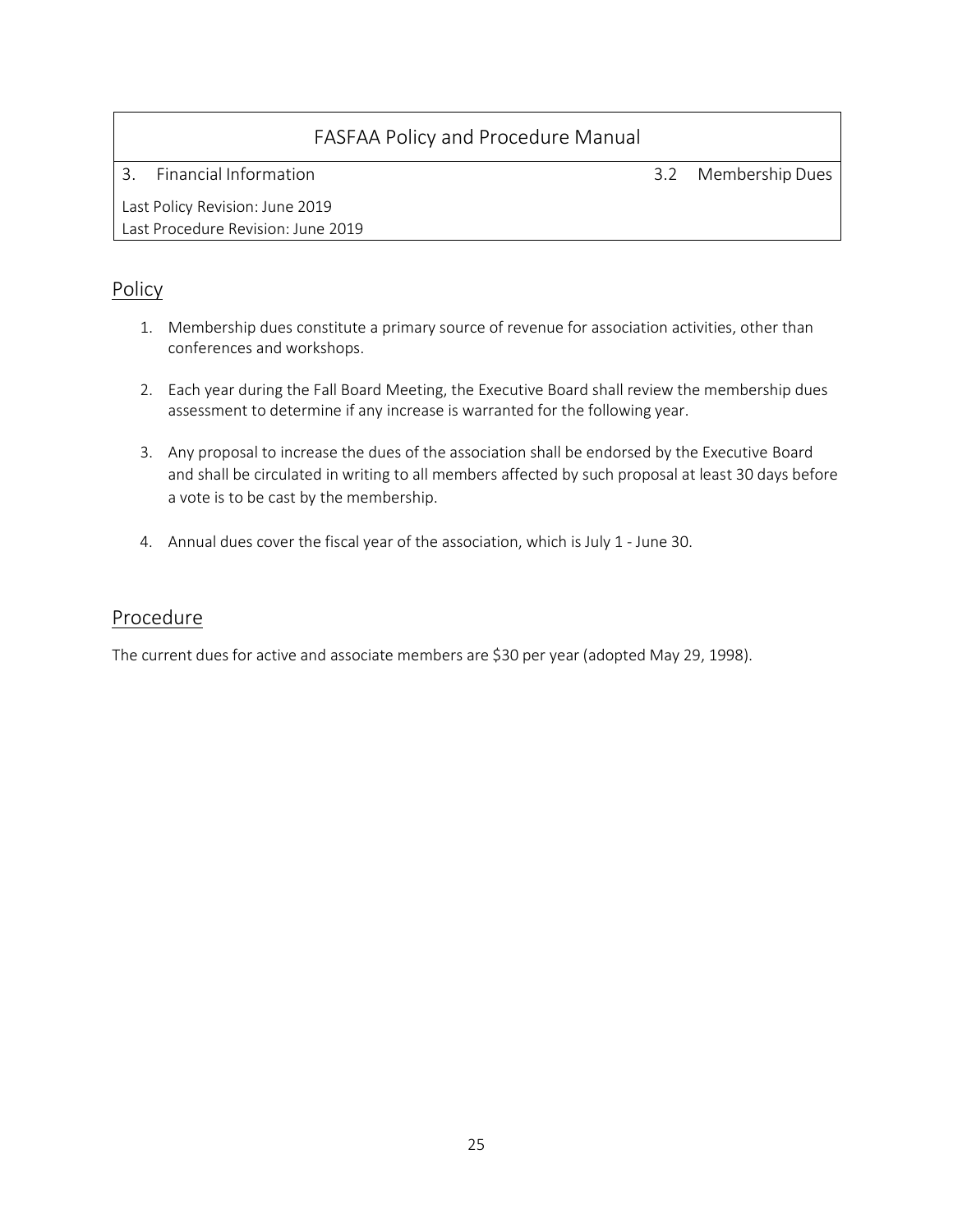3. Financial Information 3.3 Sponsorship

Last Policy Revision: October 2020 Last Procedure Revision: June 2019

## Policy

## Definition

A sponsor is a company or organization whose activities either support, or are closely related to those of the financial aid community. A sponsor provides resources to be used by the Florida Association of Student Financial Aid Administrators in accordance with the purposes of the Association. Sponsors may, or may not, demonstrate or display these products or services for the purpose of soliciting business.

### General Guidelines

- 1. All sponsored activities (such as New Aid Officer Workshop, Clock Hour Workshop, Grad/Professional Workshop, or particular events at the Annual Conference) must be sanctioned by FASFAA and shall be coordinated through the sponsorship chair. These activities shall be scheduled as part of or as a complement to, regular FASFAA activities. Sponsored activities shall in no way conflict with other scheduled events or activities conducted by FASFAA.
- 2. All sponsoring organizations shall have at least one paid member of the Florida Association of Student Financial Aid Administrators.
- 3. Sponsors shall be consulted by the Sponsorship Coordinator of FASFAA to receive input as far as quality and cost of a sponsored function are concerned. As to the need for an event or the nature of the event, FASFAA will have the final authority. The sponsor may then decide as to whether or not to continue sponsorship of the function in the future. Appeal of this provision may be made to the FASFAA President who will have the final authority to determine to proceed with the function.

## Procedure

### Procedure

1. The FASFAA President shall appoint an individual member to coordinate sponsor activities each year. All requests for sponsorship must be initiated by the Sponsorship Coordinator appointed to coordinate sponsorship. This individual shall work closely with each committee chairperson, conference planning committee, and FASFAA Treasurer to coordinate activities and funding. The Sponsorship Coordinator will prepare Sponsorship Options and this shall be approved by the Executive Board.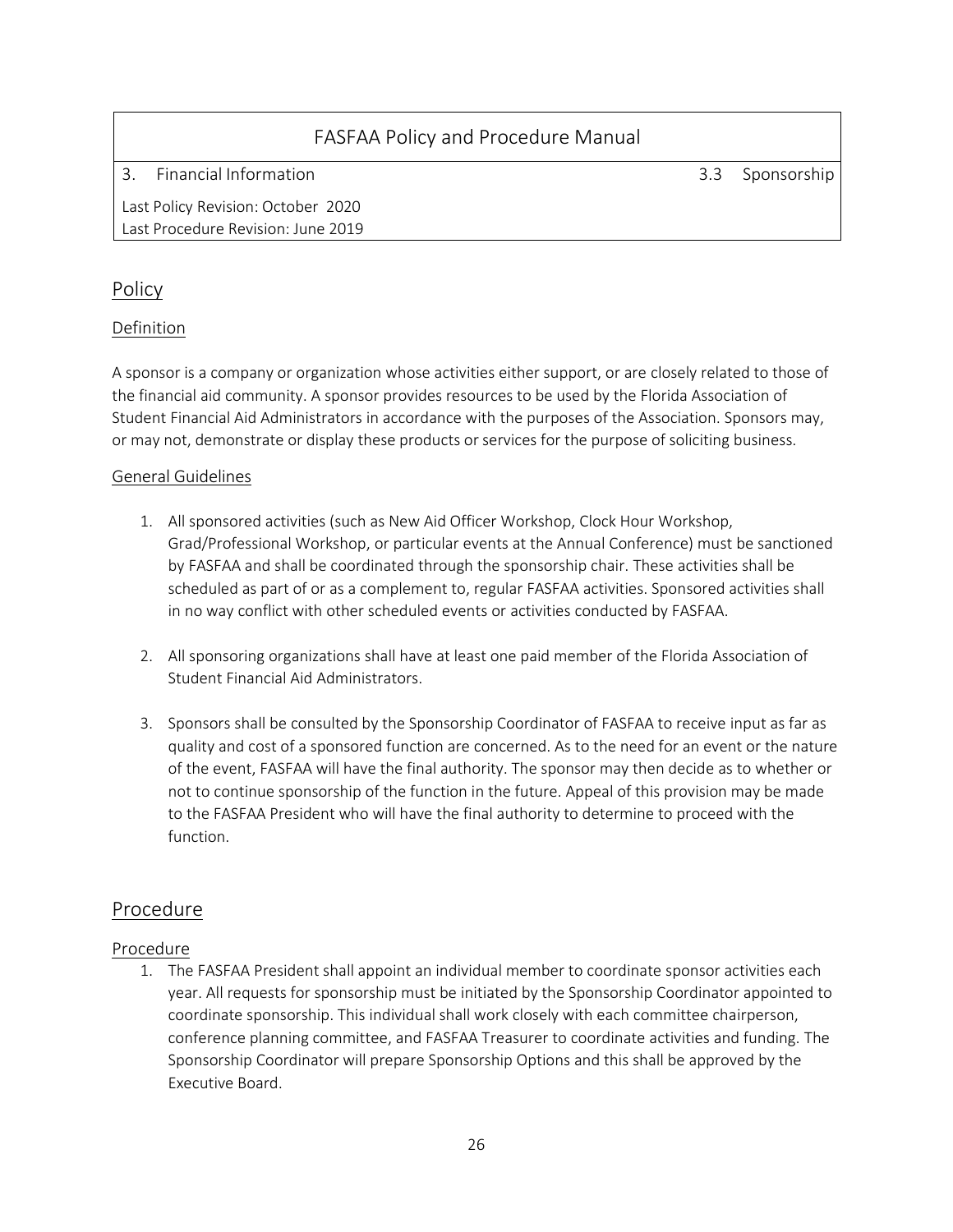- 2. The Sponsorship Coordinator will solicit support from sponsors in a timely manner in advance of each conference or workshop. Additionally, as other items such as publications or events are identified throughout the year as in need of sponsorship, the Sponsorship Coordinator shall solicit sponsorship for such.
	- a. Throughout the course of the year, sponsors may be asked to support specific activities of FASFAA in accordance with the general preferences indicated by the sponsor. FASFAA will provide as accurate a figure as possible for the purpose of quoting a price to the sponsor.
	- b. Sponsors will be asked if they are willing to share expenses with other sponsors for the same activity.
- 3. All sponsor support provided during the year should be summarized in the last issue of the FASFAA Newsletter for the year. A public announcement of this support should be made atthe Annual Spring Conference Business Meeting.
- 4. If practical, sponsorship packages should be available for distribution to prospective sponsors in late summer to allow for the costs to be built into sponsor corporate budgets. There may be a large number of sponsors who decide on options for FASFAA sponsorship close to the annual conference date, but sponsors should be given an option (and perhaps a discount) for early payment.

### Sponsorship Options for Annual Conference:

Refer to Vendor Prospectus in the Governing Documents on the FASFAA website.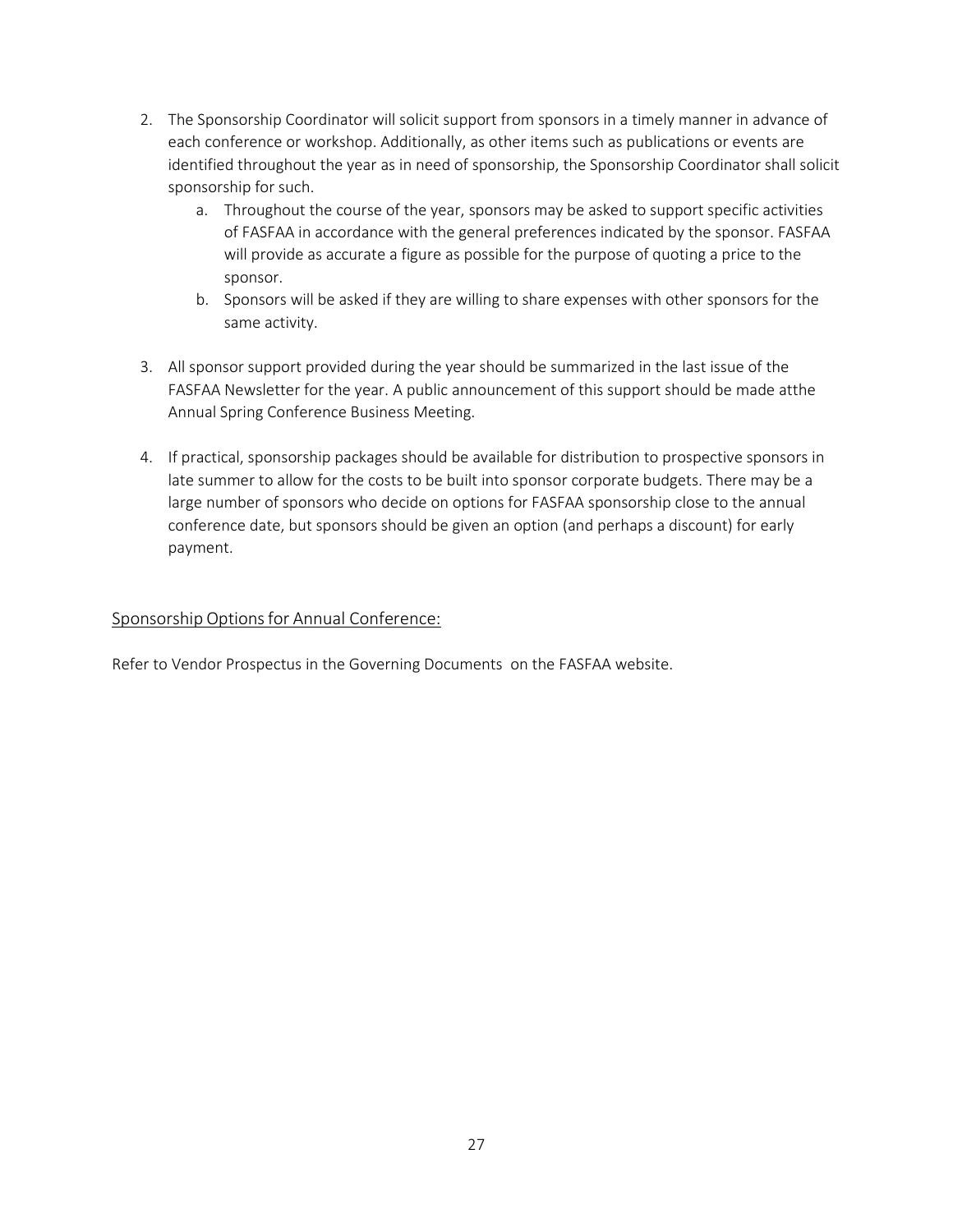3. Financial Information 3.4 Reimbursement of Expenses

Last Policy Revision: June 2019 Last Procedure Revision: June 2019

## Policy

### Reimbursement

- 1. Travel expenses assumed by FASFAA will be paid on a reimbursement basis. Approval for advance payment of travel expenses must be granted by the President upon specific request, and only when sufficiently justified with ample lead time of 10 business days for processing.
- 2. To obtain reimbursement for authorized FASFAA expenses, members will complete the most recent reimbursement form on the FASFAA web site and submit the form and receipts to the President for her/his approval within 15 days following completion of travel or the date the expense was incurred. A copy of the expense report and receipts must be sent to the Treasurer and the bookkeeper. If not submitted within 15 days of the expense, the member may be personally responsible for the expense; the President must approve any exception to this policy.
- 3. In the event of incomplete documentation of expenses, the request for reimbursement will not be processed. The member will then be contacted by the Treasurer or Bookkeeper to inform them of the documents needed for processing. The member must respond to the request within 7 days from receipt of contact, or the member may be personally responsible for the expense.
- 4. The Treasurer will inform the Electronic Services Chair of any changes of established reimbursement rates as outlined in the Reimbursement Allowance section.

### Executive Board

Members will be reimbursed for only those "extra" expenses associated with attending an Executive Board Meeting. As an illustration, if the Board meets the day before a FASFAA Conference, the member would attend the conference at his/her institution's expense; only those meal and hotel costs for the preceding day will be reimbursed by the Association.

Whenever possible, meetings of the Executive Board shall be convened in conjunction with other events that the members would attend at their institution's expense.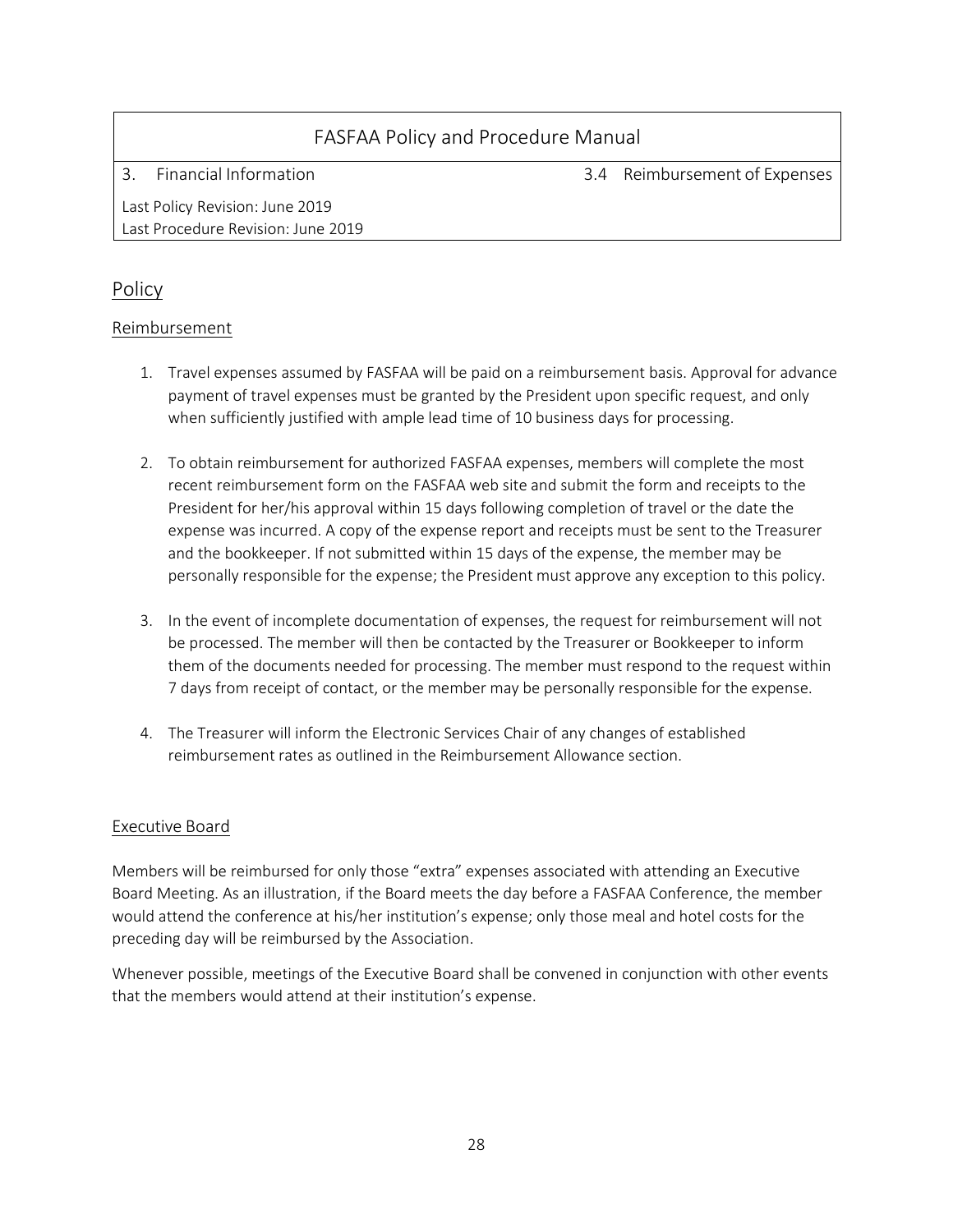## Procedure

#### Procedure for Reimbursement Allowance

All expenses will be paid on a reimbursement basis, receipts required, according to the following guidelines:

| Air Fare         | Economy or Main Cabin Class (travelers are encouraged to<br>choose the least expensive fare) |
|------------------|----------------------------------------------------------------------------------------------|
| Taxi, Ride-Share | Actual cost                                                                                  |
| Hotel            | Actual cost (not to exceed single room rate)                                                 |
| Meals            | Actual cost or per diem (whichever is less)                                                  |
| Auto Mileage     | IRS published rate and standardized mileage printout (ie:<br>MapQuest, Yahoo Maps)           |

#### Authority

Specific authority for payment of travel expenses will be based on:

- 1. Guidelines established and approved annually by the Executive Board according to budget limitations.
- 2. The actual availability of funds.
- 3. All expense reimbursements must be approved by the FASFAA President.

#### Items Covered

- 1. Travel
	- a. Private auto at the published IRS rate per mile, the total not to exceed actual or estimated cost of air travel (economy or main cabin).
	- b. Air travel at economy or main cabin rate only (travelers are encouraged to choose the least expensive fare).
	- c. Commercial travel by other means which does not exceed the cost of air coach fare to and from the specified destination.
	- d. Rental car only on specific approval by the President, for good and valid reasons.
- 2. Registration fees for non-FASFAA events, if required and approved for payment by the President. For FASFAA events, registration fees will only be covered if approved by the Executive Board.
- 3. Lodging- actual cost not to exceed single room rate. In conjunction, with group travel such as Executive Board, if decided by Executive Board policy, lodging may be reimbursed at one half the double room rate. The Annual Conference will be subject to a different policy as approved by the Executive Board.
- 4. Meals- reimbursed based on actual receipts or the per diem rate (whichever is less).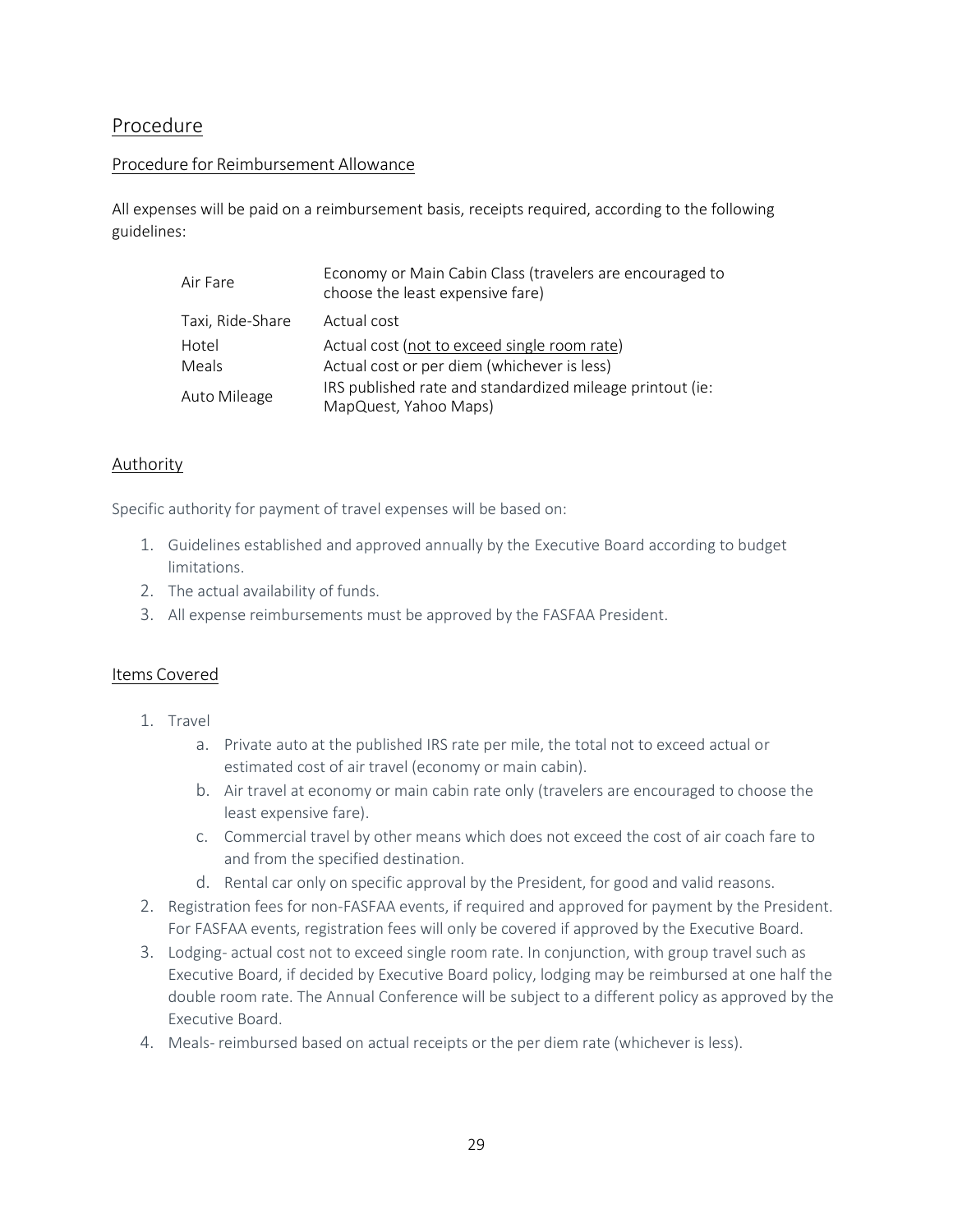|                                                                                 | Maximum allowances as follows:                                                          |  |  |  |
|---------------------------------------------------------------------------------|-----------------------------------------------------------------------------------------|--|--|--|
|                                                                                 | $$7.00$ – when travel begins before 6:00 a.m. and extends beyond 8:00 a.m.<br>Breakfast |  |  |  |
| \$11.00 – when travel begins before 12:00 noon and extends beyond 2:00<br>Lunch |                                                                                         |  |  |  |
|                                                                                 | p.m.                                                                                    |  |  |  |
| Dinner                                                                          | \$18.00 - when travel begins before 6:00 p.m. and extends beyond 8:00                   |  |  |  |
|                                                                                 | p.m. or when travel occurs during night-time hours due to special                       |  |  |  |
|                                                                                 | assignments.                                                                            |  |  |  |

- 5. Other (Reimbursable at actual costs)
	- a. Ride-share, taxi, etc.
	- b. Airport parking costs
	- c. Toll costs
	- d. Tips, other than for adult beverages

#### Documentation

A copy of the agenda for meetings other than the annual Conference, Executive Board, and other such official FASFAA meetings or workshops must be attached to the reimbursement form. The agenda should include the beginning and ending time of the meeting identification of all meals that were sponsored or paid by another organization or individual.

Requests for reimbursement of speaking engagements on behalf of FASFAA must be authorized by the president and must include a copy of the written request along with the time and place of the function and any agreement as to reimbursement of expenses or honoraria.

Requests for reimbursement for meals or other related expenses that include expenses for other individuals must be authorized by the President and must include a statement specifying the number of people entertained and a statement documenting how the activity benefited FASFAA.

Approval for advance payment of travel expenses must be granted by the President upon specific request, and only when sufficiently justified, with ample lead time for processing.

Reimbursement forms must include the actual signature of the individual requesting funds. Scanned copies of the form and receipts are acceptable, but the individual traveler must retain copies of the original receipts in case they are requested by the Treasurer or President to provide them.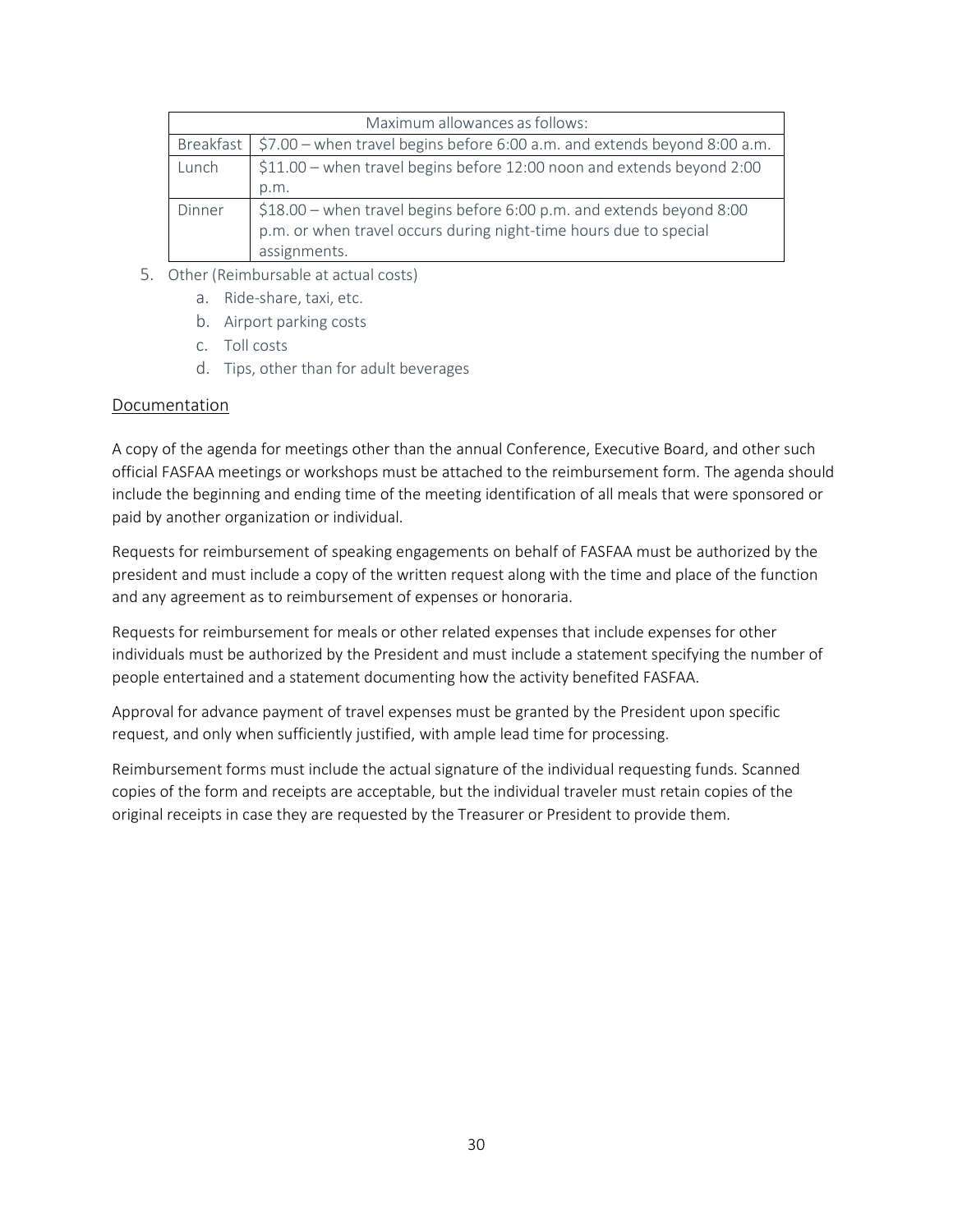| FASFAA Policy and Procedure Manual |  |                         |  |  |
|------------------------------------|--|-------------------------|--|--|
| Financial Information              |  | 3.5 Use of Credit Cards |  |  |
| Last Policy Revision: June 2019    |  |                         |  |  |
| Last Procedure Revision: June 2019 |  |                         |  |  |

## Policy

The Treasurer shall secure major credit cards for the President and Bookkeeper to be used solely for official FASFAA business. The credit line shall be limited to \$2,500 per person unless a higher amount is approved by the Executive Board.

In the event a FASFAA credit card is used for personal or other unauthorized expenses, the Treasurer (or Bookkeeper, if engaged) shall immediately bill the user for those expenses as well as any interest accrued for those expenses. The individual who charged the unauthorized expenses will reimburse the association within fourteen days of notice by the Treasurer (or Bookkeeper, if engaged) of the charges. Any failure to reimburse unauthorized expenses in accordance with this section must be brought before the Executive Board at the next regularly scheduled meeting.

Expenses charged to the FASFAA credit card shall be reported on the FASFAA Travel Reimbursement Form. All credit card receipts should be attached to the form.

Each cardholder will not be authorized to use his or her card after the expiration of the term of office and shall surrender his/her card to the Treasurer within 30 days of the expiration of his/her term of office.

## Procedure

#### FASFAA Credit Cards

- 1. Expenses charged to the FASFAA credit card shall be reported on the FASFAA Reimbursement Form. All credit card receipts should be attached to the form.
- 2. The expenses will be recorded in the ledger as soon as the account is paid. The Treasurer (or Bookkeeper, if engaged) must denote each account number next to each item charged on the bank card statement. Copies may need to be made if more than one account is being debited. Each copy will be filed in the appropriate expense folder.
- 3. Each cardholder shall surrender his/her card to the Treasurer within 30 days of the expiration of his/her term of office. The Treasurer must return the old cards to the bank with a letter canceling the line of credit. New cards are requested by submitting the individual card applications along with a letter establishing the line of credit for each card. Each new cardholder must provide his/her name, address, phone number, social security number, and signature on the bank card application.
- 4. The Treasurer (or Bookkeeper, if engaged) receives the monthly bill and matches it with receipts. If there are charges without receipts, the Treasurer (or Bookkeeper, if engaged) contacts the individual. If any are not FASFAA charges, the membersends a reimbursement to the Treasurer.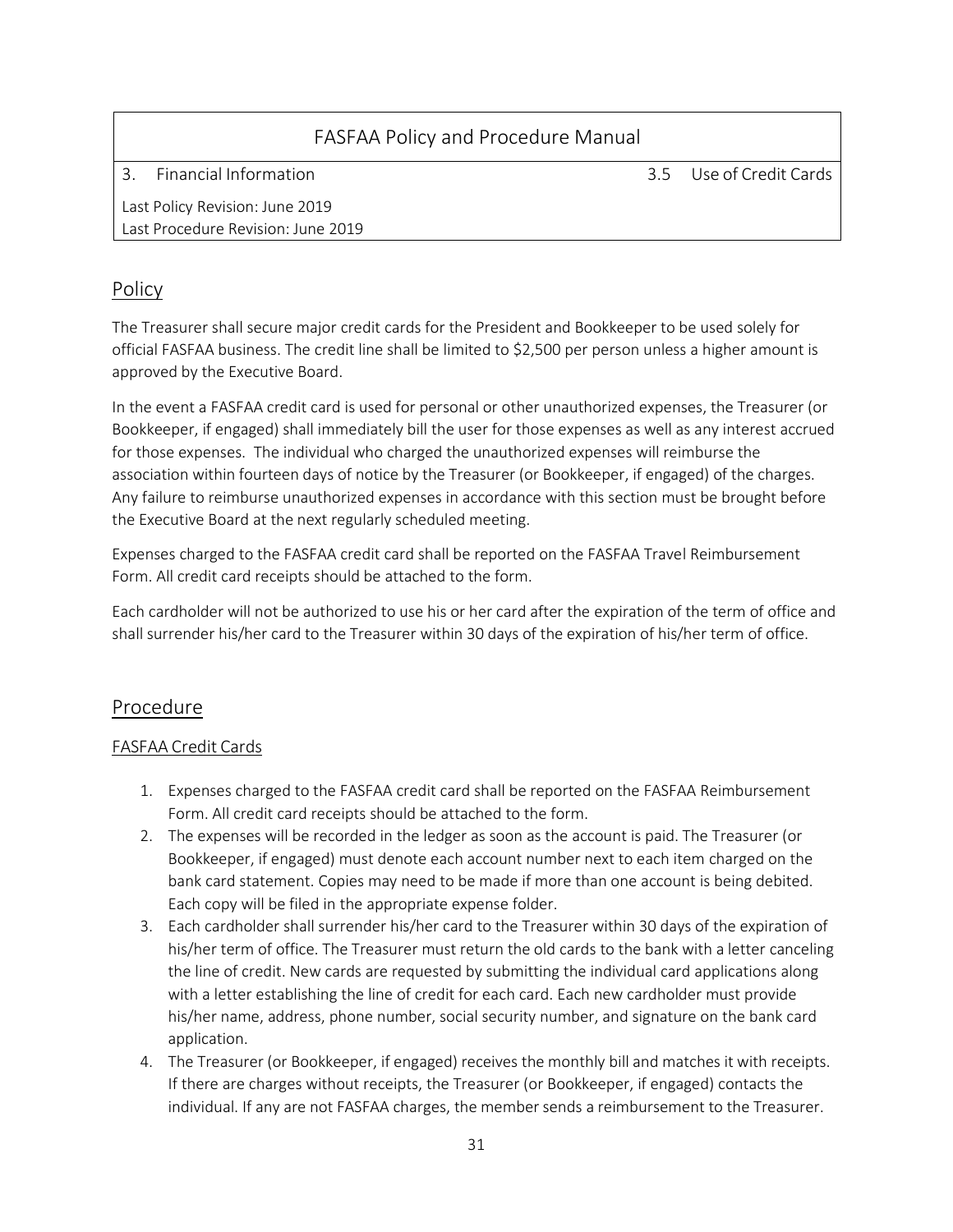| FASFAA Policy and Procedure Manual |                                 |  |                       |  |  |  |
|------------------------------------|---------------------------------|--|-----------------------|--|--|--|
|                                    | Financial Information           |  | 3.6 Software/Hardware |  |  |  |
|                                    | Last Policy Revision: June 2019 |  |                       |  |  |  |

## Policy

#### Storage and Release

Last Procedure Revision: June 2019

All original software/hardware will be tracked by the Electronic Services Chair, and, if appropriate, stored by the Chair as well. Online software licenses (e.g. QuickBooks, MemberClicks) will be issued in the name of the individual user with a master account in the name of the association (or the Electronic Services Chair). The maintenance of user rights and logins for online software will also be maintained by the Electronic Services Chair.

The Electronic Services chair is responsible for developing and updating a regulatory statement to be signed by borrowers, as well as a log to indicate the type of software borrowed or user accounts created, by whom the software was borrowed (if appropriate), and the date it was returned.

The Electronic Services chair is authorized to loan an authorized copy of software owned by FASFAA or to issue an online software account, to any Executive Board or committee member needing it for association business. A signed regulatory statement, in recognition of copyright laws, must be signed by the borrowing member before the copy is released.

The borrower is responsible for maintaining the copy in good condition; conforming to the regulatory statement; and returning the software and/or hardware promptly to the Electronic Services chair upon completion of the business for which it was borrowed, or at the end of his/her term, whichever comes first.

All hardware will reside with the Electronic Services chair. Hardware used by other FASFAA members must be returned to the Electronic Services chair. A list of all FASFAA hardware and software can be found in the Appendix 4.1.1

Any new hardware and software purchased by FASFAA shall be added to the listing automatically by the Electronic Services Chair.

#### Software Training

Upon approval of the president, the association may allow a new officer or committee chair to attend, at FASFAA's expense, a training session offered in their local area.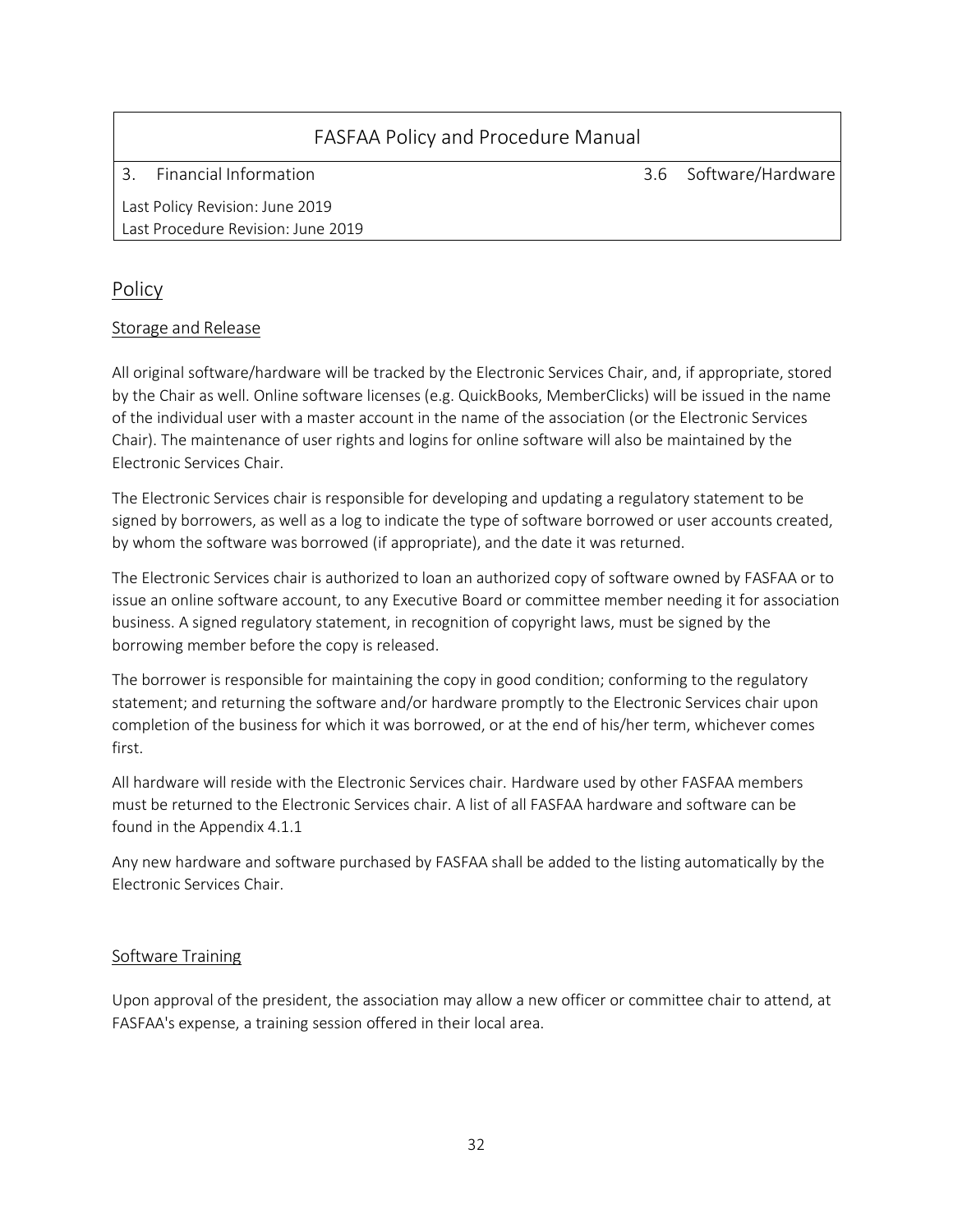## Procedure

#### Procedure for Storage and Release

The Electronic Services Chair will store all software, originals as well as copies. In addition, a file containing a log of all software loaned and returned and copies of signed regulatory statements will be maintained by the Electronic Services Chair.

The regulatory statement/borrowing agreement will minimally state that the copy will be used solely by the member for the FASFAA business stated on the form, and that it will not be copied, or used in any way which would infringe on the copyright laws. It will further state that the member agrees to maintain the copy in good condition and return it promptly upon completion of the FASFAA business for which it was borrowed.

The Electronic Services Chair will retain the original and provide the borrowing member a photocopy of the statement/agreement.

The log will contain the name and institution of the borrower, the software borrowed, the purpose for which it was borrowed, the date borrowed and the date returned.

To borrow the software, contact the Electronic Services Chair. The Electronic Services Chair will send a form to be signed and returned. The form can be found in the Appendix 4.1.2 and on the FASFAA Forms section of the FASFAA website. The Electronic Services Chair will forward a copy of the software to theborrower and notes it in the log. When the borrower is finished with the software, it is returned to the Electronic Services Chair. The Electronic Services Chair notes in the log the date it was returned.

The Electronic Services Chair ensures that only copies of the software are used and that the number of users agree with the number of paid copies.

### Procedure for Borrowing Hardware

In order to borrow hardware owned by FASFAA, contact the Electronic Services Chair to secure and return equipment.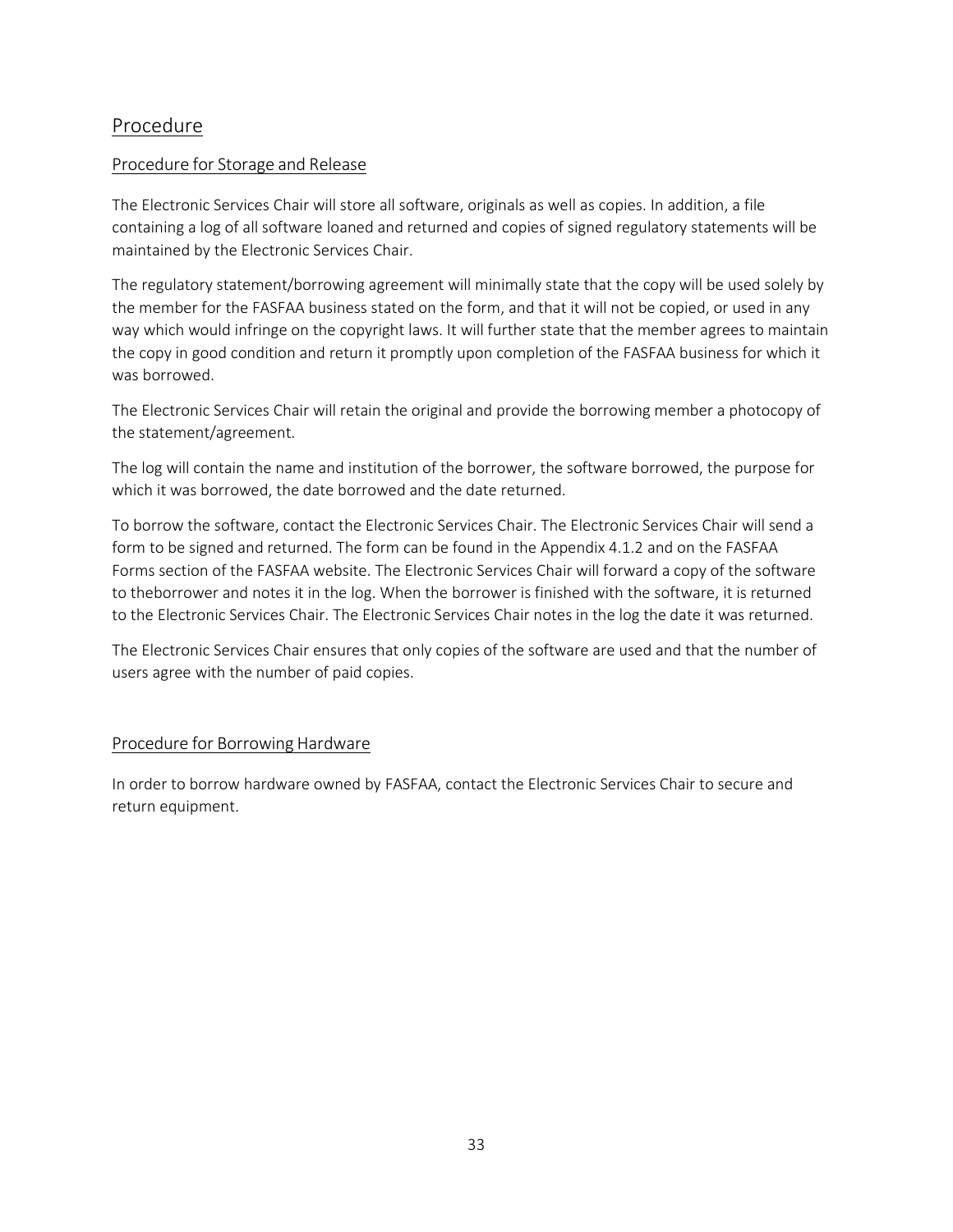3. Financial Information 3.7 Investments

Last Policy Revision: April 2021 Last Procedure Revision: June 2019

## **Policy**

### Investing Funds

Refer to the Investment Policy Guidelines in the Governing Documents section of the FASFAA website.

## **Procedure**

To invest excess funds, the Treasurer will make arrangements with a financial institution, which offers the best interest rate. The Treasurer will send a copy of the terms of the CD to the President.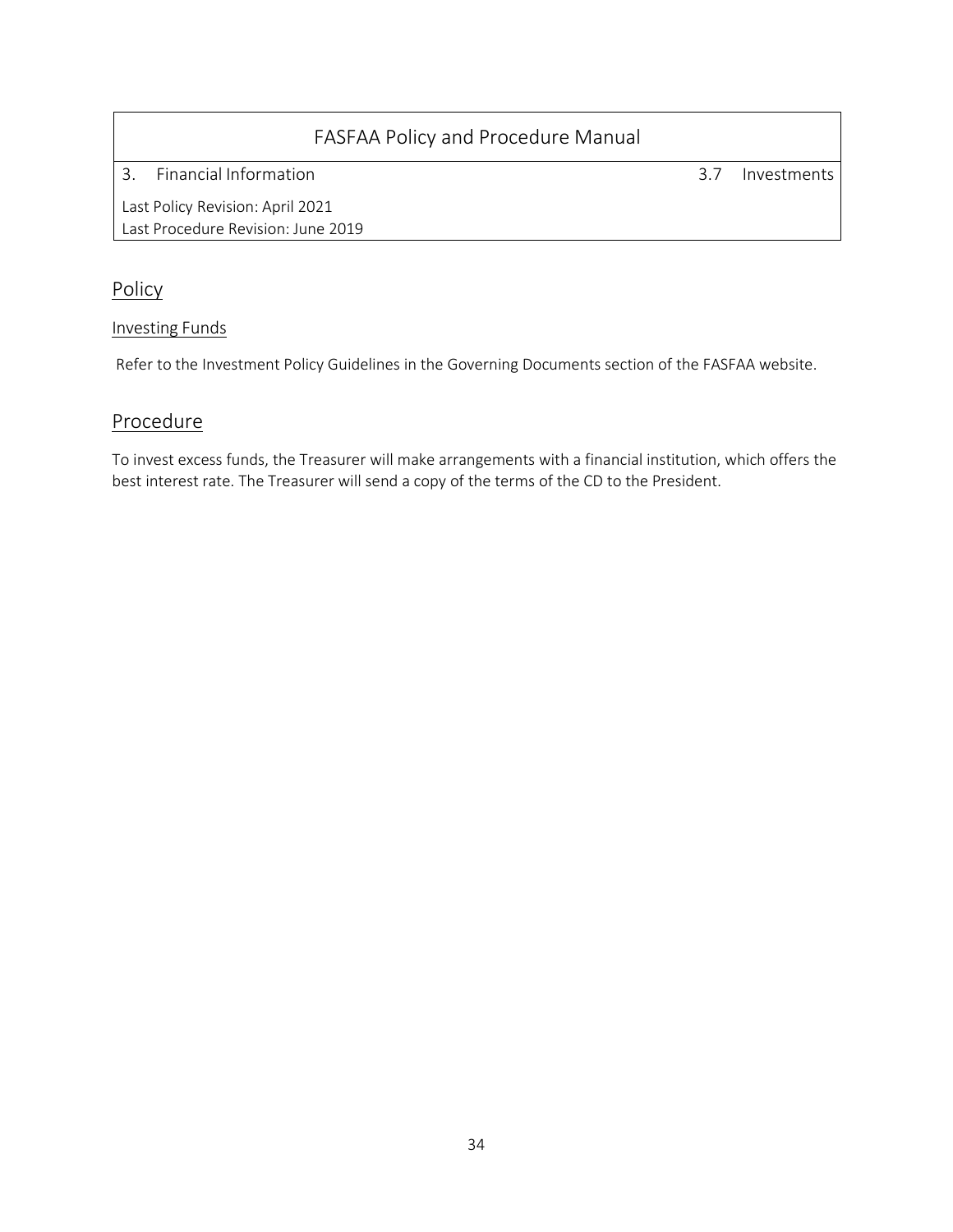3. Financial Information 3.8 Accounting

Last Policy Revision: July 2020 Last Procedure Revision: June 2019

## Policy

- 1. The fiscal records of the Association are maintained by the Treasurer (and bookkeeper, if engaged).
- 2. The Treasurer (and bookkeeper, if engaged) is responsible for determining the allocation of expenses to the appropriate budget lines.
- 3. As of 1998-99, the Association uses a cash accounting method for keeping its fiscal records and follows generally accepted accounting principles.
- 4. A transition team should be appointed by the President (one that includes the current and incoming Treasurer and bookkeeper, if engaged) to facilitate the change of Treasurers.
- 5. All fiscal records will be audited at least annually at the close of the fiscal year.
- 6. The Association's fiscal records are open to the membership.
- 7. The Treasurer is required to submit copies of the current Budget Performance Report to the General Membership during the Business Meetings held at the Annual Conference. The Report can either be distributed at the Annual Business Meeting or as part of the President's Annual Report to membership at the end of the year.

## Procedure

### Transition to New Treasurer

The Treasurer will become thoroughly familiar with the FASFAA Articles of Incorporation, Bylaws, and policies and procedures of FASFAA.

The Treasurer-Elect will spend one day at FASFAA's expense with the outgoing Treasurer (and bookkeeper, if engaged), preferably at the outgoing Treasurer's campus, to review FASFAA's ledger, books of account, banking relationships, procedures for record keeping and how a smooth transition will occur. This meeting should take place not later than 30 days after the beginning of the term of office.

The Association will maintain the same bank account unless the Executive Board, upon the recommendation of the Fiscal Concerns Committee, decides to change banks. If the Association decides to open a new bank account, the new Treasurer will need to acquire: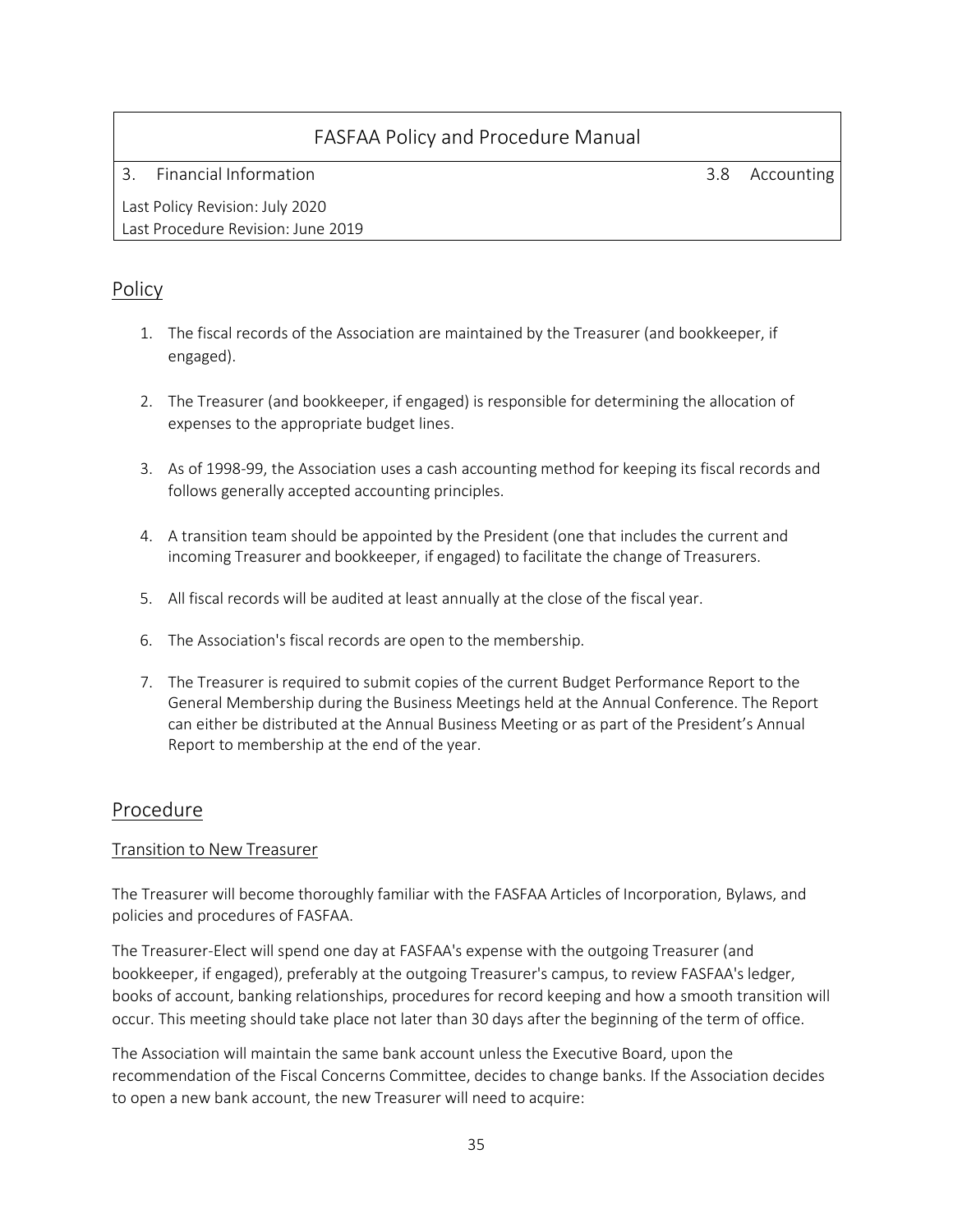- 1. FASFAA federal employer identification number (EIN) which is 159-2437964.
- 2. Copy of the FASFAA Corporation Resolution from the Florida Secretary of State.
- 3. The bank's Corporate Resolution signed by the FASFAA President and Secretary with the indication that one signature only is required for check writing, either the President's or the Treasurer's. See Appendix.
- 4. Signature cards each signed by the FASFAA President and Treasurer, and Bookkeeper, if engaged.
- 5. Applications for FASFAA credit cards for the approved Executive Board Members if so decided.
- 6. An interest-bearing checking account is preferred.

#### Bonding

The new Treasurer should be bonded. The President may be bonded. The amount of coverage should be 20% of the projected operating budget to protect against serious harm. The company which provides bonding for the Treasurer's own educational or lending institution may be one source for obtaining coverage.

It may not always be possible for the Treasurer or President to obtain bonding. In any event, at the beginning of their terms, and as a condition for serving FASFAA in those capacities, the Treasurer and President shall sign the FASFAA Statement of Compliance. This statement shall read:

I hereby certify my agreement to conduct the business of the Office of Treasurer/President in compliance with existing FASFAA policies and procedures. I understand that any financial activities associated with this office are solely restricted to the conduct of official FASFAA business, and in no way shall funds from the FASFAA treasury be used for personal or other purposes.

A statement shall be signed by the Treasurer and President and filed with the Secretary no later than July 31. Any officer or member with the authority to sign FASFAA checks is also required to sign a Statement of Compliance.

#### General Ledger

A General Ledger is set up to list all of the income and expenses.

1. Income Journal

A column for each numbered income line item on the budget is set up in the Income Journal. The various entries of income are posted across the appropriate numbered columns of income. Appropriate documentation will be retained for each income deposit. For example, there may be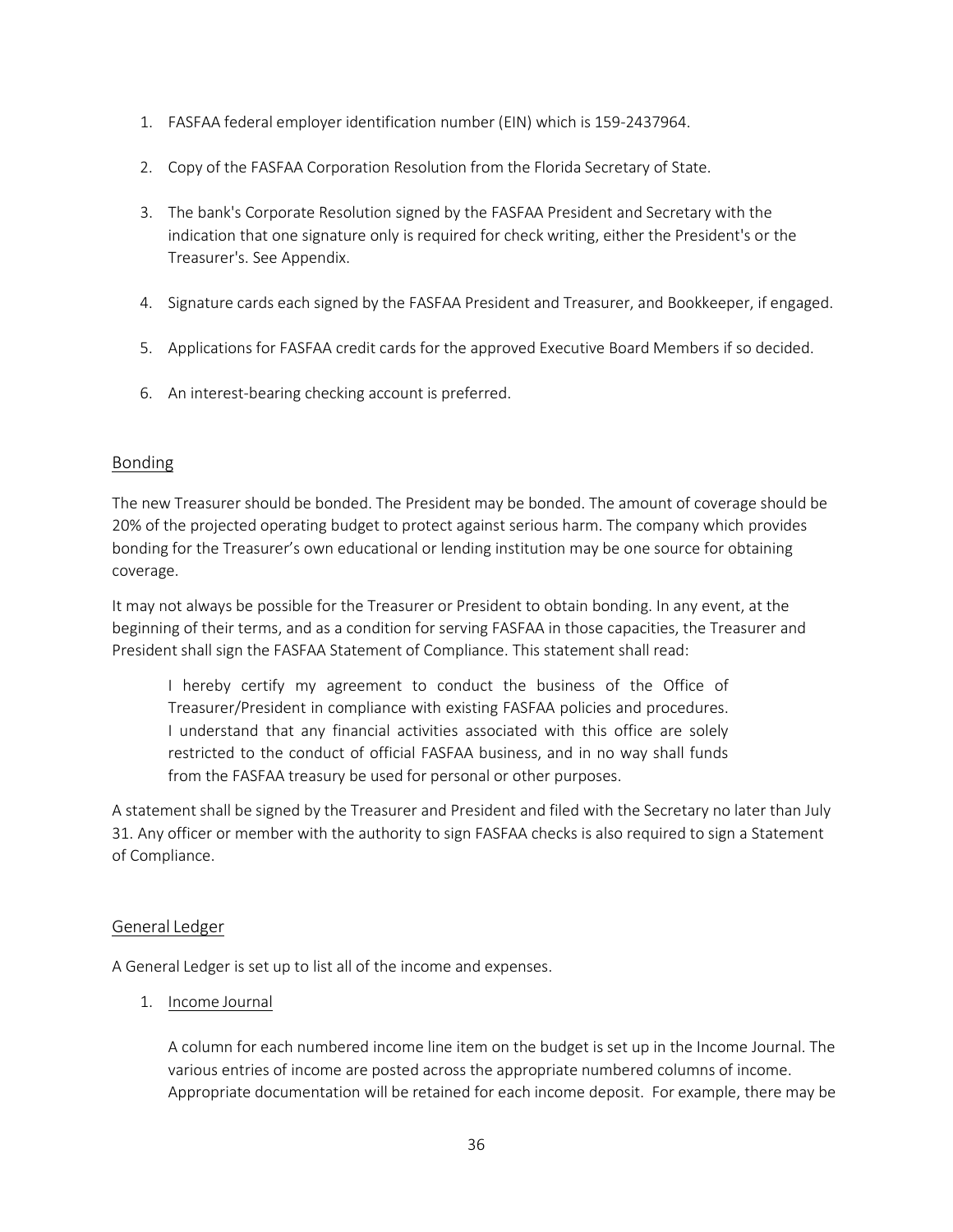a posted entry for membership in the Income Journal. Back-up documentation for the entry will be available in Memberclicks.

A General Ledger should also be kept for each account that shows a total of the month's income and the running totals of the budget amounts. The income will also be recorded in both the bank and pay pal check register. Any income received by check or via pay pal will be transferred to the checking account on a regular basis.

#### 2. Expense Journal

A column for each numbered expense line item on the budget is set up in the Expense Journal. Each check disbursed or any other debit is recorded in the appropriate expense line in expense journal and the bank account register. There also are certain debits, which may be posted although no checks have been written, such as automatic ACH check withdrawals, which will be posted in the expense journal and checkbook register under the appropriate expense account.

The Budget Performance can be automatically generated from the general ledger information in the accounting system being used, currently the QuickBooks Desktop Accounting System.

#### Receipt of Checks and Cash

There must be careful documentation of all checks and cash received. Also all checks and particularly cash received must be deposited before being used to pay expenses.

- 1. The membership application, conference registration forms and training workshops are available on [www.fasfaa.org](http://www.fasfaa.org/) and automatically entered into the member clicks system.
- 2. Receipts are automatically generated in the Memberclicks database, but a duplicate receipt will be provided upon request.
- 3. If a FASFAA Board member receives cash at a regional workshop, the appropriate process is to write a personal check or secure a money order made payable to FASFAA and to deposit the cash into their account. The check or money order along with appropriate documentation must be forwarded to the Treasurer (or Bookkeeper) as soon as possible. Upon request, receipts will be available for cash payments.

#### Receipt of Credit Card Payments from Members

- 1. All credit card payments are accepted via the Payscape system.
- 2. Credit card payments are entered into the Payscape check register.
- 3. Total Payscape deposits are transferred from Payscape to the bank on a regular basis.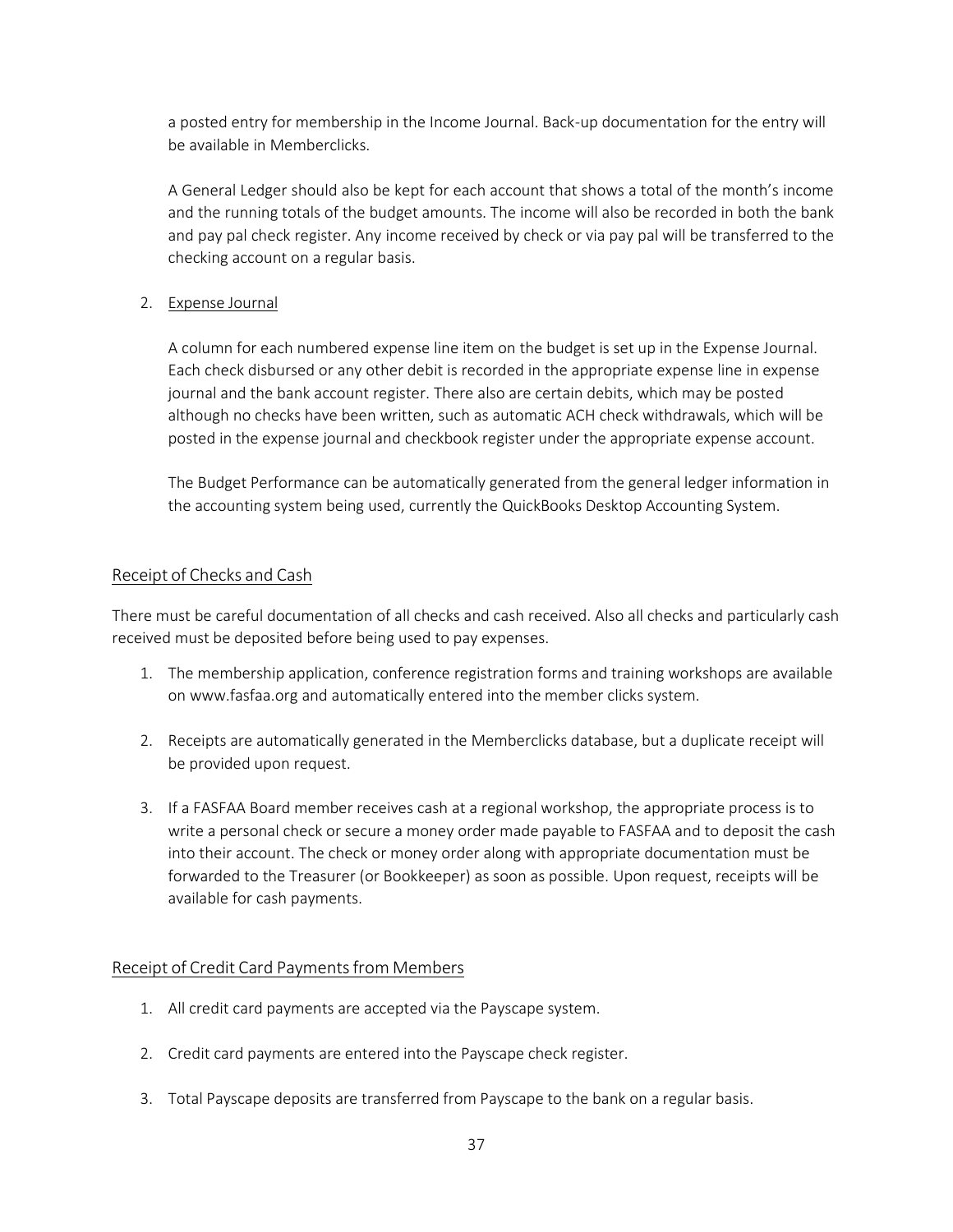#### Membership

Membership applications are automatically entered into Memberclicks. Any participant attending any FASFAA event must be a paid member for the current year. The Treasurer (or bookkeeper, if engaged) will work closely with the Membership Chairperson to reconcile the number of members with the membership funds collected. It should be noted that there are FASFAA Lifetime Members from whom no membership fees are due. Therefore, the total membership count will exceed the funds collected by the number of lifetime members.

#### Accounts Payable

Bills should be paid within fourteen days of receipt.

- 1. Expense reimbursement forms are designed, updated and maintained by the Treasurer.
- 2. The Treasurer or designee (which could include Bookkeeper if engaged) will check the expense on the form to determine if all expenses are acceptable. The President or the Executive Board will be the final authority on deciding which expenses are acceptable. For example, if an Executive Board meeting is held during a FASFAA conference, the transportation cost is not acceptable for reimbursement if the Board member stays for the conference, only the extra room, meal and other costs.
- 3. The Treasurer or designee will ascertain that complete and appropriate documentation is submitted for each expense payment request.
- 4. The Treasurer or designee will write on each Reimbursement Form the number of the check, the check amount, the date the check was written, and the number and name of the expense line item to which the expenses are posted. One copy is returned with the check to the person requesting reimbursement. The original is filed with the check stub stapled to the front of it.
- 5. For other reimbursement requests, such as a bill or refund request, the Treasurer or designee will write on the bill or refund request the number of the check, the check amount, the date the check was written, to whom the check was mailed, and the number and name of the expense line item to which the expense was posted. This documentation is filed with the check stub stapled to the front of it.
- 6. No check may be written without a bill or appropriate documentation.
- 7. On the check and the check copy, the Treasurer or designee will list the number and name of the expense line item to which the expense is posted.
- 8. Each check is posted in the Expense Journal in the appropriate numbered expense line item column.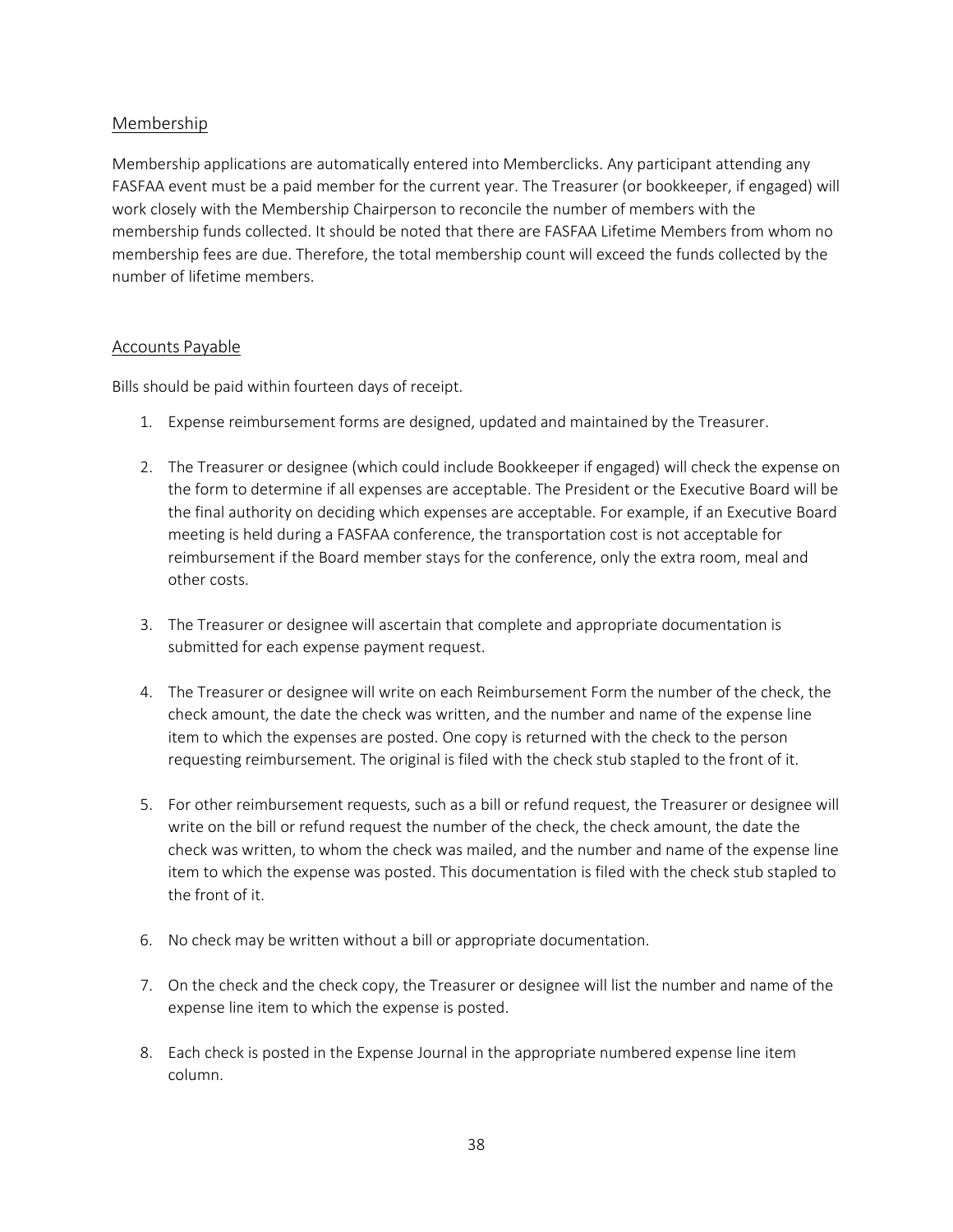#### Reconciling Bank Statements

#### Currently being rewritten by auditor.

#### Special Problems

The Treasurer at times has certain unusual situations, which must be taken into account in the books for proper balancing.

- 1. A "bounced check" from a registrant may be handled by showing a debit in the Income Journal in the appropriately numbered income column. Back-up for the debit will be filed in the appropriately numbered income folder. Also, the debit or subtraction will be shown in the checkbook. When the check is redeposited, after contacting the registrant, the credit will show in the deposit.
- 2. A canceled check that the Treasurer might disburse, but cancel before the recipient deposits the check, may be handled by showing a credit in the Expense Journal. Also, the credit or addition will be shown in the checkbook.
- 3. The cost of the printing of the checkbooks will necessitate posting an expense in the Expense Journal under the expense line item "Supplies." This is recorded although a check was not written to pay for this cost. In addition, the cost of this printing must be subtracted in the checkbook.
- 4. Interest earned from an interest-bearing bank account must be recorded in the Income Journal under an appropriate income line. The interest amount must also be added into the checkbook balances.
- 5. Debts which remain uncollected after 30 days are billed a second time. If after another 30 days the debt is still not paid, the Treasurer (in consultation with the event organizer) is to attempt to contact the person by telephone and then send a final bill. Thirty days after mailing the final bill, if no payment has been received, the Treasurer is to contact the president for authorization to write the bills off.

#### Balancing the Books

Before completing a budget performance, the Treasurer or designee must balance the books and have the cash balance agree with the bank balance via the software program QuickBooks.

#### Budget Performance

At the end of each month, the Treasurer will prepare a current Budget Performance. After the books agree per the reconciliation described in No. 10 above, the Budget Performance is easily constructed.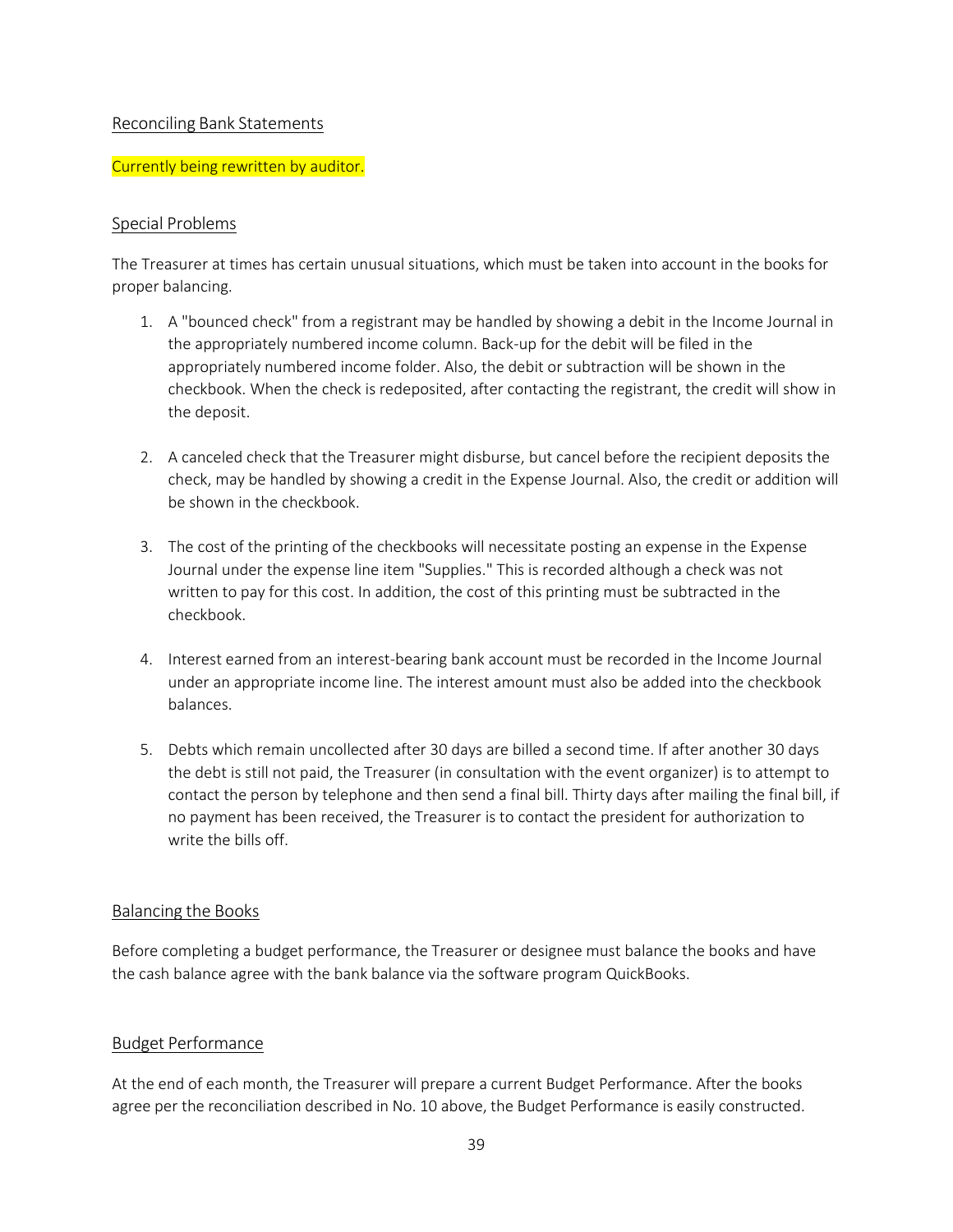- 1. The total of each income column in the Income Journal is the updated amount for each income line item in the budget.
- 2. The total of each expense column in the Expense Journal is the updated amount for each expense line item in the budget.
- 3. Cash Put the balance forward at the beginning of the budget year, add the income total, subtract the expense total, subtract any invested funds, and the balance should be the current cash on hand to balance with the bank balance.

#### Registration Form

The registration form prepared for a conference or training workshop should include the following in consideration of the Treasurer or designee.

- 1. Payment amount
- 2. Payment type
- 3. If check is mailed, make payable to FASFAA and sent in care of Treasurer or designee
- 4. Indication as to the last date of refund and other refund provisions. Requests for refunds will be granted by a written request to the Treasurer. All refund requests shall be honored if received by the Treasurer no later than 7 days prior to the conference. Otherwise all fees are nonrefundable but are transferable to another attendee for the same conference
- 5. Information as to the cost if a member or a non-member. However, the form should not state "membership fee" as many state institutions cannot pay membership fees

#### Conference and Training Workshops

The Treasurer has certain responsibilities with each conference and training workshop.

- 1. The registration information should be coordinated with the conference/workshop committee chairperson.
- 2. The Treasurer coordinates with the registration chair the handling of receipts and provides for appropriate payment.
- 3. The Treasurer will follow refund provisions outlined above.
- 4. A membership list, up-to-to-date, will be provided for the registration chair.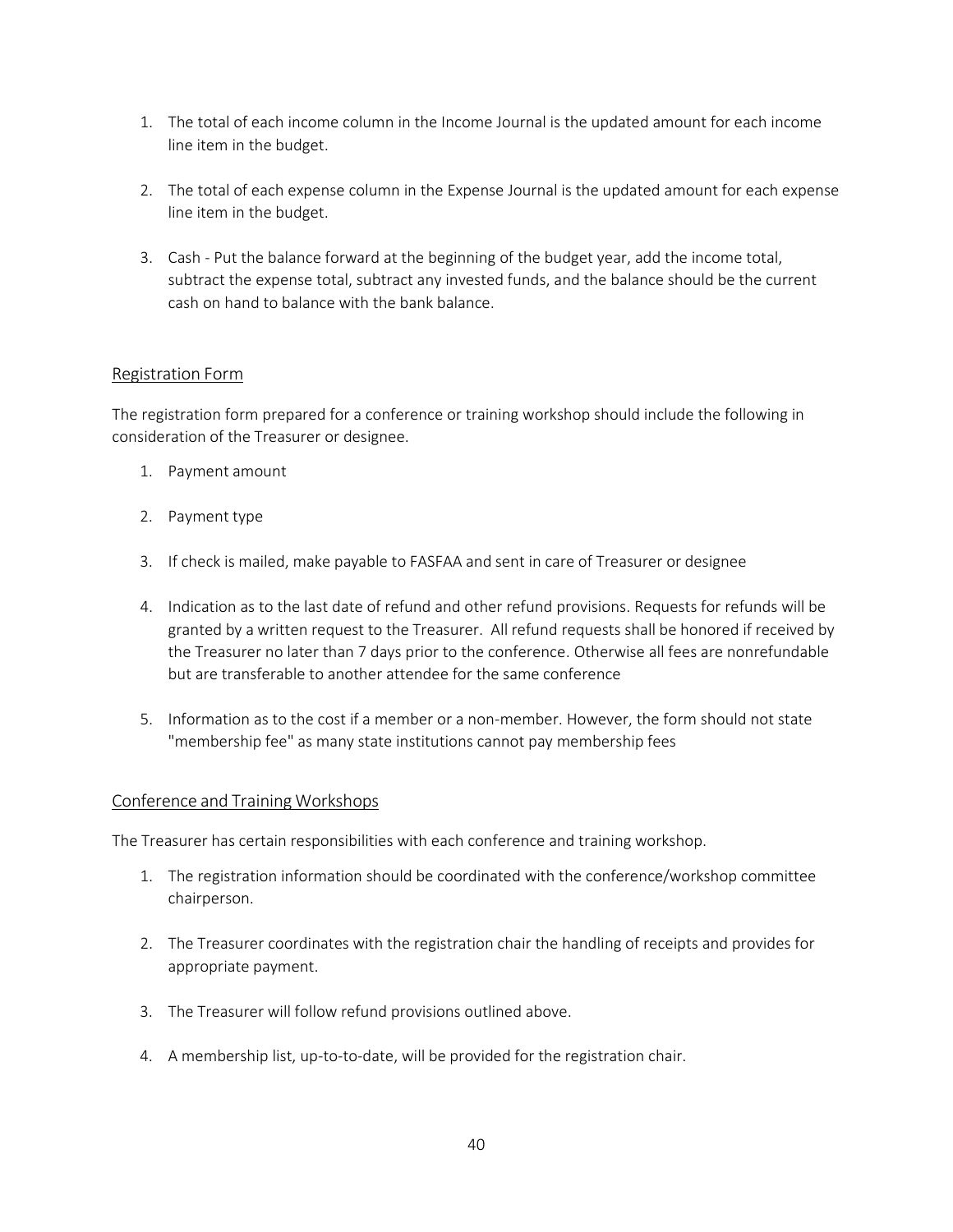- 5. A spreadsheet will be set up to accept the various categories of funds; registration fees, membership, late fees (if applicable), and extra meal tickets.
- 6. A spreadsheet will be set up to record sponsor commitments and receipts.
- 7. If no funds are received with a registration submission, or if funds are short, the Treasurer will bill the registrant. Subsequent bills should not be more than 30 days apart.
- 8. All conference supporters who wish to attend the conference in order to exhibit must pay for conference registration fees, unless conference registration fees are included in exhibitor package.
- 9. 7 days prior to the conference the Treasurer will coordinate with the registration chair to provide a list of late registrants to ensure a list of outstanding financial obligations.
- 10. At the conference the Treasurer or designee may assist with an update of the count and accuracy of the registration submissions.
- 11. At the close of the conference, the hotel should provide the bill to the conference chairperson and site selection coordinator who can review and accept as accurate. The Treasurer will pay the final bill upon approval of the site selection coordinator and conference chairperson.
- 12. The sponsorship chair needs to provide the Treasurer with the names of all sponsors, what and how much is being sponsored, who is to be billed by FASFAA and who will deal directly with the hotel, as specified in the Sponsorship Policy.
- 13. After the conference the Treasurer reconciles the registration submissions and payments and updates the spreadsheet. Bills are sent to registrants with unpaid balances.
- 14. If music has been performed, the Treasurer will complete the appropriate forms and pay any required music copyright fees based on the information provided on the Music Performance Report. The Music Performance Report must be submitted to the Treasurer by the Conference Chair or Vice President (or their designee) indicating whether or not live or recorded music was performed no later than 30 days after the conference or workshop.

#### Audit

Each year the FASFAA books will be audited in a manner determined by the President and approved by the Executive Board. The audit may be performed by an audit firm, FASFAA members so appointed, or by other individuals outside of FASFAA. It is recommended that an external audit be conducted every five years, not to exceed seven years. The Fiscal Concerns Committee is responsible for scheduling the audit

1. Among other items, the audit will look for documentation for each check written, will review documentation and reconciliation for the income received, make certain all checks and cash were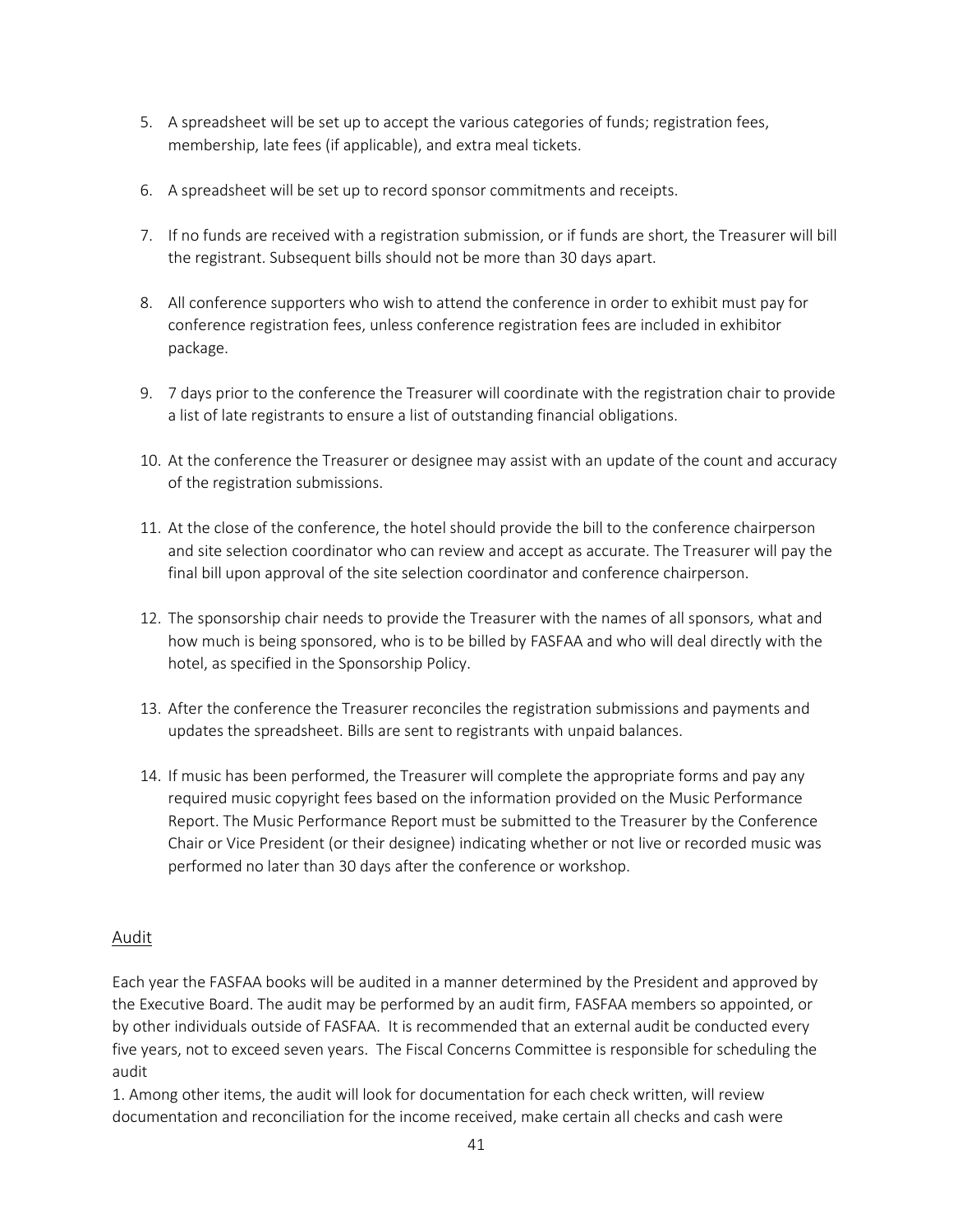deposited and not used to pay expenses, check to see if the number of members is reconciled with the membership revenue, will count the advertisements in the newsletter to determine if the newsletter sponsor revenue is accurate, and will review all corporate minutes for the fiscal year. The auditor(s) may also review budget performances and check to determine if activity was in compliance with financial policies.

2. The auditor(s) may request a final year-end budget performance with completed activity before closing the audit.

3. An audit report will be reviewed with the Treasurer, distributed to the Executive Board and held for a legal record.

4. FASFAA may pay a fee for the audit as approved by the Executive Board.

#### Corporate Status

Each year based on FASFAA's incorporation date of February 1, 1984, a reaffirmation of the corporate status will be forwarded to the Florida Secretary of State to reaffirm the names of the corporate offices, the corporate address, and listing of executive board members. The Treasurer will submit a check with the renewal form for the annual update for FASFAA, Inc.

#### Federal Income Tax Exempt Status

On October 29, 1984, FASFAA, Inc. was granted exemption from paying federal income tax under Section 501 (c) (3) of the Internal Revenue Code, on a temporary basis. As of October 21, 1986, FASFAA was granted 501 (c) (3) status permanently.

#### IRS Form 990, Return of Organization Exempt from Income Tax

Each year by November 15, the Treasurer (or Bookkeeper if engaged) must insure that the IRS Form 990 is completed by the accountant. The outgoing Treasurer will complete and sign the 990, but the Bookkeeper, if engaged, or the incoming Treasurer will mail the form. The IRS notes that "If an organization fails to file Form 990...by the due date...it may have to pay \$10 for each date after the due date until the return is filed (not to exceed \$5,000)."

1. IRS will send a 990 Form for the upcoming year to the address provided to IRS on the prior year's 990 Form.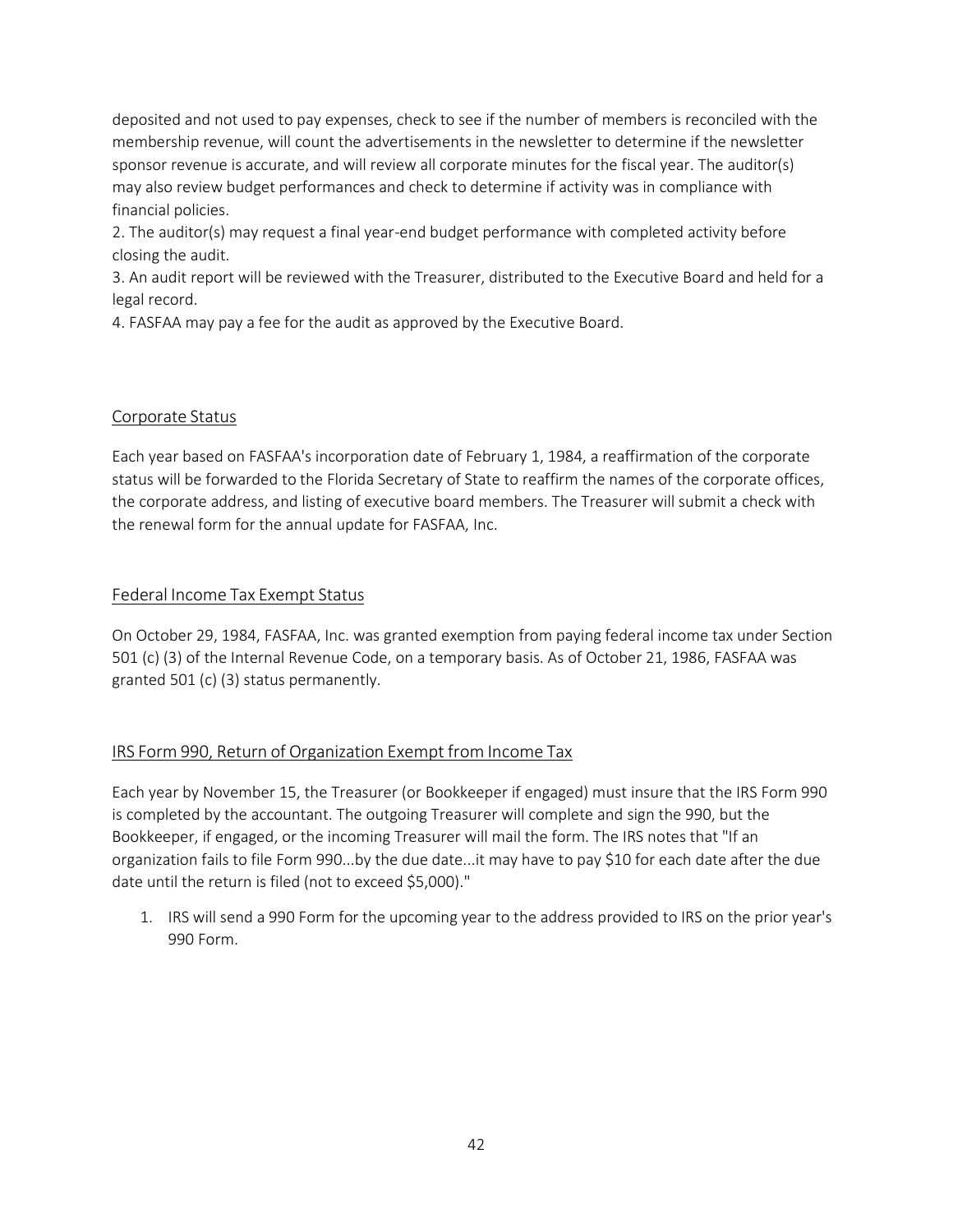2. It is the responsibility of the current Treasurer to file the 990 Form to IRS by November 15 to prevent a financial liability to FASFAA. The auditor may prepare it for the Treasurer.

#### Exemption from Florida Sales Tax

On September 29, 1987, FASFAA, Inc. was granted exemption from paying Florida State Sales Tax. The tax-exempt number is 85-8015964511C-9.

The Treasurer is not required to file a sales tax report to the Florida Department of Revenue.

#### Budget Categories

Budget categories for income and expense will be used for creation of the annual budget and the tracking of income and expenses against budget.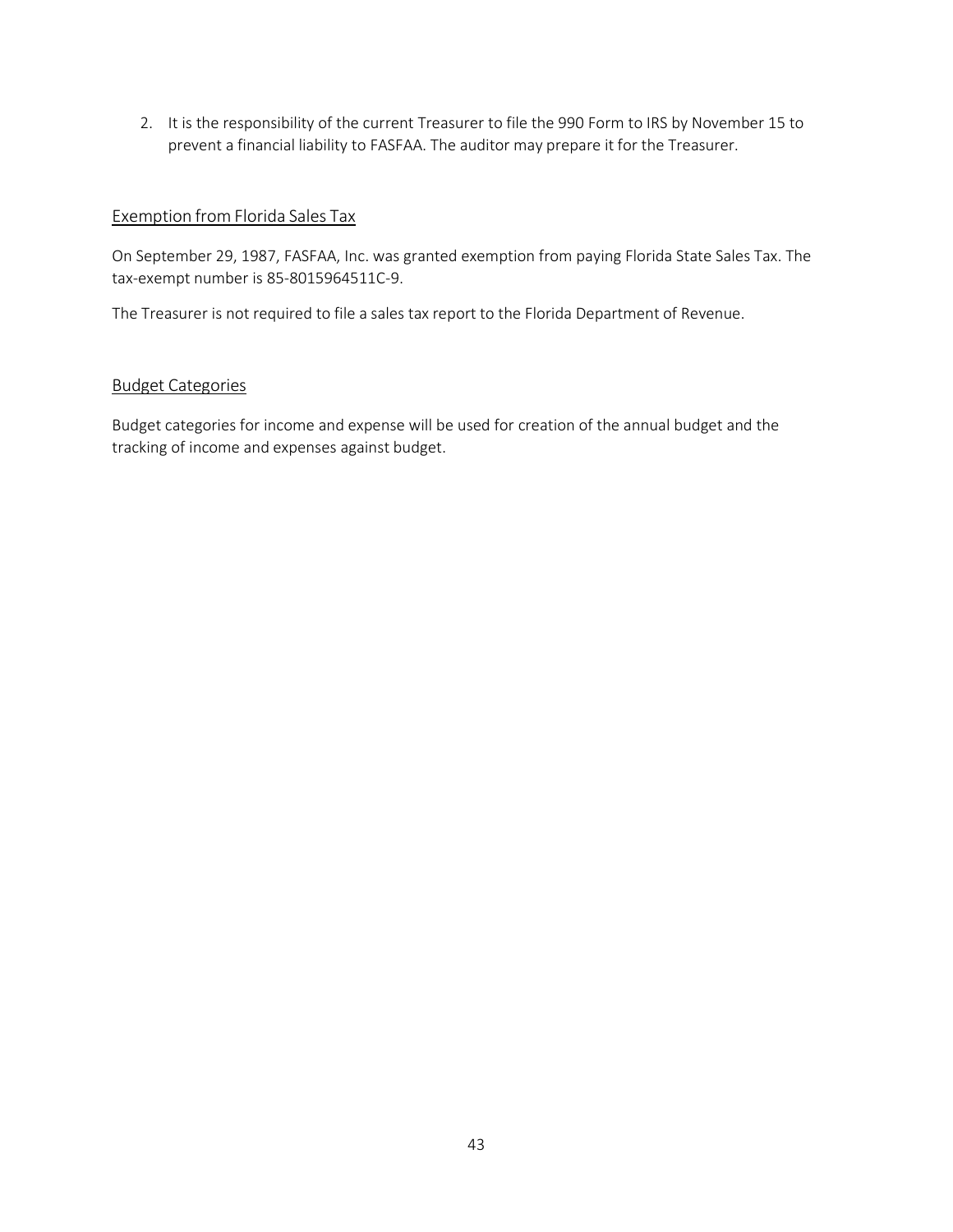3. Financial Information 3.8.1 Accounting- Scholarship Administration

Last Policy Revision: June 2019 Last Procedure Revision: June 2019

### Policy

#### Accounting Policies Related to Scholarship Administration

- 1. Investment Policy. See Section 3.7.
- 2. Scholarship Spending Policy. Each year the Fiscal Concerns Committee will meet with our investment advisor to determine the amount of the scholarship. The Executive Committee will vote on the amount of the scholarship. This is done in December (annually).
- 3. Review of Records. Information pertaining to the awarding of the scholarship will be available for review as part of the association's annual audit.
- 4. Periodic Review. The Fiscal Concerns Committee will review the operation of the scholarship program periodically to determine if the funding level is sufficient and to evaluate whether the program is meeting its intended purposes. This information is then reviewed by the Executive Committee.
- 5. Donation of Assets. It is expected that donations will be in the form of cash. Donations in the form of other assets (e.g. stocks, bonds, or equipment) may be converted to cash at the discretion of the Executive Board.
- 6. Compliance. The Treasurer will comply with applicable state and federal regulations concerning the receipt of donations for the scholarship fund.

### Procedure

#### Accounting Procedures Related to Scholarship Administration

- 1. Donations of \$100/individual and \$1,000 corporate or more must be acknowledged with an individual letter to be written by the President or designee. The Treasurer must notify the President of such donations received within a reasonable period in order to be appropriately acknowledged.
- 2. All income (donations, interest and other funds) received by FASFAA for the scholarship are recorded under the Bonnie L. Pirkle Memorial Scholarship Endowment (restricted fund). Most of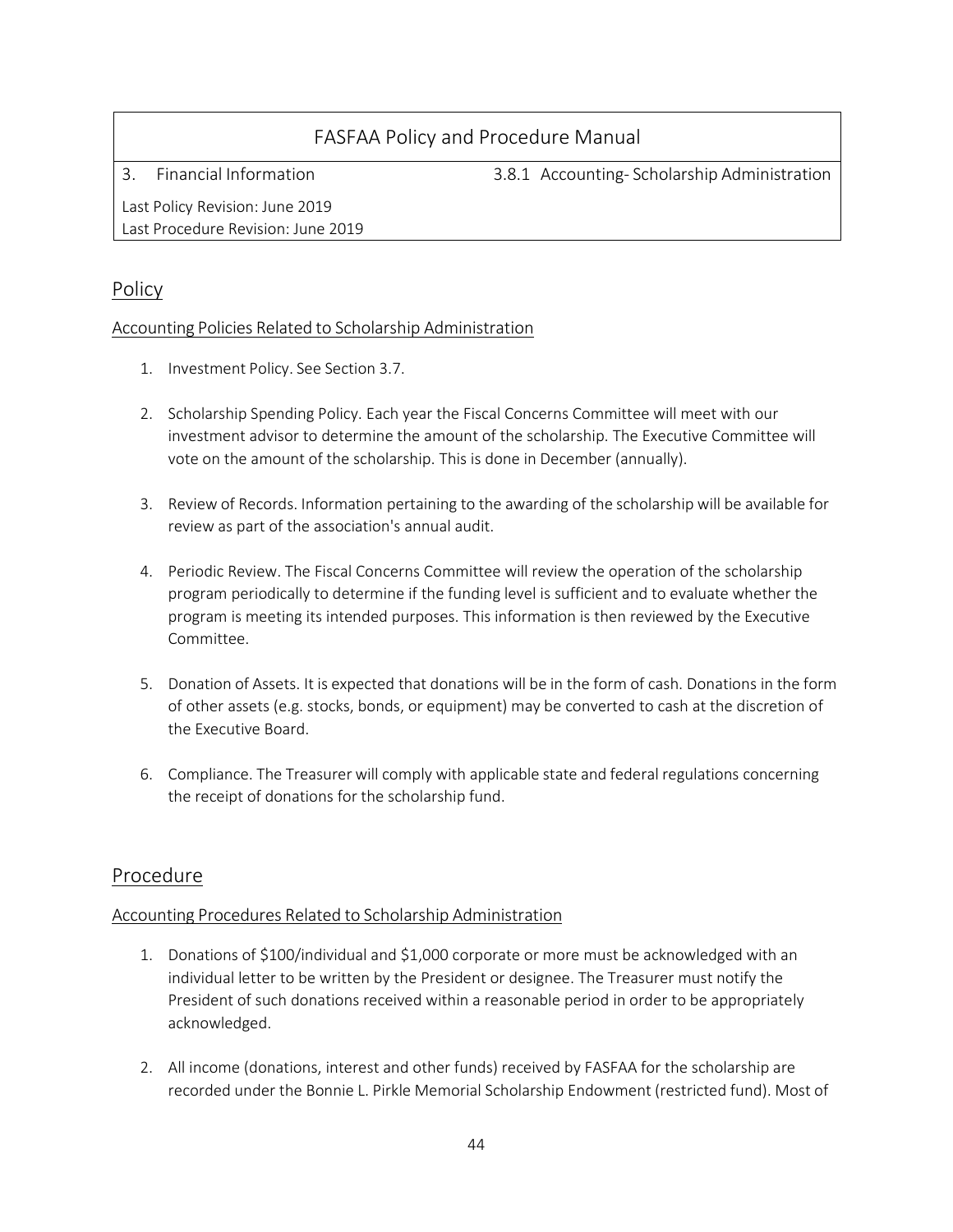these monies will be put into long-term investments (CDs) and some may be more liquid. It is intended that the majority of the funding will be placed in higher-yielding investments in order to maximize the return.

- 3. The amount of the expected scholarship award is budgeted as an expense under the Bonnie L. Pirkle Memorial Scholarship Award (restricted fund). The Scholarship Endowment is the source of funding for the award.
- 4. Because the Bonnie L. Pirkle Memorial Scholarship is a restricted fund, Budget Performance summaries should not reflect the scholarship as part of the operating budget. It should be shown on a separate report of the restricted fund.
- 5. Upon request the Treasurer will provide receipts for all donations.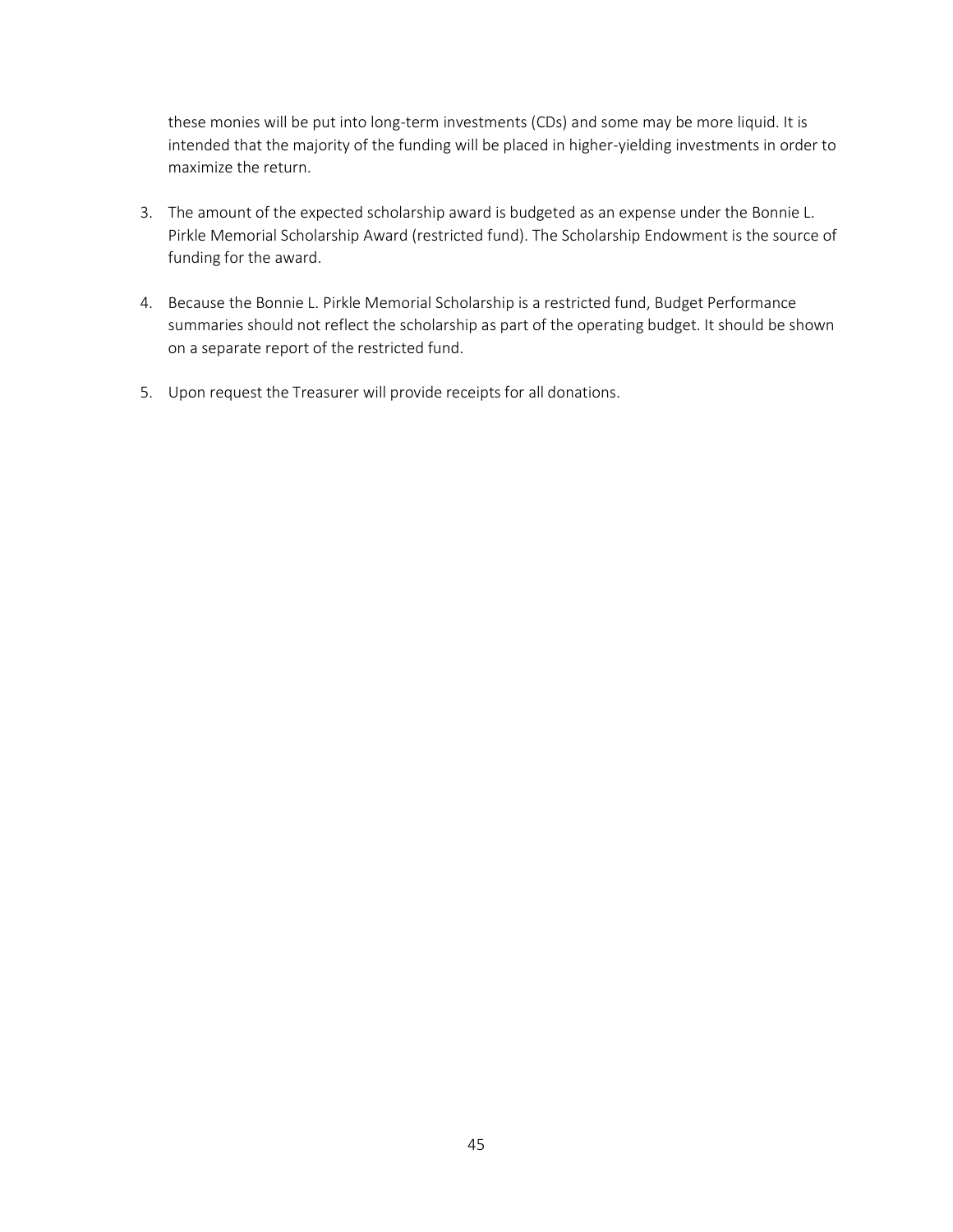| FASFAA Policy and Procedure Manual |     |                   |
|------------------------------------|-----|-------------------|
| Financial Information              | 3.9 | Disaster Recovery |
| Last Policy Revision: June 2019    |     |                   |
| Last Procedure Revision: N/A       |     |                   |
|                                    |     |                   |

### Policy

Proper controls must be in place to facilitate the recovery of financial records, such as in the case of a natural disaster, computer failure or the incapacitation of the Treasurer. This should include the following:

- 1. The Treasurer (or Bookkeeper, if engaged) is responsible for making and providing backup files of the accounts to the President on a monthly basis (generally after the bank statement is reconciled). The Treasurer is also responsible for maintaining a separate backup copy on the Association's own hardware, if applicable, for easy retrieval.
- 2. The Treasurer is responsible for sending copies of the Certificates of Deposit to the Secretary upon receipt.
- 3. The Secretary is responsible for maintaining copies of the Certificates of Deposit in the Association's records.
- 4. The Secretary is responsible for maintaining an online backup of all association non-financial files, including minutes, agendas, policies and procedures, bylaws, etc. This file should be updated as changes occur.

### Procedure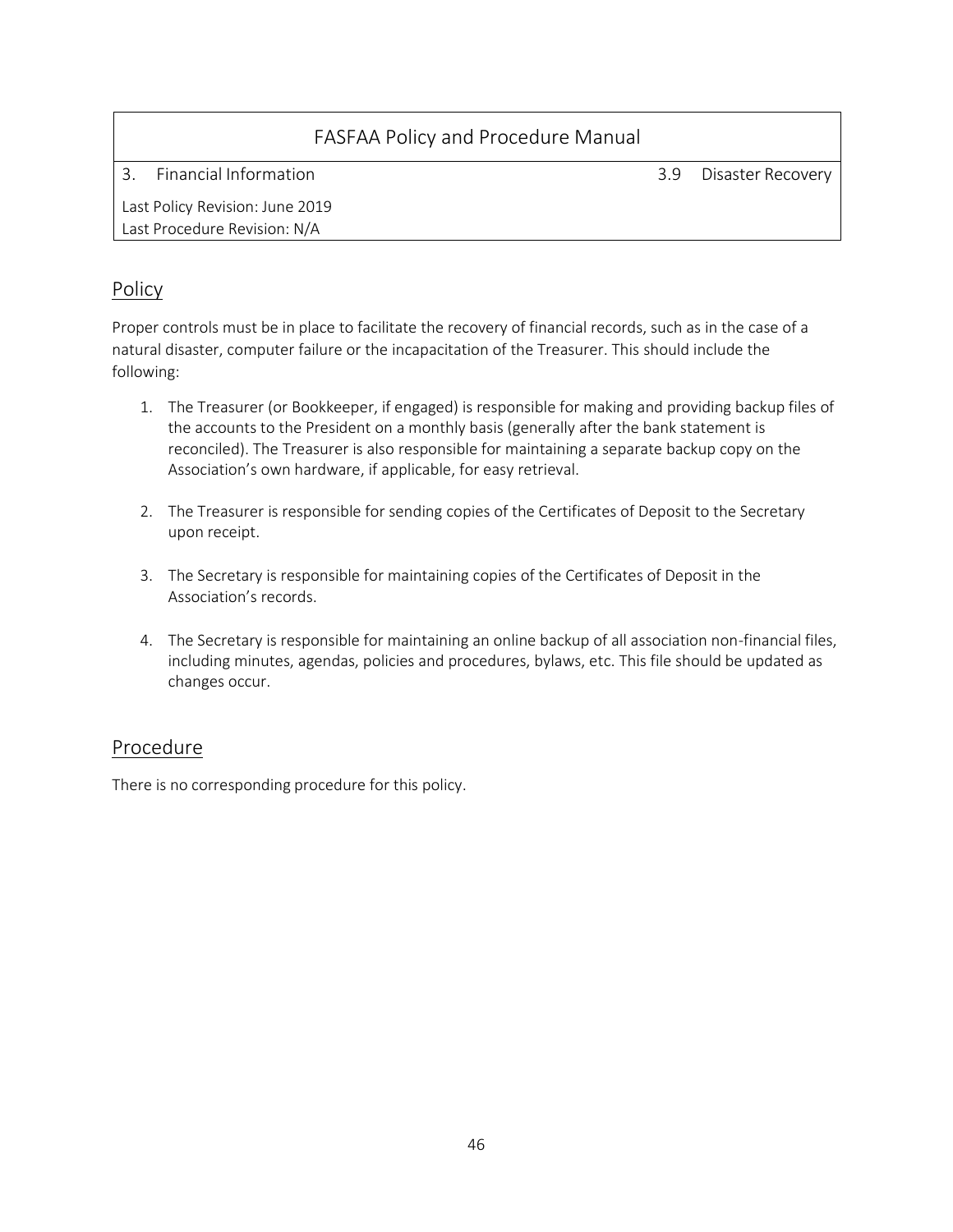4. Financial Information 4.1 Association Membership

Last Policy Revision: June 2019 Last Procedure Revision: N/A

### Policy

- 1. Membership applications for the ensuing year should be available no later than July 1.
- 2. The Executive Board, via a majority quorum vote, may deny membership to any organization or member that does not comply with generally accepted standards of propriety and/or does not support the basic tenets of FASFAA and its activities.

### Procedure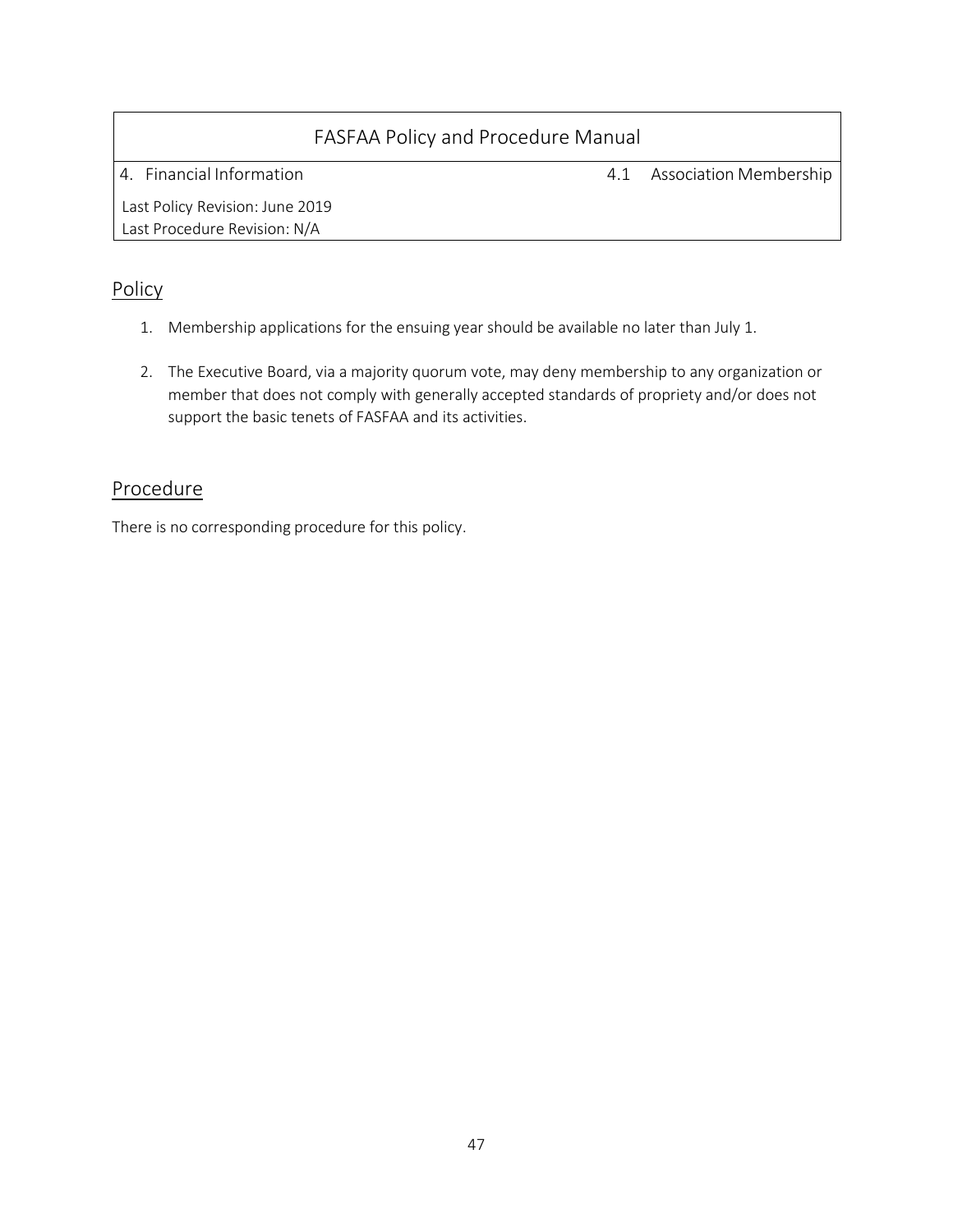| FASFAA Policy and Procedure Manual                              |     |                            |  |
|-----------------------------------------------------------------|-----|----------------------------|--|
| Financial Information<br>4                                      | 4.2 | Executive Board Membership |  |
| Last Policy Revision: June 2019<br>Last Procedure Revision: N/A |     |                            |  |

### Policy

The Executive Board consists of the six officers, five Regional Representatives, and members-at-large, all of whom have voting rights.

There shall be no substitute voting representatives at Executive Board meetings.

At their own expense, FASFAA members are encouraged to attend meetings of the Executive Board, and at the discretion of the Chair, may be recognized.

The President-Elect may invite all newly elected officers to the Executive Board meeting held in conjunction with the Annual Conference.

Meetings are held at the call of the President (see Article V, Section 3 of the bylaws).

The President should provide members 30 days advance notice of Executive Board meetings.

The President should provide specific guidelines to Board members regarding expectations or policies relating to Board activities. This can be found in the Appendix 4.2.1.

#### Procedure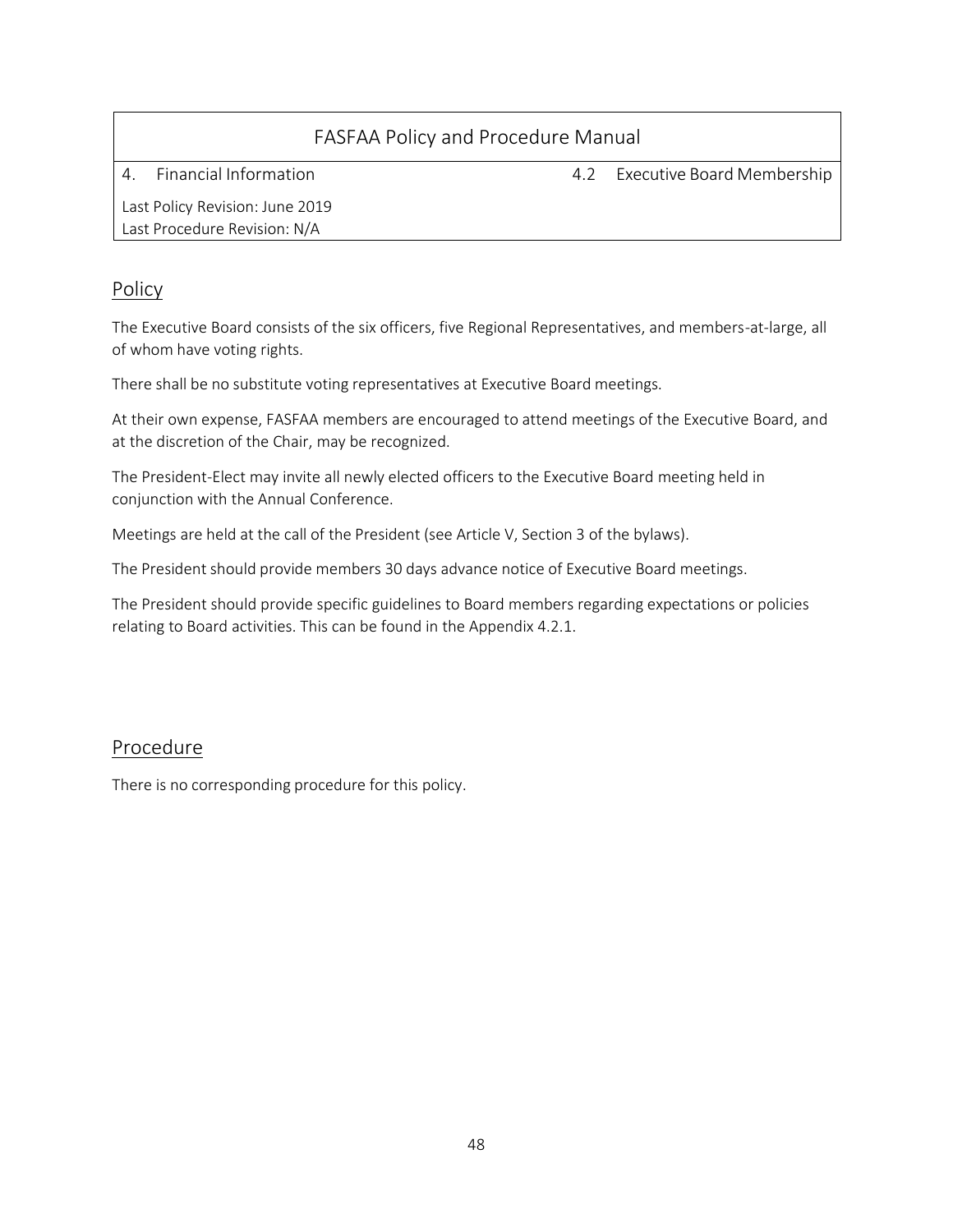5. Committees 5.1 Standing Committees

Last Policy Revision: May 2021 Last Procedure Revision: June 2019

### Policy

#### Standing Committees

The standing committees of the Association shall be a Nominations Committee, a Training Committee, a Budget Committee, a Fiscal Concerns Committee, a Global Issues Committee and a Site Selection Committee.

#### Committee Budgets

- 1. Committee chairs shall submit a Budget Estimate/Request Form to the President for approval.
- 2. It is the committee chair's responsibility to approve or disapprove the expenses of the committee members.
- 3. The committee chair will work with the Site Selection/Event Committee to establish the maximum hotel costs allowable for committee meetings or functions, or will determine the actual hotel that members should use. This information will be provided to all committee members prior to the meeting.
- 4. It is the committee chair's responsibility to stay within the established budget limits for the committee or to request guidance from the Executive Board should the committee anticipate spending more than the budgeted amount.
- 5. It is the committee chair's responsibility to follow all policies and procedures regarding the budgeting, requesting of sponsorship, and expenditure of association funds on behalf of the committee.
- 6. A committee conducting a special event, workshop or conference is required to prepare a budget specifically for that event, which includes revenue, expenses, and sponsorship. This budget must be approved by the Executive Board prior to the event. (This requirement does not apply to typical regional meetings which are expected to operate on a no-cost or break-even basis.)
- 7. All committee chairs will be responsible to provide review and update of policy and procedures affecting their committee (annually).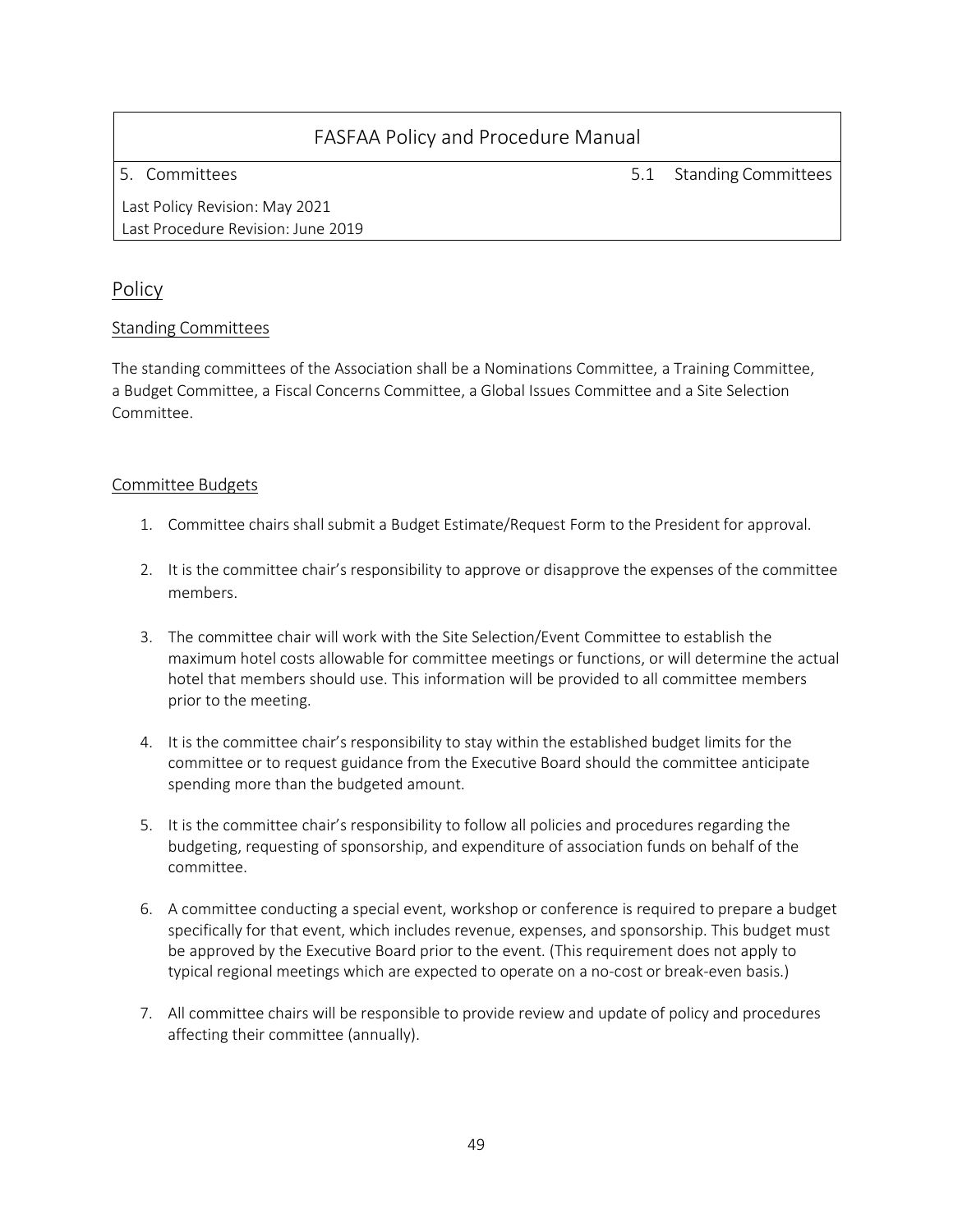#### Committee Reports

Committee Chairs shall prepare a written report to the President, for inclusion in the President's Annual Report, and shall provide written reports to the Executive Board at each meeting. In addition, Committee Chairs are responsible for submitting appropriate Newsletter articles.

### Procedure

#### Procedure for Committee Budgets

At the outset of the new fiscal year, the President or Treasurer makes available sufficient quantities of the Budget Estimate/Request Forms. See Appendix 5.2.1.

The President requests that the form be completed by all committees which expect to have expenses and which do not have their own budget categories. (Examples of committees which have their own budget categories are Training and Conference committees.)

Each committee chair submits a budget request to the President by the date indicated.

Based on the President's review of the completed form and how much has been tentatively approved for overall committee expenses for the year, the President either approves or modifies the committee chair's request. Committee budgets are then incorporated into the President's proposed operational working budget and presented to the Executive Board for approval.

The President sends the signed form to the Treasurer.

The Treasurer establishes the approved budget and maintains documentation of the original request. The Treasurer sends a copy of the approved budget to the committee chair.

The deliberations and activities of the committees shall remain confidential to the committees and to the Executive Board.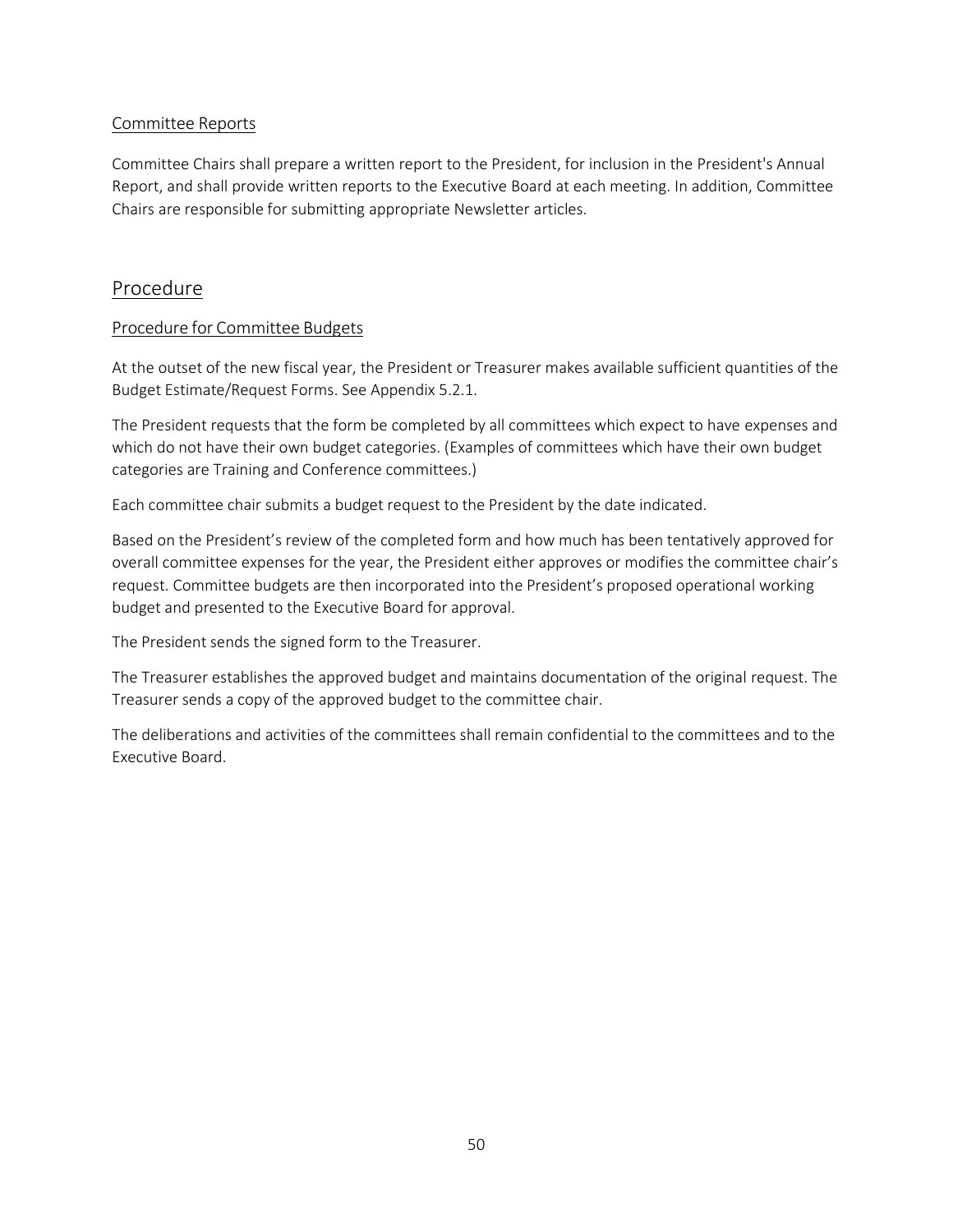5. Committees 5.1.1 Nominations

Last Policy Revision: June 2019 Last Procedure Revision: June 2019

### Policy

#### Nominations Committee

The Nominations Committee is a standing committee of the Association. It is chaired by the President-Elect and its members are the Regional Representatives.

Regional Representatives who are nominated for office in the ensuing year shall not be a member of the committee. In this case, the President may appoint a FASFAA member from the same region to fill the vacancy on the committee.

The Chairman of the Nominations Committee shall not vote unless it is necessary to break a tie.

#### Nominations

- 1. The Nominations Committee will convene to select a slate prior to the Spring Executive Board Meeting. The slate of candidates must be approved by the Executive Board.
- 2. All candidates must be current dues paying members at the time the slate is presented (per December 3, 1993 Board Meeting Minutes).
- 3. All candidates for office will provide a biography and candidacy statement that will be provided to the membership via the website.
- 4. In the event an approved nominee withdraws from the election, or for other reason(s) cannot continue through the election process, the Nominations Committee shall have the authority to present replacement nominees to the Executive Board for approval prior to the ballot being made available via the website.
- 5. The election will open 30 days before the first day of the Annual Conference.
- 6. The candidates for President-elect will give up to a 3 minute speech on their candidacy at the Annual Conference.
- 7. The election will close on the last full day of the Annual Conference at a time designated by the Nominations and Elections Committee with the results of the election being announced by the President thereafter.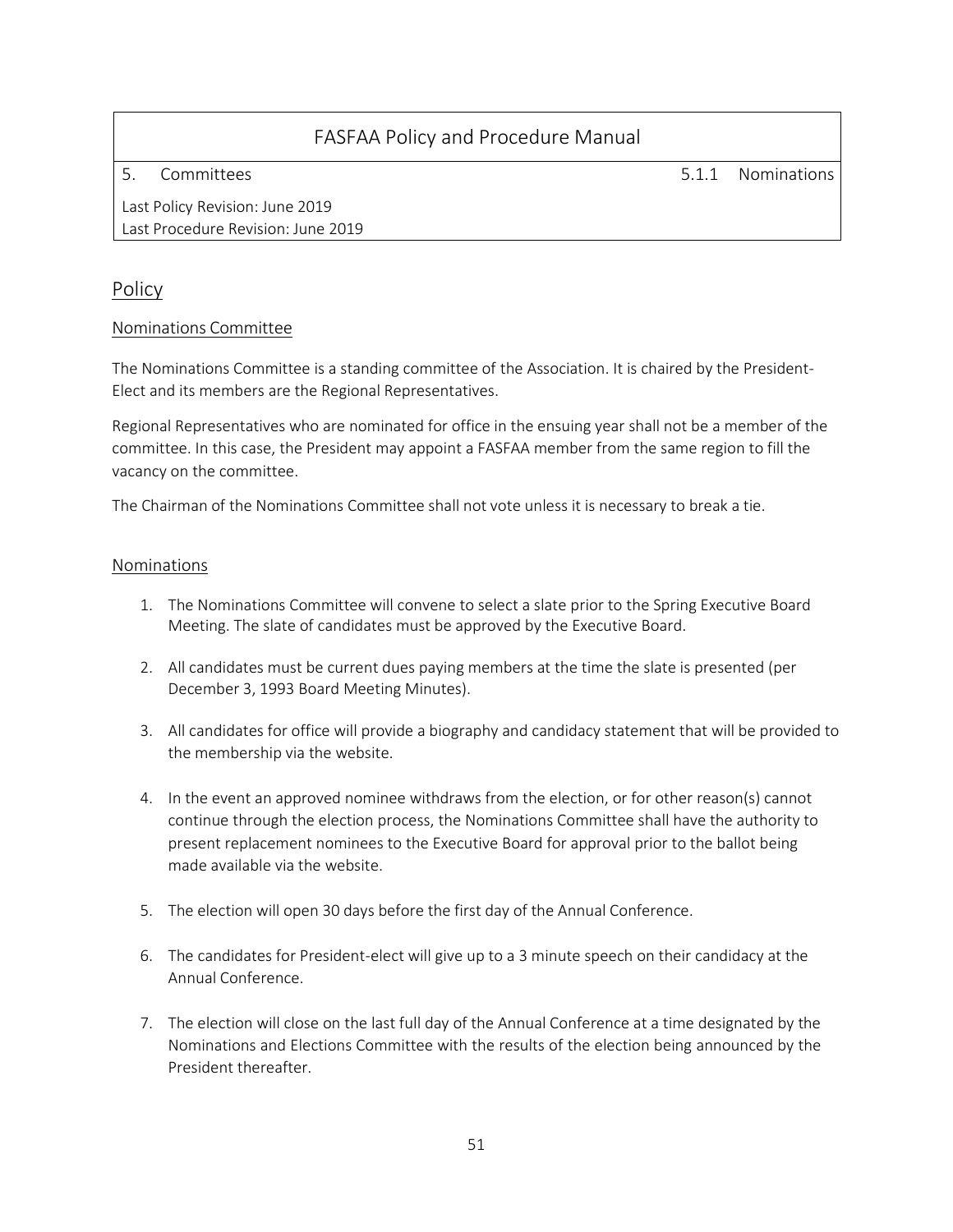# Procedure

### Timeline for Nominations and Elections

| August/September | The Nominations Chair shall solicit nominations for the elections to be held the<br>following spring. Regional Representatives shall actively solicit nominations<br>from their regions.                                                                                                                                                                                                                                                                                                                                                                |
|------------------|---------------------------------------------------------------------------------------------------------------------------------------------------------------------------------------------------------------------------------------------------------------------------------------------------------------------------------------------------------------------------------------------------------------------------------------------------------------------------------------------------------------------------------------------------------|
| October          | The Nominations Chair shall provide an article for the fall newsletter soliciting<br>nominations and shall include a form in the newsletter to collect such<br>nominations.                                                                                                                                                                                                                                                                                                                                                                             |
| December/January | The nominations committee shall meet and develop a slate of candidates for<br>all open positions. Every effort should be made to offer a dual slate for every<br>position. In the event there are more than two candidates for a position, the<br>nominations committee shall select the two candidates who, in the estimation<br>of the committee, would be best suited for the position, taking into account<br>experience, training, and diversity on the Board (including, but not limited to:<br>race, sex, and sector representation).            |
| February/March   | The candidates will be advised of their nomination pending approval of the<br>Executive Board, and given copies of the election/campaign procedures.                                                                                                                                                                                                                                                                                                                                                                                                    |
|                  | The Executive Board shall approve the proposed slate of candidates at the<br>meeting preceding the Annual Conference.                                                                                                                                                                                                                                                                                                                                                                                                                                   |
| April/May        | The Nominations Chair or designee shall make available electronically, ballots<br>to all eligible members.                                                                                                                                                                                                                                                                                                                                                                                                                                              |
| May/June         | During the annual business meeting at the Conference, the Nominations Chair<br>will advise the membership of the nominations and nominations from the floor<br>for all positions will be accepted at that time. Elected officers may be asked to<br>give up to a three minute speech on their candidacy.                                                                                                                                                                                                                                                |
|                  | The election process will be executed in time for completion by the Annual<br>Conference.                                                                                                                                                                                                                                                                                                                                                                                                                                                               |
|                  | All paid eligible members, certified by the Treasurer (or bookkeeper if<br>engaged), shall be eligible to vote in the annual election.                                                                                                                                                                                                                                                                                                                                                                                                                  |
|                  | Ballots will be made available electronically to the membership 30 days before<br>the first day of the Annual Conference.                                                                                                                                                                                                                                                                                                                                                                                                                               |
|                  | Completed ballots must be accepted until the designated end date during the<br>Annual Conference. The Electronic Services Chair receives the electronic tally<br>of all ballots. The election results are verified by the Nominations Committee<br>Chair and announced at the closing Annual Conference Business Meeting and<br>sent electronically to the membership. The President will ask for a motion to<br>destroy the ballots. The Electronic Services Chair will retain the ballots until<br>such time as a vote passes to destroy the ballots. |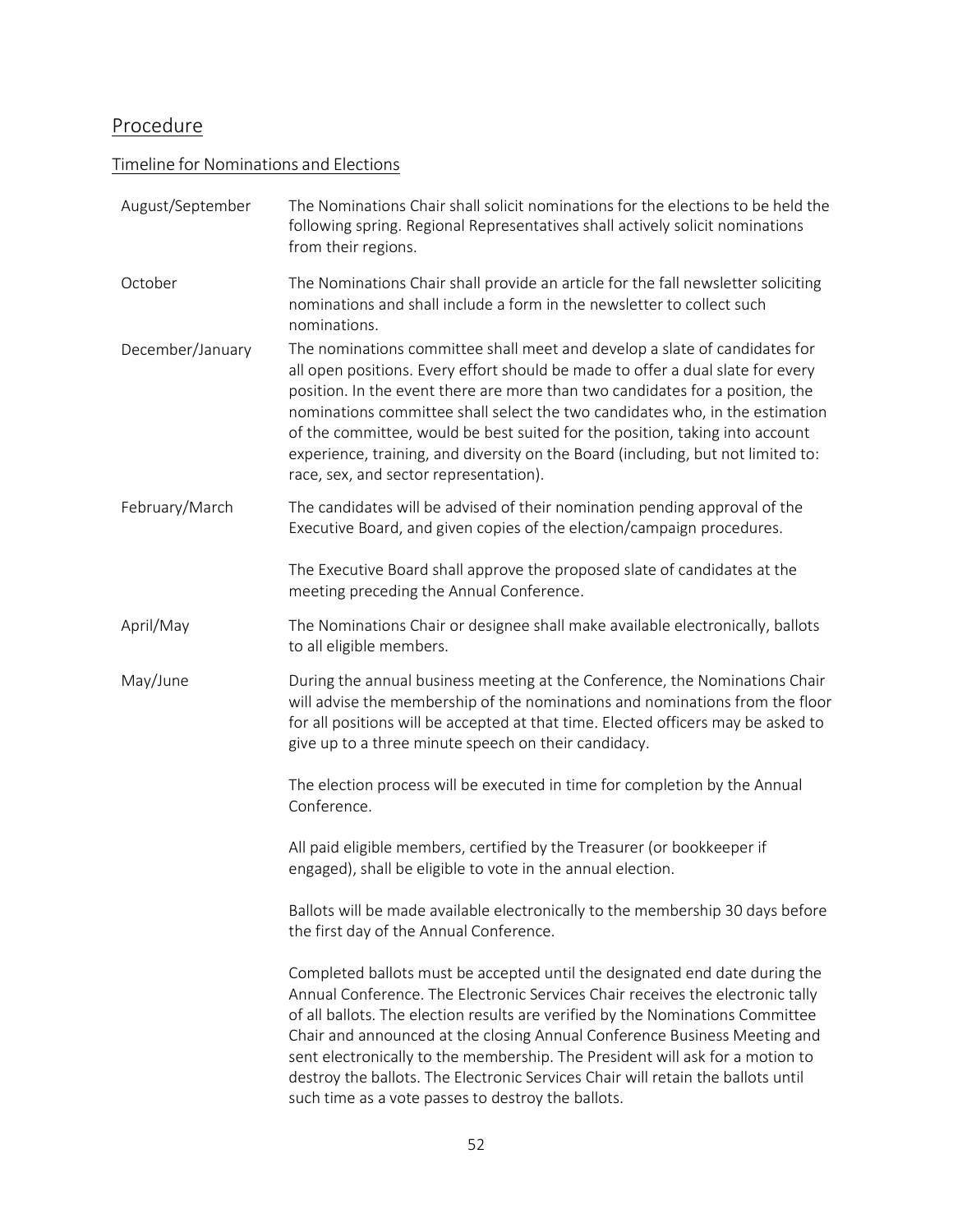In the event of a run-off election, run-off ballots will be made available electronically within 5 business days after the close of the Annual Business Meeting. Electronic ballots will be accepted for 2 weeks from the start of the run-off election. The run-off election results are verified by the Nominations Committee Chair and announced at the closing Annual Conference Business Meeting.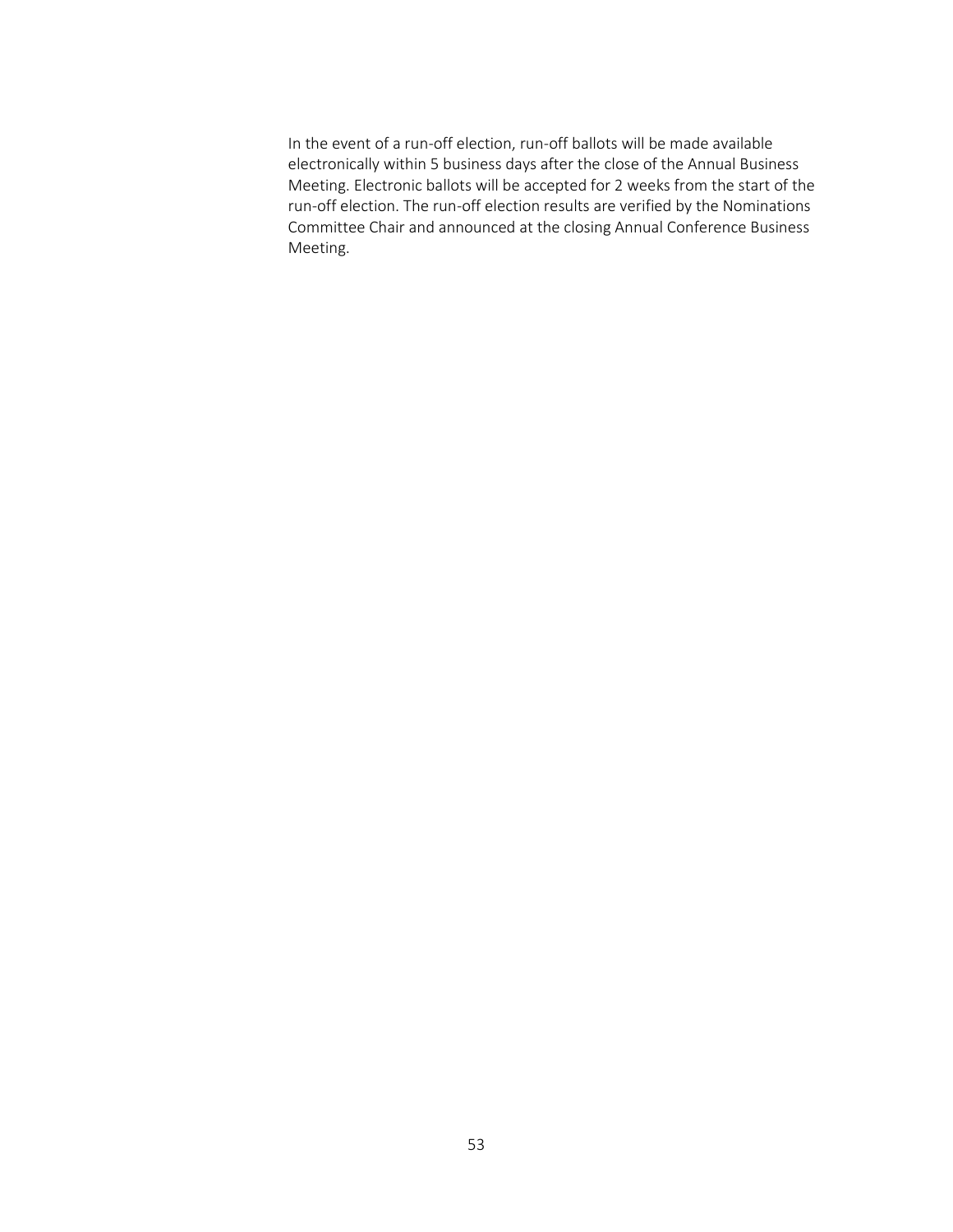5. Committees 5.1.2 Training

Last Policy Revision: June 2019 Last Procedure Revision: N/A

### Policy

The Training Committee is a standing committee of the Association. Its Chairperson is the Vice-President of Training.

#### Committee Membership

The Committee is comprised of the 5 Regional Representatives and other members as selected by the Vice-President of Training as recommended or approved by the President.

#### Scope

FASFAA training activities shall be responsive to the training needs of the entire membership as it pertains to the financial aid profession.

#### Training Events

All training activities sponsored by the Training Committee shall be for paid members. Every training activity must have a budget approved by the Executive Board. State- wide training events must be coordinated with the following: Treasurer, Bookkeeper (if engaged), Site Selection Coordinator, and Membership Chair. Training activities (other than the regional workshops) are not intended to operate at a loss and should either break-even or show a small profit.

The same guidelines for refunds, reimbursements, waiving of registration fees and paying for honoraria are the same at training activities as for conferences (Policy 6.2).

All training materials should contain the Release of Liability Statement as specified in Article II, Section 8 of the bylaws. The Training Committee will review what additional liability releases should be included in materials provided.

The Conference Chair, Region Representatives, or Vice President of Training are responsible for completing and submitting the Music Performance Report to the Bookkeeper (if engaged) and Treasurer no later than 30 days after any training activity indicating whether or not live or recorded music is performed.

Vice President of Training and Regional Representatives are responsible for advance publicity whenever a regional or national conference is scheduled for Florida.

The committee chair will be responsible to provide review and update of policy and procedures affecting their committee (annually).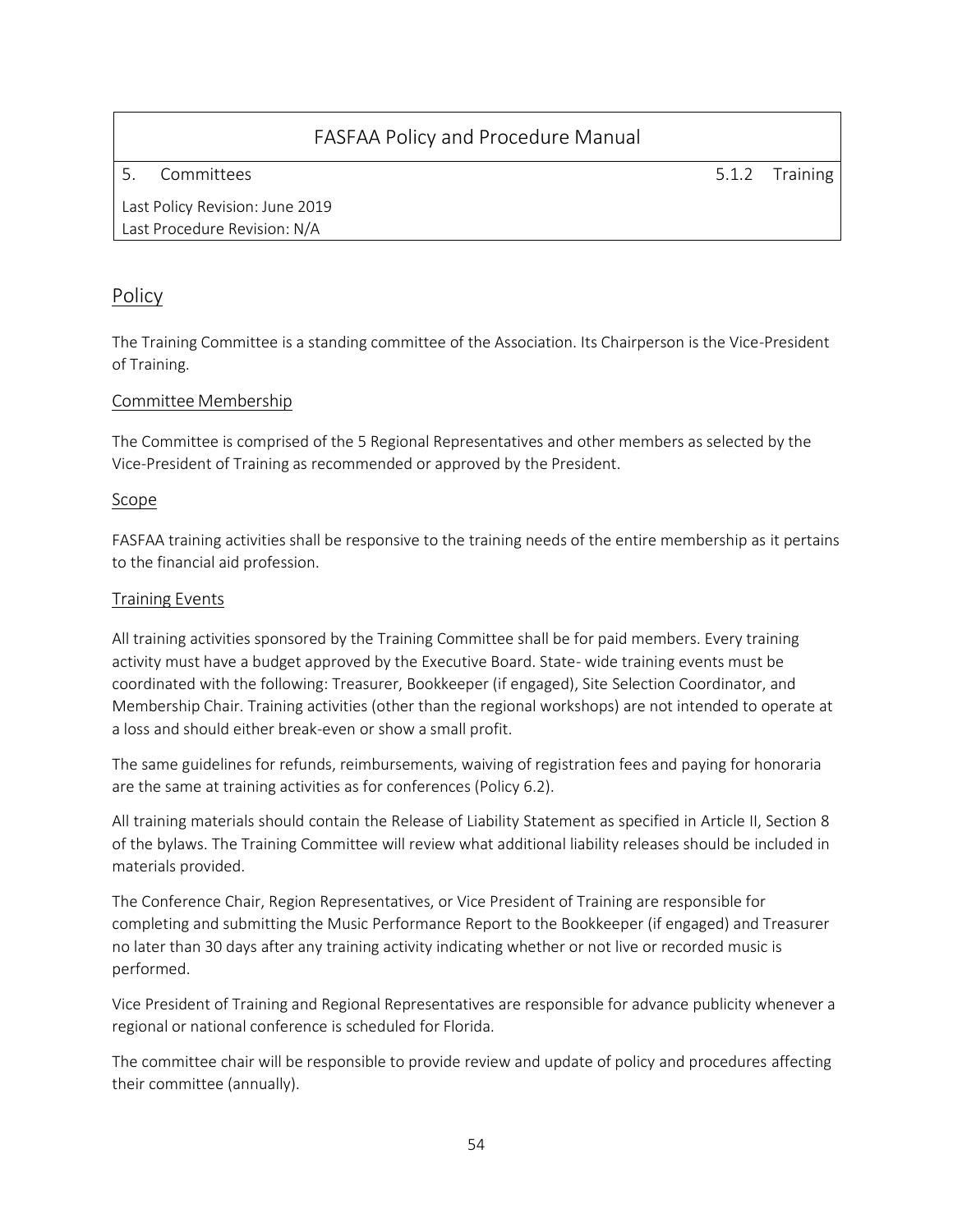# Procedure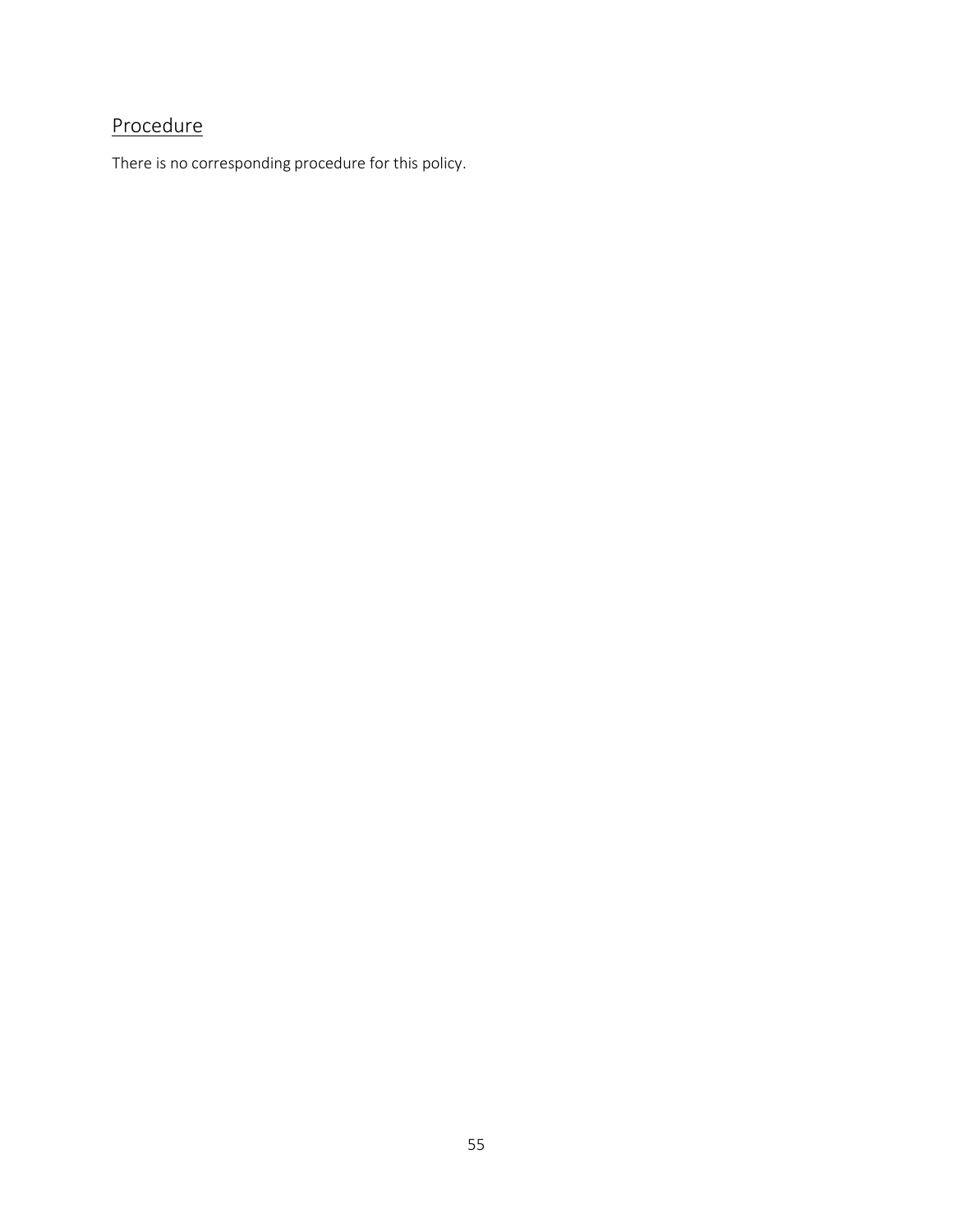5. Committees 5.1.3 Budget

Last Policy Revision: June 2019 Last Procedure Revision: N/A

Policy

#### Budget Committee

The Budget Committee is a standing committee and is comprised of the Executive Board members. It shall consider annually a budget proposal for the ensuing year, as submitted by the President-Elect.

The President of the association will serve as the committee chair and will be responsible to provide review and update of policy and procedures affecting their committee (annually).

### Procedure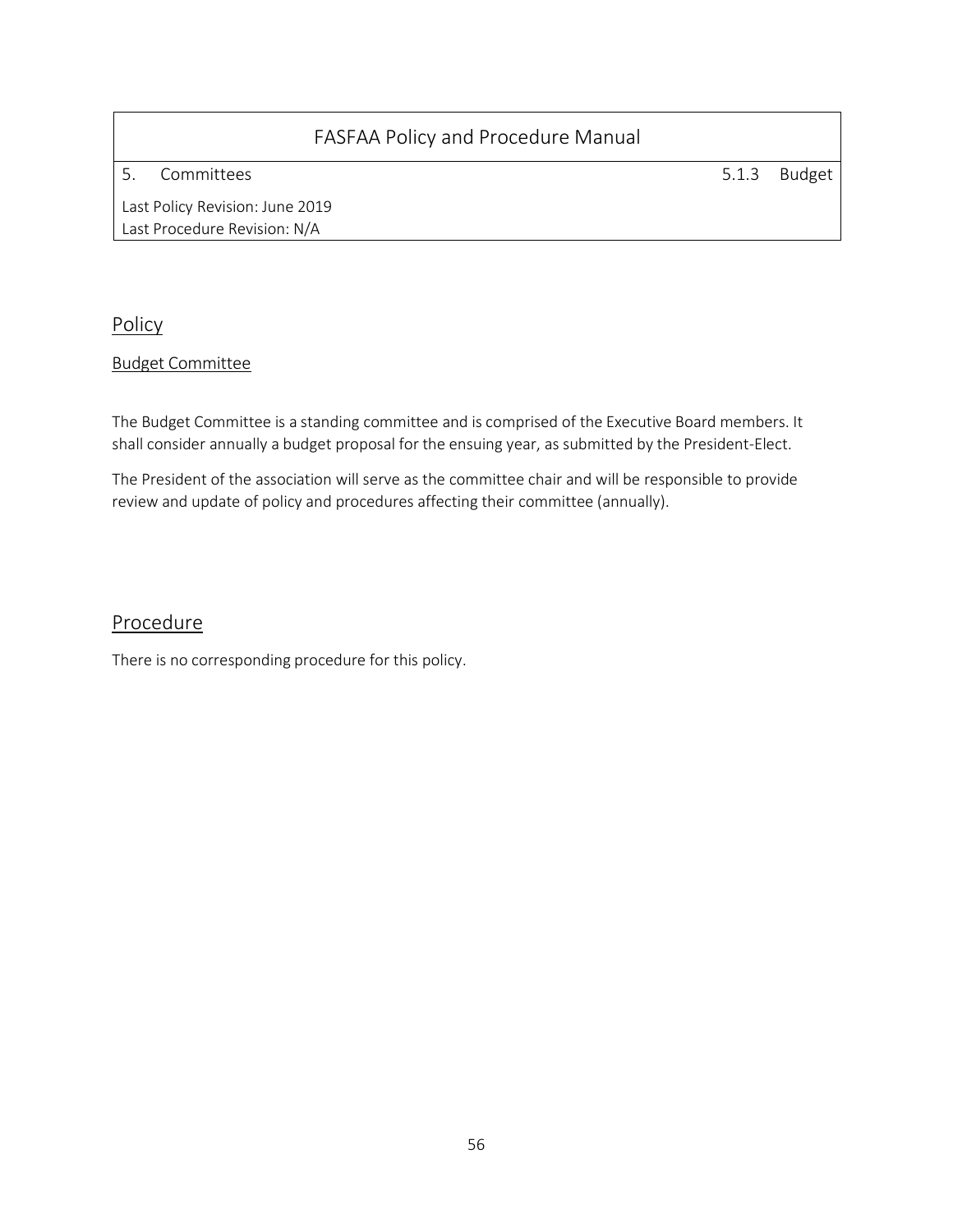5. Committees 5.1.4 Fiscal Concerns

Last Policy Revision: May 2020 Last Procedure Revision: N/A

### Policy

#### Fiscal Concerns Committee

The Fiscal Concerns Committee shall advise the Executive Board of Directors on all financial matters. The Fiscal Concerns Committee is chaired by the Immediate Past President and should meet at the time of, or prior to, the Transition Meeting of the Executive Board to prepare a tentative budget to present to the Executive Board at their first meeting of the fiscal year. The newly elected officers of the Association will operate on a tentative budget until the Executive Board approves the budget. The Fiscal Concerns Committee shall schedule an annual audit of the financial records of the corporation as outlined in the audit procedures. The Fiscal Concerns Committee Chair shall provide an investment report to the Executive Board of Directors at each Executive Board Meeting. Ex-officio members of this committee will be President, President-Elect, and Treasurer, Treasurer-Elect, and Vendor Sponsor chair. Additional members should be selected at the discretion of the Chair.

### Procedure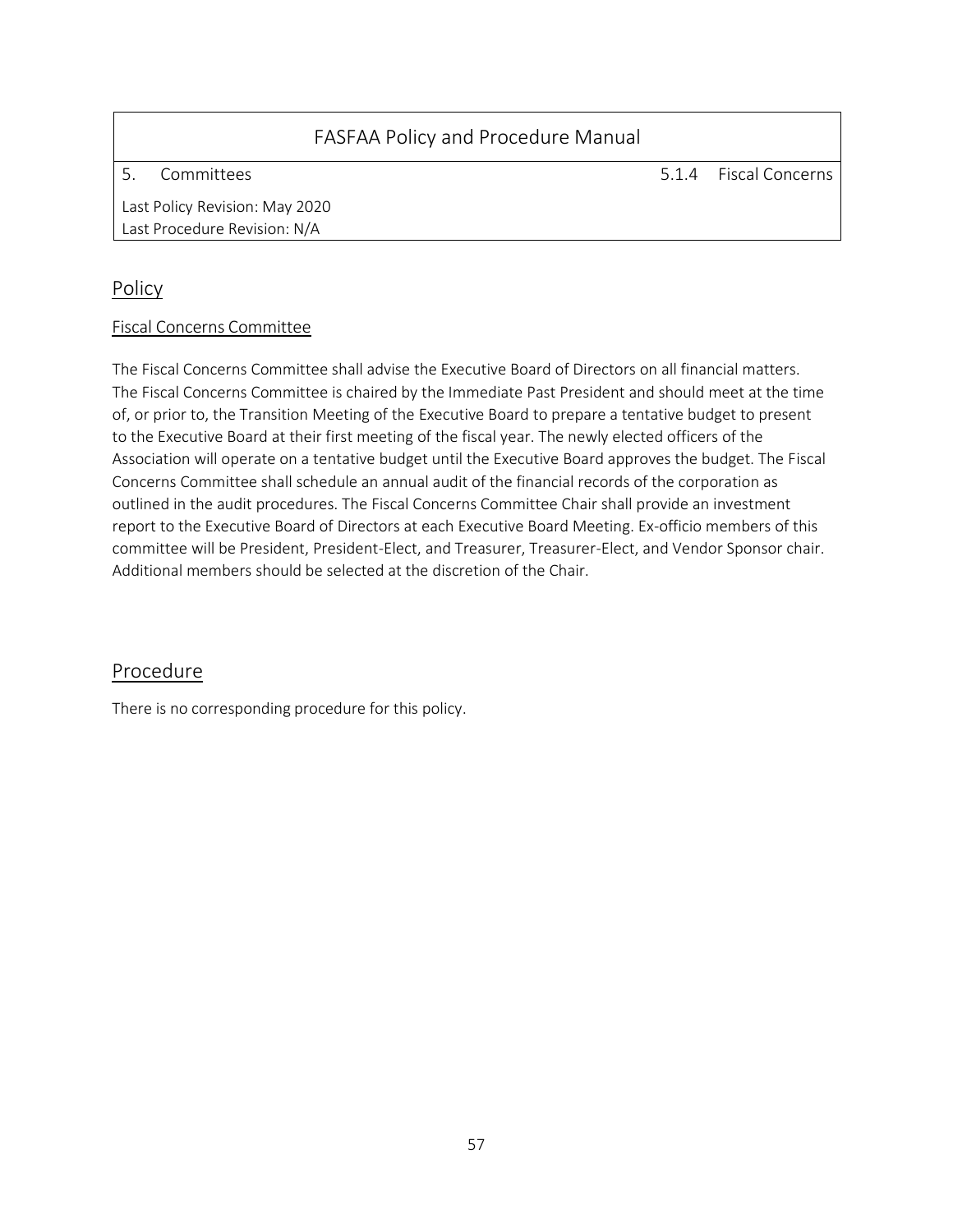5. Committees 5.1.5 Global Issues

Last Policy Revision: June 2019 Last Procedure Revision: N/A

### Policy

#### Global Issues Committee

The purpose of the Global Issues Committee is to enhance the inclusivity of its membership to reflect the demographic of the student population we serve. In addition to increasing diverse membership and participation, the Committee will also be responsible for engaging members in thoughtful interactions regarding inclusivity, informing the general membership of the concerns and issues of diverse members, and ensuring diverse representation on the various FASFAA committees and offices.

The committee chair will be responsible to provide review and update of policy and procedures affecting their committee (annually).

### Procedure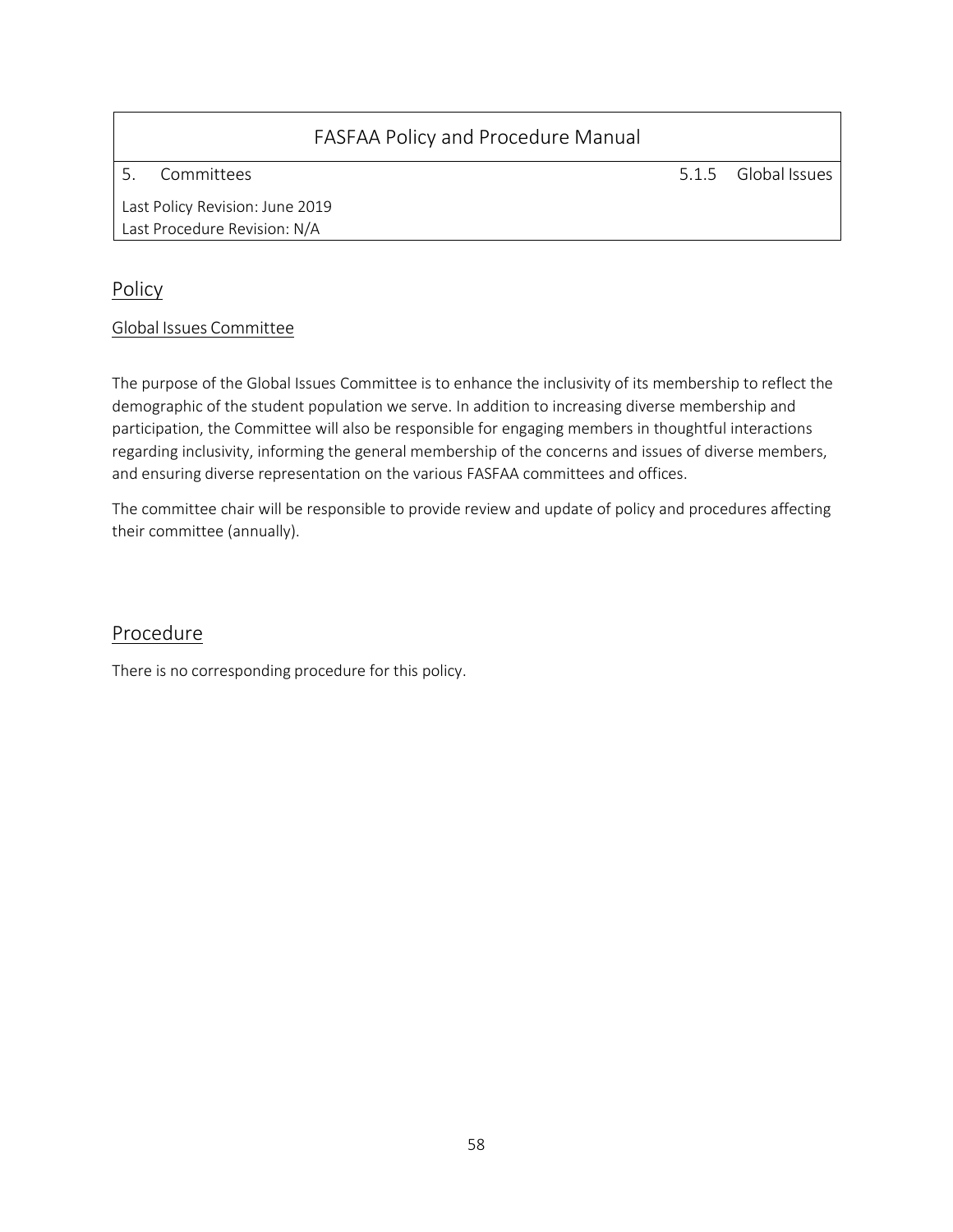| FASFAA Policy and Procedure Manual   |                      |
|--------------------------------------|----------------------|
| Committees                           | 5.2 Other Committees |
| Last Policy Revision: September 2016 |                      |
| Last Procedure Revision: June 2016   |                      |

### Policy

In addition to the Standing Committees, the President may appoint other committees to carry out the activities of the association. These committees function at the will of the President and may not necessarily be active each year. Several of these committees are outlined as follows and include their typical responsibilities.

#### Committee Membership Selection

The President shall appoint a chair for each non-standing committee. Committee Chairs shall select members with consideration given to minority representation, regional representation, and representation of the diverse type/size/control of FASFAA member institutions and agencies. At least one member should have served on the Committee during the prior year, to provide continuity.

#### Committee Budgets

- 1. Committee chairs shall submit a Budget Estimate/Request Form to the President for approval.
- 2. It is the committee chair's responsibility to approve or disapprove the expenses of the committee members.
- 3. The committee chair will work with the Site Selection/Event Coordinator to establish the maximum hotel costs allowable for committee meetings or functions, or will determine the actual hotel that members should use. This information will be provided to all committee members prior to the meeting.
- 4. It is the committee chair's responsibility to stay within the established budget limits for the committee or to request guidance from the Executive Board should the committee anticipate spending more than the budgeted amount.
- 5. It is the committee chair's responsibility to follow all policies and procedures regarding the budgeting, requesting of sponsorship, and expenditure of association funds on behalf of the committee.
- 6. A committee conducting a special event, workshop or conference is required to prepare a budget specifically for that event, which includes revenue, expenses, and sponsorship. This budget must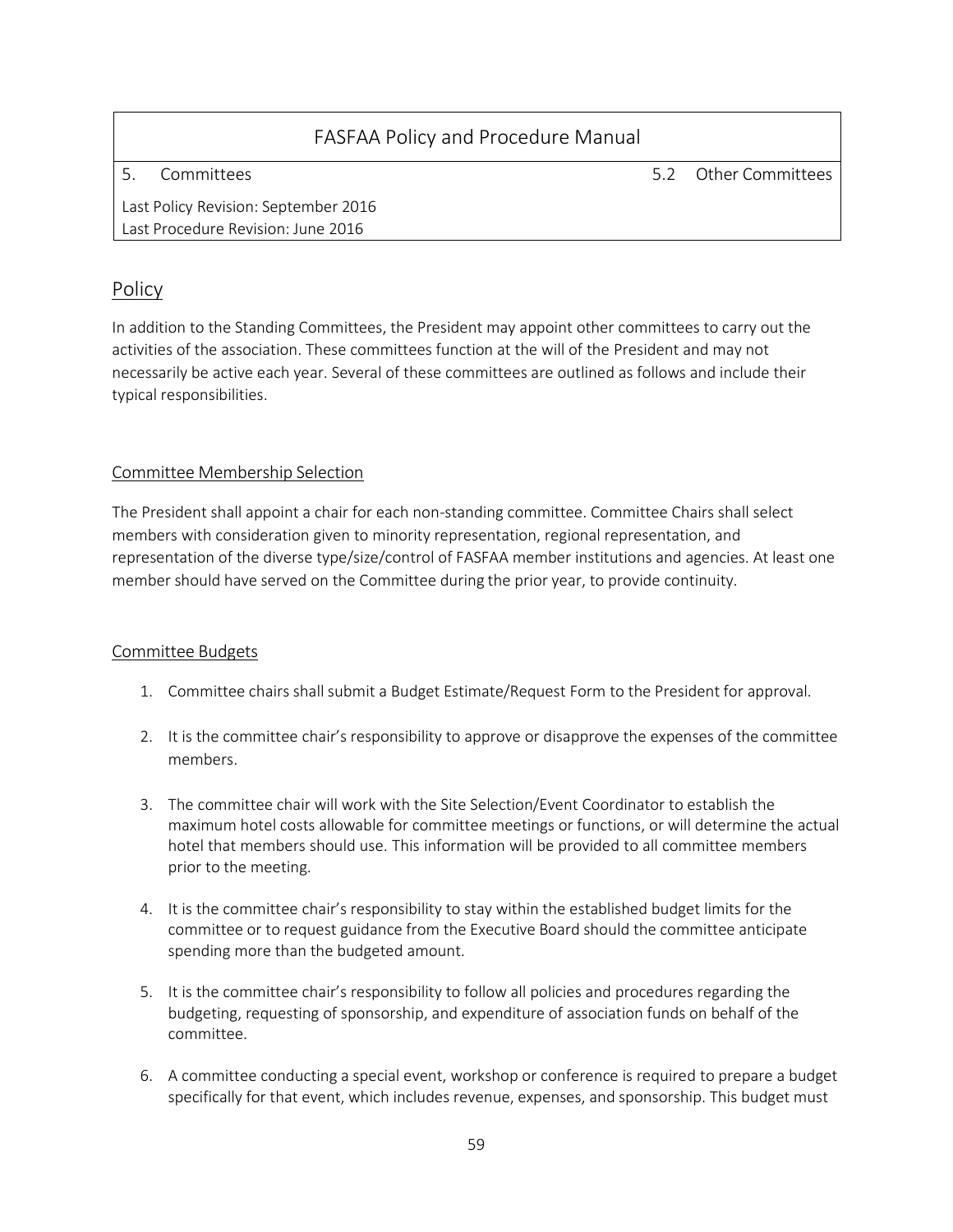be approved by the Executive Board prior to the event. (This requirement does not apply to typical regional meetings which are expected to operate on a no-cost or break-even basis.)

7. The committee chair will be responsible to provide review and update of policy and procedures affecting their committee (annually).

#### Committee Reports

Committee Chairs shall prepare a written report to the President, for inclusion in the President's Annual Report, and shall provide written reports to the Executive Board at each meeting.

Committee Chairs are responsible for submitting appropriate Newsletter articles.

#### Procedure

#### Procedure for Committee Budgets

At the outset of the new fiscal year, the President or Treasurer makes available sufficient quantities of the Budget Estimate/Request Forms. See Appendix 5.2.1.

The President requests that the form be completed by all committees which expect to have expenses and which do not have their own budget categories. (Examples of committees which have their own budget categories are Training and Conference committees.)

Each committee chair submits a budget request to the President by the date indicated.

Based on the President's review of the completed form and how much has been tentatively approved for overall committee expenses for the year, the President either approves or modifies the committee chair's request. Committee budgets are then incorporated into the President's proposed operational working budget and presented to the Executive Board for approval.

The President sends the signed form to the Treasurer.

The Treasurer establishes the approved budget and maintains the original form. The Treasurer sends a copy of the approved form to the committee chair.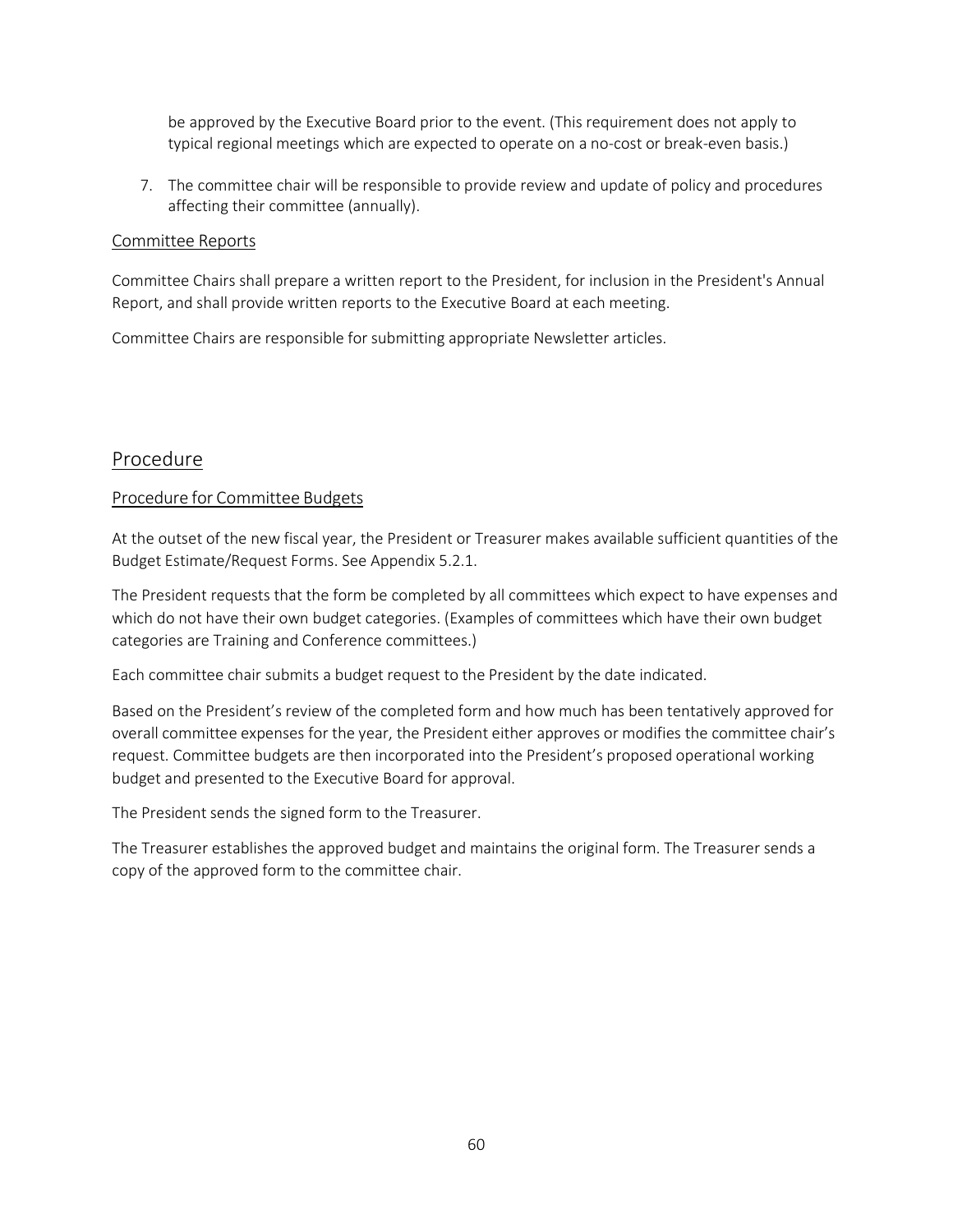5. Committees 5.2.1 Membership

Last Policy Revision: June 2019 Last Procedure Revision: June 2019

### Policy

The Membership Committee is not a standing committee and serves at the will of the President.

The committee chair will be responsible to provide review and update of policy and procedures affecting their committee (annually).

### Procedure

Typical responsibilities include:

- 1. Sending a renewal notice to all members.
- 2. Responding to requests for applications to join the Association.
- 3. Soliciting membership from individuals whose institutions have not previously participated in FASFAA.
- 4. Maintaining all membership records and information.
- 5. Reconciling the number of paid members with the records maintained by the bookkeeper.
- 6. Prepare one e-mail blast per year to non-members of FASFAA, soliciting their membership.
- 7. Referring the names of non-renewals to the Regional Representatives for follow-up.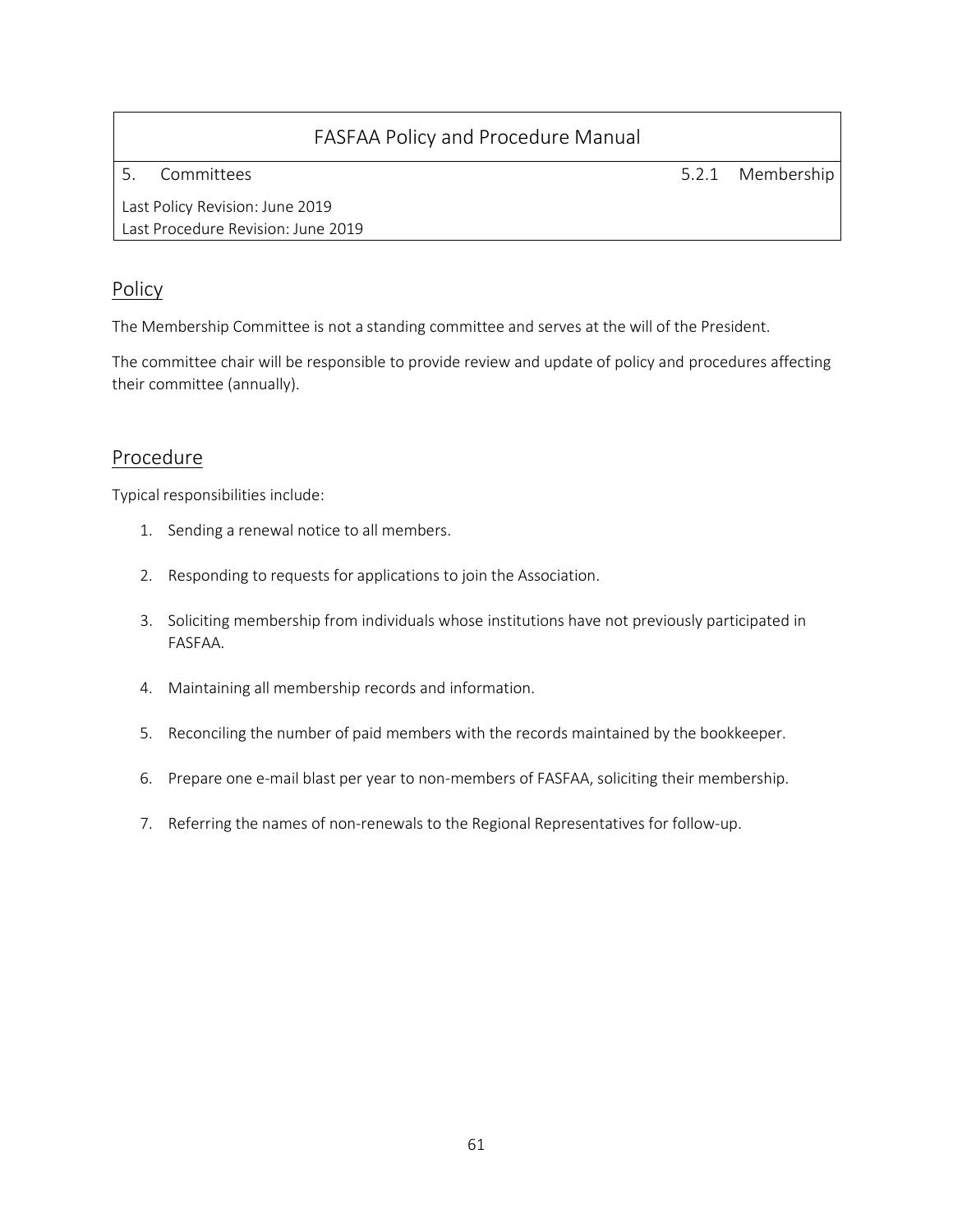5. Committees 5.2.2 Federal Legislative Affairs

Last Policy Revision: June 2019 Last Procedure Revision: June 2019

### Policy

The Federal Legislative Affairs Committee is not a standing committee and serves at the will of the President.

The committee chair will be responsible to provide review and update of policy and procedures affecting their committee (annually).

### Procedure

Typical responsibilities include:

- 1. Monitoring the status of all federal financial aid programs, including funding and proposed legislative and regulatory changes.
- 2. Keeping the membership informed of the status of federal aid programs through e-mails, newsletter reports, special reports, telephone calls or other such means as the chairperson deems appropriate.
- 3. Encouraging the membership to respond to regulatory and legislative initiatives.
- 4. Providing advice on how to influence the legislative process through communication with legislators and other officials involved in legislative affairs.
- 5. Perform other duties or complete special projects as assigned.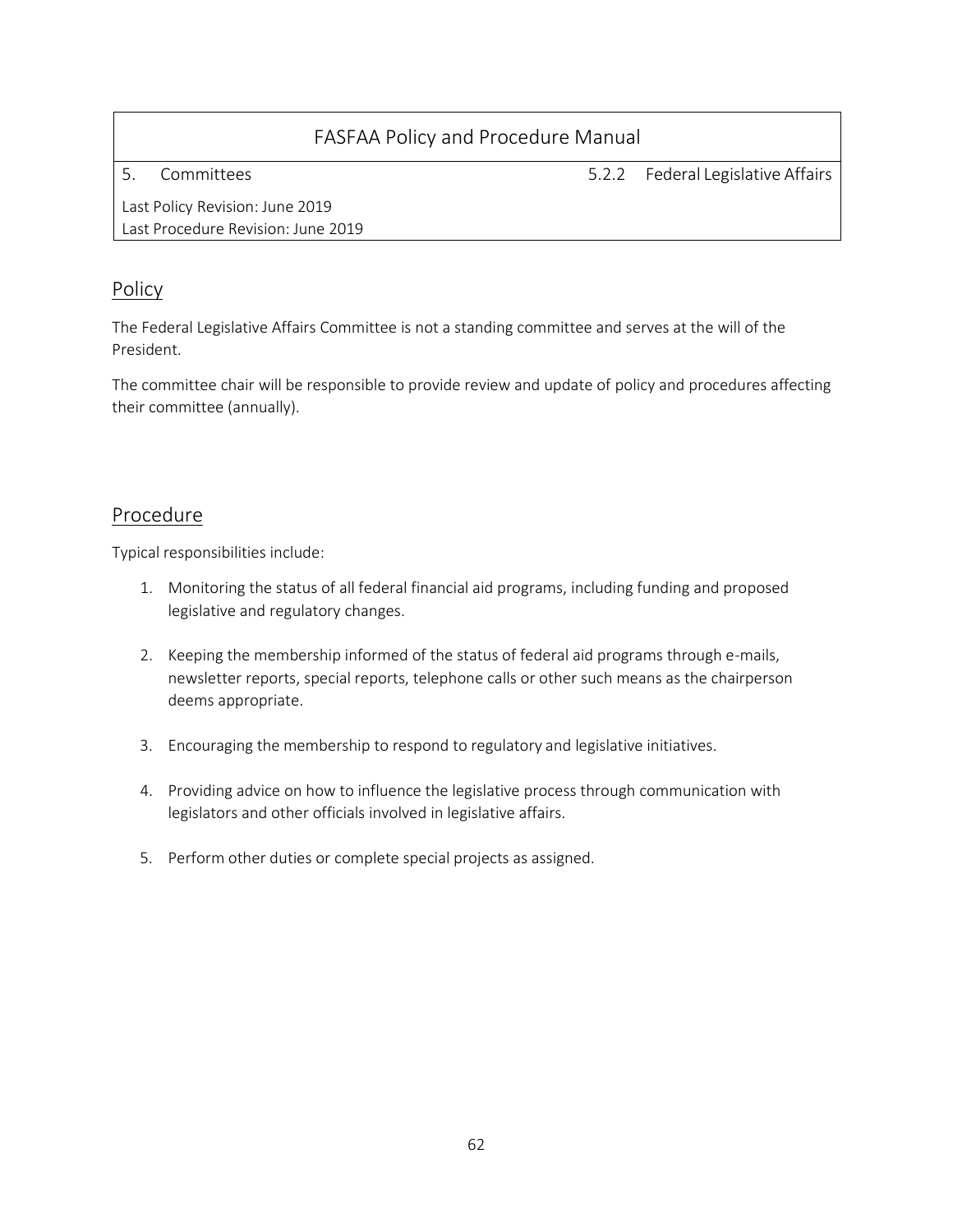5. Committees 5.2.3 State Legislative Affairs

Last Policy Revision: June 2019 Last Procedure Revision: June 2019

### Policy

The State Legislative Affairs Committee is not a standing committee but serves at the will of the President.

The committee chair will be responsible to provide review and update of policy and procedures affecting their committee (annually).

### Procedure

Typical responsibilities include:

- 1. Monitoring the status of all state financial aid programs, including funding and proposed legislative and regulatory changes.
- 2. Keeping the membership informed of the status of state aid programs through e-mails, newsletter reports, special reports, telephone calls, or other such means as the chairperson deems appropriate.
- 3. Encouraging the membership to respond to proposed legislation.
- 4. Providing advice on how to influence the legislative process through communication with legislators and other officials involved in legislative affairs.
- 5. Perform other duties or complete special projects as assigned.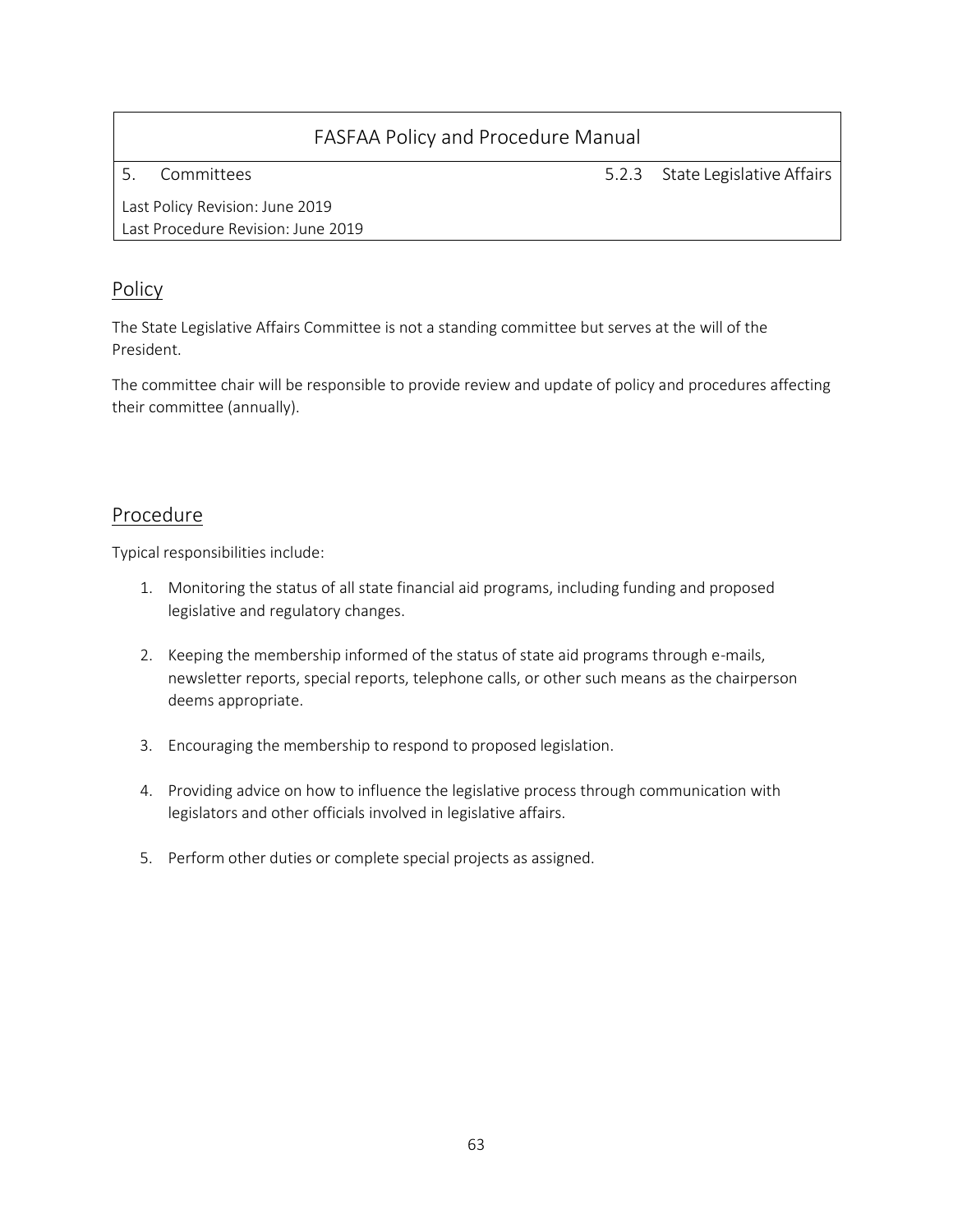5. Committees 5.2.4 Special Projects

Last Policy Revision: May 2021 Last Procedure Revision: N/A

### Policy

The Special Projects Committee is not a standing committee and serves at the will of the President.

It is intended to function as a resource to the President to conduct any special activities, task forces or projects forwhich no committee already exists. Examples of the special projects completed are included in the Appendix 5.2.2.

### **Procedure**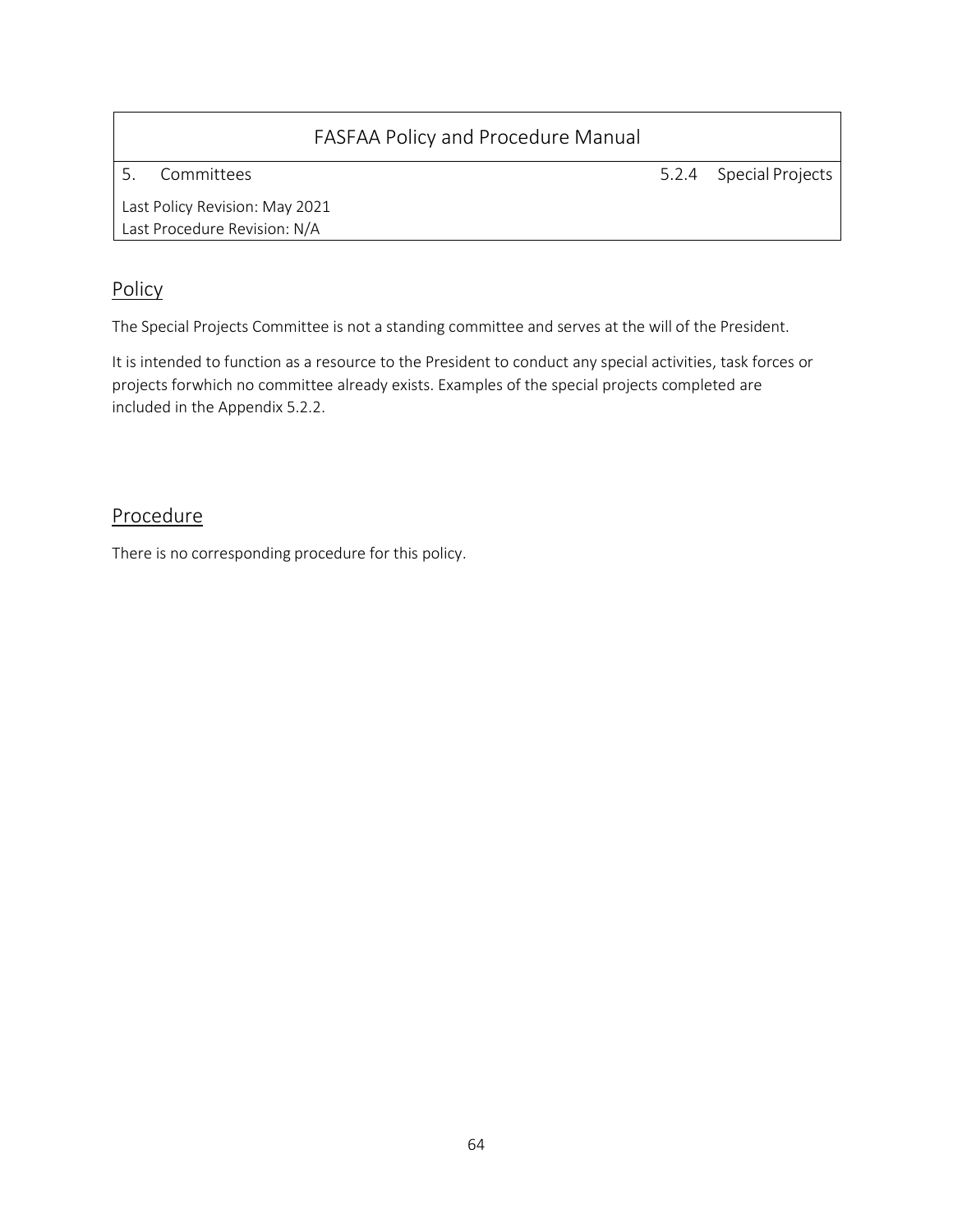5. Committees 5.2.5 Past Presidents' Council

Last Policy Revision: June 2019 Last Procedure Revision: N/A

### Policy

The Past Presidents' Council is not a standing committee and serves at the will of the President.

This committee was established in 1985-86. It was initiated specifically to recruit the ideas of past presidents. It was designed to utilize their expertise as well as to keep them involved in FASFAA.

The Immediate Past President chairs the Council. The membership should be comprised of former FASFAA Presidents who are still residing in Florida.

Like all other committees, the activities and the deliberations of the committee will remain confidential.

### Procedure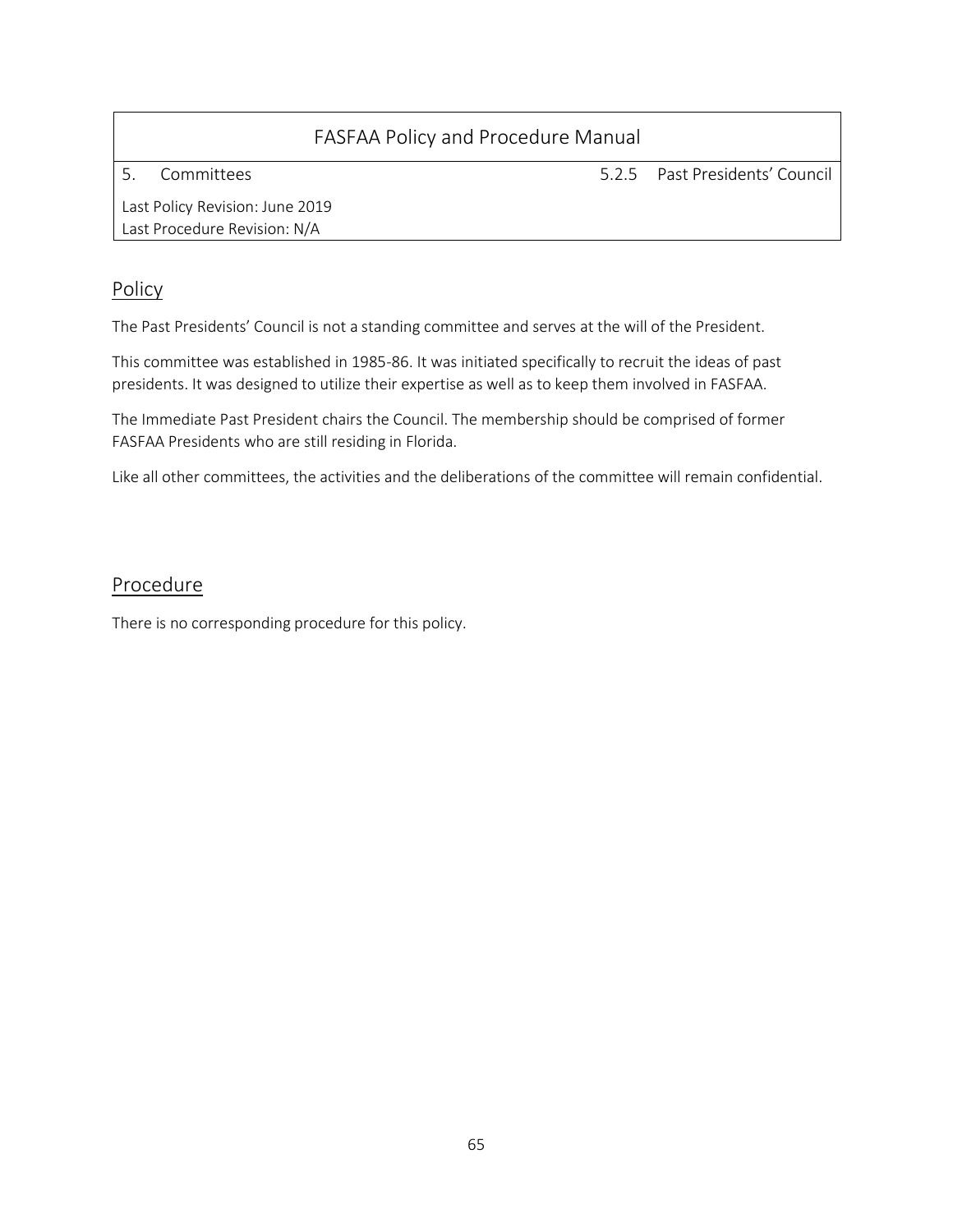5. Committees 5.2.6 Early Awareness Outreach

Last Policy Revision: June 2019 Last Procedure Revision: N/A

### Policy

The Early Awareness Outreach Committee is not a standing committee and serves at the will of the President. If a Public Relations Chair has been appointed, the following activities may be coordinated by that individual.

Typical responsibilities may include:

- 1. Work with Regional Representatives in the coordination of Financial Aid Awareness Week, and make sure that this week is under gubernatorial proclamation.
- 2. Send a FASFAA introductory letter to guidance counselors and civic groups throughout Florida.
- 3. The chair should obtain a schedule of college nights throughout the state and the contact person. This information should be distributed to the Regional Reps in order to arrange FASFAA coverage.
- 4. Assist in coordination of activities during Financial Aid Awareness Week.
- 5. Coordinate with OSFA Liaison to send out updated publications.
- 6. Perform other duties or complete special projects as assigned.

The committee chair will be responsible to provide review and update of policy and procedures affecting their committee (annually).

#### Procedure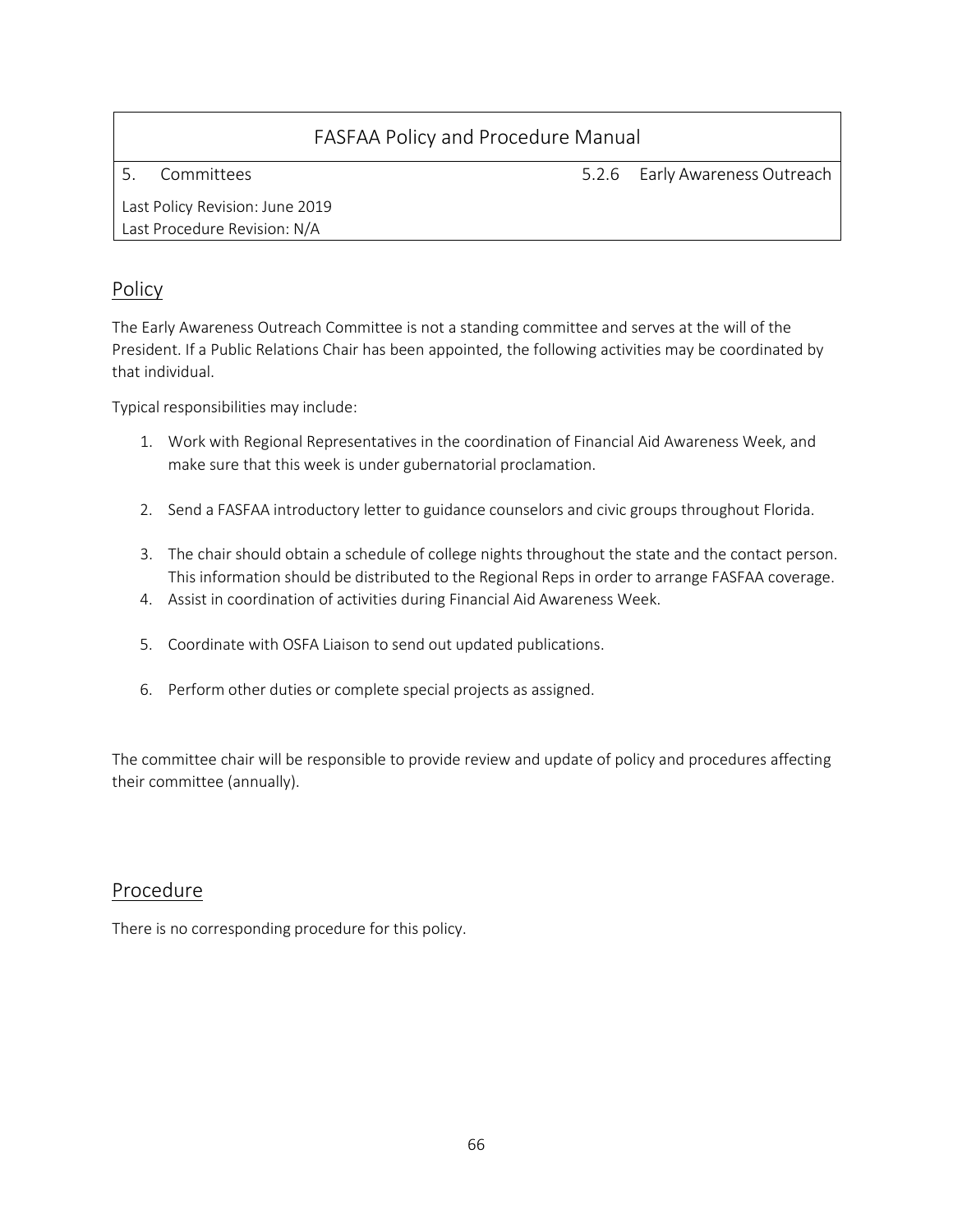5. Committees 5.2.7 Sponsorship Coordinator

Last Policy Revision: June 2019 Last Procedure Revision: N/A

### Policy

The Sponsorship Coordinator Committee is not a standing committee and serves at the will of the President.

Typical responsibilities include:

- 1. Work with membership, Treasurer, and bookkeeper (if engaged) in reference to sponsorship participation.
- 2. Work closely with each conference program chairperson to see that the programs provide an adequate opportunity for the sponsorship community to participate in each conference.
- 3. Perform other duties or complete special projects as assigned.

The committee chair will be responsible to provide review and update of policy and procedures affecting their committee (annually).

### Procedure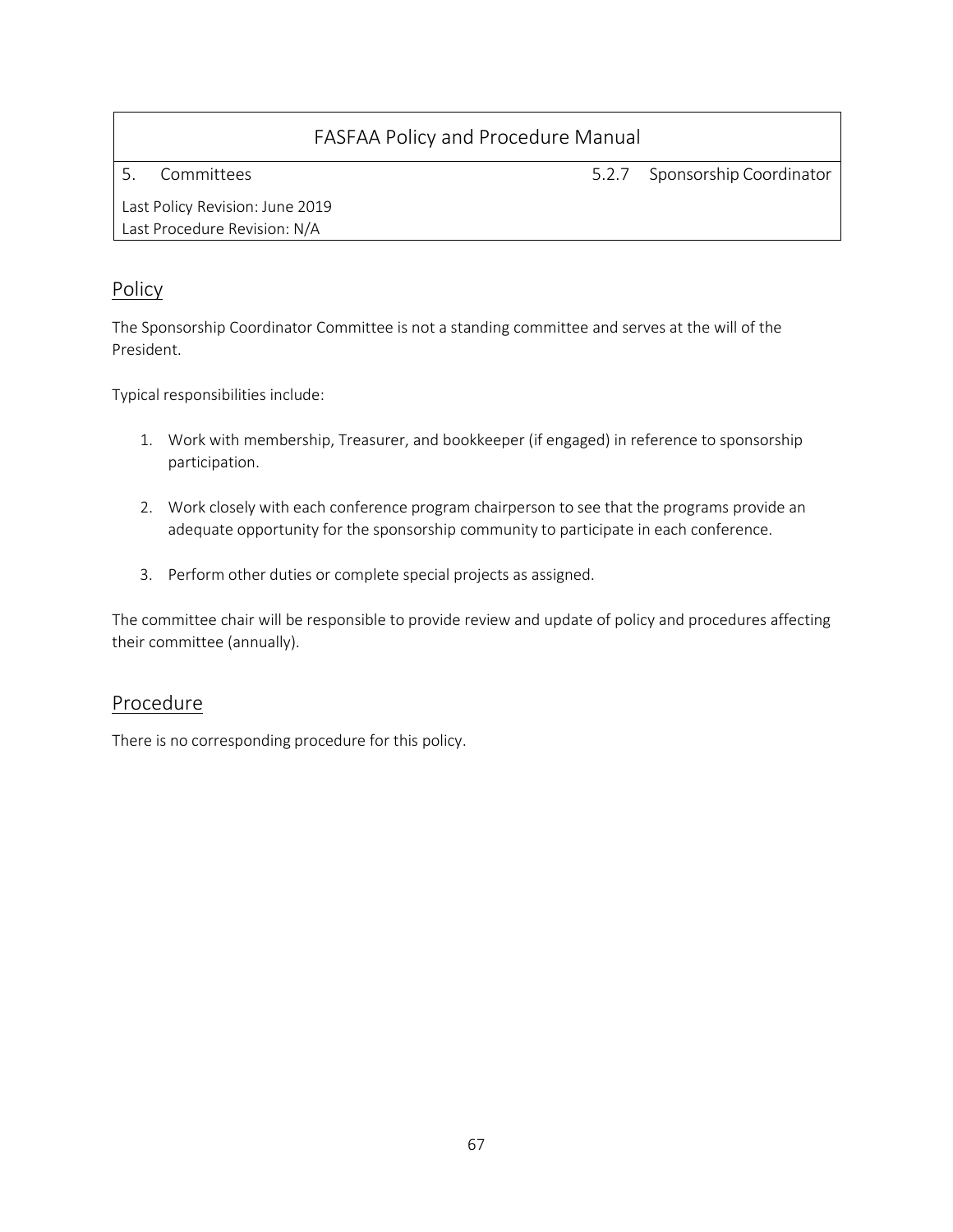| FASFAA Policy and Procedure Manual                              |                  |
|-----------------------------------------------------------------|------------------|
| Committees                                                      | 5.2.8 Newsletter |
| Last Policy Revision: June 2019<br>Last Procedure Revision: N/A |                  |

### Policy

The Association will publish 4 quarterly newsletters per year. The Newsletter is intended to be a selfsufficient activity. The newsletter will be sent out to all FASFAA membership via the listserv and posted on the website. The Newsletter Editor will use discretion in evaluating the suitability of the advertisements and the reputation of the advertisers, giving preference to FASFAA members whenever possible.

Advertising may be purchased at a rate to be determined by the Sponsorship Chair.

### Procedure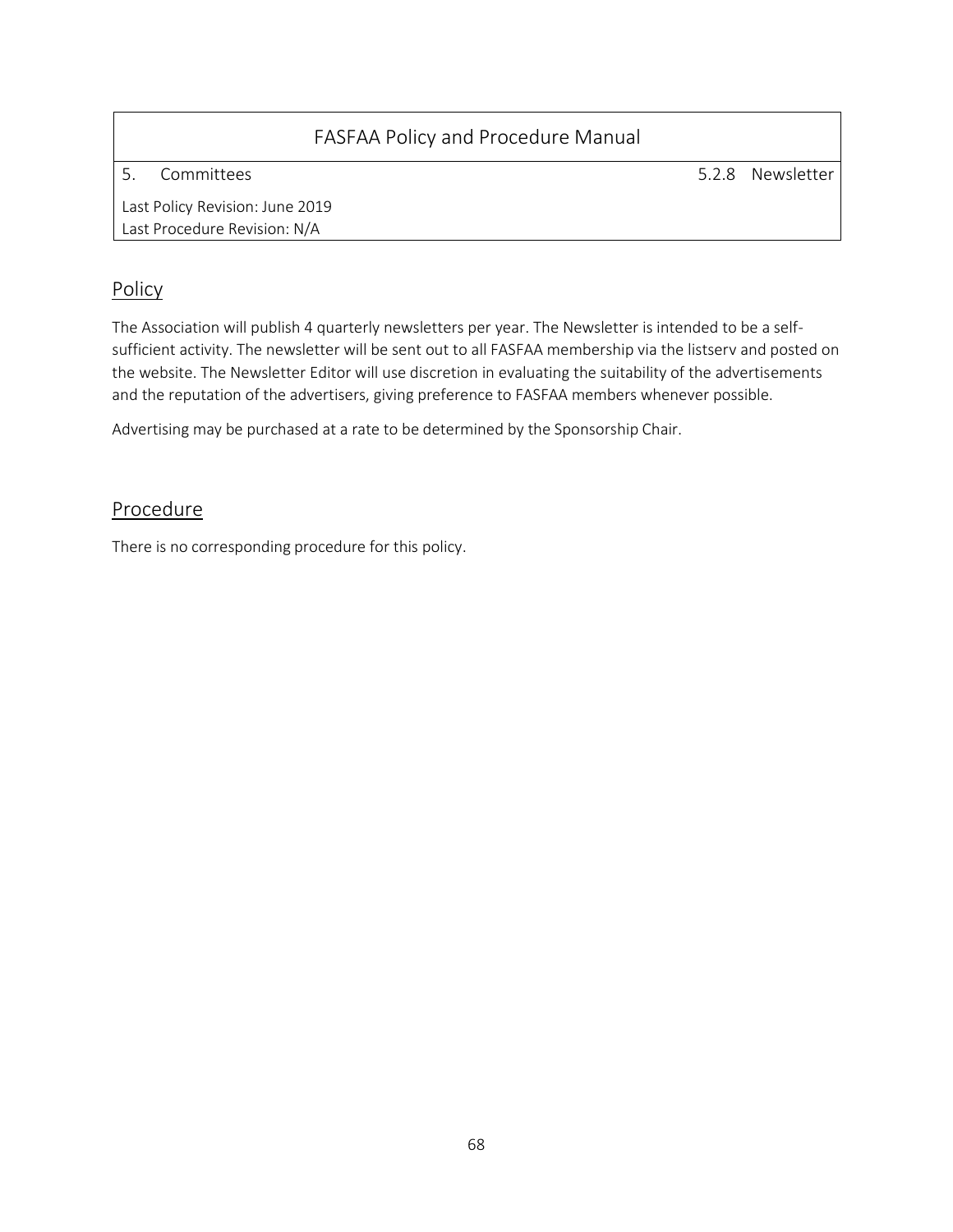5. Committees 5.2.9 Archive/Research

Last Policy Revision: May 2021 Last Procedure Revision: N/A

### Policy

The Archive/Research Committee is not a standing committee and serves at the will of the President.

The committee may be assigned projects as deemed to be appropriate by the President.

Archive/Research activities of the Association are listed in the Appendix 5.2.3.

### Procedure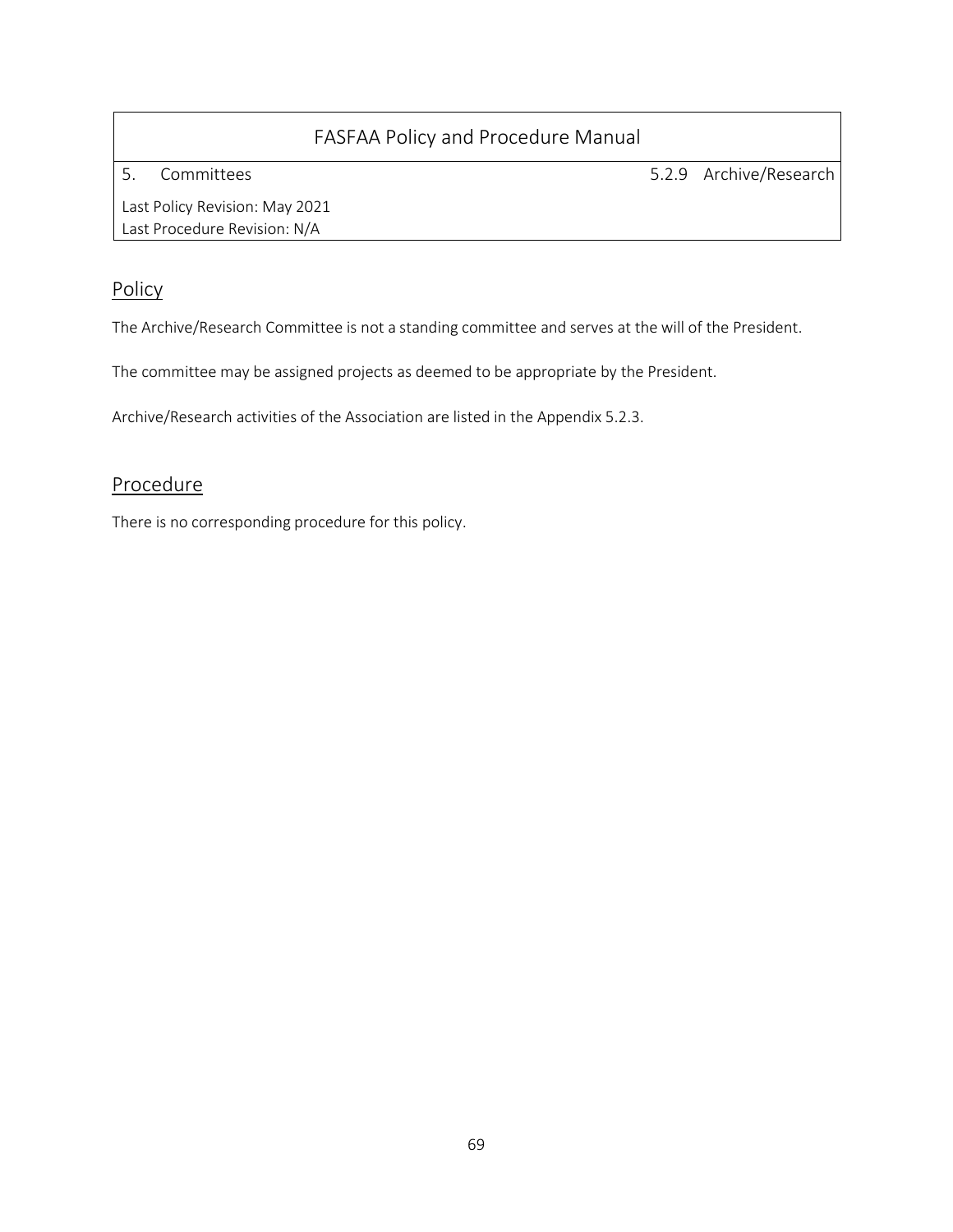5. Committees 5.2.10 Regional Representation

Last Policy Revision: June 2019 Last Procedure Revision: N/A

### Policy

The regional representative concept was initiated in 1982-83 in order to promote open communication between the membership and Executive Board and to involve greater regional support for FASFAA.

There are five regional representatives who are elected by FASFAA members from their respective regions on a bi-annual basis. Region 1, 3, and 5 are elected on odd years. Region 2 and 4 are elected on even years.

All five representatives are voting members of the Executive Board and members of the Nominations Committee.

Promote financial aid application completion events in their region.

Vice President of Training and Regional Representatives are responsible for advance publicity whenever a regional or national conference is scheduled for Florida.

Responsibilities shall include having meetings in their regions to coordinate sharing of information between their regional members and the Executive Board and may also coordinate:

- 1. Training workshops conducted in their area
- 2. Financial Aid Awareness Week activities
- 3. Workshops of interest to the particular region
- 4. Welcoming of new members to the association

#### Procedure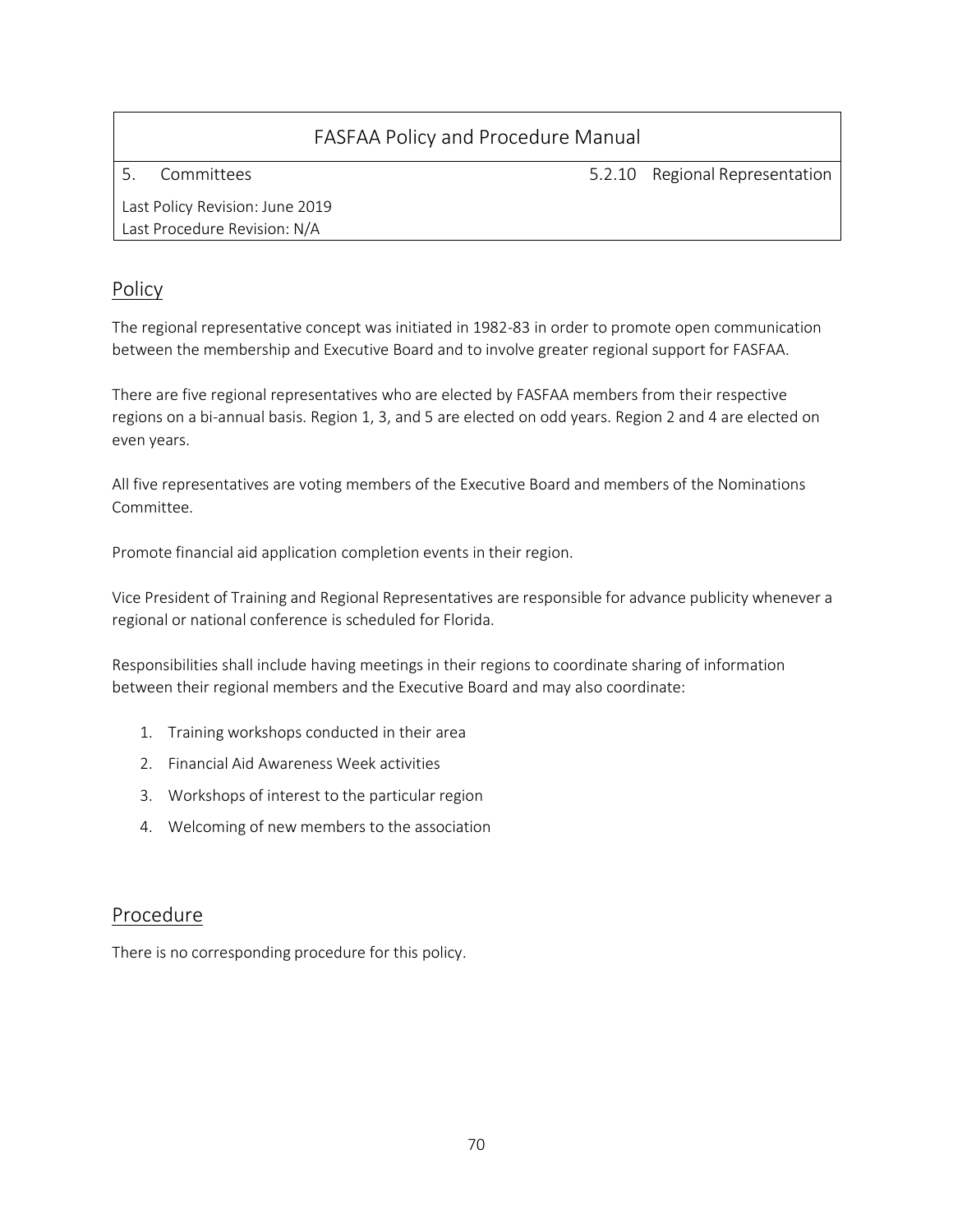5. Committees 5.2.11 Certification

Last Policy Revision: May 2021 Last Procedure Revision: N/A

### Policy

The membership discontinued the activities of the Certification Committee by majority vote on May 24, 1984. All members who were certified at that time were granted lifetime certification certificates. They are listed in the Appendix 5.2.4.

### **Procedure**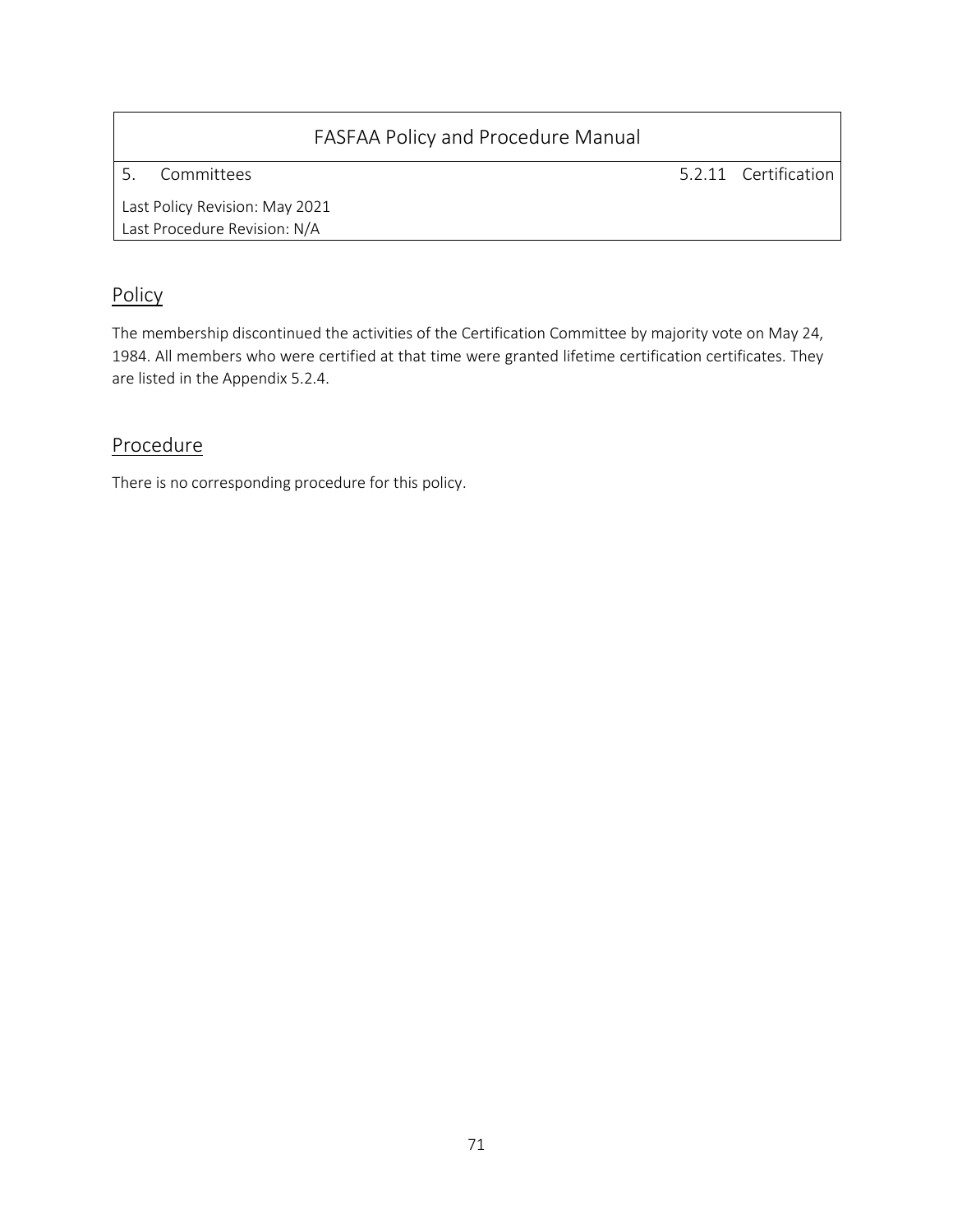5. Committees

5.2.12 Ambassador Committee

Last Policy Revision: June 2019 Last Procedure Revision: N/A

### Policy

The Ambassador Committee is not a standing committee and serves at the will of the President.

The Ambassador Committee shall plan for New Members at conferences, workshops, and other association events throughout the year.

The mission of the FASFAA Ambassador Committee is to be a positive representative of our organization to financial aid professionals in the State of Florida. The Ambassadors will ensure this relationship is mutually beneficial to New Members and FASFAA community by bringing FASFAA history, networking opportunities, and future goals of the associations to prospective members. This will create a new, productive force of involved FASFAA members.

### Procedure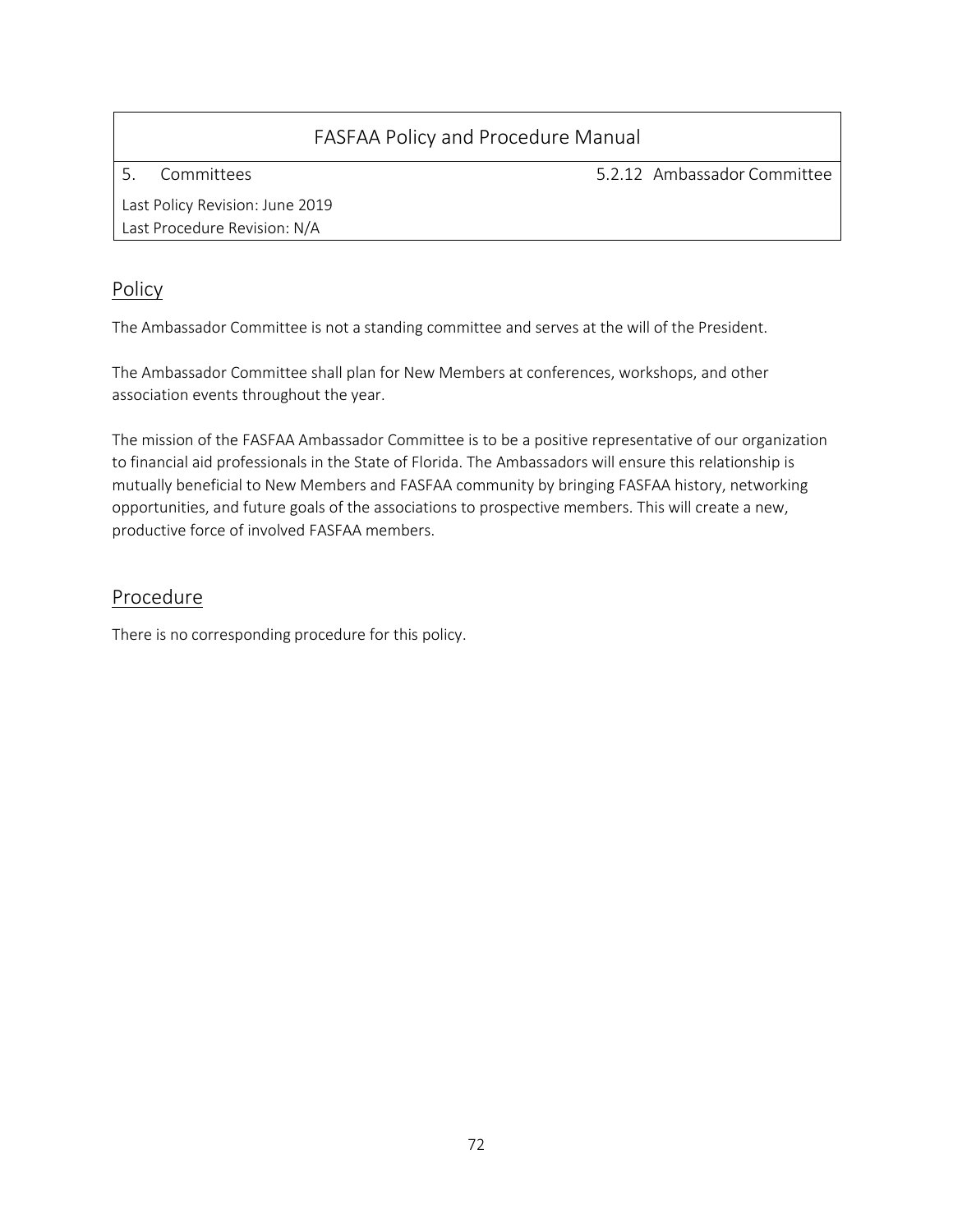6. Conferences 6.1 Site Selection Committee

Last Policy Revision: June 2019 Last Procedure Revision: June 2019

# Policy

The Site Selection Committee is responsible for recommending sites for conferences and negotiating contracts with the facilities selected. The President selects the chair and fills all vacancies as they occur. The Chair of the committee should be willing to commit to an extended service interval of 2 years. If possible, the site selection Chair should include at least 1 member from each region to assist with the site selection.

Site selection may be based upon written proposals from the committee, which, minimally, must include the following:

- 1. A suggested site willing to block sufficient rooms to accommodate the anticipated size of the conference.
- 2. A suggested site that can provide luncheon and banquet service.
- 3. A suggested site with conference facilities to accommodate general sessions and "break-out" rooms.
- 4. The suggested site's room rates.
- 5. Suggested transportation from airport nearest site.
- 6. Evidence that there are members willing to assist in local arrangements and/or conference planning.
- 7. Information on nearby restaurants and entertainment.

In addition to the information provided in the proposal described above, the Executive Board will consider the following in making the site selection:

- 1. Accessibility of the site by auto and air.
- 2. The amount of time that has lapsed since a FASFAA conference was held in a particular region/city.
- 3. Potential attendance.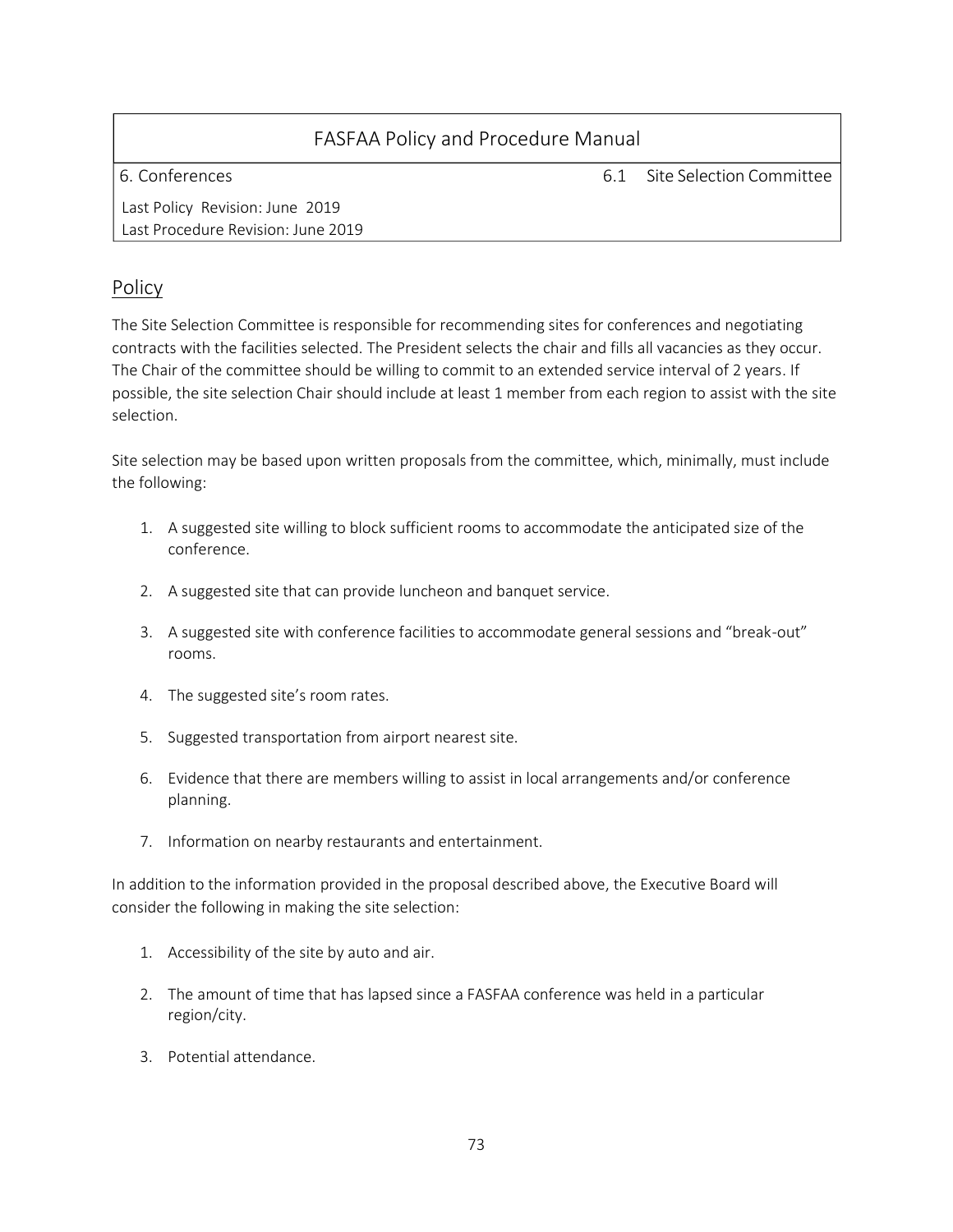4. Available dates and potential conflicts with holidays, school registration periods, and other scheduled workshops and conferences.

The President signs all contracts with sites selected for FASFAA conferences.

# Procedure

- 1. Obtain recommendations for specific sites.
- 2. If the hotel has sufficient space to fit our needs, the site selection coordinator or authorized designee may schedule a meeting to view the site(s) with the hotel sales representative assigned to handle association meetings. Site visits should be approximately 2-3 hours. Each site visit consists of a tour of the facility and a question and answer period in which the hotel can learn more about our needs and expectations. If needed, an overnight accommodation may be needed and must be considered part of the annual budget (if not offered by the hotel).
	- a. Have available for reference the following information to use in discussing our needs:
		- i. Number of room pick-ups from last 2 or 3 conferences
		- ii. Location of last few conferences and room rate for each facility
		- iii. Budgets from last few conferences which show budgeted meal costs for comparison purposes
		- iv. Fact Sheet of Historical Trends and FASFAA Fact Sheet
		- v. Copies of pocket agendas for typical fall/spring conferences
		- vi. Agendas for executive board meetings and workshops
	- b. Obtain a packet of information including floor plan, services, meal prices, etc.
	- c. Request that the hotel send a proposal for specific dates of availability at a stated room rate.
	- d. Recommend site(s) to Executive Board for approval, contingent upon negotiation of contract
	- e. Once Board approval is obtained, ask the hotel to forward the contract.
- 3. Review all items in the contract and negotiate or resolve any discrepancies.
- 4. Once contract is adequate, forward to the President for signing.
- 5. Return the signed contract to the hotel and forward a copy to the conference chair.
	- a. Plan meals, banquets, coffee breaks, hospitalities with conference chair.
	- b. Conferences (number of attendees 200-250)
		- i. Minimum 175 guest (sleeping) rooms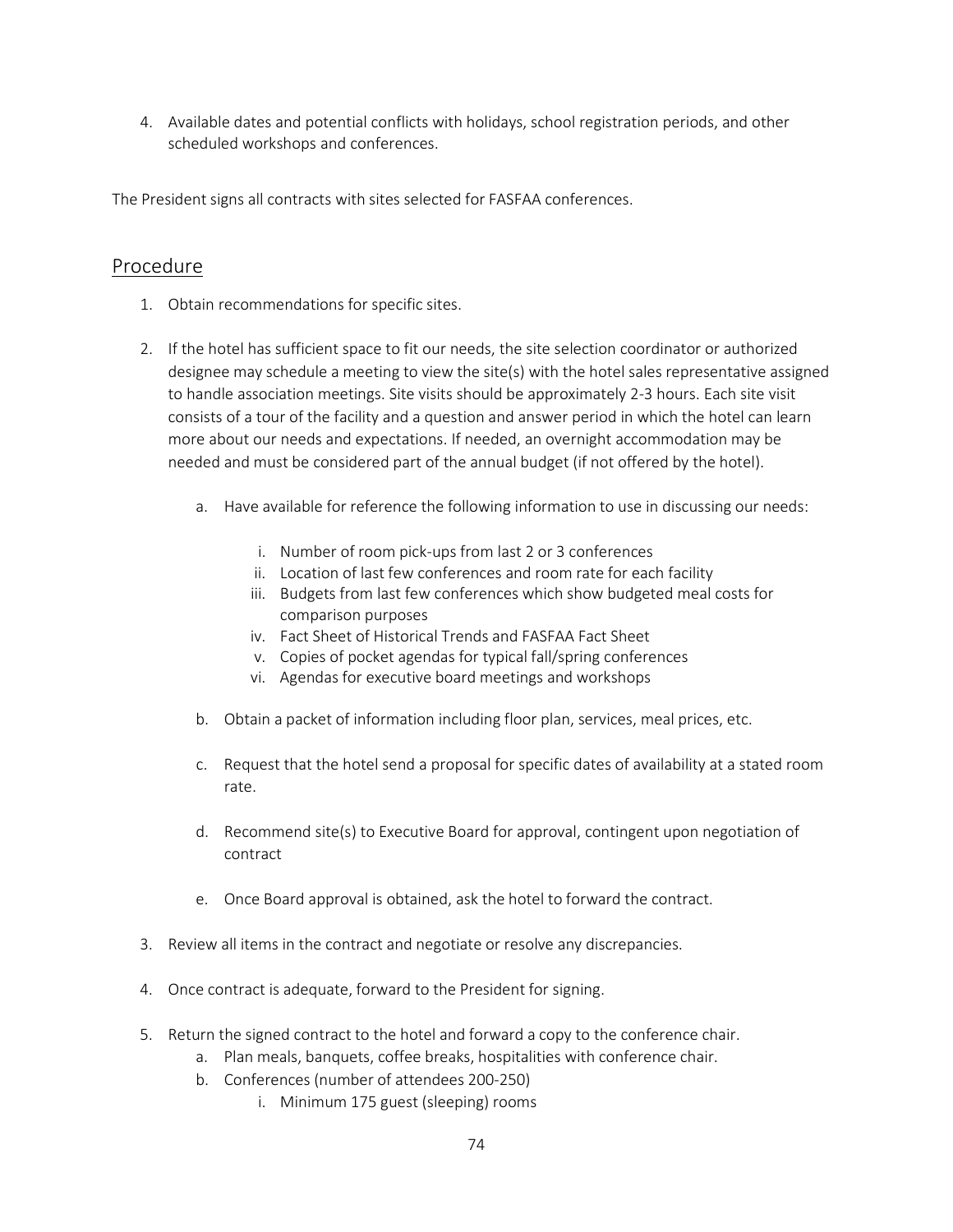- ii. Approximately 5 suites with kitchen/capability
- iii. Banquet space for at least 250
- iv. 4 or 5 break out rooms to hold 50-60 in theater style or classroom seating
- v. 1 to 2 boardroom-type meeting rooms; and a minimum of 3000 square feet for exhibit area consisting of 35-45 table tops 8' and in the same area space in which breaks can be held concurrently; or the equivalent of hallway space for breaks.
- c. Executive Board Meeting (numbers of attendees based on the size of the Board)
	- i. An appropriate number of guest (sleeping) rooms if two days
	- ii. Suite of hospitality capability
	- iii. Food function space for 25-30
	- iv. Meeting room to seat 30 Hollow Square
	- v. Additional seating available around perimeter of room
- d. Statewide Workshops (number of attendees 25-150)
	- i. 25-100 guest (sleeping) rooms depending on event type
	- ii. Suite or hospitality capability
	- iii. Banquet space for 30-150
	- iv. 2-4 meeting rooms to hold up to 150 theater or classroom style depending upon the need of the instructors
- 6. Local Arrangement Chairpersons' Responsibilities
	- a. Contact the Chamber of Commerce to get items such as visitor's guide, local restaurants, golf and fishing information to be used in the packet that will be given to all conference participants.
	- b. Provide conference committee and electronic services chair with the following information: driving directions to hotel from around the state, transportation from the airport to hotel, conference attire, approximate driving time from Tallahassee / Orlando / Miami / Jacksonville / Tampa and parking costs for valet and self-parking.
	- c. Work with Registration Committee packet-stuffing day, provide all of the chamber of commerce material. Be available to assist with packet stuffing along with two people from your committee.
	- d. Request one complimentary hotel room to be used by member of the local arrangements committee, whose institutions will not approve the hotel expense.
	- e. Local Arrangement Committee will be greeters for half a day prior to and throughout the conference to direct conference members to registration and meeting rooms. The committee will be responsible to display signs on easels to the registration area. Door attendants will check name badges entry into luncheons, evening events and closing breakfast.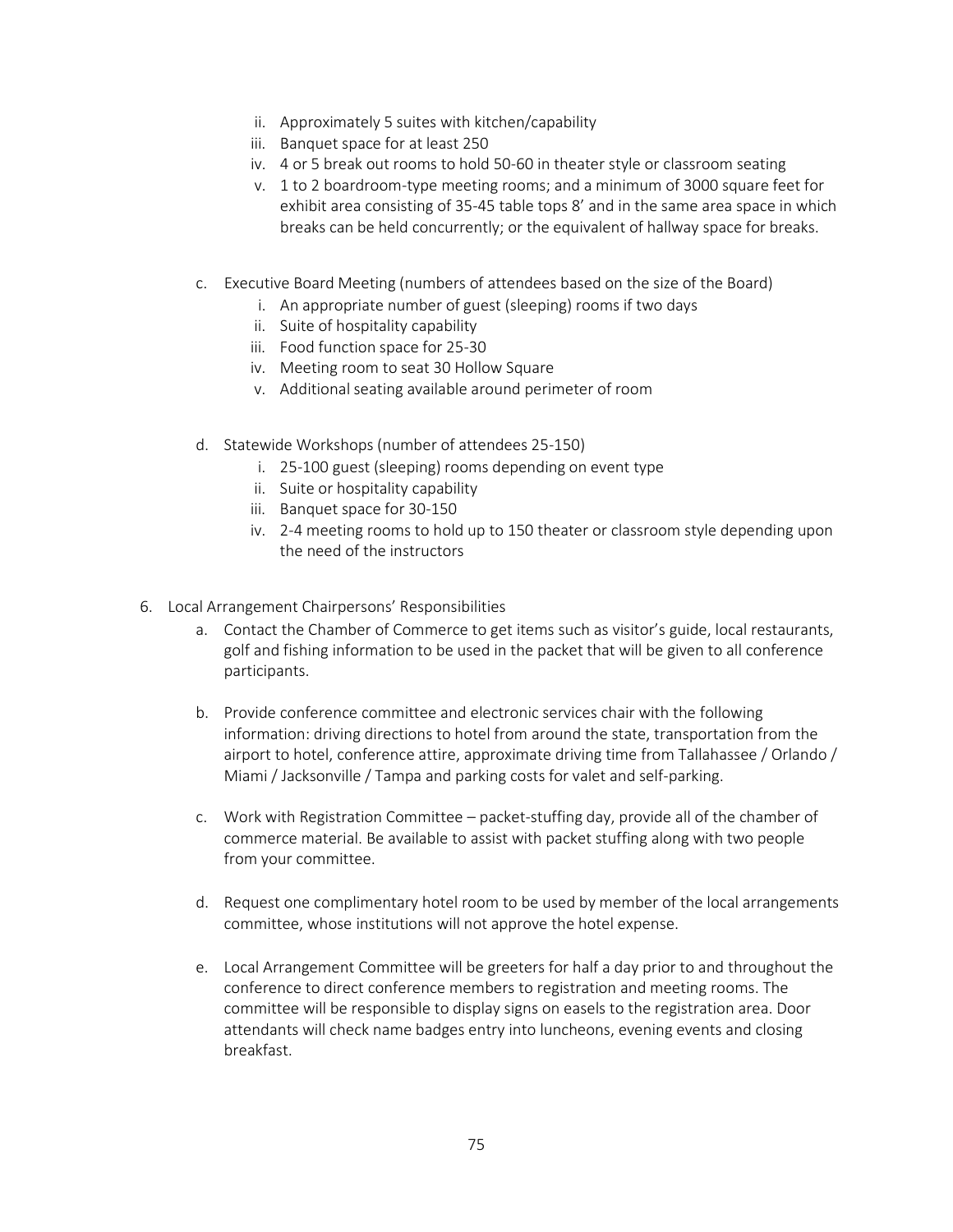- f. Order flower arrangement for the podium to be used at the opening luncheon and closing breakfast.
- g. Order centerpieces for general function tables.
- h. Stock President's Suite Upon arrival at conference, check with current FASFAA President for items requested to be available for the President's guest. The last day of the conference, the FASFAA President's Suite needs to be cleared of all left over items not used during the FASFAA Presidents stay.
- i. Head Table obtain a list from the FASFAA President as to who will be seated at the head table during the luncheons, evening events and closing breakfast. Create place cards with their names and place them in the order provided by the FASFAA President.
- j. Plan entertainment for conference guests, unless President assigns task to another party.
- k. Coordinate recreational activities—arrange with hotel for tennis, volleyball, golf, etc.
- l. Main sign for registration table: "Welcome to FASFAA Annual Conference," etc. Plan for sufficient quantities for expected numbers of attendees.
- m. Code Blue Responsibilities It is the responsibility of the Locals Arrangement Chairperson to contact the hotel and identify themselves as the FASFAA contact person with the hotel in case of an emergency. Locate the nearest hospital. Confirm the hotel's procedures should an emergency occur, identify the hotel's contact person.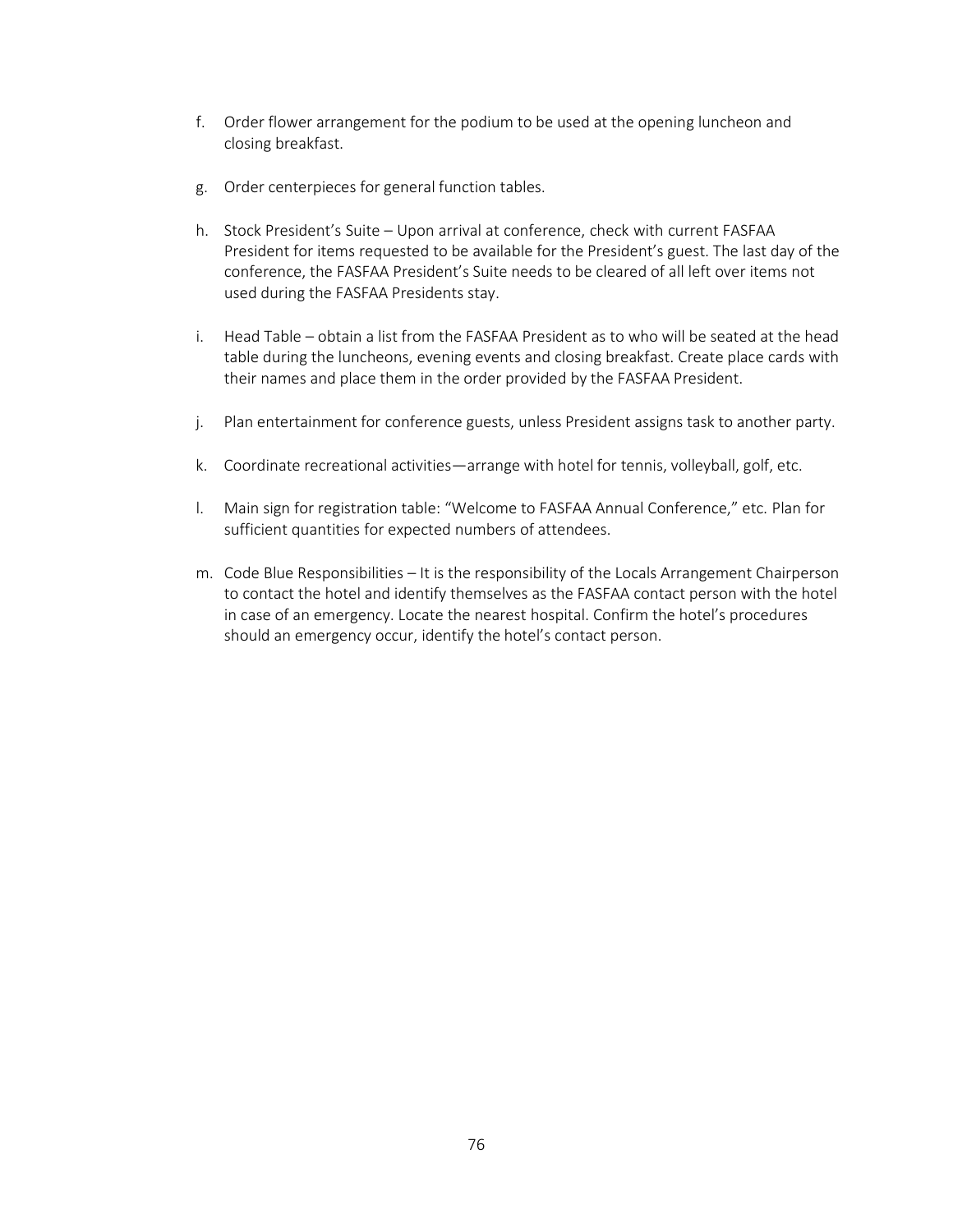6. Conferences 6.2 Conference Planning

Last Policy Revision: June 2019 Last Procedure Revision: June 2019

# Policy

Conferences are held annually. They are meant to provide educational programming as well as social interaction for the membership and are expected to meet high professional standards.

# Conference Chair

- 1. The President-Elect selects the Conference Chair for the ensuing year and this should take place no later than nine months prior to each conference.
- 2. The Conference Chair should have had prior experience as a committee member for a FASFAA conference.
- 3. If there is more than one Conference Chair, the benefits below will be limited to one of the two Chairs and will not be doubled.

# Conference Committee

- 1. The Sponsorship Coordinator is an ex-officio member of each conference committee.
- 2. Each conference committee should include a member of the committee from the previous conference to share information.
- 3. The Conference Committee should include at a minimum the following members: the Conference Chair, Facilities Chair, the Local Arrangements Chair, Registration Chair, and the Curriculum Coordinator. Ex-officio members include the President, the VP Training, the Electronic Services Chair, the Membership Chair, the Vendor / Sponsorship Chair, the Scholarship / Charity Chair, Site Selection Chair, the Treasurer and the Bookkeeper if engaged. Additional members may be included as needed and as determined by the Conference Chair. The next year's conference chair should be included as a member of the committee as one of the roles above. An individual may serve more than one role.

# Budget

- 1. The Conference Chair will develop a proposed budget using the Conference budget request form in the FASFAA Forms/Documents section of the FASFAA website which will be approved by the ExecutiveBoard.
- 2. The budget will reflect the minimum profit expected, as shown in the operating budget.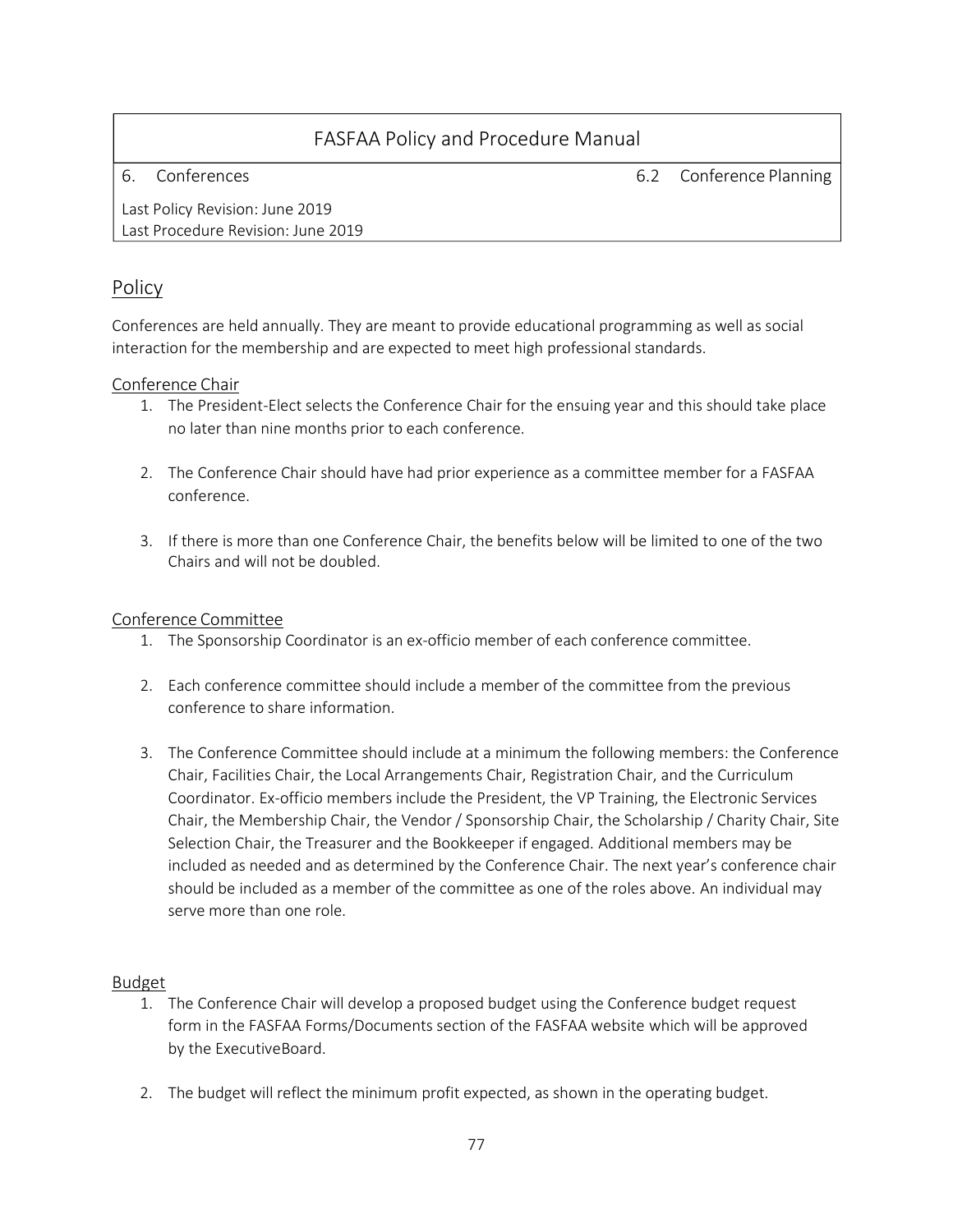- 3. The proposed budget should be prepared and approved as soon as possible, but no later than six months prior to the conference.
- 4. A sample proposed budget is included in the appendix.
- 5. The budget should include all revenue, and expenses associated with holding the Annual Conference.

#### Conference Program

The Conference Program will contain the Release from Liability Statement as stated in Corporate Responsibilities.

#### Registration Fees

The conference Chair shall recommend a registration fee to be approved by the Executive Board.

All refund requests shall be honored up until 7 days prior to the conference. Requests for refunds will be granted by a written request and only under mitigating circumstances, as determined by the Conference Chair and President. Otherwise all fees are non-refundable but are transferable to another attendee or another conference.

#### FASFAA Conference complimentary room and registration policy

Conferences are held annually and are meant to provide training and networking opportunities for members of FASFAA as well as guests.

In order to serve on the FASFAA conference committee you must be a member of FASFAA and be fully supported by your institution. This includes all costs or fees associated with attending the annual conference.

#### Complimentary rooms

As a general rule, providing complimentary rooms or registration is a means of:

- 1. Compensating members or guests whose responsibilities during the annual conference prevent normal participation in meeting functions or
- 2. Compensating guests who are not members and whose sole purpose for attending the conference is to present training sessions or perform other duties associated with the conference.

Complimentary rooms, if available and needed, are provided as follows in the following priority order: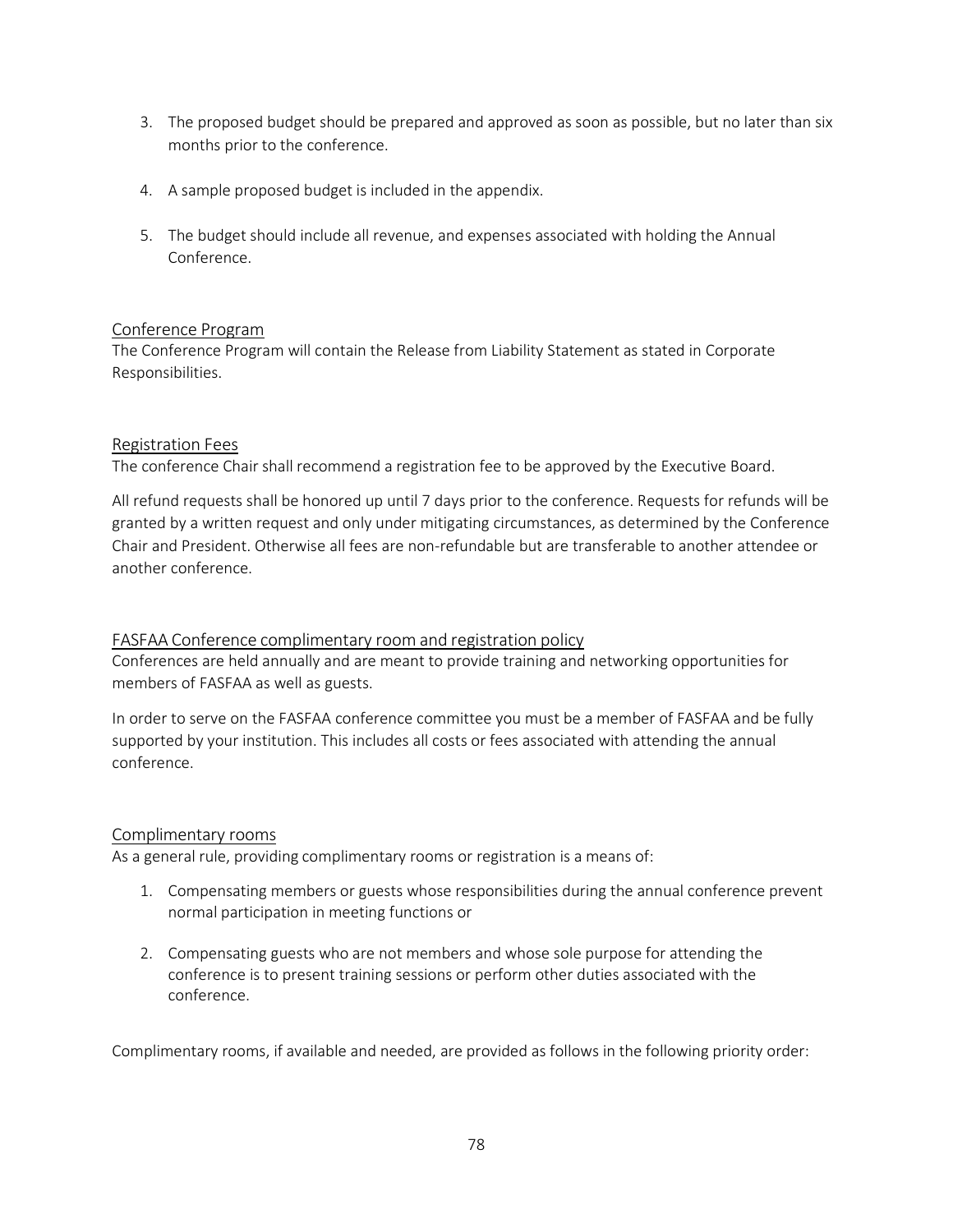President – The availability of a complimentary room and specific nights covered are outlined in the hotel contract. Additional nights, before or after the conference, are at the expense of the individual or their employer.

Conference chair – A maximum of four (4) nights. If complementary room nights are not available, this cost shall be borne by the conference budget.

Bookkeeper – A maximum of three (3) nights.

NASFAA president (or representative) – A maximum of two (2) nights.

SASFAA president (or representative) – A maximum of two (2) nights.

\*ASFAA visiting president (or representative) – A room shall be provided for the entirety of the conference. This could be covered by the comp nights or the President's budget depending upon the budget for that year.

NASFAA trainer – A maximum of three (3) nights.

Guest Speaker – FASFAA has the option of extending a maximum of one (1) night if the individual has to travel more than 100 miles to the conference site.

The value of excess complimentary room nights are applied to the master bill if the hotel contract allows. If the contract does not allow for this application to take place the excess room nights are applied to the conference budget.

If available, the following positions should be considered for room coverage in the conference budget in no particular order: Local Arrangements Chair, Electronic Services Chair, Treasurer, Site Selection Chair, and VP Training.

# Complimentary registration

Complimentary full conference registration is provided to the following: NASFAA president (or representative), NASFAA trainer, SASFAA president (or representative), visiting \*ASFAA president, Federal Trainer, and Conference Chair.

A maximum of two (2) complimentary conference registrations for winners of prizes and raffles.

# Statement for Conference Registration Form

The following statement should be included as part of the conference registration form "You may register early and pay later. All refund requests will be honored if received by the bookkeeper no later than 7 days prior to the conference. Otherwise all fees are nonrefundable but are transferable to another attendee for the same conference."

Honoraria and Travel Expense Reimbursementsfor Guest Speakers/Presenters Guest speakers and presenters will not receive honoraria unless approval is granted by the Executive Board.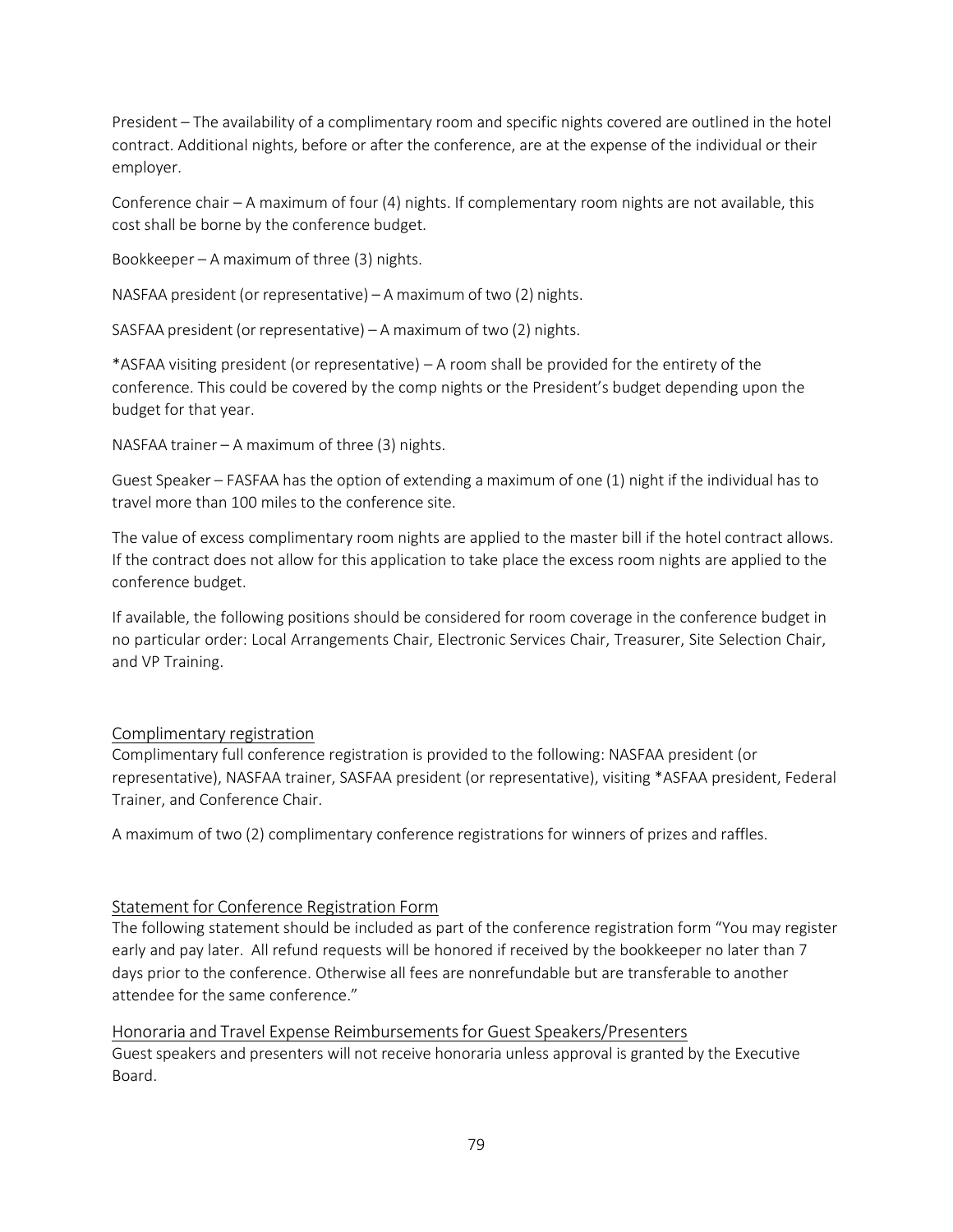### Music Performance Report

Under the United States Copyright Law, the public performance of copyrighted music requires permission from the copyright owner or its licensing agent. All associations that use either live or recorded music at conferences or other meetings are affected by this law.

This form must be completed by the conference or committee chair of any FASFAA sponsored event and forwarded to the bookkeeper no later than 30 days after any activity indicating whether or not live or recorded music is performed.

#### Conference Summary Reports

Within 45 days after a conference, the Chair shall submit a written report to the President, which minimally shall include the following:

A final budget that includes a description of all sponsorship related to the conference, a comparison between the tentative budget and actual performance, an analysis of meal guarantees, actual consumption and revenue, the number of registrants, a description of preconference publicity efforts, and any recommendations to enhance future conferences.

The report will be shared with the chair of the next conference.

Samples of conference materials are included in the Appendix.

# Procedure

Although conference planning can vary with each individual conference chair, the activities essential to planning a FASFAA conference are the same. The following provides an overview of the primary elements involved in planning a conference. Individual conference planners may adapt these procedures to fit their own style, their committee makeup, the facility, or their budget.

# Procedure forthe Budget

Prepare a budget and obtain approval of the Executive Board.

#### Procedure for the Conference Program

- 1. Develop theme.
- 2. Plan to program around theme.
- 3. Solicit conference proposals no later than October.
- 4. Develop tentative and final agendas.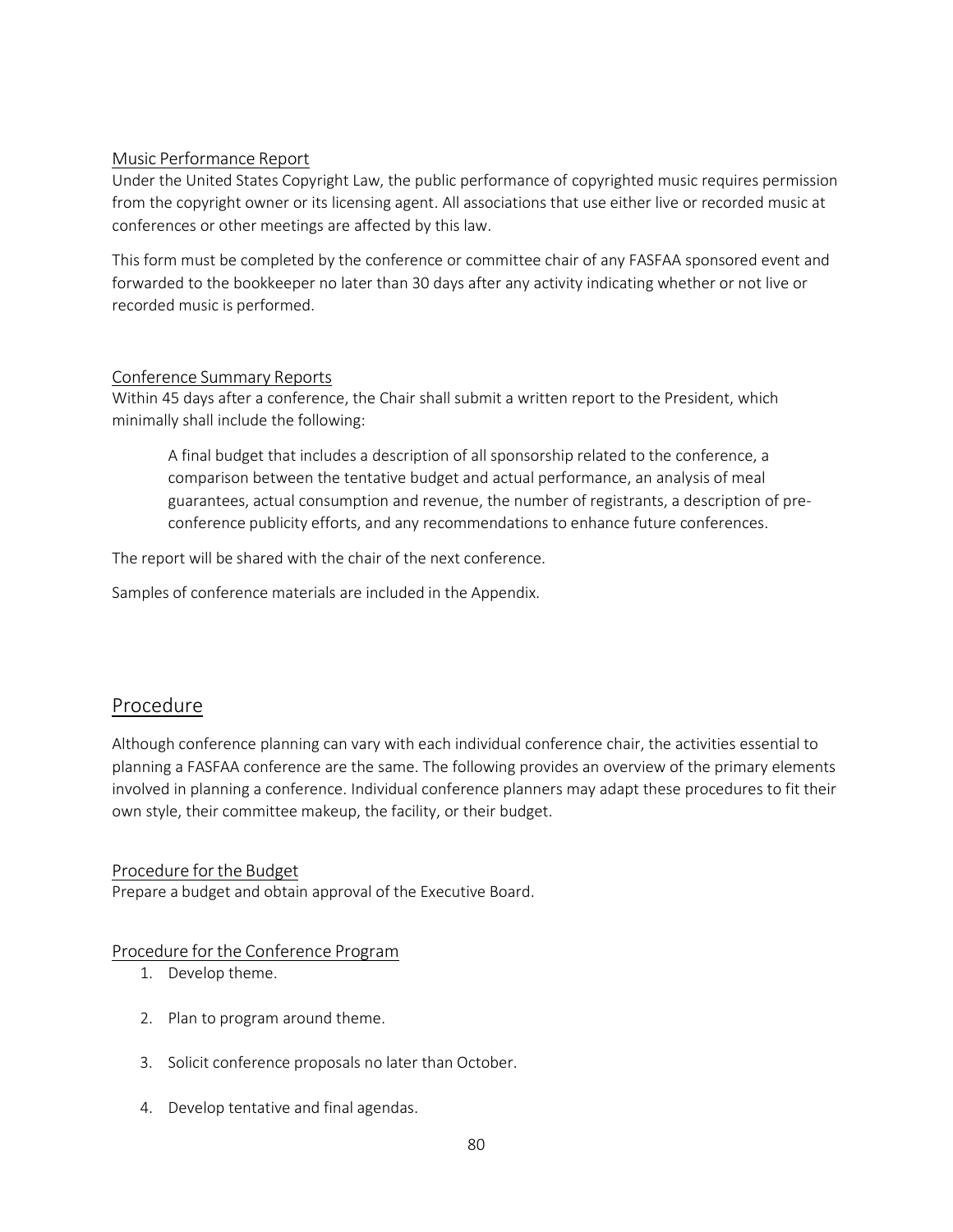- a. Suggested Time Frames: Tentative agenda posted to the website available when registration opens (approximately February).
	- i. Final agenda 4 weeks prior to meeting.
- 5. Select, recruit, and schedule speakers and moderators.
	- a. Extend oral and written invitations. When speaker/presenter agrees, send letter of confirmation to speaker confirming title of session, day, time and place. Request the following from speakers where appropriate.
		- i. Audio-visual equipment needs
		- ii. Biographical sketch
		- iii. Anticipated costs for transportation, room, etc.
	- b. Send speakers post conference, thank you letters.
- 6. Plan meal and hospitality functions, as they relate to program.
- 7. Assist Facilities Chair in preparing Facilities Worksheets to include:
	- a. Approximate number of participants for each session.
	- b. Approximate meeting rooms for sessions and functions.
	- c. Seating style for each session.
	- d. Audio-visual equipment needs.
	- e. Assist with budget preparation as it relates to program-related costs.
	- f. Help meet and greet speakers.
	- g. Prepare evaluation form for conference chair approval.

#### Conference Program Statement

Include the Release from Liability statement in each conference or training program.

#### Social, Vendors, Sponsors

- 1. The Vendor/Sponsor Coordinator provides a list of sponsors to the program chair allowing for sufficient time for inclusion in conference program.
- 2. Send all sponsors pre-registration conference materials so that they may make hotel reservations, register for conference, etc.
- 3. Procure door prizes, souvenirs, and plan their awarding.
- 4. The Sponsorship chair will send a list of registered attendees which includes email addresses prior to the conference.
- 5. Send thank you letters to all sponsors after conference is over.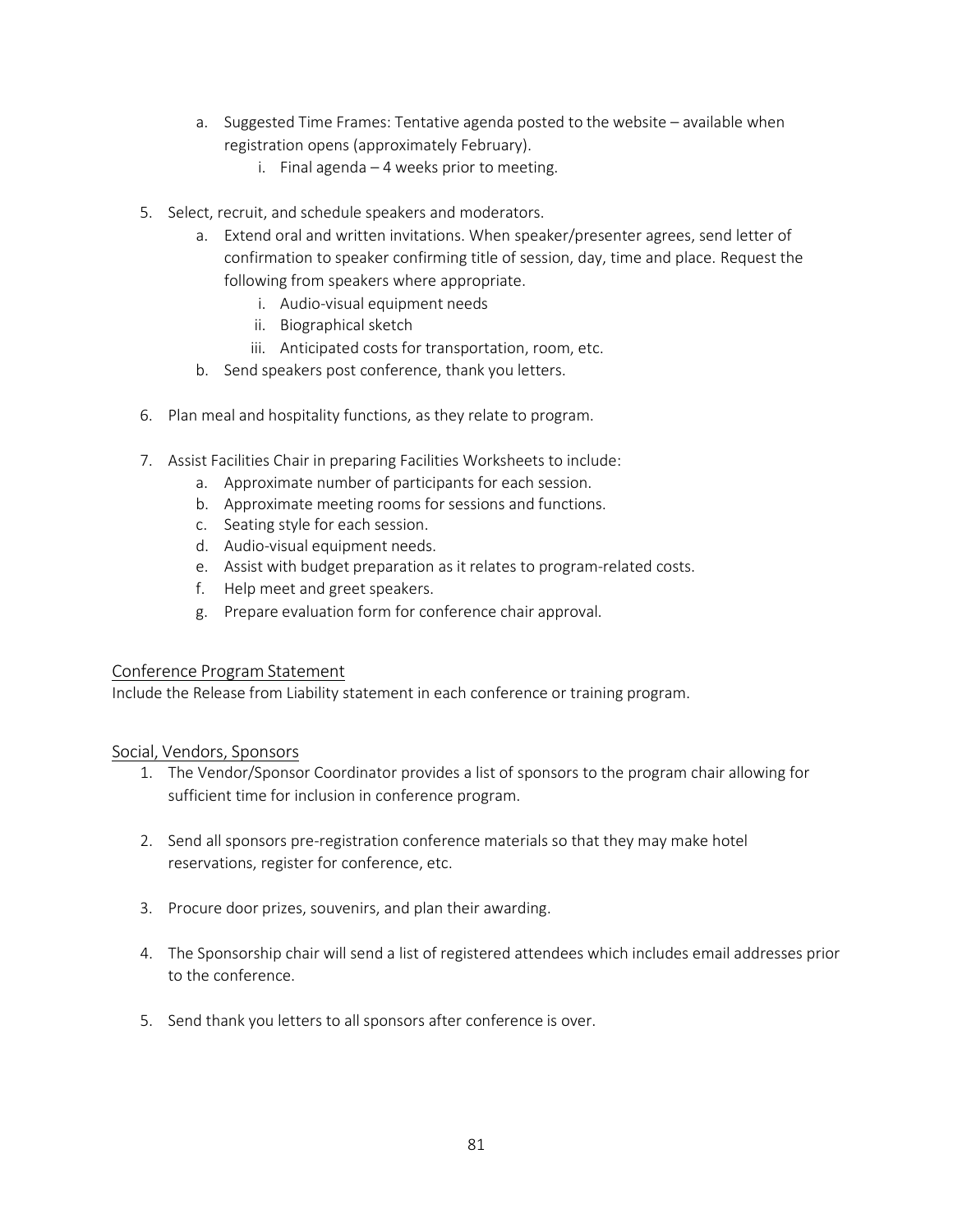# Registration

- 1. Organize committee for full registration desk coverage. Have three people at heavy registration times; one person at times when registration is not scheduled to greet people, give directions and answer calls.
- 2. Coordinate finances with FASFAA Treasurer. Get and protect money bag. Be prepared to sell extra meal tickets and collect registration money.
- 3. Have a registration desk stocked with: laptop, printer, and office supplies.
- 4. Arrange for safe storage of money and equipment from registration area at night.
- 5. Work with Local Arrangements Chair to staff meal functions with ticket-takers as needed.
- 6. Have committee available prior to conference to stuff and arrange packets.
- 7. Coordinate display materials.
- 8. Maintain an accurate count of registrants, guests, speakers and others for the purpose of providing meal guarantees.
- 9. Produce name tags for distribution to registrants upon check-in.

# Publicity, Printing/Notifications, Packets

Publicity

- 1. Prepare announcements and releases to media.
- 2. Communicate with FASFAA membership
	- a. Submit article for FASFAA Newsletter to include registration information.
	- b. Communicate with FASFAA constituency, Executive Board, and regional representative to publicize the conference.
	- c. The upcoming conference chair will host an information table to provide information regarding the next year conference.

#### Printing/Notifications

- 1. Pre-registration notification:
	- a. First notification should include information about hotel registration and conference registration online.
		- i. Tentative Agenda
		- ii. Hotel brochure, reservation card, activities card
		- iii. Correspondence from President on FASFAA stationery.
	- b. Reminder notification at least four weeks prior to conference.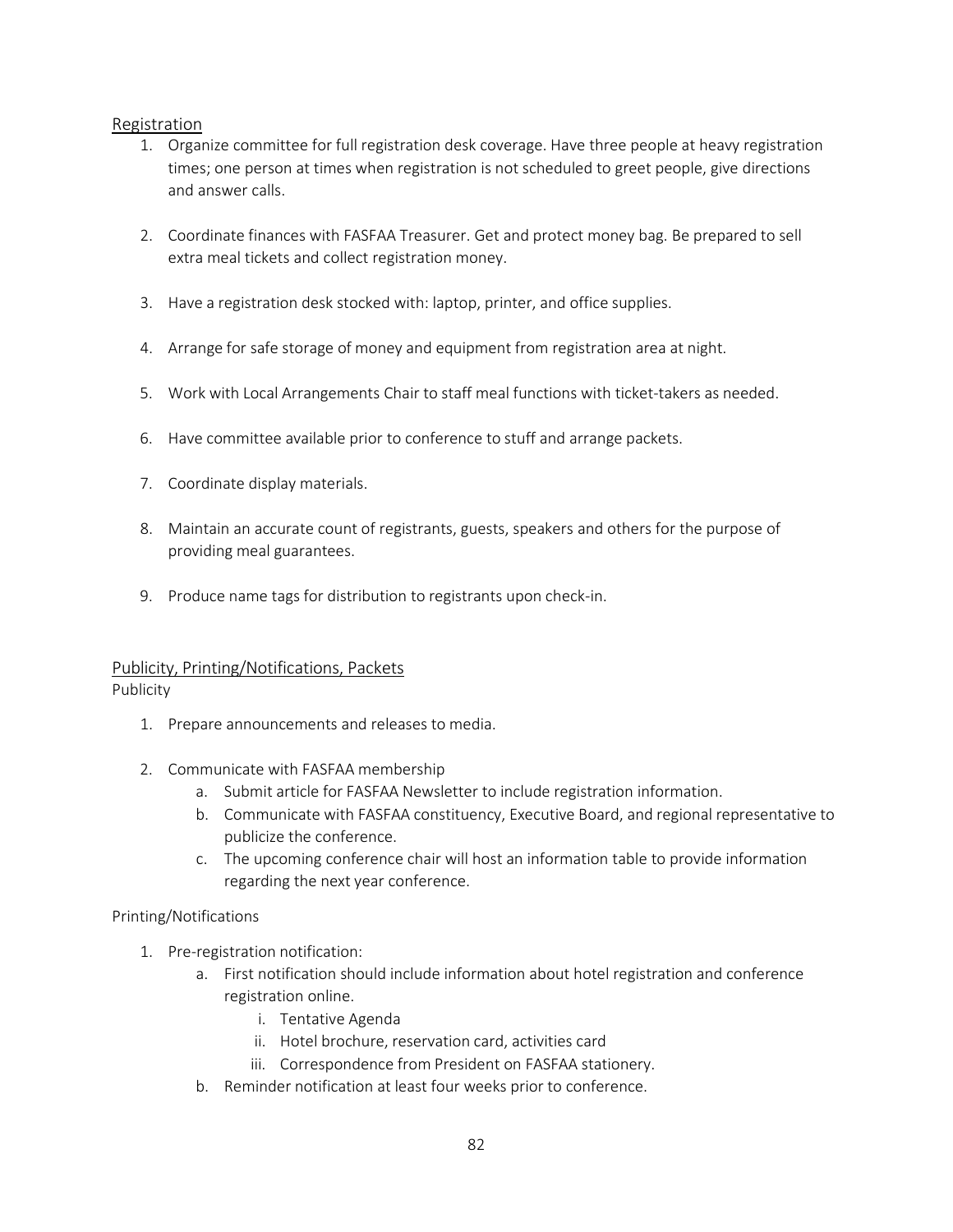- c. Notification to special invitees.
- 2. Conference materials. . Registration packet may include guest meal tickets, name tags, and pocket agenda.
- 3. Main sign for registration table: "Welcome to FASFAA Annual Conference," etc. Plan for sufficient quantities for expected numbers of attendees.
- 4. Distribute conference evaluations electronically at the end of the conference.

#### Packets

- 1. Assemble all materials for the packets at least one day before start of conference.
- 2. Arrange for a committee to stuff materials into packets so that they are ready before preconference committee meetings begin. For example, the Executive Board meets prior to the conference and their packets should be distributed at their meeting.
- 3. Packets are stored in the registration area and distributed during the hours the registration area is open.
- 4. The Conference Chair and President have the final authority on which materials are to be inserted into the conference packets.

# Facilities

- 1. Assist site coordinator in planning of meal and hospitality functions. Coordinate with Chair, Program Chair, and Social Chair.
- 2. Obtain and review tentative agenda with Program Chair to determine approximate number for each session and function. Complete facilities worksheet agenda to track all conference related information, to include but not limited to: moderator, presenter name, session name, AV needs, time and location.
- 3. Determine if any presenters will need Audio-Visual equipment and ensure that it is available. Locate Audio-Visual equipment and have someone in charge of it at meeting. (Be sure it is secured in a safe place if brought into a hotel.) Sessions that have audio-visual equipment need to be checked in advance of sessions, and drapes must be pulled in those rooms. Some hotels have audio-visual equipment available which they deliver, secure and remove.
- 4. Work with Conference Chair and/or Convention Coordinator to review the facilities worksheet agenda. Receive banquet event orders (BEO) from Convention Coordinator at hotel after submitting worksheet agenda to that person. Review meeting space and be sure seating style is appropriate for each session. Take the agenda and setup sheets and walk through the entire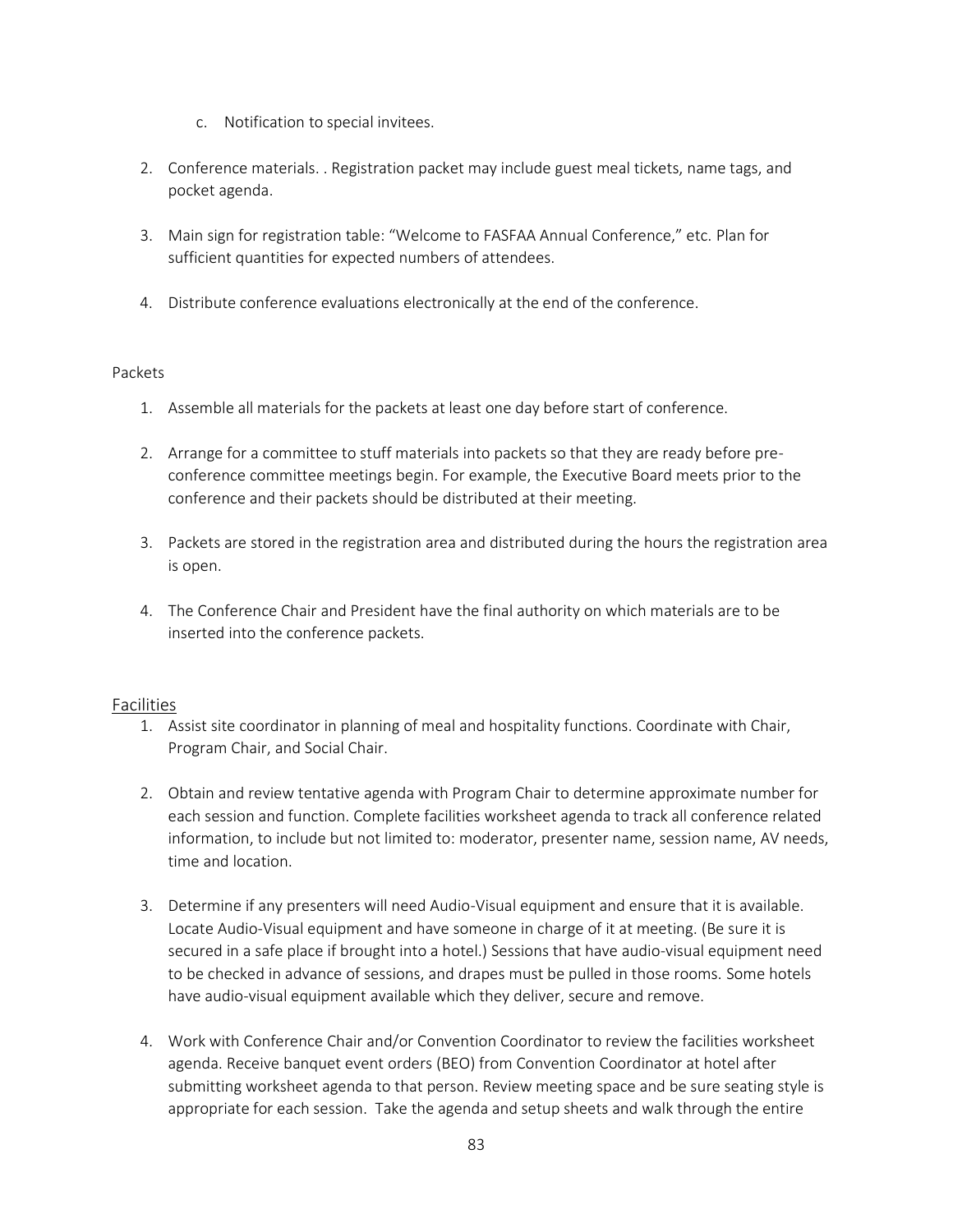conference at the hotel. Be sure agenda and BEO's are in agreement. Program Chair and Conference Chair may want to walk through this with you a week before meeting to be sure all is set. These details are what must be followed and checked during the conference step by step.

5. If needed, help stuff registration packets preceding conference at the hotel.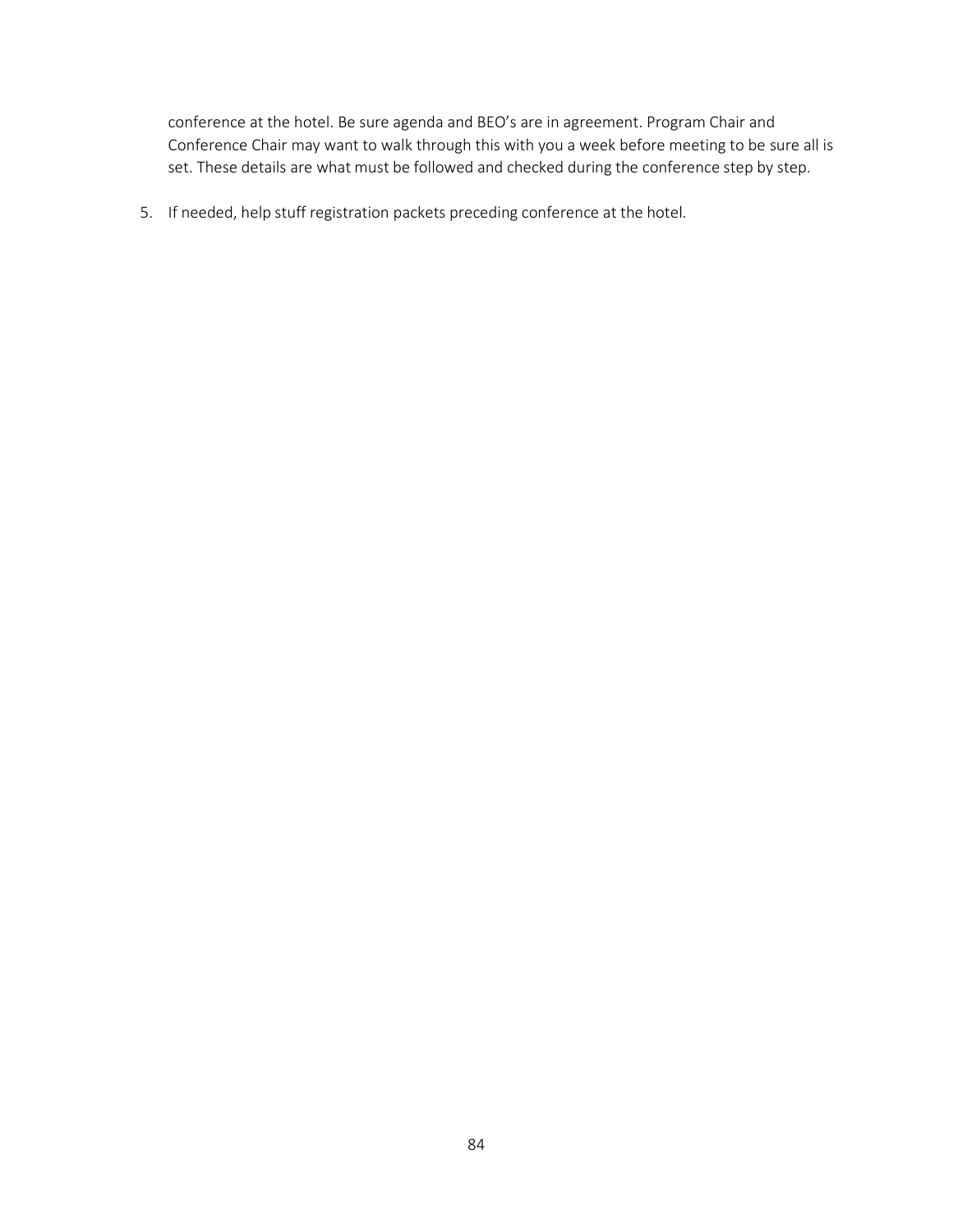7. Awards 7.1 FASFAA Awards

Last Policy Revision: May 2021 Last Procedure Revision: May 2021

# Policy

# Types of Awards

1. Honorary Lifetime Membership

To receive an Honorary Lifetime Membership, an individual must be nominated by a member, and approved by the Executive Board. The individual so honored shall receive recognition in the form of a suitable plaque, to be presented (in absentia, if necessary) at the Annual Conference. Full benefits of membership shall be extended and the payment of dues waived. Persons selected must meet the following criteria:

- a. The person must have served in an educational institution in a financial aid position and/or in a financial aid agency for a combined period of no less than ten years.
- b. The person must have assumed a leadership role in FASFAA.
- c. The person must either be retired from service in the financial aid profession or the person must be retiring from service in the financial aid profession within the current or next fiscal year of the association.

# 2. Lifetime Service Recognition Award

This award is intended to recognize long-time members of the Association who are now retiring from service but do not qualify for an Honorary Life Membership Award. To receive a Lifetime Service Recognition Award, an individual must be nominated by a member and approved by the Executive Board. The individual so honored shall receive recognition in the form of a suitable plaque, to be presented (in absentia, if necessary) at the Annual Conference. Persons selected must meet the following criteria:

- a. The person must have served in a financial aid related position in Florida for a period of no less than ten years and have been a FASFAA member no less than seven years.
- b. The person must either be retired from service in the financial aid profession or the person must be retiring from service in the financial aid profession within the current or next fiscal year of the association.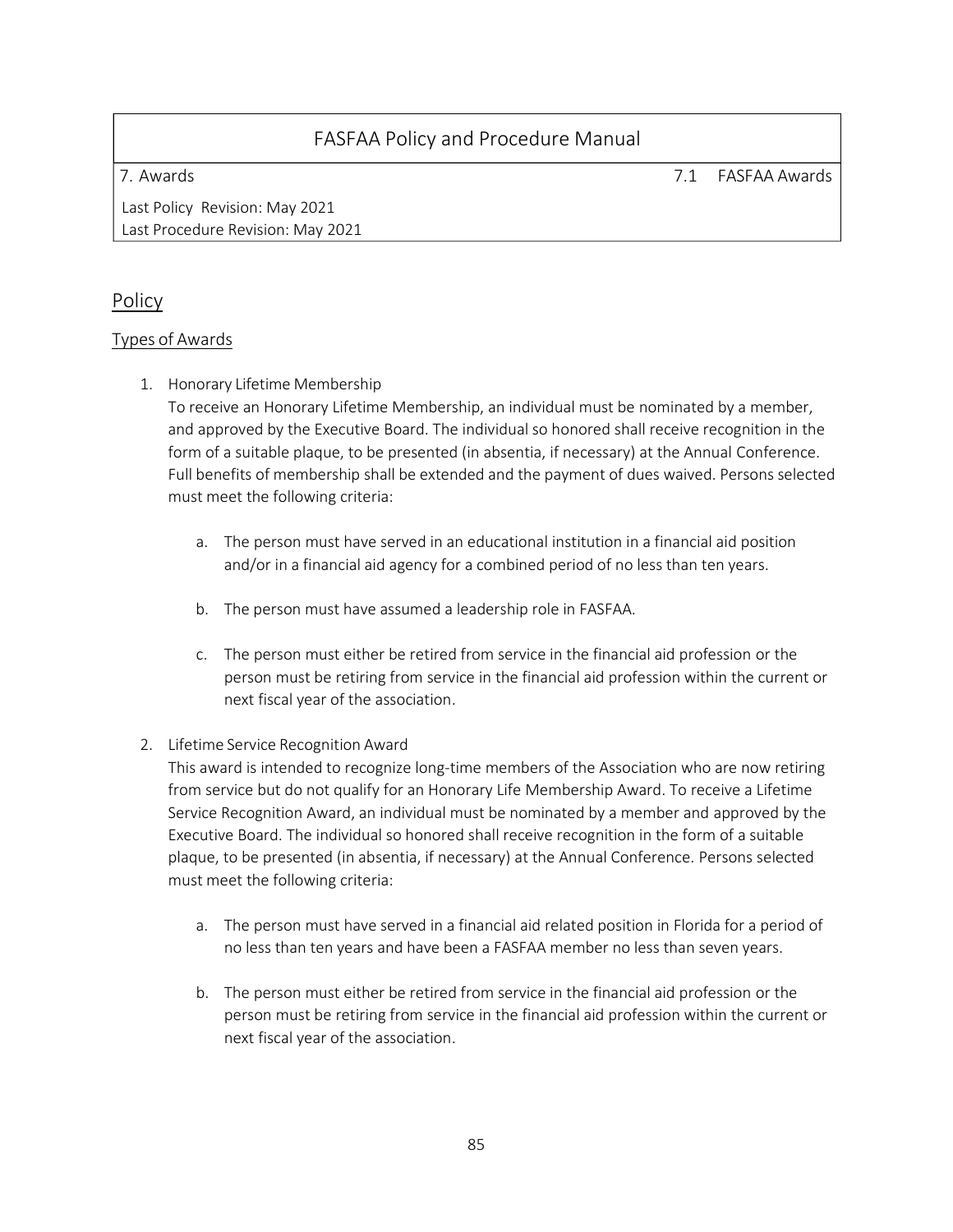### 3. Distinguished Service Award

To receive a Distinguished Service Award, an individual or organization must be nominated by a member, and approved by the Executive Board. The individual so honored shall receive a plaque to be presented at the Annual Conference. A person so honored shall meet the following criteria:

a. It shall be determined that the person has made a significant contribution to the aid community at the national, regional or state level.

#### 4. Certificate of Appreciation

Upon nomination by a member and approval of the Executive Board, an individual or organization may receive the Certificate of Appreciation for a one-time service to the financial aid community. This service usually would have been performed at the state level, but there might be circumstances that would justify an award to an individual working at the regional or national levels. This award may also be conferred to recognize an individual who has left the financial aid profession in the State of Florida and has not retired.

#### 5. Ollicia Anderson Achievement Award

This award will be for new financial aid administrators with three or fewer years of experience who are on track for a bright career in the profession. This award will also carry a scholarship to help offset costs for the SASFAA New Aid Officer Workshop or the FASFAA Annual Conference or New Aid Office Workshop.

Both the recipient and person submitting the nomination must be current members of FASFAA. The award is presented during the Awards Ceremony at the FASFAA Annual Conference. The recipient is not required to be present to receive the award, but the nominator can be informed in advance to encourage the recipient to register for the conference. The scholarship amount is at the discretion of the Executive Board.

#### Selection Process

- 1. The supervisor (or administrative leader) must submit nominations of candidates through completion of the nomination form using the link below
- 2. Submit a statement of support for the candidate's attendance in a FASFAA designated event
- 3. Submit a copy of the candidates most recent resumé or summary of current job
- 4. Statement of purpose detailing why the candidate is deserving of the award
- 5. The FASFAA Executive Board will review all application and select the recipient(s) by secret ballot

#### **Eligibility**

- 1. Be currently employed at a post-secondary institution in the state of Florida
- 2. Be a current member of FASFAA
- 3. Have been working in financial aid for three years or less
- 4. Have demonstrated exceptional skills/aptitude to advance within the profession as supported by assessment of supervisor
- 5. Be able to attend a FASFAA approved event as approved by the Executive Board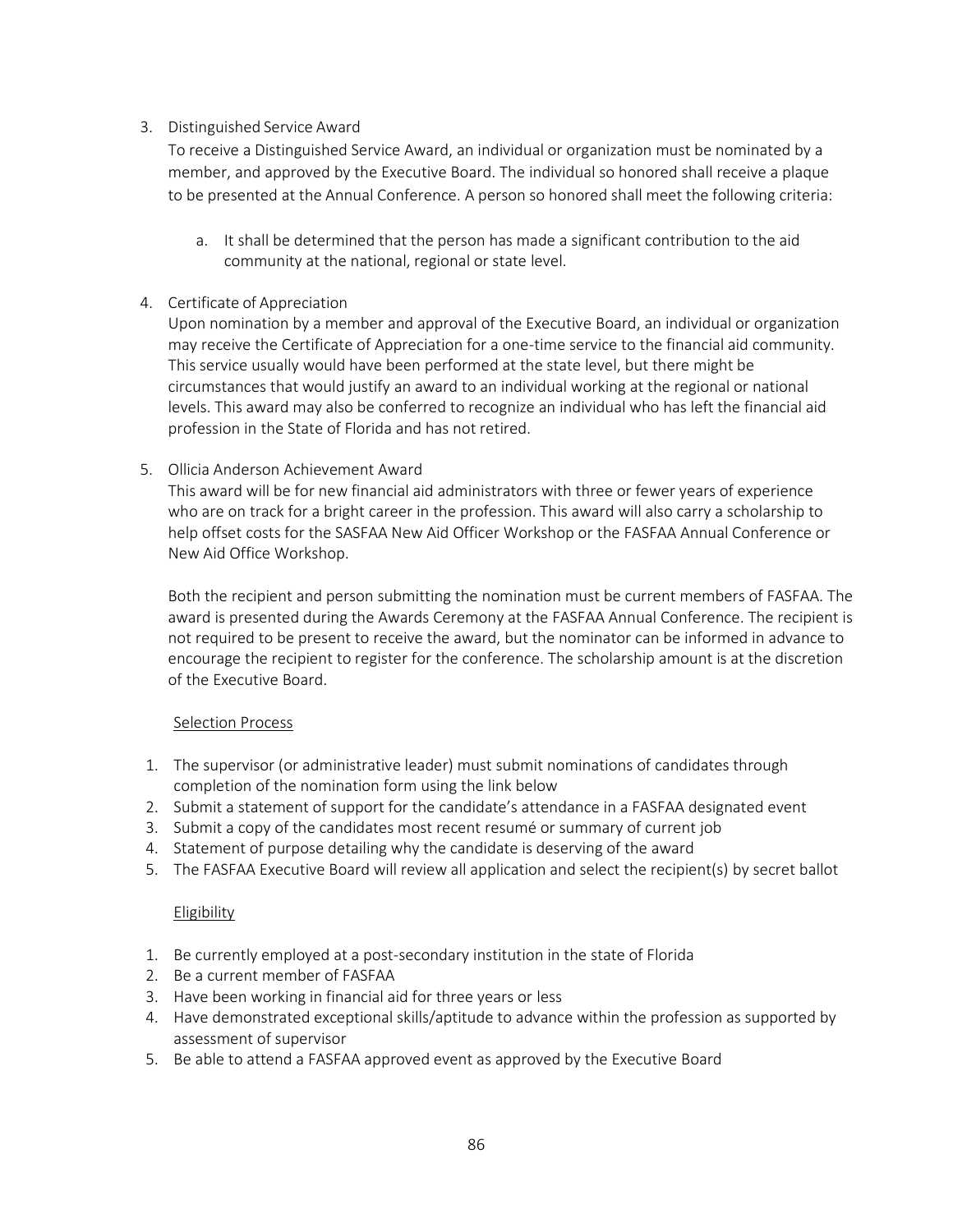#### Policies Governing Awards

#### 1. Special FASFAA Awards

The President or his/her designee shall be responsible for ordering and presenting the plaques to Honorary Lifetime Members, Distinguished Service award recipients, Lifetime Service Recognition Award recipients, and recipients of Certificates of Appreciation.

Plaques should not exceed 9" x 12" (or similar dimensions).

#### 2. Executive Board Awards

The President shall be honored during the annual conference and presented with a plaque in recognition of his/her term of service. Ordering and presentation of the plaque shall be the responsibility of the President-elect. The plaque should not exceed 14" x 17" (or similar dimensions).

The President may choose to honor all members of the Executive Board and committee chairs at the end of the year with a modest token of appreciation. Such recognition may be in the form of a gift or plaque.

All committee members will receive a certificate of appreciation at the end of their year of service. In order to ensure equitable treatment, committee chairs should refrain from giving additional gifts or awards to committee members.

3. Other Awards

The President may elect to offer additional awards for exceptional service (e.g. Committee of the Year) upon approval by the Executive Board for the creation of such an award. Such awards should be consistent with those for Distinguished Service.

No award other than those listed above shall be made on behalf of FASFAA or paid by FASFAA unless it is approved by the Executive Board.

#### 4. Alternative Forms of Recognition

In certain instances, such as when an individual is honored posthumously, alternate forms of recognition shall be given special consideration. The Executive Board shall ensure that the token of appreciation, which accompanies each award, is appropriate for the individual being honored.

Examples of other forms of recognition might include the naming of a FASFAA activity in honor of the deceased person, a donation to a charitable cause in the person's name, a plaque or token given to the person's institution, or giving a token of appreciation to a member of the person's family. The Executive Board shall approve all alternate forms of recognition.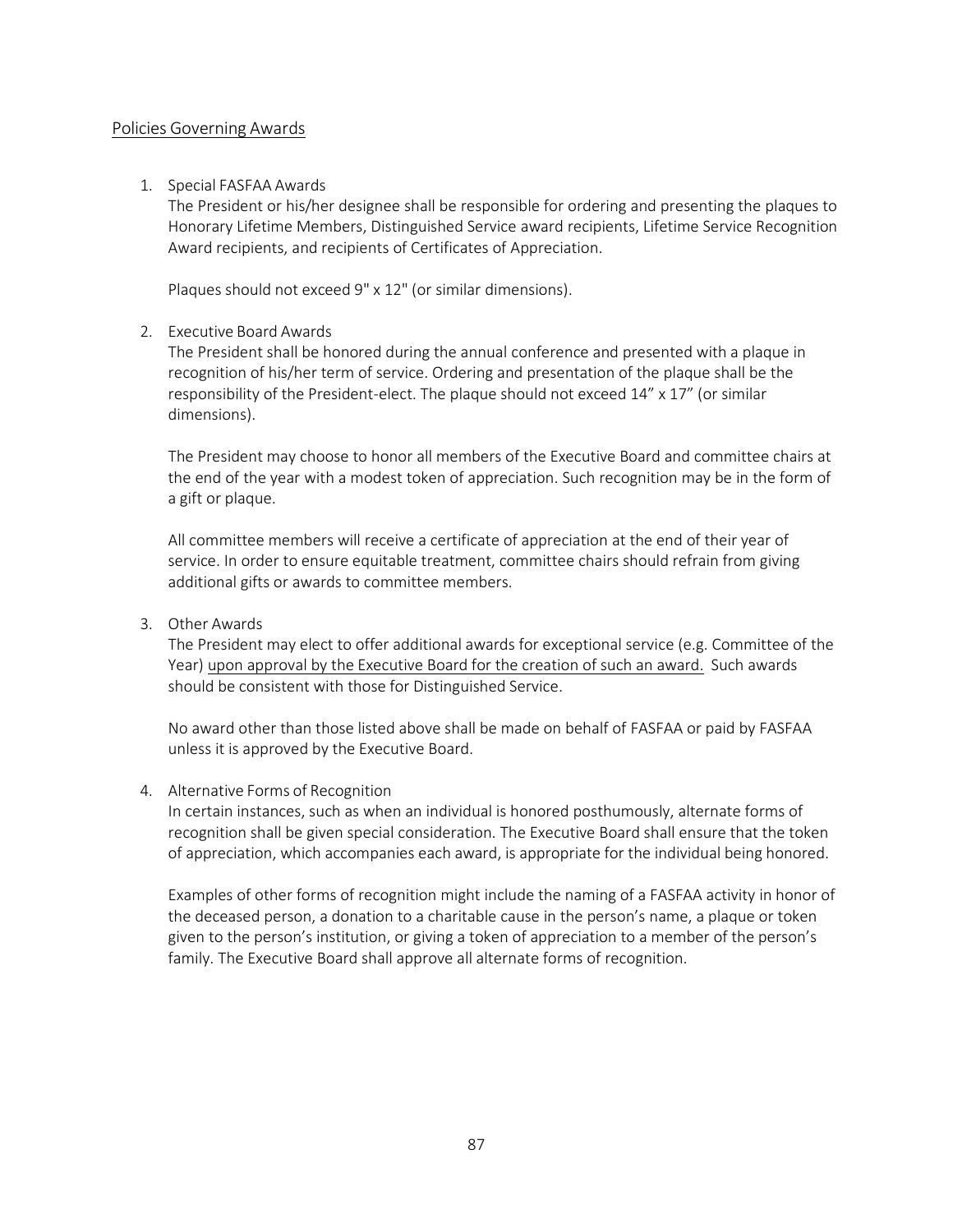# Procedure

# Timetable

1. During February/March of each year the President or designee shall invite the general membership to nominate individuals to receive awards made by FASFAA. This may be done through the Newsletter or via the FASFAA Listserv.

The article or notification should include a description of the types of awards offered by FASFAA, qualifications for each award, the procedures to be followed, and a deadline for receiving nominations.

- 2. Nominations should be reviewed with the Executive Board in March/April. The Executive Board will consider any awards via conference call or at the spring meeting.
- 3. Once the Board has approved any awards which will be made, the President or designee will obtain plaques and/or other tokens of appreciation. The President or designee will invite recipients to be honored at the Annual Conference Awards Ceremony.

#### Procedure for Nomination and Awarding

- 1. Nominations should be submitted to the President in writing. A recommendation should be for a specific award and include information about the candidate in order to show that the nominee has met the qualifications. For example, if a person is being nominated for an award which requires a certain length of experience in a financial aid position, that information should be included. Professional activities of the individual and offices held should also be included.
- 2. At the Executive Board meeting at which awards are considered, the President should summarize or read each letter of nomination received and ask if there is a motion to recognize the individual with a specific award. Each letter or recommendation should be acted upon separately.
- 3. The Executive Board members may also make recommendations in the absence of written letters of nomination. A Board member should be prepared to recommend a candidate for a specific award, and give a brief rationale for why the person should be so honored. This information should be included in the minutes.
- 4. The award categories of FASFAA are listed in the Awards Policy in a hierarchy from highest to lowest. In making recommendations and approving nominations, each individual should be considered for the highest award for which they qualify.
- 5. The Executive Board should determine if any award decisions are to be kept confidential until the Awards Banquet. Although this is not ordinarily done, there may be cases in which this is appropriate.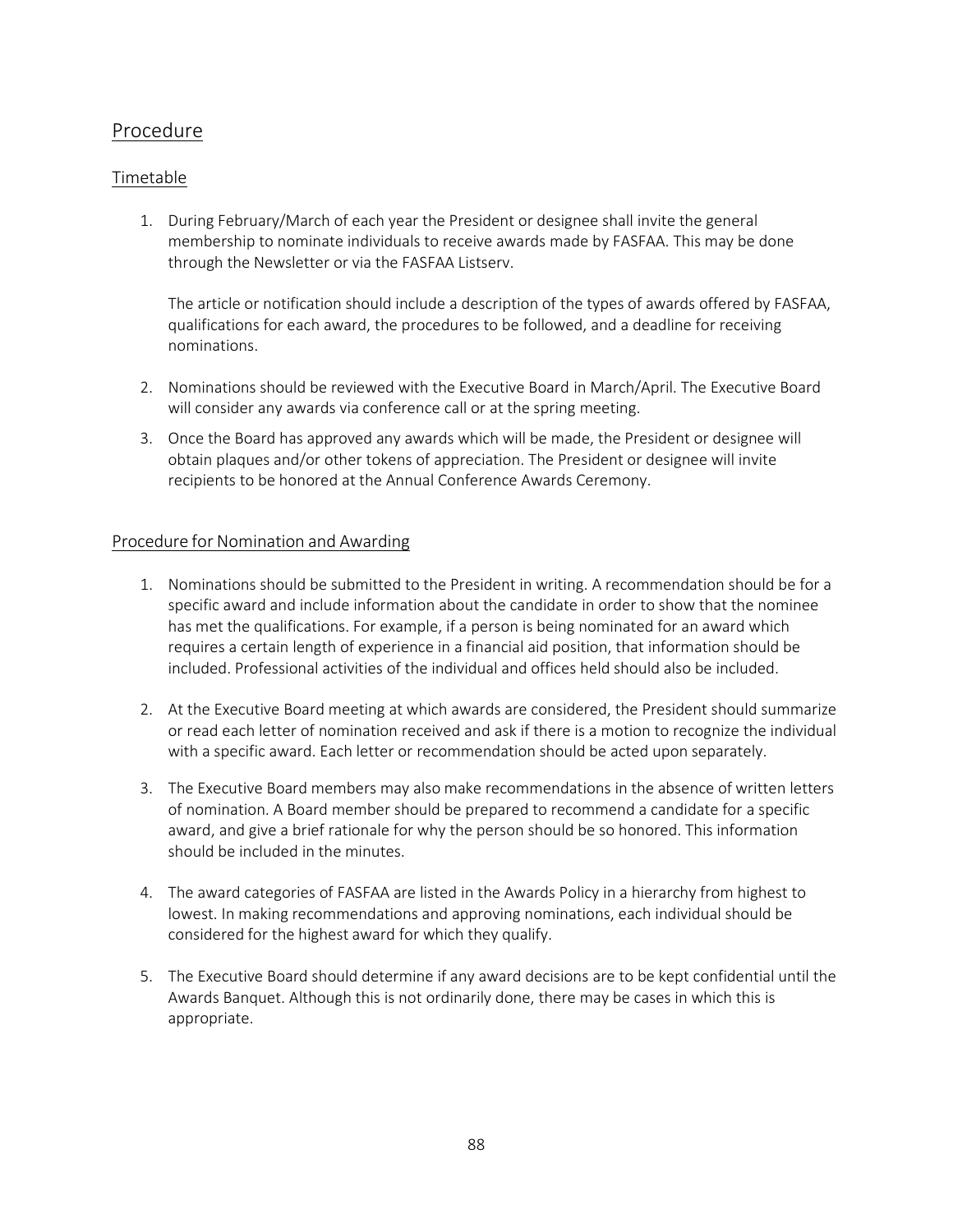# Financial Considerations

- 1. Most FASFAA awards are given to FASFAA members who would normally attend a FASFAA conference and no additional FASFAA expense should be incurred. However, if a FASFAA member (or previous member) who is receiving an award would have to use his or her own finances in order to attend, FASFAA may arrange to pay for the person's attendance for the day of the Awards Ceremony.
- 2. It is not customary to pay the travel expenses of a non-member of FASFAA to attend the Awards Ceremony; however, room and board for the day of the Ceremony may be offered if necessary.

#### Follow-Up

1. At the close of each year, the Secretary in conjunction with the Scholarship Chair should update the FASFAA Award Recipients on the About Us, Annual Awards section of the FASFAA website by including the names of any persons who received FASFAA awards during the year.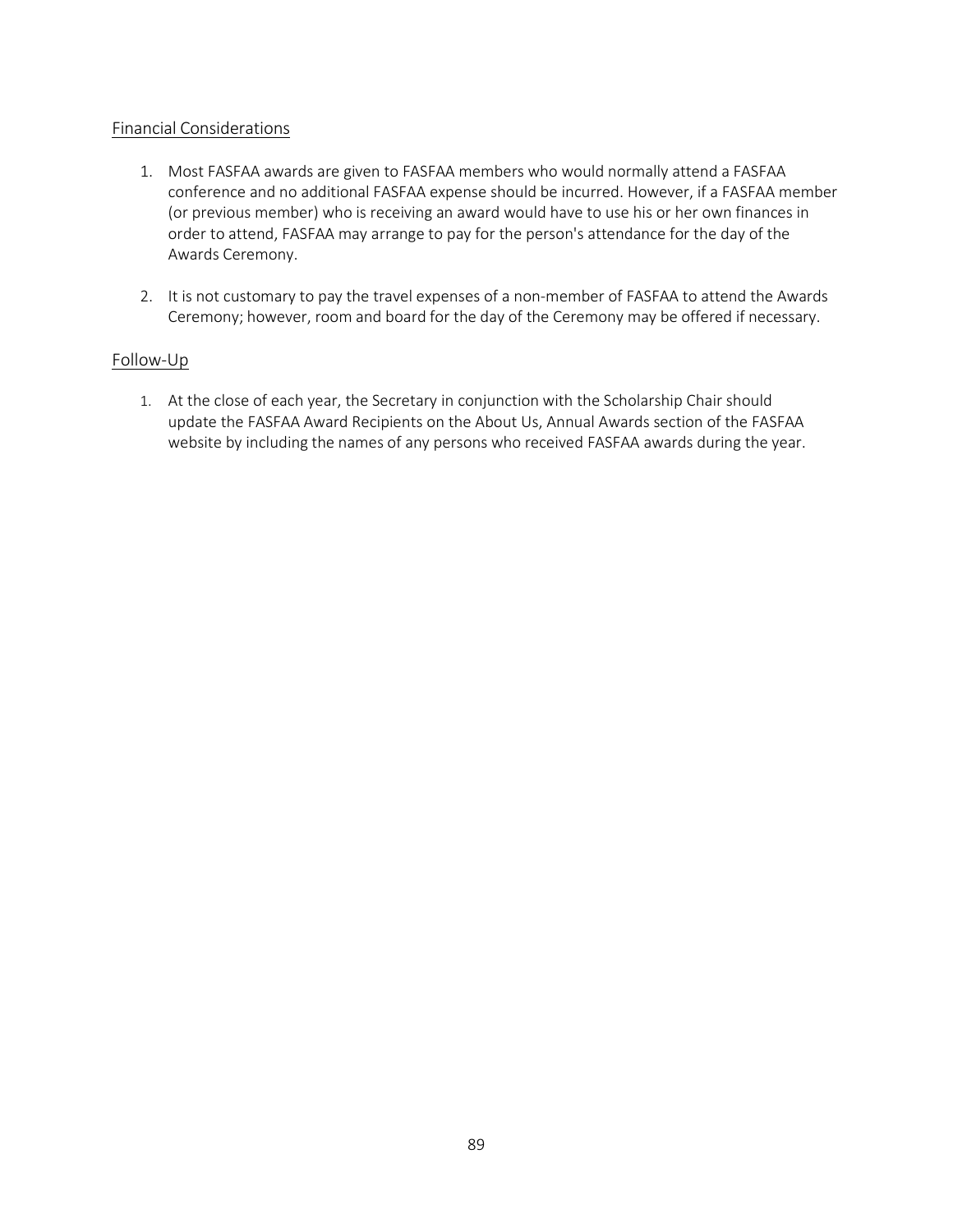7. Awards 7.2 Awards Received By FASFAA

Last Policy Revision: June 2019 Last Procedure Revision: N/A

# Policy

- 1. FASFAA may apply for or be given certain honors or awards by other organizations.
- 2. Awards for which FASFAA makes application must have the consent of the Executive Board prior to submission of the application.
- 3. Awards bestowed upon FASFAA for which no application was submitted may be accepted upon approval of the President.
- 4. Any token of appreciation received in connection with an award given to FASFAA is the property of the Association.
- 5. Any financial remuneration received in connection with an award given to FASFAA shall be used as directed by the Executive Board.
- 6. A listing of the awards bestowed upon FASFAA is listed in the About Us, Annual Awards section of the FASFAA website.

# Procedure

There is no corresponding procedure for this policy.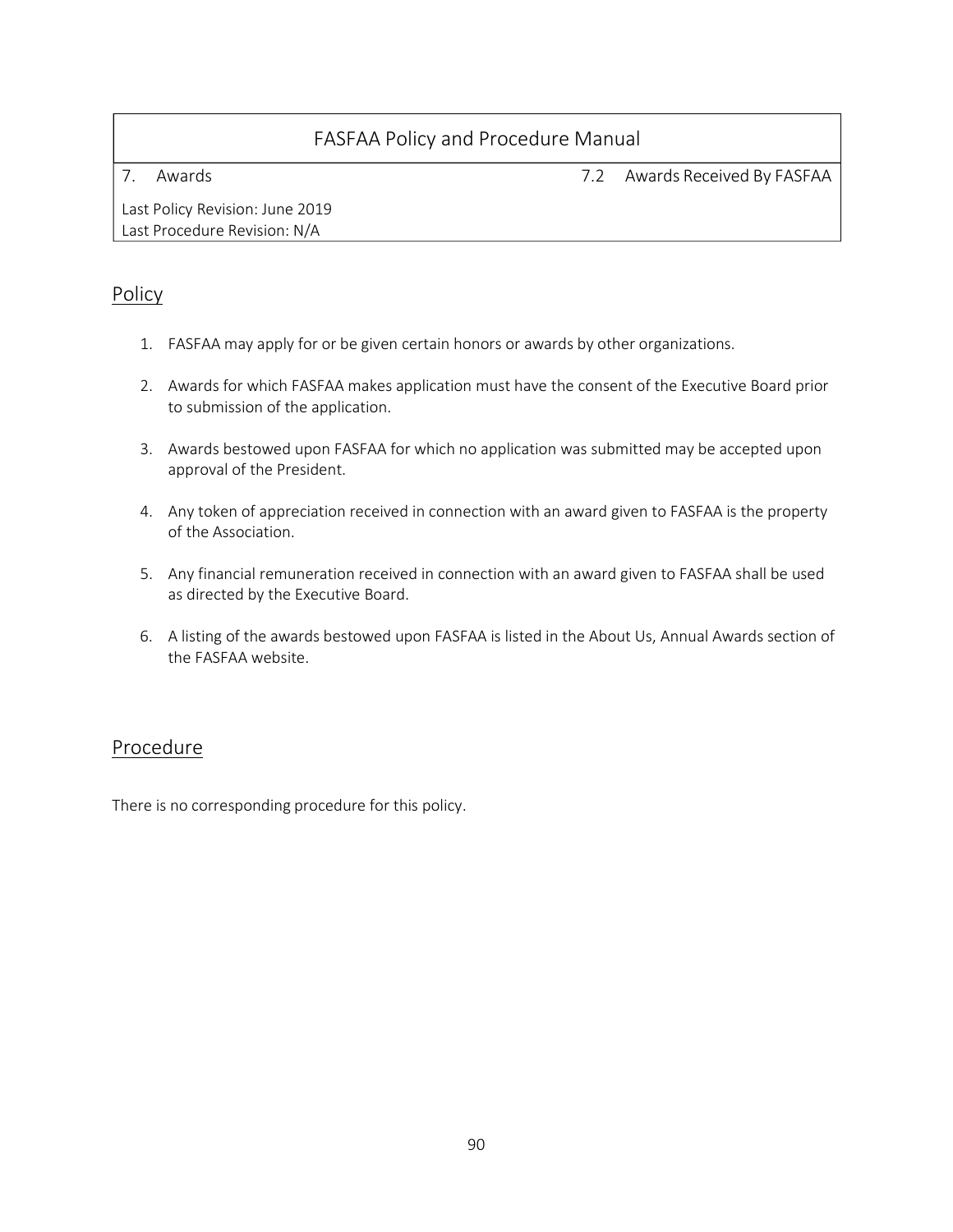7. Awards 7.3 Scholarship Administration

Last Policy Revision: June 2019 Last Procedure Revision: May 2021

# Policy

# Background

Between 1993 and 1996, EDUCAID provided a significant amount of sponsorship funding to FASFAA which had not been spent. In 1995-96 the Executive Board approved the creation of a scholarship using the remaining EDUCAID funds. With EDUCAID's consent, work was begun on establishing an endowed scholarship program, using these funds as the original endowment. It was determined that awards would be made from the interest earned from investment of the funds in the endowment and funds would be raised on a continued basis to add to the initial scholarship corpus. The creation of the scholarship program was announced at the end of 1995-96 and named the Bonnie L. Pirkle Memorial Scholarship. To accommodate the first award in the absence of interest earned, the total amount available (approximately \$20,000) was reduced by the amount of the initial award (approximately \$1,000). The amount considered to be the initial endowment was \$19,000. Originally, 100% of the allocation was awarded by the President. In 2016-17, eligibility was adjusted to allocate 50% of the annual allocation to the President, and the remainder to be divided among the other elected officers equally with the exception of Immediate Past President and President-Elect.

# Mission Statement

The Bonnie L. Pirkle Memorial Scholarship was established by the Florida Association of Student Financial Aid Administrators as a commitment to provide, from its own resources, financial assistance to enable deserving students to benefit from higher education. The scholarship was also created as a means of recognizing the FASFAA President's institution for his or her service to the association. The scholarship was named in honor of Bonnie L. Pirkle, a long-time FASFAA member who exemplified the highest personal and professional qualities and who embodied the spirit of camaraderie of financial aid administrators in Florida. As a memorial fund, the scholarship also honors other FASFAA members whose lives were devoted to helping students to receive financial assistance and thereby fulfill their educational goals. FASFAA hopes that the awarding of this scholarship will also increase the visibility and enhance the image of financial aid administrators in the State of Florida.

# Objective

To enhance in real dollar terms the principal of the funds to the extent that there is a real dependable source of funds for scholarships without diminution of principal. 'Real dollar terms' in this context is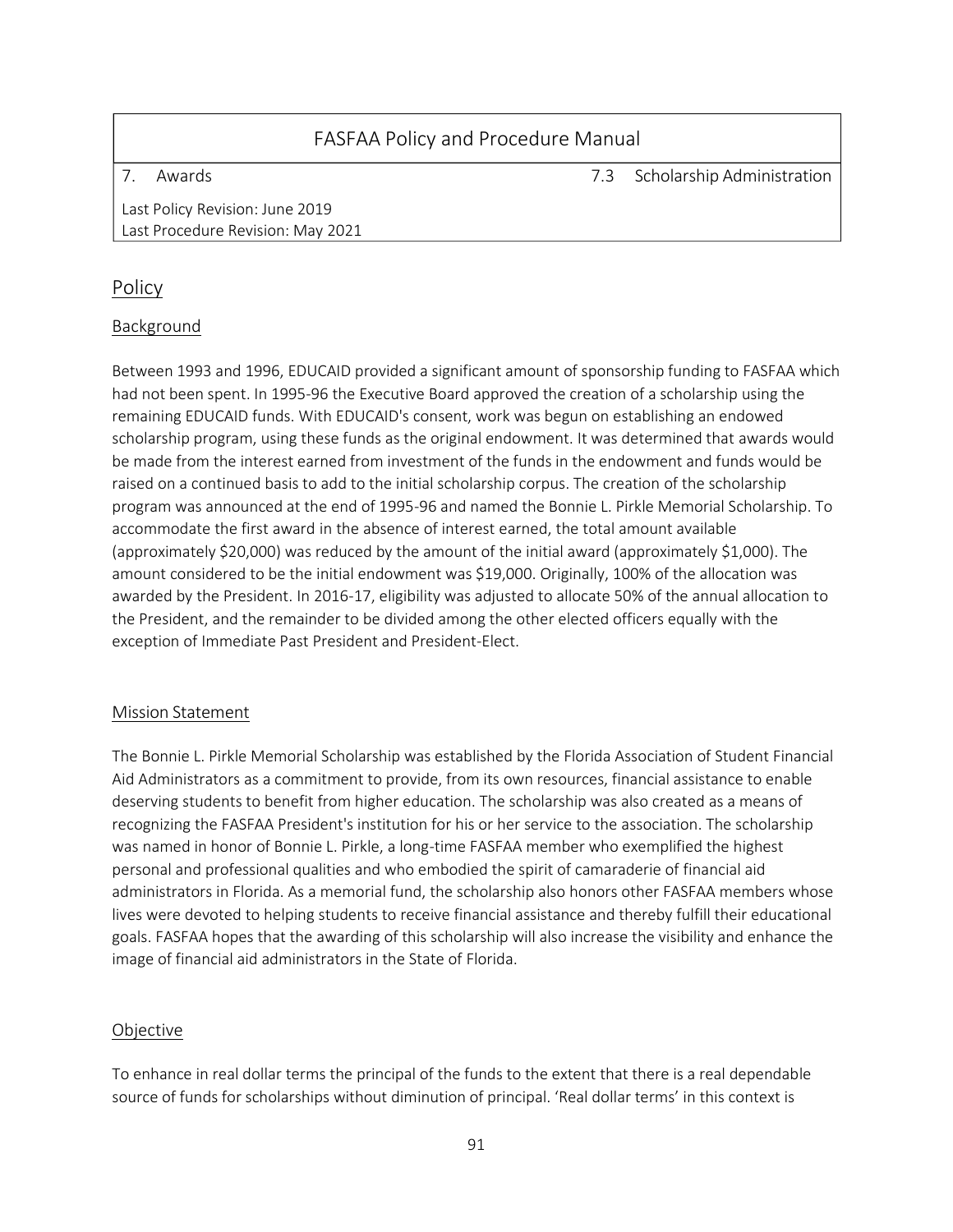defined as dollar values adjusted for inflation. The entire income from the Bonnie Pirkle Scholarship Fund may be distributed annually. This amount must first be reduced by an amount equal to the annual inflation rate as determined by the Consumer Price Index or other appropriate index, times the total amount in this scholarship fund at the time the amount of the award is determined. Such amount shall be added to the principle sum of the endowment fund each year before the distribution of the income to the recipient.

The FASFAA Executive Board, including its Treasurer, will assume responsibility for the investment and management of the principle of the Fund. The investment of said endowment fund will be monitored and supervised by the Fiscal Concerns Committee of FASFAA.

# Eligibility Criteria

In order to be eligible for the scholarship, a student must:

- 1. Be a U.S. citizen or eligible non-citizen.
- 2. Have financial need, as determined by generally accepted practices of financial aid administration.
- 3. Be accepted for enrollment, or be enrolled in, a program of study, which leads to a degree or certificate.
- 4. Be attending the Florida institution of the FASFAA President or elected officials, other than the Immediate Past President and President Elect.
- 5. Enroll during the following fiscal year.
- 6. Meet any other criteria established by the FASFAA President in order to select the scholarship recipient.

#### Scholarship Terms

- 1. The scholarship is a one-time, non-renewable award.
- 2. The scholarship award is not transferable to another institution.
- 3. If the scholarship winner does not enroll during the academic year for which the award was made, the President or elected officials shall select another recipient.
- 4. The amount of the award shall be determined according to the funds available and shall be approved by the Executive Board.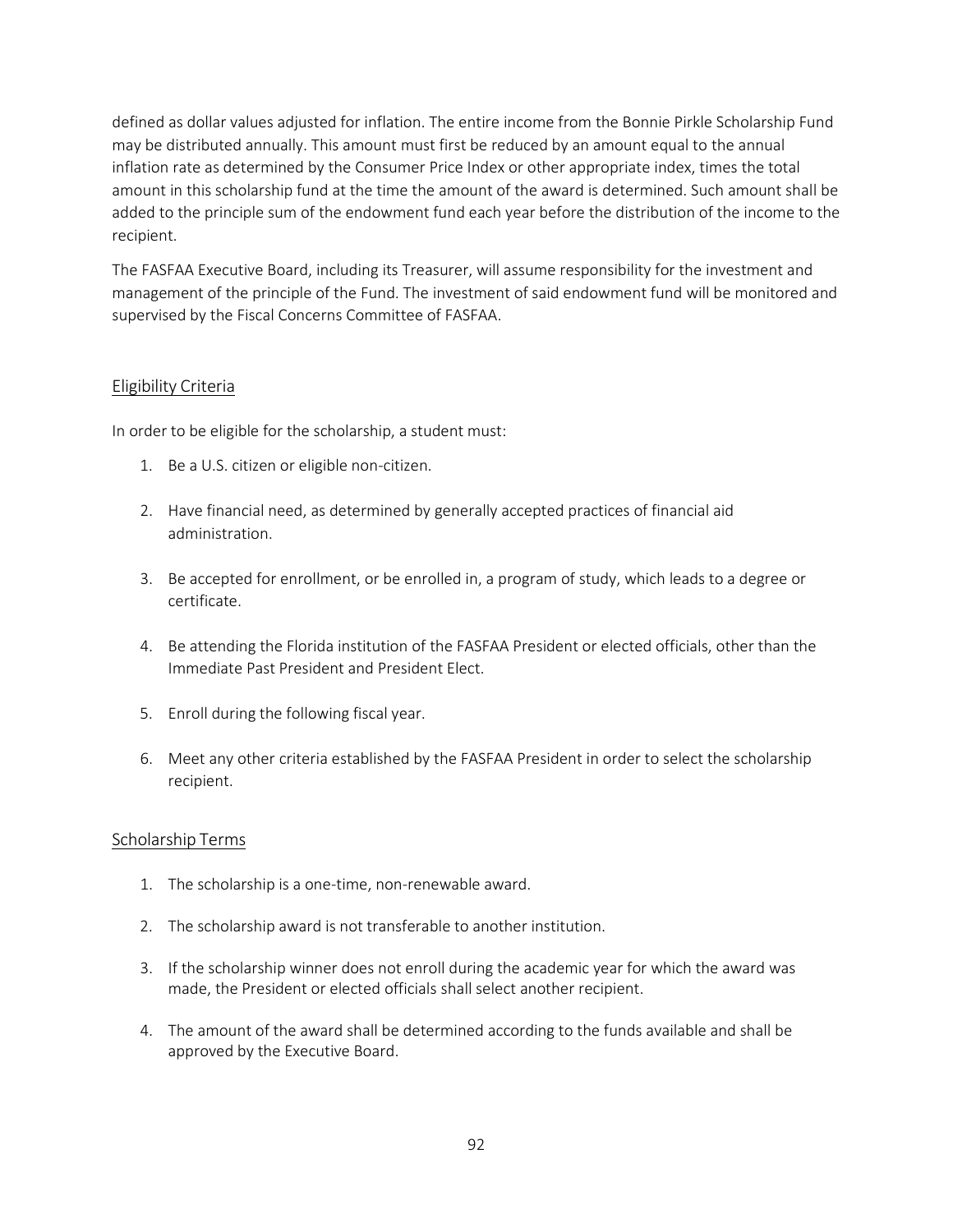5. The parameters of the award are intentionally designed to be flexible, in order to accommodate the needs of recipients attending all types of institutions, and to change with time. Except for those elements specified, award decisions are left to the good judgment of the association's leaders.

#### Awarding Policies and Recipient Recognition

- 1. The President and elected officials, other than the Immediate Past President and President Elect will announce to the Executive Board the name of the individuals selected to receive the scholarship.
- 2. Fifty percent of the amount determined by the Fiscal Concerns Committee pending board approval will be awarded to the President's institution, with the remaining fifty percent to be divided equally between all elected officials, other than the Immediate Past President and the President Elect.
- 3. The Board may authorize the expenditure of funds to recognize the recipients.
- 4. The membership will be informed of the names of the scholarship recipients, along with background information about the recipients, at the Annual Conference.
- 5. The scholarship recipients will receive information about Bonnie L. Pirkle, including a photograph and biographical information. This information is contained in the Appendix 6.1.1.
- 6. The President and elected official's institutions, other than the Immediate Past President and President Elect may provide additional forms of recognition at the campuses.
- 7. FASFAA may publicize the awarding of the scholarships outside of FASFAA, such as notifying the recipients'' hometown newspaper or providing press releases to other organizations in an effort to increase visibility for FASFAA. Such publicity will occur only after FASFAA has received a written authorization from the recipients.
- 8. Recipient recognition activities are centered around the Annual Conference.

# Fund-Raising Activities

"Fund-raising activities" are defined as any event, procedure, process, or policy which results in donations to the scholarship fund. Investment of such funds by the Treasurer would not be considered fund-raising; letters written to solicit donations or events such as raffles, bake sales, or casino nights would be considered as such.

- 1. Fund-raising activities undertaken by FASFAA shall be two types:
	- a. Permanent and on-going activities. These activities will maintain steady yet minimal flow of contributions to the fund each year. (An example is the fifty-fifty raffle at regional workshops).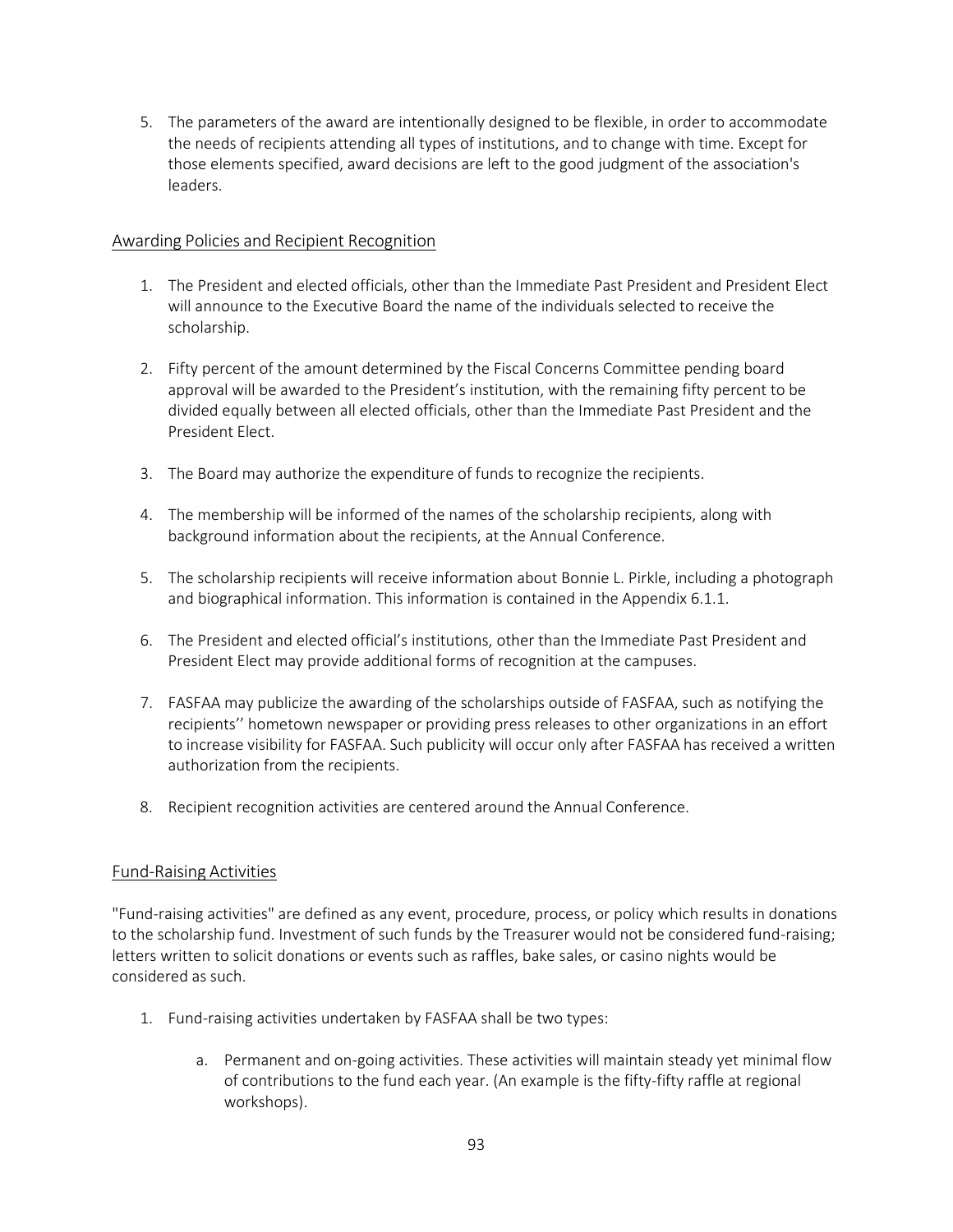- b. Specific fund-raising activities. These will be conducted to provide a higher level of donations to the fund. (An example is silent auctions at annual conferences).
- 2. Specific Fund-Raising Activities
	- a. All fund-raising activities shall be approved by the Executive Board.
	- b. All fund-raising activities shall be in good taste and reflect the standards of a professional organization.
	- c. The President may assign the responsibility for fund-raising to a committee chair or other FASFAA member.
	- d. The proceeds of any conference raffle designated for scholarship purposes beyond the cost of the raffled item can be added to the scholarship corpus.
	- e. Other events of activities which might be conducted include bake sales, casino nights, or specific fund drives carried out to supplement the scholarship fund.

#### Donor Recognition

- 1. It is FASFAA's intention to recognize all donations to the scholarship fund in some way, either individually or in groups.
- 2. Individual thank-you letters will be sent to recognize any donation of \$100.00 or more which is accompanied by the donor's name and address. The President and/or Scholarship Chair may wish to send additional letters of thanks for generous donations. A sample letter is included in the Appendix 6.1.2.
- 3. Receipts for donations will be provided by the Bookkeeper upon request.

#### Financial Policies

There are a variety of financial policies which pertain to the administration of the Bonnie L. Pirkle Memorial Scholarship. See the Financial Information section of the FASFAA Policy and Procedure Manual for a review of these policies.

The FASFAA President shall appoint a committee chair or other FASFAA member to oversee the administration of the scholarship program. This person must work in close coordination with the Treasurer/Bookkeeper and others responsible for various aspects of the scholarship program.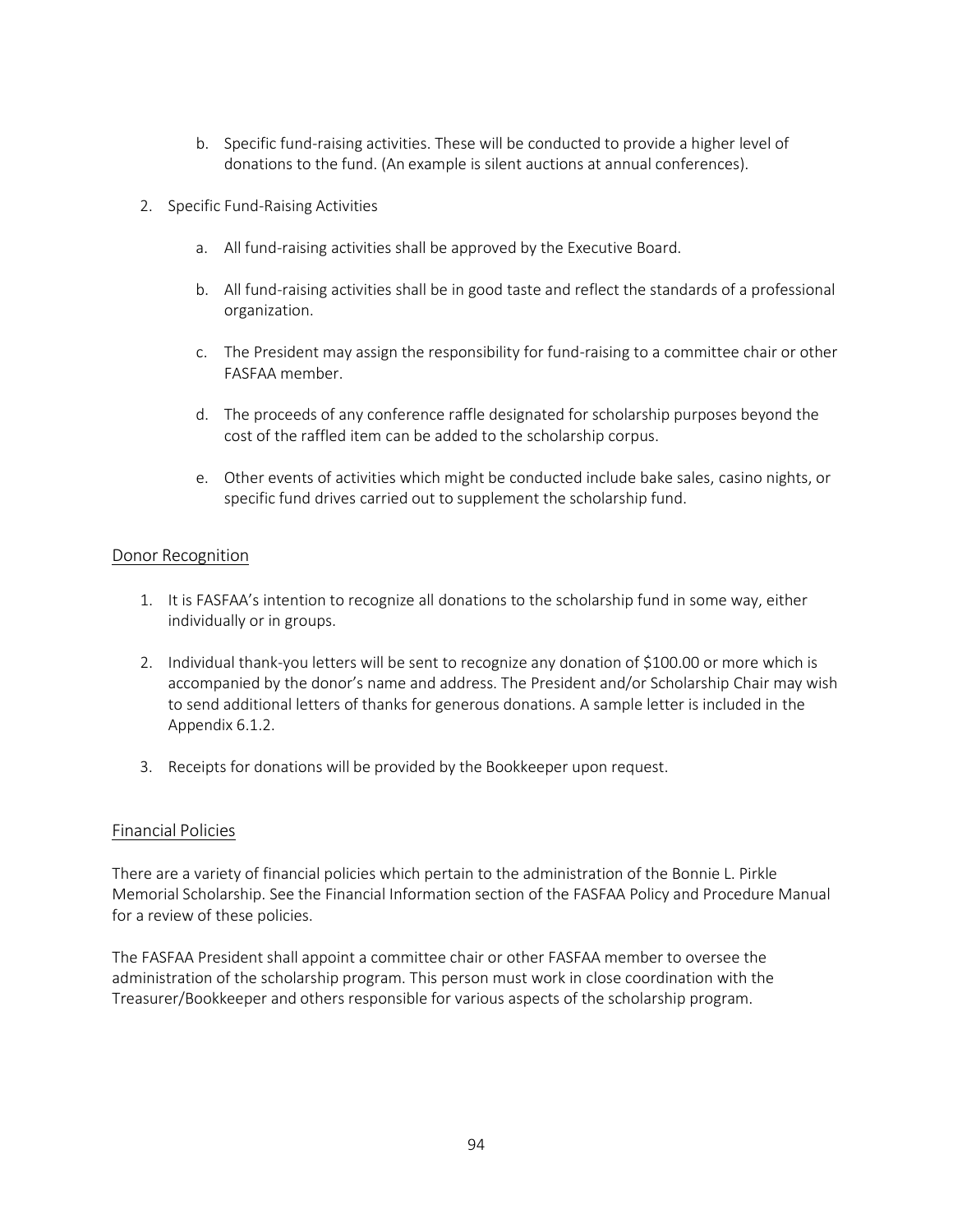# Procedure

### Scholarship Awarding Procedures

Because scholarship recipients are recognized in conjunction with the Annual Conference and each award is made by the incumbent President and officers of the current Executive Board (Vice President of Training, Regional Reps, Treasurer, Secretary), the awarding of the scholarship must follow a specific timeline.

- 1. The Fiscal Concerns Committee with Board approval determines the scholarship amount and informs the President of the amount of the award available to the President to award, and the amounts (if any) of funds available for officers of the Association to award.
- 2. The President or other specified officer of the Association selects the scholarship recipient according to the eligibility criteria established in Policy 7.3. There is no specified application form.
- 3. The President announces the name(s) of the scholarship recipient(s) to the Executive Board at the spring board meeting. A brief summary of the students' financial situations or backgrounds is provided to the Board in written format. This documentation shall be maintained by the Treasurer or designee for audit purposes.
- 4. At that Board meeting, a decision is made regarding any special arrangements necessary for recognizing the recipient, such as bringing the recipient to the conference, etc. Approval must also be given to fund the cost of any such recognition activities.
- 5. The Immediate Past President sends a letter to the Institutions at which the President of FASFAA or other specified Elected Officer is employed, indicating that FASFAA is recognizing our Elected Officers for their service with the awarding of the scholarship to one of their students. A sample letter can be found in the Appendix 6.1.3.
- 6. The name of the recipient is announced at the Annual Conference and should be introduced, if present. Whether or not the recipient is present, the President is required to distribute to the membership in written form, background information about the recipient(s).
- 7. The President requests a disbursement of the funds from the Treasurer or designee for a date after July 1 of the upcoming award year, but no earlier than 30 days prior to the start of the term of the award.
- 8. The Treasurer or designee sends the scholarship check to the President and other specified elected members on the disbursement date requested. The check should be made payable to the student and the institution.
- 9. If the student selected does not enroll as intended, the President or other applicable specified elected board member must select another recipient.